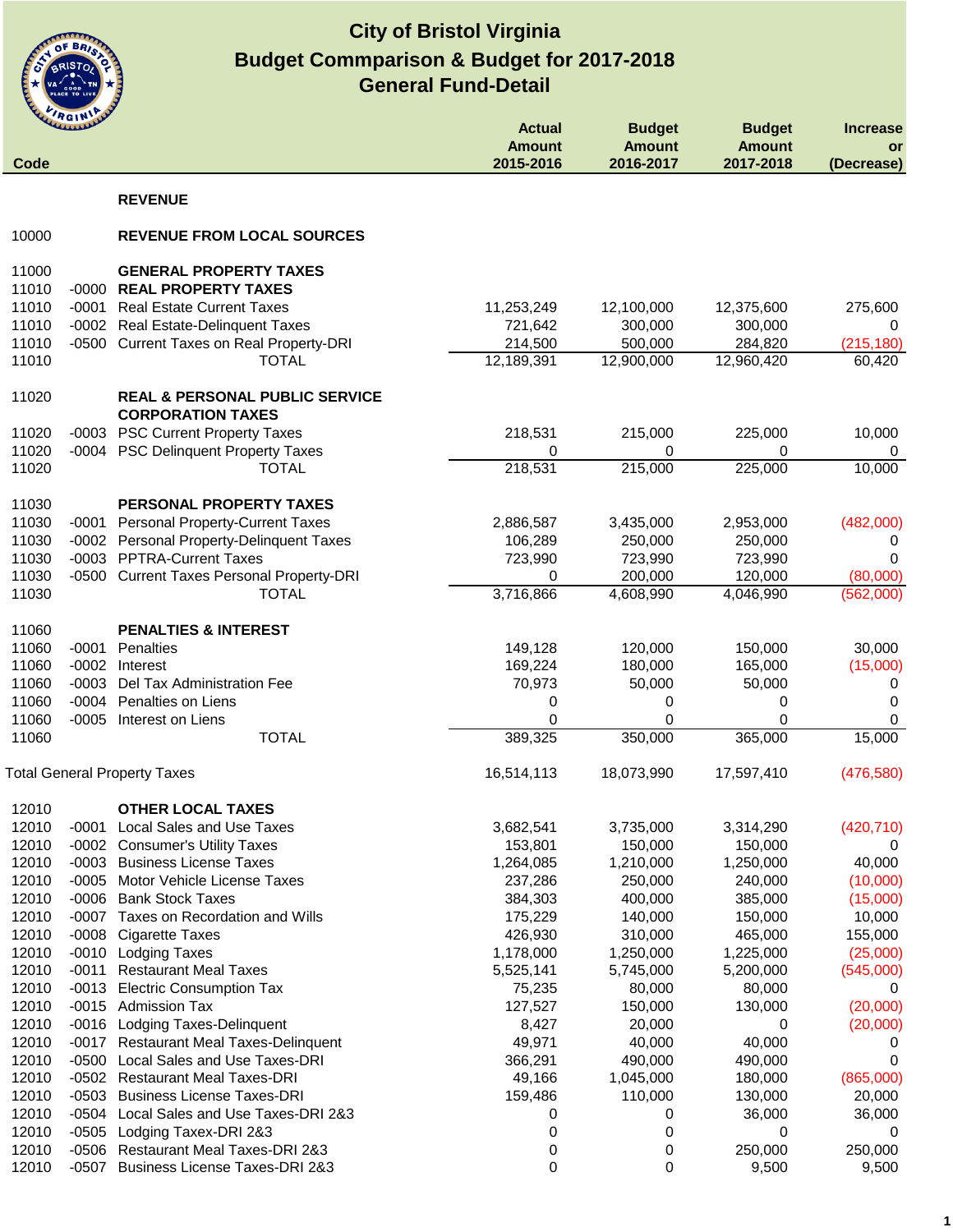

|                | <b>ULLILLER</b>    |                                                                     | <b>Actual</b>              | <b>Budget</b>              | <b>Budget</b>              | <b>Increase</b>             |
|----------------|--------------------|---------------------------------------------------------------------|----------------------------|----------------------------|----------------------------|-----------------------------|
| Code           |                    |                                                                     | <b>Amount</b><br>2015-2016 | <b>Amount</b><br>2016-2017 | <b>Amount</b><br>2017-2018 | or<br>(Decrease)            |
|                |                    |                                                                     |                            |                            |                            |                             |
| 12010          |                    | <b>TOTAL</b>                                                        | 13,863,419                 | 15,125,000                 | 13,724,790                 | (1,400,210)                 |
| 12020          |                    | <b>OTHER LOCAL TAXES</b>                                            |                            |                            |                            |                             |
| 12020          | $-0001$            | <b>Surcharge Fees</b>                                               | 0                          | 0                          | 0                          | $\boldsymbol{0}$            |
| 12020          |                    | Other Local Taxes                                                   | 0                          | 0                          | $\overline{0}$             | $\overline{0}$              |
| 13010          |                    | <b>PERMITS &amp; PRIVILEGE FEES</b>                                 |                            |                            |                            |                             |
| 13010          | -0001              | <b>Animal License</b>                                               | 847                        | 1,200                      | 1,200                      | 0                           |
| 13010          | $-0003$            | <b>Building Permits/Inspection Fees</b>                             | 108,713                    | 150,000                    | 150,000                    | 0                           |
| 13010          |                    | -0004 Transfer Fees                                                 | 581                        | 500                        | 500                        | $\pmb{0}$                   |
| 13010<br>13010 | $-0005$<br>$-0007$ | <b>Zoning Fees</b>                                                  | 10,336<br>9,840            | 6,500<br>8,000             | 6,500<br>8,000             | $\pmb{0}$                   |
| 13010          |                    | <b>Stormwater Management Fees</b><br><b>TOTAL</b>                   | 130,317                    | 166,200                    | 166,200                    | $\pmb{0}$<br>$\overline{0}$ |
|                |                    |                                                                     |                            |                            |                            |                             |
| 14000<br>14010 |                    | <b>FINES &amp; FORFEITURES</b><br><b>FINES</b>                      |                            |                            |                            |                             |
| 14010          | $-0001$            | <b>Court Fines</b>                                                  | 143,540                    | 120,000                    | 130,000                    | 10,000                      |
| 14010          |                    | -0002 Parking Fines                                                 | 650                        | 1,000                      | 500                        | (500)                       |
| 14010          | $-0003$            | <b>Other Fines</b>                                                  | 0                          | 1,000                      | 162,000                    | 161,000                     |
| 14010          |                    | <b>TOTAL</b>                                                        | 144,190                    | 122,000                    | 292,500                    | 170,500                     |
| 15000          |                    | <b>REVENUES FROM MONEY &amp; PROPERTY</b>                           |                            |                            |                            |                             |
| 15010          |                    | <b>REVENUES FROM USE OF MONEY</b>                                   |                            |                            |                            |                             |
| 15010<br>15010 | -0001              | <b>Interest on Bank Deposits</b>                                    | 0<br>7                     | 0                          | 8,000                      | 8,000                       |
| 15010          |                    | -0002 Interest on Investments<br>-0004 Interest on Note Receivables | 0                          | 0<br>0                     | 0<br>0                     | 0<br>0                      |
| 15010          |                    | -0006 Interest on Investments-Special Prj                           | 204                        | 0                          | $\Omega$                   | 0                           |
| 15010          |                    | <b>TOTAL</b>                                                        | 211                        | 0                          | 8,000                      | 8,000                       |
| 15020          |                    | <b>REVENUE FROM USE OF PROPERTY</b>                                 |                            |                            |                            |                             |
| 15020          |                    | -0001 Rental of General Property                                    | 57,556                     | 57,552                     | 58,000                     | 448                         |
| 15020          |                    | -0002 Rental of Parking Lots                                        | 24,333                     | 43,020                     | 30,000                     | (13,020)                    |
| 15020          |                    | -0004 Telephone Commissions                                         | 16,955                     | 25,000                     | 14,000                     | (11,000)                    |
| 15020          |                    | -0006 Advertising Revenue-City Buses                                | 11,891                     | 18,000                     | 18,000                     | 0                           |
| 15020          | $-0008$            | <b>Snack Alliance Rental</b>                                        | 0                          | 0                          | 0                          | 0                           |
| 15020<br>15020 | $-0009$            | Rent of Property-Exit 5<br><b>TOTAL</b>                             | 25,200<br>135,935          | 25,200                     | 25,200                     | 0                           |
|                |                    |                                                                     |                            | 168,772                    | 145,200                    | (23, 572)                   |
| 16000<br>16010 |                    | <b>CHARGES FOR SERVICES</b><br><b>COURT COSTS</b>                   |                            |                            |                            |                             |
| 16010          |                    | -0002 Sheriff's Fees                                                | 59                         | 4,000                      | $\mathbf 0$                | (4,000)                     |
| 16010          |                    | -0003 Law Library Fees                                              | 6,148                      | 6,000                      | 6,000                      | U                           |
| 16010          |                    | -0004 Courthouse Maintenance Fee                                    | 1,037                      | 1,000                      | 1,000                      | 0                           |
| 16010          |                    | -0005 Other Court Costs                                             | 30,254                     | 20,000                     | 30,000                     | 10,000                      |
| 16010          |                    | -0006 Court House Security Fund                                     | 61,597                     | 70,000                     | 60,000                     | (10,000)                    |
| 16010          | $-0007$            | Drug Court Fees                                                     | 2,293                      | 1,000                      | $\mathbf 0$                | (1,000)                     |
| 16010          | $-0009$            | Court-CHMF                                                          | 13,385                     | 15,000                     | 15,000                     | 0                           |
| 16010          | $-0010$            | Court-Local Interest                                                | 3,380                      | 12,000                     | 4,000                      | (8,000)                     |
| 16010          | $-0011$            | Court Online Access-Circuit Court                                   | 0                          | 0                          | 0                          | 0                           |
| 16010          |                    | <b>TOTAL</b>                                                        | 118,153                    | 129,000                    | 116,000                    | (13,000)                    |
| 16020          |                    | <b>CHARGES FOR COMMONWEALTH'S ATTORNEY</b>                          |                            |                            |                            |                             |
| 16020          | -0001              | <b>Commonwealth's Attorney Fees</b>                                 | 4,316                      | 4,000                      | 4,000                      | 0                           |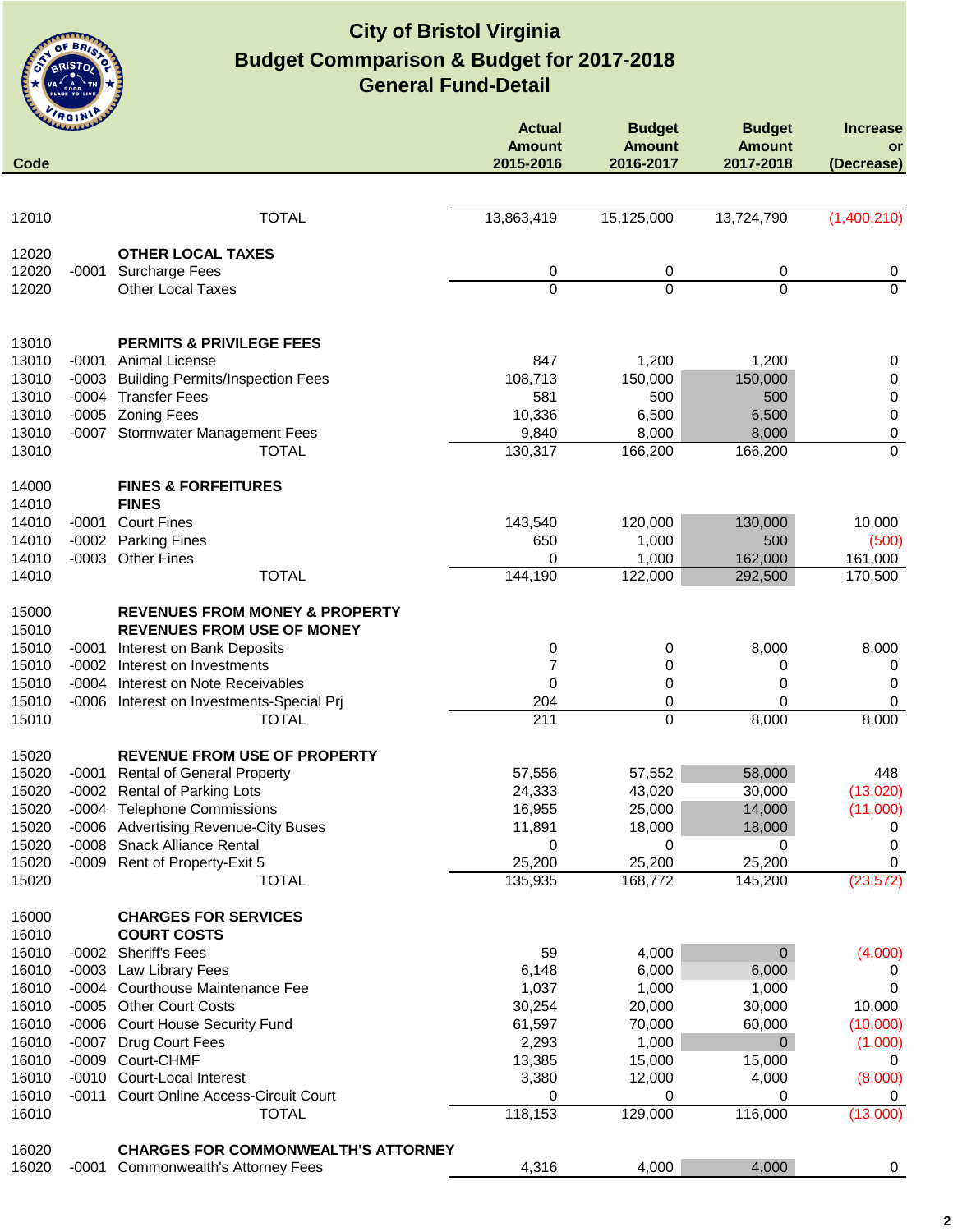

|       | <b>HGIN</b> |                                             | <b>Actual</b><br><b>Amount</b> | <b>Budget</b><br><b>Amount</b> | <b>Budget</b><br><b>Amount</b> | <b>Increase</b><br>or |
|-------|-------------|---------------------------------------------|--------------------------------|--------------------------------|--------------------------------|-----------------------|
| Code  |             |                                             | 2015-2016                      | 2016-2017                      | 2017-2018                      | (Decrease)            |
| 16020 |             | <b>TOTAL</b>                                | 4,316                          | 4,000                          | 4,000                          | 0                     |
| 16040 |             | <b>CHARGES FOR FIRE AND RESCUE SERVICES</b> |                                |                                |                                |                       |
| 16040 |             | --0002 Emergency Medical Services           | 0                              | 0                              | $\mathbf 0$                    | 0                     |
| 16040 |             | <b>TOTAL</b>                                | $\overline{0}$                 | $\Omega$                       | $\Omega$                       | $\Omega$              |
| 16060 |             | <b>CHARGES FOR PARKS &amp; RECREATION</b>   |                                |                                |                                |                       |
| 16060 |             | -0001 Parks and Recreation Fees             | 24,064                         | 33,500                         | 28,000                         | (5,500)               |
| 16060 |             | -0002 Sugar Hollow/Waldo Miles Fees         | 34,652                         | 45,000                         | 45,000                         | 0                     |
| 16060 |             | -0003 Parks & Rec. Concessions              | 0                              | 0                              | $\mathbf 0$                    | $\Omega$              |
| 16060 |             | -0004 Travel Fees                           | 1,960                          | 4,200                          | 2,000                          | (2, 200)              |
| 16060 |             | -0005 Camping Fees                          | 29,333                         | 33,000                         | 38,000                         | 5,000                 |
| 16060 |             | -0006 Park Usage Fees                       | 380                            | 0                              | 1,000                          | 1,000                 |
| 16060 |             | --0007 Sugar Hollow Parking Fees            | $\mathbf 0$                    | $\Omega$                       | 16,000                         | 16,000                |
| 16060 |             | <b>TOTAL</b>                                | 90,389                         | 115,700                        | 130,000                        | 14,300                |
| 16065 |             | <b>CHARGES FOR CLEAR CREEK GOLF COURSE</b>  |                                |                                |                                |                       |
| 16065 |             | -0001 Membership & Green Fees               | 293,715                        | 325,000                        | 325,000                        | 0                     |
| 16065 |             | -0002 Cart Rental Fees                      | 224,018                        | 240,000                        | 245,000                        | 5,000                 |
| 16065 |             | -0003 Pro Shop                              | 113,035                        | 100,000                        | 100,000                        | 0                     |
| 16065 | -0004       | Food & Beverage Sales                       | 39,226                         | 45,000                         | 45,000                         | $\Omega$              |
| 16065 | $-0005$     | <b>Sales/Meals Taxes</b>                    | 20,509                         | 24,000                         | 23,000                         | (1,000)               |
| 16065 |             | -0006 Advertising Sales                     | 0                              | 15,000                         | 5,000                          | (10,000)              |
| 16065 | $-0010$     | Other                                       | 4,549                          | 0                              | $\Omega$                       | 0                     |
| 16065 |             | <b>TOTAL</b>                                | 695,052                        | 749,000                        | 743,000                        | (6,000)               |
| 16070 |             | <b>CHARGES FOR PLANNING/COMMUNITY DEV</b>   |                                |                                |                                |                       |
| 16070 | -0001       | Sales of Maps, Surveys, Engineering         | 8,253                          | 5,000                          | 5,000                          | 0                     |
| 16070 |             | <b>TOTAL</b>                                | 8,253                          | 5,000                          | 5,000                          | $\Omega$              |
| 16080 |             | <b>CHARGES FOR CITY TRANSPORTATION</b>      |                                |                                |                                |                       |
| 16080 | $-0001$     | <b>City Transit Fees</b>                    | 48,801                         | 50,000                         | 45,000                         | (5,000)               |
| 16080 |             | -0002 Transit Fees-Special Events           | 289                            | 1,000                          | 1,000                          | 0                     |
| 16080 |             | <b>TOTAL</b>                                | 49,090                         | 51,000                         | 46,000                         | (5,000)               |
| 16090 |             | <b>CHARGES FOR JAIL</b>                     |                                |                                |                                |                       |
| 16090 | $-0001$     | <b>Contract Jail Beds</b>                   | 248                            | 1,000                          | $\mathbf 0$                    | (1,000)               |
| 16090 |             | -0002 Work Release                          | 1,483                          | 2,000                          | 2,000                          | 0                     |
| 16090 |             | -0003 Other Jail Charges-Inmate P/X         | 10,109                         | 10,000                         | 10,000                         | 0                     |
| 16090 |             | <b>TOTAL</b>                                | 11,840                         | 13,000                         | 12,000                         | (1,000)               |
|       |             | <b>Total Charges for Services</b>           | 977,093                        | 1,066,700                      | 1,056,000                      | (10, 700)             |
| 18000 |             | <b>MISCELLANEOUS REVENUE</b>                |                                |                                |                                |                       |
| 18010 |             | PAYMENT IN LIEU OF TAXES                    |                                |                                |                                |                       |
| 18010 | -0001       | Payment from BVUB                           | 350,000                        | 350,000                        | 350,000                        | 0                     |
| 18010 |             | -0002 Payment From Housing Authority        | 0                              | 22,000                         | 34,000                         | 12,000                |
| 18010 | -0003       | Payment from BVU-Optinet                    | 96,213                         | 96,000                         | 96,000                         | 0                     |
| 18010 |             | <b>TOTAL</b>                                | 446,213                        | 468,000                        | 480,000                        | 12,000                |
| 18020 |             | <b>MISCELLANEOUS</b>                        |                                |                                |                                |                       |
| 18020 | $-0001$     | <b>Donations and Gifts</b>                  | 7,074                          | 1,000                          | 0                              | (1,000)               |
| 18020 |             | -0003 Insurance Adj & Recovery              | 28,388                         | 1,000                          | $\pmb{0}$                      | (1,000)               |
| 18020 | $-0005$     | Sale of Equipment                           | 44,407                         | 1,000                          | 0                              | (1,000)               |
| 18020 | $-0006$     | Sale of Land and Building                   | 0                              | 840,000                        | 300,000                        | (540,000)             |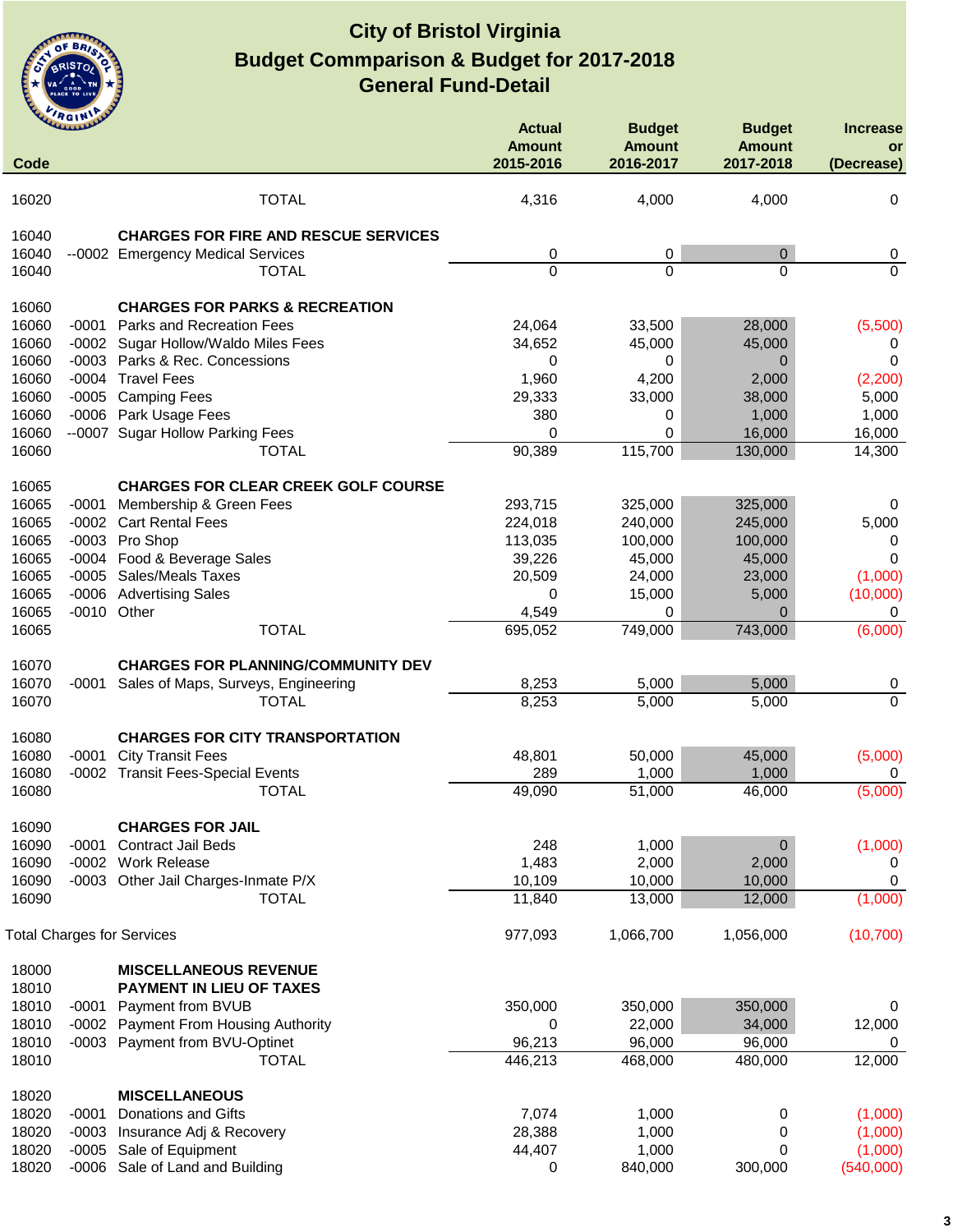

|             | ummer   |                                            | <b>Actual</b> | <b>Budget</b> | <b>Budget</b>  | <b>Increase</b> |
|-------------|---------|--------------------------------------------|---------------|---------------|----------------|-----------------|
|             |         |                                            | <b>Amount</b> | <b>Amount</b> | <b>Amount</b>  | or              |
| <b>Code</b> |         |                                            | 2015-2016     | 2016-2017     | 2017-2018      | (Decrease)      |
|             |         |                                            |               |               |                |                 |
| 18020       | -0007   | Misc-Other/Lot Maint/Copies                | 8,261         | 8,000         | 8,000          | 0               |
| 18020       | $-0012$ | <b>DARE</b> Program                        | 11,350        | 7,000         | 7,000          | 0               |
| 18020       |         | -0014 Asset Seizure-Police                 | 32,172        | 30,000        | 50,000         | 20,000          |
| 18020       | $-0019$ | Sale of City Code Books                    | 25            | 0             | 0              | 0               |
| 18020       | $-0028$ | <b>Bounty Payments</b>                     | 600           | 2,000         | 1,000          | (1,000)         |
| 18020       | $-0029$ | <b>Miscellaneous Grants</b>                | 5,146         | 1,000         | 1,000          | 0               |
| 18020       | $-0031$ | <b>Bristol VA Utilities</b>                | 100,000       | 100,000       | 100,000        | 0               |
| 18020       |         | -0032 Returned Check Fees                  | 650           | 1,000         | 1,000          | 0               |
| 18020       | -0034   | <b>Economic Development Committe Group</b> | 2,528         | 15,000        | 0              | (15,000)        |
| 18020       | $-0035$ | <b>Treasurer Copies</b>                    | 2             | 100           | $\mathbf 0$    | (100)           |
| 18020       | $-0036$ | <b>Treasurer Litigation Fees</b>           | 14,661        | 5,000         | 15,000         | 10,000          |
| 18020       | $-0037$ | <b>Asset Seizure-Sheriff</b>               | 0             | 10,000        | 10,000         | 0               |
| 18020       | $-0042$ | Mortgage Company Fees                      | 2,610         | 1,000         | 2,000          | 1,000           |
| 18020       | $-0043$ | <b>DMV Stop Fees</b>                       | 1,951         | 10,000        | 10,000         | 0               |
| 18020       | $-0044$ | Sale of Land-Studio Brew                   | 0             | 0             | 0              | 0               |
| 18020       | $-0045$ | <b>Police Calendar Funds</b>               | 3,000         | 3,000         | 3,000          | 0               |
| 18020       |         | -0050 Lease Income                         | 187,500       | 187,500       | 187,500        | $\mathbf 0$     |
|             |         |                                            |               |               |                |                 |
| 18020       |         | <b>TOTAL</b>                               | 450,325       | 1,223,600     | 695,500        | (528, 100)      |
| 18030       |         | <b>INSURANCE RECOVERY</b>                  |               |               |                |                 |
| 18030       | $-0001$ | Ins Recovery-Police 31010                  | 0             | $\pmb{0}$     | $\pmb{0}$      | $\mathbf 0$     |
| 18030       |         | -0002 Ins Recovery-Public Works 41010      | 0             | 0             | 0              | 0               |
|             |         |                                            |               |               |                |                 |
| 18010       |         | <b>TOTAL</b>                               | 0             | $\Omega$      | $\mathbf 0$    | $\mathbf 0$     |
| 18040       |         | <b>DONATIONS AND GIFTS</b>                 |               |               |                |                 |
| 18040       | $-0001$ | Donations & Gifts-Police Dept              | 0             | 0             | 0              | $\mathbf 0$     |
| 18040       |         | -0002 Donations & Gifts-Fire Dept 32010    | $\mathbf 0$   | 0             | 0              | $\mathbf 0$     |
|             |         |                                            |               |               |                |                 |
| 18010       |         | <b>TOTAL</b>                               | 0             | 0             | 0              | $\overline{0}$  |
| 19010       |         | <b>RECOVERED COSTS</b>                     |               |               |                |                 |
| 19010       | -0001   | <b>Street Department</b>                   | 11,724        | 1,000         | 1,000          | 0               |
| 19010       | $-0002$ | Transit                                    | 0             | 0             | 0              | 0               |
| 19010       | $-0003$ | Parks and Recreation                       | 12,602        | 10,000        | 8,000          | (2,000)         |
| 19010       | $-0006$ | <b>Engineering Department</b>              | 0             | 0             | 0              | 0               |
| 19010       | $-0007$ | <b>Fire Department</b>                     | 4,858         | 1,000         | 1,000          | 0               |
| 19010       | $-0009$ | Police Dept                                | 3,533         | 0             | 0              | 0               |
| 19010       | $-0011$ | <b>Bristol Youth Services</b>              | 0             | 0             | 0              | 0               |
| 19010       | $-0021$ | Sheriff's Office                           | 1,266         | 1,000         | 0              | (1,000)         |
| 19010       | $-0024$ | Hazmat                                     |               | 0             | 0              | 0               |
|             | $-0027$ | Other                                      | 0<br>365      | 1,000         | 37,674         |                 |
| 19010       |         |                                            |               |               |                | 36,674          |
| 19010       | $-0029$ | Federal Revenue Sharing(Com Atty)          | 91,728        | 103,300       | 100,000        | (3,300)         |
| 19010       | $-0030$ | <b>Capital Projects</b>                    | 117,562       | 0             | 0              | 0               |
| 19010       | $-0031$ | Schools-SRO                                | 0             | 0             | 0              | 0               |
| 19010       | $-0032$ | Tourism Promotion-81030                    | 5,000         | 5,000         | 0              | (5,000)         |
| 19010       | $-0033$ | Treasurer                                  | 0             | 0             | 0              | 0               |
| 19010       |         | -0034 Fleet Maintenance                    | 1,124         | 1,000         | $\overline{0}$ | (1,000)         |
| 19010       | -0035   | <b>Public Works-Recycling</b>              | 398           | 1,000         | 1,000          | U               |
| 19010       | $-0037$ | Commonwealth Attorney                      | 0             | 0             | 0              | 0               |
| 19010       | $-0038$ | <b>Fuel System</b>                         | 272           | 11,200        | 10,000         | (1,200)         |
| 19010       | $-0039$ | <b>Recovered Costs-The Falls</b>           | 1,000,000     | 0             | 0              | 0               |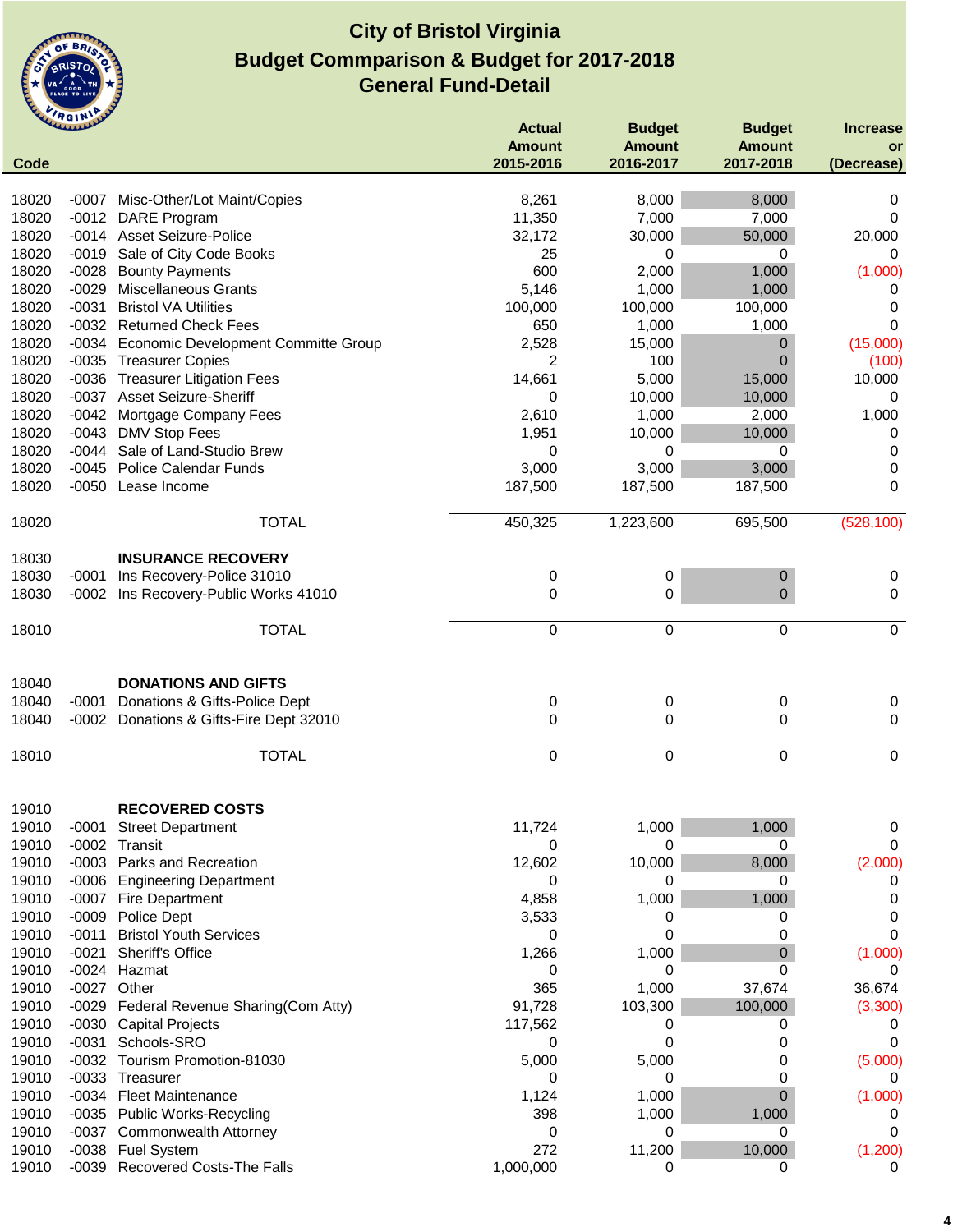

|       | <b>CLARALLAND</b> |                                         | <b>Actual</b> | <b>Budget</b> | <b>Budget</b> | <b>Increase</b> |
|-------|-------------------|-----------------------------------------|---------------|---------------|---------------|-----------------|
|       |                   |                                         | <b>Amount</b> | <b>Amount</b> | <b>Amount</b> | or              |
| Code  |                   |                                         | 2015-2016     | 2016-2017     | 2017-2018     | (Decrease)      |
|       |                   |                                         |               |               |               |                 |
| 19010 | $-0040$           | Maintenance of Buildings                | 78,929        | 0             | 0             | 0               |
| 19010 | $-0041$           | Public Works-VDOT Maintenance           | 6,010         | 0             | 0             | 0               |
| 19010 |                   | -0042 Economic Development-81025        | 21,793        | 21,759        | 21,759        | 0               |
| 19010 | -0043             | <b>Clear Creek Golf Course</b>          | 36,946        | 0             | 0             | 0               |
| 19010 |                   | -0044 ACorridor                         | 52,160        | 102,901       | 108,665       | 5,764           |
| 19010 | $-0046$           | Economic Dev Activities-81190           | 7,268         | 0             | 0             | 0               |
| 19010 |                   | <b>TOTAL</b>                            | 1,453,538     | 260,160       | 289,098       | 28,938          |
|       |                   | <b>TOTAL REVENUE FROM LOCAL SOURCES</b> | 34,115,354    | 36,674,422    | 34,454,698    | (2, 219, 724)   |
| 20000 |                   | <b>REVENUE FROM THE COMMONWEALTH</b>    |               |               |               |                 |
|       |                   | PAYMENT IN LIEU OF TAXES                |               |               |               |                 |
| 21010 |                   | -0001 Payment from TVA                  | 370,613       | 370,000       | 370,000       | 0               |
| 21010 |                   | <b>TOTAL</b>                            | 370,613       | 370,000       | 370,000       | $\overline{0}$  |
|       |                   | <b>NON CATEGORICAL AID</b>              |               |               |               |                 |
| 22010 |                   | -0003 Motor Vehicle Carriers' Taxes     | 25,980        | 25,000        | 25,000        | 0               |
| 22010 | $-0004$           | <b>Mobile Home Titling Taxes</b>        | 1,110         | 5,000         | 5,000         | 0               |
| 22010 | $-0005$           | Tax on Deeds                            | 49,505        | 40,000        | 40,000        | $\pmb{0}$       |
| 22010 |                   | -0006 Rental Tax - Motor Vehicles       | 12,284        | 13,000        | 13,000        | $\pmb{0}$       |
| 22010 |                   | <b>TOTAL</b>                            | 88,879        | 83,000        | 83,000        | $\mathbf 0$     |
|       |                   |                                         |               |               |               |                 |
| 23010 |                   | <b>SHARED EXPENSES (CATEGORICAL)</b>    |               |               |               |                 |
| 23010 | -0001             | Commonwealth's Attorney                 | 448,341       | 455,967       | 461,323       | 5,356           |
| 23010 | $-0002$           | Sheriff                                 | 1,965,476     | 2,006,960     | 2,026,502     | 19,542          |
| 23010 | $-0003$           | Commissioner of the Revenue             | 117,203       | 121,143       | 122,558       | 1,415           |
| 23010 | -0004             | Treasurer                               | 80,637        | 82,039        | 89,556        | 7,517           |
| 23010 |                   | -0006 Registrar/Electoral Boards        | 42,623        | 36,000        | 36,000        | 0               |
| 23010 |                   | -0007 Witness and Juror Fees            | 13,080        | 15,000        | 13,000        | (2,000)         |
| 23010 | $-0008$           | <b>Clerk of the Circuit Court</b>       | 251,371       | 255,229       | 257,556       | 2,327           |
| 23010 | -0009             | <b>General District Court (Postage)</b> | 3,413         | 4,000         | 4,000         | 0               |
| 23010 |                   | -0010 Clerk's Technology Trust Fund     | 12,700        | 9,000         | 21,230        | 12,230          |
| 23010 | $-0011$           | <b>State Travel Reimbursements</b>      | 13,679        | 12,000        | 12,000        | 0               |
| 23010 |                   | <b>TOTAL</b>                            | 2,948,523     | 2,997,338     | 3,043,725     | 46,387          |
| 24010 |                   | <b>CATEGORICAL AID</b>                  |               |               |               |                 |
| 24010 | -0001             | <b>State Revenue-Social Services</b>    | 1,701,675     | 2,010,827     | 2,057,138     | 46,311          |
| 24010 | -0002             | <b>State Sales Tax</b>                  | 2,691,323     | 2,749,434     | 0             | (2,749,434)     |
| 24010 | $-0003$           | Law Enforcement 599 Funds               | 967,020       | 998,000       | 998,000       | 0               |
| 24010 | $-0004$           | <b>Emergency Serv Grant (Civil Def)</b> | 11,320        | 0             | 0             | 0               |
| 24010 | $-0005$           | <b>State Contract Jail Beds</b>         | 288,178       | 285,000       | 300,000       | 15,000          |
| 24010 |                   | -0006 Street and Highway Maintenance    | 3,479,943     | 3,204,943     | 3,204,943     | 0               |
| 24010 | $-0008$           | Metro Planning Organization-Bristol     | 40,468        | 45,005        | 45,000        | (5)             |
| 24010 | $-0009$           | <b>Mass Transit Operating Expense</b>   | 94,285        | 92,000        | 92,000        | 0               |
| 24010 | $-0010$           | <b>Mass Transit Capital Expense</b>     | 0             | 0             | 0             | 0               |
| 24010 |                   | -0024 Commission for the Arts           | 5,000         | 5,000         | 0             | (5,000)         |
| 24010 |                   | -0030 Comprehensive Services Act        | 1,379,843     | 1,448,299     | 1,448,299     | 0               |
| 24010 | $-0046$           | Dept of Emergency Management            | 0             | 0             | 0             | 0               |
| 24010 | $-0050$           | Miscellaneous                           | 11,888        | 0             | 0             | 0               |
| 24010 | $-0051$           | <b>State Reimbursement</b>              | 209           | 0             | 0             | 0               |
| 24010 | $-0052$           | E 911 Grant                             | 82,968        | 80,000        | 80,000        | 0               |
| 24010 |                   | -0055 Communication Taxes               | 587,351       | 588,000       | 588,000       | 0               |
|       |                   |                                         |               |               |               |                 |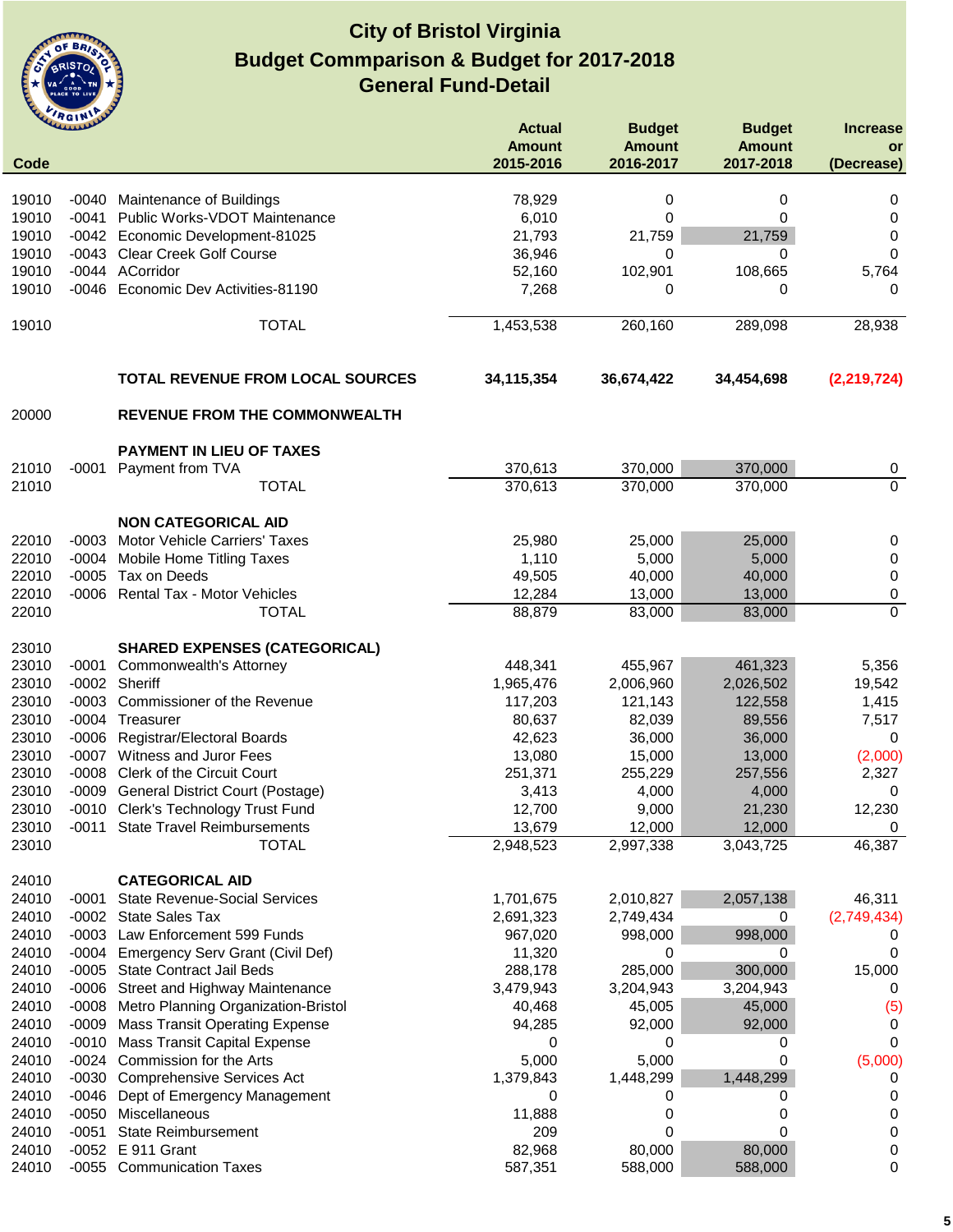

|       | ummer   |                                            | <b>Actual</b>              | <b>Budget</b>              | <b>Budget</b>              | <b>Increase</b>  |
|-------|---------|--------------------------------------------|----------------------------|----------------------------|----------------------------|------------------|
| Code  |         |                                            | <b>Amount</b><br>2015-2016 | <b>Amount</b><br>2016-2017 | <b>Amount</b><br>2017-2018 | or<br>(Decrease) |
| 24010 |         | -0068 VA Tobacco/Com Revitalization        | 0                          | 0                          | 0                          | 0                |
| 24010 | $-0072$ | <b>State Reduction In Aid</b>              | 0                          | 0                          | 0                          | 0                |
| 24010 | $-0075$ | Line of Duty Insurance Reimb               | 12,924                     | 13,000                     | 13,000                     | 0                |
| 24010 | $-0077$ | Spay & Neuter Funds                        | 0                          | 0                          | 0                          | 0                |
| 24010 |         | -0078 Stormwater-DEQ Funds                 | 0                          | 0                          | 0                          | 0                |
| 24010 | $-0079$ | Metro Planning Organization-VDOT           | 28,540                     | 31,473                     | 29,000                     | (2, 473)         |
| 24010 | -0080   | Asset Forefeiture-Police (State)           | 12,691                     | 0                          | 0                          |                  |
| 24010 | $-0081$ | Hazmat-State Reimbursement                 | 11,779                     | 0                          | 0                          | $\Omega$         |
| 24010 | $-0500$ | <b>State Sales Tax-DRI</b>                 | 358,123                    | 960,000                    | 1,100,000                  | 140,000          |
| 24010 | $-0501$ | State Sales Tax-DRI 2&3                    | 0                          | 45,000                     | 60,000                     | 15,000           |
| 24010 |         | <b>TOTAL</b>                               | 11,765,528                 | 12,555,981                 | 10,015,380                 | (2,540,601)      |
| 24020 |         | <b>STATE CATEGORICAL-GRANTS</b>            |                            |                            |                            |                  |
| 24020 |         | -0003 DCJS-School Resource Officer         | 34,575                     | 30,000                     | $\mathbf 0$                | (30,000)         |
| 24020 |         | -0007 Litter Control                       | 6,427                      | 6,500                      | 6,500                      | 0                |
| 24020 |         | -0012 Fire Program Fund-Aid to Locality    | 56,526                     | 51,000                     | 51,000                     | 0                |
| 24020 |         | -0015 Victim Witness Program               | 63,584                     | 108,770                    | 27,736                     | (81, 034)        |
| 24020 | -0017   | <b>Emergency Medical Services</b>          | 0                          | 1,000                      | 1,000                      | $\Omega$         |
| 24020 | -0028   | <b>DCJS Police Dept Grants</b>             | 0                          | 1,000                      | 0                          | (1,000)          |
| 24020 | -0029   | <b>DCJS Sheriff Dept Grants</b>            | 0                          | 1,000                      | 0                          | (1,000)          |
| 24020 |         | -0036 Family Preservation Grant            | 23,157                     | 23,157                     | 23,157                     | 0                |
| 24020 | -0046   | Dept of Emergency Management               | 15,000                     | 15,000                     | 15,000                     | 0                |
| 24020 |         | -0048 Tobacco Commission Grant             | 0                          | 0                          | 0                          | 0                |
| 24020 |         | -0050 State Grant Misc                     | 1,000                      | 0                          | 0                          | 0                |
| 24020 |         | -0060 Four For Life Funds (Fire Dept)      | 13,386                     | 14,000                     | 14,000                     | 0                |
| 24020 | -0061   | <b>GOSAP Grant (Office on Youth)</b>       | 0                          | 0                          | 0                          | 0                |
| 24020 | $-0067$ | Gov Development Opportunity Fund           | 0                          | 0                          | 0                          | 0                |
| 24020 |         | -0068 VA Tobacco/Com Revitalization        | 0                          | 0                          | 0                          | 0                |
| 24020 |         | -0077 PSAP Grant 149 PD Mapping System     | 0                          | 0                          | 0                          | 0                |
| 24020 |         | -0078 PSAP Grant 150 PD Voice Recorder     | 0                          | 0                          | 0                          | 0                |
| 24020 |         | -0079 PSAP Grant 151 PD GIS Project        | 46,225                     | 0                          | 0                          | 0                |
| 24020 |         | -0080 LE Block Grant/Communications (JAG)  | 0                          | 0                          | 0                          | 0                |
| 24020 |         | -0081 VA Foundation for Healthy Youth      | 39,335                     | 40,458                     | 39,791                     | (667)            |
| 24020 |         | -0083 PSAP Grant 91 PD Wireless Educ Prg   | 853                        | 0                          | 0                          | 0                |
| 24020 |         | -0084 CCRP Grant-Clerk of Circuit Court    | 7,950                      | 0                          | 5,000                      | 5,000            |
| 24020 |         | -0089 PSAP Grant 18-159 GIS Training/Educ  | 0                          | 0                          | 2,000                      | 2,000            |
| 24020 |         | -0100 Computer Aided Dispatch Grant        | 0                          | 30,000                     | 0                          | (30,000)         |
| 24020 |         | <b>TOTAL</b>                               | 308,018                    | 321,885                    | 185,184                    | (136, 701)       |
| 24030 |         | STATE CATEGORICAL-SPECIAL/CAPITAL PROJECTS |                            |                            |                            |                  |
| 24030 |         | -0062 VDOT Reimb-Signal @ Euclid/Vance     | 0                          | 0                          | 0                          | 0                |
| 24030 |         | -0063 VDOT Reimb-Signal @ Lee/Valley       | 0                          | 0                          | 0                          | 0                |
| 24030 |         | -0064 VDOT Reimb-Signal @ Lee/Bonham       | 0                          | 0                          | 0                          | 0                |
| 24030 |         | -0070 VDOT Reimb-State St/Commonwealth     | 0                          | 0                          | 0                          | 0                |
| 24030 |         | -0071 VDOT Reimb-Linden Drive Sidewalks    | 0                          | 0                          | 0                          | 0                |
| 24030 |         | -0073 VDOT Reimb-Sigal @ Euclid/Commonwea  | 0                          | 0                          | 0                          | 0                |
| 24030 |         | -0074 VDOT Reimb-Lee Hwy Widening Exit 7   | 4,922,062                  | 0                          | 0                          | 0                |
| 24030 |         | -0075 VDOT Reimb-Roundabout 80%            | 0                          | 0                          | 0                          | 0                |
| 24030 |         | -0076 VDOT Lee Hwy Road Project-Exit 5     | 1,343,185                  | 0                          | 0                          | 0                |
| 24030 |         | -0077 VDOT-Lee Hwy Alexis Dr/Old Airport   | 0                          | 0                          | 0                          | 0                |
| 24030 |         | -0081 VDOT-Route 11-Euclid Ave Paving      | 273,329                    | 0                          | 0                          | 0                |
| 24030 |         | -0082 VDOT-Commonwealth Ave Parking        | 332,277                    | 0                          | 0                          | 0                |
| 24030 |         | -0100 VDOT Lee Hwy-Phase 1B                | 0                          | 0                          | 0                          | 0                |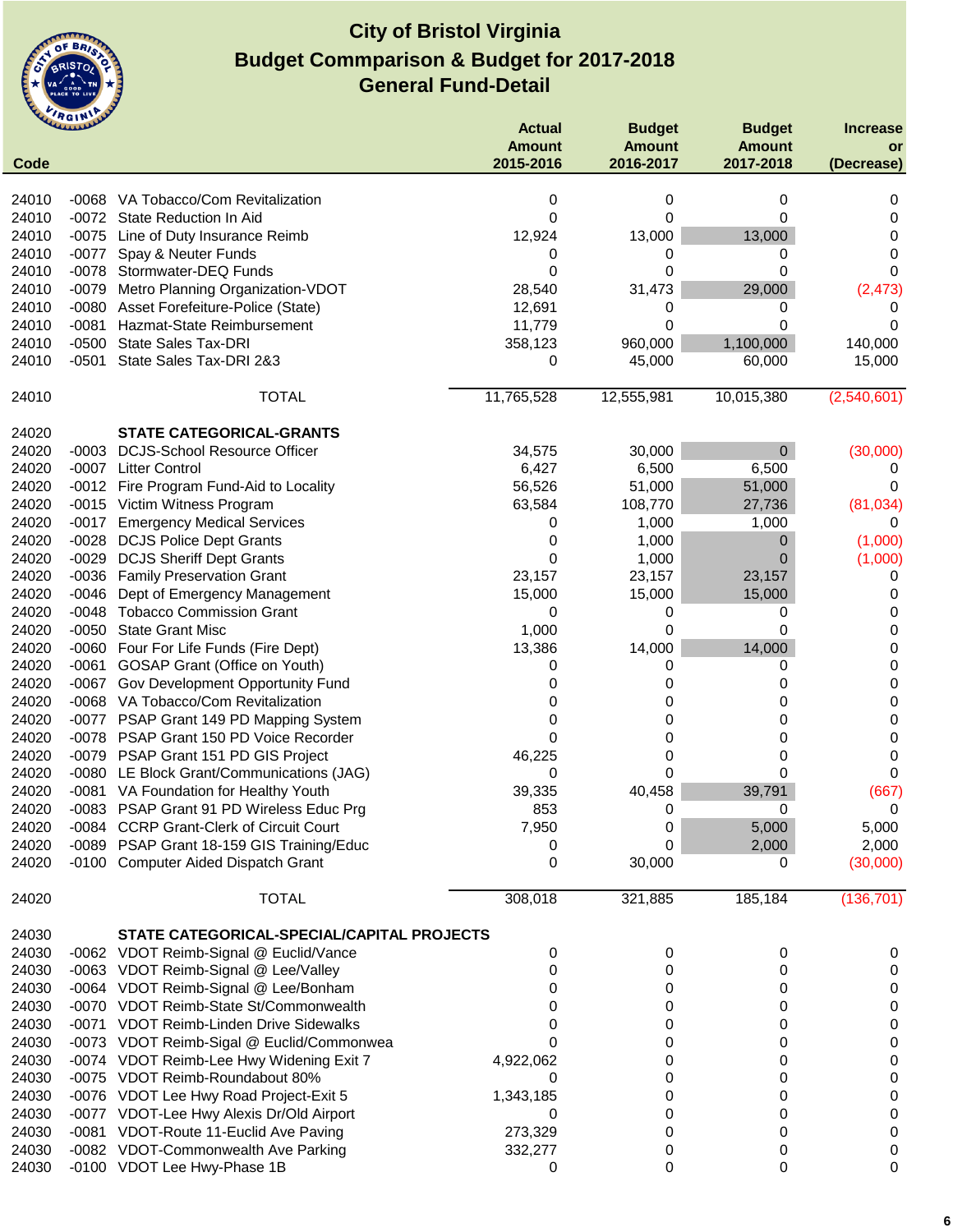

|                | ummer   |                                                                              | <b>Actual</b>              | <b>Budget</b>              | <b>Budget</b>              | <b>Increase</b>  |
|----------------|---------|------------------------------------------------------------------------------|----------------------------|----------------------------|----------------------------|------------------|
| Code           |         |                                                                              | <b>Amount</b><br>2015-2016 | <b>Amount</b><br>2016-2017 | <b>Amount</b><br>2017-2018 | or<br>(Decrease) |
|                |         |                                                                              |                            |                            |                            |                  |
| 24030          |         | <b>TOTAL</b>                                                                 | 6,870,853                  | 0                          | 0                          | $\Omega$         |
|                |         | TOTAL REVENUE FROM COMMONWEALTH                                              | 22,352,414                 | 16,328,204                 | 13,697,289                 | (2,630,915)      |
| 30000          |         | <b>REVENUE FROM FEDERAL GOVERNMENT</b>                                       |                            |                            |                            |                  |
| 33010          |         | <b>CATEGORICAL AID</b>                                                       |                            |                            |                            |                  |
| 33010          |         | -0001 UMTA - Operating Funds                                                 | 157,190                    | 195,000                    | 173,000                    | (22,000)         |
| 33010          |         | -0002 UMTA - Capital Funds                                                   | 0                          | 0                          | 0                          | 0                |
| 33010          | -0008   | District 3 Gov't Cooperative                                                 | 6,860                      | 9,000                      | 7,000                      | (2,000)          |
| 33010          |         | -0015 Federal Revenue-Social Services                                        | 2,453,503                  | 2,636,698                  | 2,759,820                  | 123,122          |
| 33010          |         | -0030 Federal Miscellaneous                                                  | 9,569                      | 0                          | 0                          | 0                |
| 33010          | $-0038$ | Dept of Elections                                                            | 3,500                      | 0                          | 0                          | 0                |
| 33010          |         | <b>TOTAL</b>                                                                 | 2,630,622                  | 2,840,698                  | 2,939,820                  | 99,122           |
| 33020          |         | <b>CATEGORICAL AID-GRANTS</b>                                                |                            |                            |                            |                  |
| 33020          |         | -0001 LE Block Grant/Communications (JAG)                                    | 4,561                      | 0                          | 0                          | 0                |
| 33020          |         | -0012 Violence Against Women-V Stop Grant                                    | 32,657                     | 21,771                     | 21,771                     | 0                |
| 33020          |         | -0015 Victim Witness Program                                                 | 0                          | 0                          | 83,209                     | 83,209           |
| 33020          |         | -0017 Federal Emergency Mgmt-LEMP                                            | 15,500                     | 15,500                     | 15,500                     | 0                |
| 33020          |         | -0018 Commission for the Arts                                                | 0                          | 0                          | 0                          | 0                |
| 33020          |         | -0020 Dept of Criminal Justice Svcs DCJS                                     | 0                          | 0                          | 0                          | 0                |
| 33020          |         | -0021 Traffic Safety Grant-Drive Hammered                                    | 0                          | 0                          | 0                          | 0                |
| 33020          |         | -0022 Dept of Emergency Mgmt                                                 | 0                          | 0                          | 0                          | 0                |
| 33020          |         | -0023 Vest Grant                                                             | 0                          | 0                          | 0                          | 0                |
| 33020          | $-0025$ | <b>Byrne Memorial Justice Assistance</b>                                     | 0                          | 0                          | 0                          | 0                |
| 33020          |         | -0032 SAMHSA                                                                 | 192,460                    | 234,676                    | 68,312                     | (166, 364)       |
| 33020          |         | -0033 FEMA AFG Wellness Fitness Grant                                        | 0                          | 0                          | 0                          | 0                |
| 33020          |         | -0034 SHSP FY2011-CBRNE Recon Equip Proj                                     | 0                          | 0                          | 0                          | 0                |
| 33020          |         | -0035 SHSP FY2011 Infor Sharing LINX Sys                                     | 0                          | 0                          | 0                          | 0                |
| 33020          |         | -0036 SHSP FY2011 Hazmat Equip Train Exer                                    | 0                          | 0                          | 0                          | 0                |
| 33020          | -0037   | SHSP FY2011 Heavy Tactical Equip Tr                                          | 0                          | 0                          | 0                          | 0                |
| 33020          | $-0038$ | Selective Enforcement Grant                                                  | 65,012                     | 47,500                     | 45,000                     | (2,500)          |
| 33020          |         | -0039 SHSP FY2012 EOC Establishment                                          | 0                          | 0                          | 0                          | 0                |
| 33020          |         | -0040 SHSP FY2012-Fire Dept Hazmat                                           | 0                          | 0                          | 0                          | $\mathbf 0$      |
| 33020          |         | -0041 SHSP FY2012-Fire Dept HTR-Heavy Tac                                    | 0                          | 0                          | 0                          | 0                |
| 33020          |         | -0044 SHSP FY15 HazMat Team                                                  | 13,117                     | 125,000                    | 0                          | (125,000)        |
| 33020          |         | -0045 SHSP FY15 Heavy Tactical Rescue                                        | 5,778                      | 0                          | 0                          | 0                |
| 33020<br>33020 |         | -0046 2015 Cops Hiring Program CHP Grant<br>-0050 SHSP AFG Grant-Fire Engine | 50,660<br>0                | 0<br>0                     | 125,000<br>0               | 125,000<br>0     |
|                |         |                                                                              |                            |                            |                            |                  |
| 33020          |         | <b>TOTAL</b>                                                                 | 379,745                    | 444,447                    | 358,792                    | (85, 655)        |
|                |         | TOTAL REVENUE FROM FEDERAL GOV'T                                             | 3,010,367                  | 3,285,145                  | 3,298,612                  | 13,467           |
| 41010          |         | <b>PROCEEDS FROM INDEBTNESS</b>                                              |                            |                            |                            |                  |
| 41010          |         | -0001 Local Bond Issues                                                      | 0                          | 600,000                    | $\pmb{0}$                  | (600,000)        |
| 41010          |         | -0003 Bond Anticipation Notes                                                | 0                          | 0                          | 0                          | 0                |
| 41010          |         | -0004 Temporary Loans                                                        | 2,400,000                  | 0                          | 0                          | 0                |
| 41010          |         | -0007 Local Bond Issues-Falls Project                                        | 0                          | 0                          | 0                          | 0                |
| 41010          |         | -0008 Local Bond Proceeds-Refunding                                          | 0                          | 0                          | 0                          | 0                |
| 41010          |         | -0012 Local Bond Issues-Refunding BANs                                       | 47,530,000                 | 0                          | 0                          | 0                |
| 41010          |         | <b>TOTAL</b>                                                                 | 49,930,000                 | 600,000                    | 0                          | (600,000)        |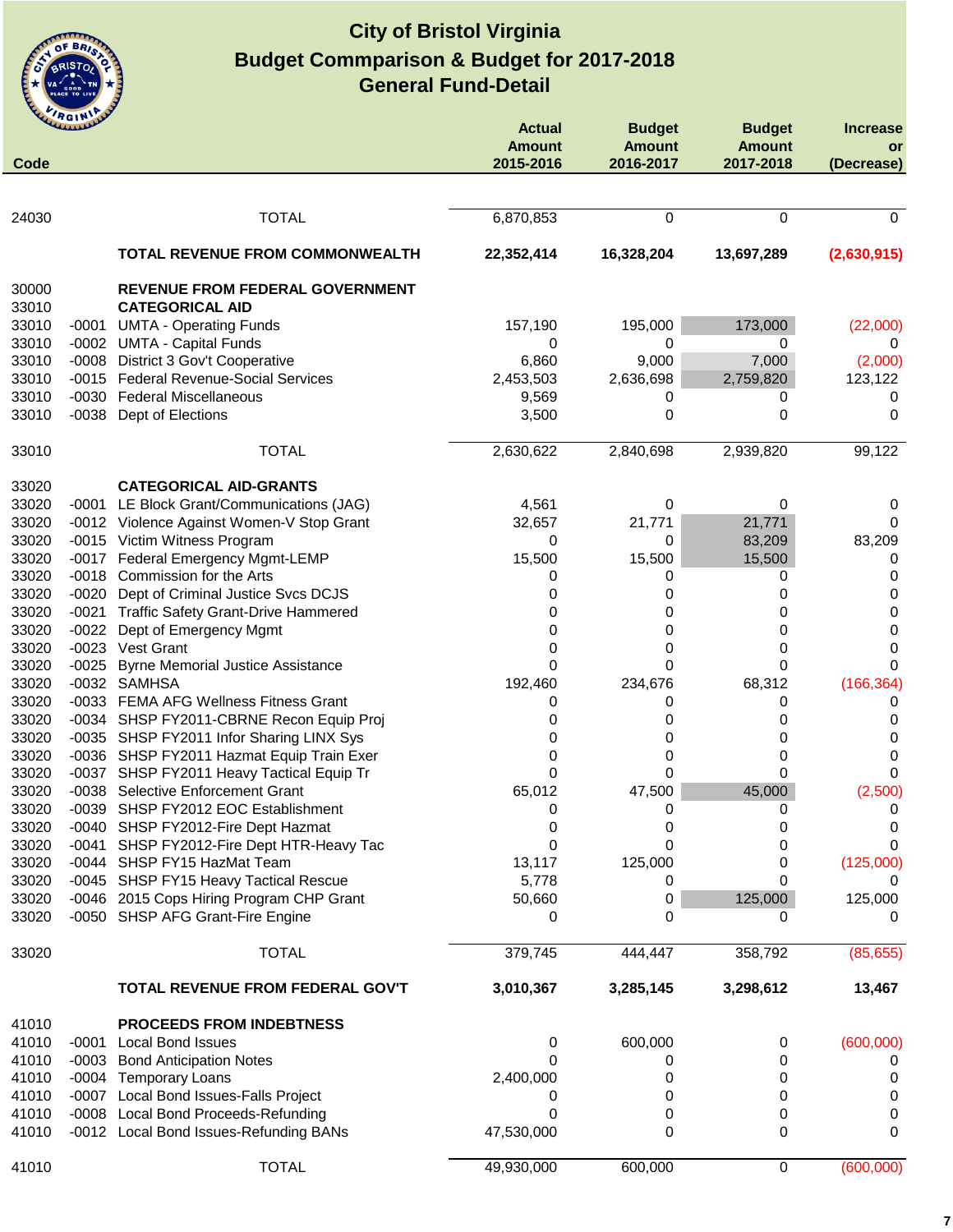

|       | <b>WALLAULAULAU</b> |                                      | <b>Actual</b><br><b>Amount</b> | <b>Budget</b><br><b>Amount</b> | <b>Budget</b><br><b>Amount</b> | <b>Increase</b><br><b>or</b> |
|-------|---------------------|--------------------------------------|--------------------------------|--------------------------------|--------------------------------|------------------------------|
| Code  |                     |                                      | 2015-2016                      | 2016-2017                      | 2017-2018                      | (Decrease)                   |
|       |                     |                                      |                                |                                |                                |                              |
| 41020 |                     | <b>TRANSFERS</b>                     |                                |                                |                                |                              |
| 41020 |                     | -0004 From Community Dev Block Grant | 44.080                         | 100,000                        | 50,000                         | (50,000)                     |
| 41020 | -0005               | From Solid Waste Disposal Fund       | 0                              | 0                              | 0                              | 0                            |
| 41020 | -0006               | Clear Creek Golf Course Fund         | 0                              | 0                              | 0                              | 0                            |
| 41020 | $-0007$             | Transfer from Gen Fund Bond Approp   | 0                              | 0                              | 0                              | $\Omega$                     |
| 41020 |                     | <b>TOTAL</b>                         | 44,080                         | 100.000                        | 50,000                         | (50,000)                     |
|       |                     | <b>TOTAL OTHER FINANCING SOURCES</b> | 49,974,080                     | 700,000                        | 50,000                         | (650,000)                    |
|       |                     | <b>TOTAL REVENUES</b>                | 109,452,215                    | 56,987,771                     | 51,500,599                     | (5,487,172)                  |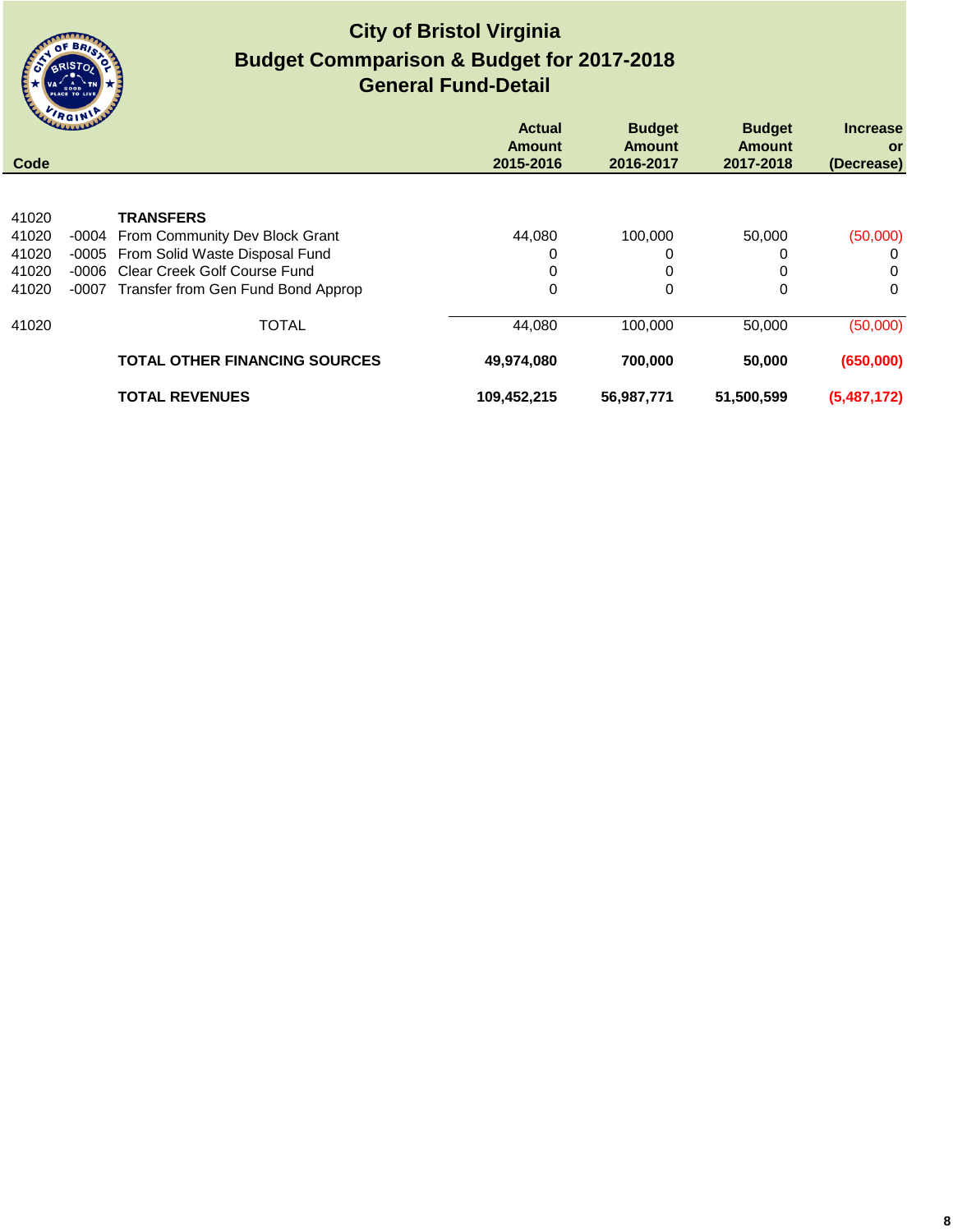

| Code           | <b>WELLINGTON</b>                                              | <b>Actual</b><br><b>Amount</b><br>2015-2016 | <b>Budget</b><br><b>Amount</b><br>2016-2017 | <b>Budget</b><br><b>Amount</b><br>2017-2018 | <b>Increase</b><br>or<br>(Decrease) |
|----------------|----------------------------------------------------------------|---------------------------------------------|---------------------------------------------|---------------------------------------------|-------------------------------------|
|                |                                                                |                                             |                                             |                                             |                                     |
|                | <b>EXPENSES</b>                                                |                                             |                                             |                                             |                                     |
| 10000<br>11010 | <b>GENERAL GOVERNMENT ADMINISTRATION</b><br><b>LEGISLATIVE</b> |                                             |                                             |                                             |                                     |
|                |                                                                |                                             |                                             |                                             |                                     |
| 11010<br>11010 | <b>MUNICIPAL COUNCIL</b><br>-1111 Salaries & Wages             | 35,327                                      | 35,326                                      | 35,057                                      | (269)                               |
|                | Salaries & Wages                                               | 35,327                                      | 35,326                                      | 35,057                                      | (269)                               |
| 11010          | -2100 FICA                                                     | 2,251                                       | 2,702                                       | 2,682                                       | (20)                                |
| 11010          | -2310 Hospitalization Insurance                                | 672                                         | 0                                           | 0                                           | 0                                   |
| 11010          | -2600 Unemployment                                             | 0                                           | 0                                           | $\mathbf 0$                                 | 0                                   |
| 11010          | -2710 Worker's Compensation                                    | 34                                          | 39                                          | 40                                          | 1                                   |
|                | <b>Fringe Benefits</b>                                         | 2,957                                       | 2,741                                       | 2,722                                       | (19)                                |
|                | 11010 -- 5230<br>Communications                                | 0                                           | 0                                           | 3,000                                       | 3,000                               |
| 11010          | -5530 Travel Expense                                           | 6,750                                       | 7,000                                       | 3,000                                       | (4,000)                             |
| 11010          | -5540 Education & Training                                     | 4,380                                       | 3,000                                       | 1,500                                       | (1,500)                             |
| 11010          | -5810 Dues, Memberships & Subscriptions                        | 0                                           | 100                                         | 0                                           | (100)                               |
| 11010          | -6001 Printing & Office Supplies                               | 368                                         | 600                                         | 600                                         | 0                                   |
| 11010          | -6002 Food & Food Service Supplies                             | 6                                           | 400                                         | 0                                           | (400)                               |
| 11010          | -6014 Operating Supplies & Materials                           | 2,106                                       | 1,200                                       | 1,600                                       | 400                                 |
| 11010          | -8102 Office Furniture & Equipment                             | 0                                           | 0                                           | $\Omega$                                    | 0                                   |
|                | <b>Operating Expenses</b>                                      | 13,610                                      | 12,300                                      | 9,700                                       | (2,600)                             |
| 11010          | <b>TOTAL</b>                                                   | 51,894                                      | 50,367                                      | 47,479                                      | (2,888)                             |
|                |                                                                |                                             |                                             |                                             |                                     |
| 11020<br>11020 | <b>CLERK OF COUNCIL</b><br>-1112 Salaries & Wages              | 4,000                                       | 4,042                                       | 4,008                                       | (34)                                |
|                | Salaries & Wages                                               | 4,000                                       | 4,042                                       | 4,008                                       | (34)                                |
| 11020          | -2100 FICA                                                     | 289                                         | 309                                         | 307                                         | (2)                                 |
| 11020          | -2210 VRS Retirement                                           | 614                                         | 608                                         | 608                                         | $\mathbf 0$                         |
| 11020          | -2310 Hospitalization Insurance                                | 385                                         | 397                                         | 437                                         | 40                                  |
| 11020          | -2400 VRS Life Insurance                                       | 48                                          | 53                                          | 52                                          | (1)                                 |
| 11020          | -2600 Unemployment                                             | 0                                           | 46                                          | 34                                          | (12)                                |
| 11020          | -2710 Worker's Compensation                                    | 4                                           | 4                                           | 5                                           | 1                                   |
|                | <b>Fringe Benefits</b>                                         | 1,340                                       | 1,417                                       | 1,443                                       | 26                                  |
| 11020          | -5210 Postage                                                  | 0                                           | 0                                           | $\mathbf 0$                                 | $\pmb{0}$                           |
| 11020          | -5530 Travel Expense                                           | 1,311                                       | 1,250                                       | 625                                         | (625)                               |
| 11020          | -5540 Education & Training                                     | 1,210                                       | 910                                         | 910                                         | 0                                   |
| 11020          | -5810 Dues, Memberships & Subscriptions                        | 315                                         | 310                                         | 310                                         | 0                                   |
| 11020          | -6001 Printing & Office Supplies                               | 1,339                                       | 1,400                                       | 700                                         | (700)                               |
| 11020          | -6014 Operating Supplies & Materials                           | 3,950                                       | 4,105                                       | 4,100                                       | (5)                                 |
| 11020          | -8102 Office Furniture & Equipment                             | 0                                           | 0                                           | $\mathbf 0$                                 | 0                                   |
|                | <b>Operating Expenses</b>                                      | 8,125                                       | 7,975                                       | 6,645                                       | (1, 330)                            |
| 11020          | <b>TOTAL</b>                                                   | 13,465                                      | 13,434                                      | 12,096                                      | (1, 338)                            |
| 12000          | <b>GENERAL &amp; FINANCIAL ADMINISTRATION</b>                  |                                             |                                             |                                             |                                     |
| 12010          | <b>CITY MANAGER</b>                                            |                                             |                                             |                                             |                                     |
| 12010          | -1112 Salaries & Wages - Regular                               | 154,453                                     | 162,613                                     | 161,372                                     | (1, 241)                            |
|                | Salaries & Wages                                               | 154,453                                     | 162,613                                     | 161,372                                     | (1, 241)                            |
| 12010          | -2100 FICA                                                     | 11,439                                      | 12,440                                      | 12,345                                      | (95)                                |
| 12010          | -2210 VRS Retirement                                           | 27,652                                      | 30,538                                      | 30,493                                      | (45)                                |
| 12010          | -2310 Hospitalization Insurance                                | 24,220                                      | 27,792                                      | 30,967                                      | 3,175                               |
| 12010          | -2400 VRS Life Insurance                                       | 1,702                                       | 2,114                                       | 2,114                                       | 0                                   |
| 12010          | -2450 VRS Disability Insurance                                 | 144                                         | 247                                         | 247                                         | 0                                   |
| 12010          | -2600 Unemployment                                             | 238                                         | 184                                         | 134                                         | (50)                                |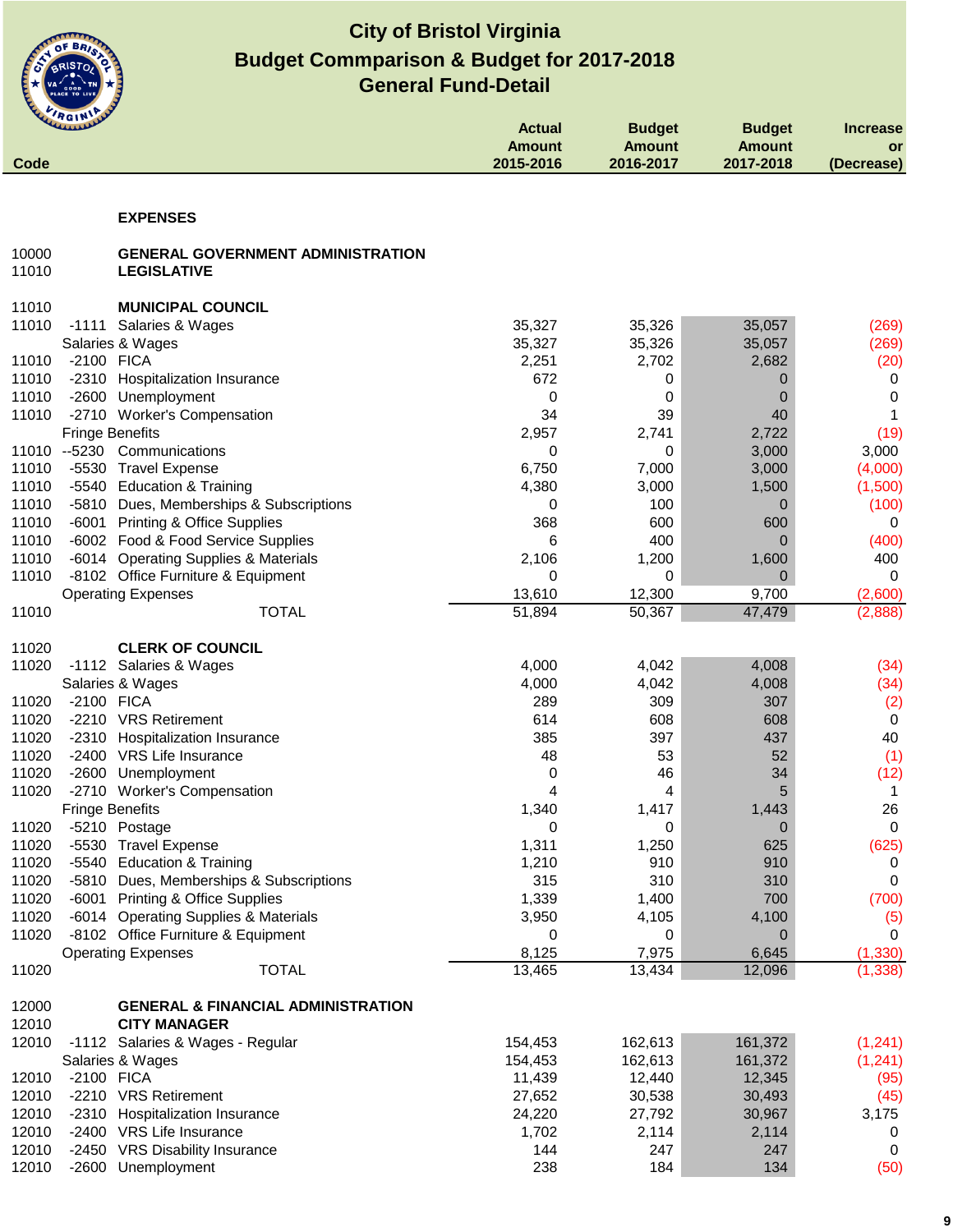

| Code           | $\cdots$<br><b>UNITED</b> |                                                                      | <b>Actual</b><br><b>Amount</b><br>2015-2016 | <b>Budget</b><br><b>Amount</b><br>2016-2017 | <b>Budget</b><br><b>Amount</b><br>2017-2018 | <b>Increase</b><br><b>or</b><br>(Decrease) |
|----------------|---------------------------|----------------------------------------------------------------------|---------------------------------------------|---------------------------------------------|---------------------------------------------|--------------------------------------------|
|                |                           |                                                                      |                                             |                                             |                                             |                                            |
| 12010          |                           | -2710 Worker's Compensation                                          | 149                                         | 179                                         | 186                                         | 7                                          |
|                | <b>Fringe Benefits</b>    |                                                                      | 65,544                                      | 73,494                                      | 76,486                                      | 2,992                                      |
| 12010          |                           | -3140 Professional Services                                          | 14,164                                      | 5,000                                       | 0                                           | (5,000)                                    |
| 12010          |                           | -3320 Maint. of Machinery & Equipment                                | 0                                           | 0                                           | 0                                           | 0                                          |
| 12010          |                           | -3600 Advertising                                                    | 0                                           | 0                                           | 0                                           | 0                                          |
| 12010          | $-5210$                   | Postage                                                              | 48                                          | 100                                         | 100                                         | 0                                          |
| 12010          | $-5230$                   | Communications                                                       | 3,579                                       | 4,000                                       | 3,568                                       | (432)                                      |
| 12010          | $-5530$                   | <b>Travel Expense</b>                                                | 7,113                                       | 8,000                                       | 6,500                                       | (1,500)                                    |
| 12010          |                           | -5540 Education & Training                                           | 4,299                                       | 5,000                                       | 3,000                                       | (2,000)                                    |
| 12010          |                           | -5810 Dues, Memberships & Subscriptions                              | 2,030                                       | 1,500                                       | 1,500                                       | 0                                          |
| 12010          | -6001                     | <b>Printing &amp; Office Supplies</b>                                | 683                                         | 2,000                                       | 1,000                                       | (1,000)                                    |
| 12010          |                           | -6002 Food & Food Service Supplies                                   | 18                                          | 0                                           | 0                                           | 0                                          |
| 12010          |                           | -6008 Motor Fuel & Lubricants                                        | 0                                           | 0                                           | 0                                           | 0                                          |
| 12010<br>12010 | -6014                     | <b>Operating Supplies &amp; Materials</b>                            | 4,091                                       | 3,750                                       | 4,000                                       | 250<br>0                                   |
|                |                           | -8102 Office Furniture & Equipment<br><b>Operating Expenses</b>      | 0<br>36,025                                 | 0<br>29,350                                 | 0<br>19,668                                 | (9,682)                                    |
| 12010          |                           | <b>TOTAL</b>                                                         | 256,022                                     | 265,457                                     | 257,526                                     | (7, 931)                                   |
|                |                           |                                                                      |                                             |                                             |                                             |                                            |
| 12020          |                           | <b>HUMAN RESOURCES</b>                                               |                                             |                                             |                                             |                                            |
| 12020          |                           | -1114 Salaries & Wages - Regular                                     | 109,861                                     | 112,697                                     | 112,539                                     | (158)                                      |
| 12020          |                           | -1214 Salaries & Wages - Overtime                                    | 0                                           | 500                                         | 0                                           | (500)                                      |
|                |                           | Salaries & Wages                                                     | 109,861                                     | 113,197                                     | 112,539                                     | (658)                                      |
| 12020          | -2100 FICA                |                                                                      | 8,100                                       | 8,660                                       | 8,648                                       | (12)                                       |
| 12020          |                           | -2210 VRS Retirement                                                 | 16,724                                      | 16,966                                      | 17,072                                      | 106                                        |
| 12020          |                           | -2310 Hospitalization Insurance                                      | 10,752                                      | 11,184                                      | 11,184                                      | 0                                          |
| 12020          |                           | -2400 VRS Life Insurance                                             | 1,297                                       | 1,465                                       | 1,474                                       | 9                                          |
| 12020          |                           | -2450 VRS Disability Insurance                                       | 0                                           | 0                                           | 0                                           | 0                                          |
| 12020          | -2600                     | Unemployment                                                         | 150                                         | 184                                         | 134                                         | (50)                                       |
| 12020          |                           | -2710 Worker's Compensation                                          | 105                                         | 125                                         | 131                                         | 6                                          |
|                | <b>Fringe Benefits</b>    |                                                                      | 37,128                                      | 38,584                                      | 38,643                                      | 59                                         |
| 12020          |                           | -3140 Professional Services                                          | 1,224                                       | 1,300                                       | 1,300                                       | 0                                          |
| 12020          |                           | -3600 Advertising                                                    | 0                                           | 0                                           | 0                                           | 0                                          |
| 12020<br>12020 | $-5210$<br>$-5230$        | Postage<br>Communications                                            | 86<br>1,967                                 | 200<br>2,000                                | 200<br>1,401                                | 0                                          |
| 12020          | $-5530$                   | <b>Travel Expense</b>                                                | 0                                           | 250                                         | 0                                           | (599)<br>(250)                             |
| 12020          |                           | -5540 Education & Training                                           | 0                                           | 400                                         | 400                                         | 0                                          |
| 12020          | $-5810$                   | Dues, Memberships & Subscriptions                                    | 619                                         | 400                                         | 200                                         | (200)                                      |
| 12020          | -6001                     | <b>Printing &amp; Office Supplies</b>                                | 1,430                                       | 1,300                                       | 1,300                                       | 0                                          |
| 12020          | -6014                     | <b>Operating Supplies &amp; Materials</b>                            | 197                                         | 200                                         | 200                                         | 0                                          |
| 12020          |                           | -6016 Wellness Program Supplies                                      | 0                                           | 0                                           | 0                                           | 0                                          |
| 12020          |                           | -8102 Office Furniture & Equipment                                   | 0                                           | 0                                           | 0                                           | 0                                          |
|                |                           | <b>Operating Expenses</b>                                            | 5,523                                       | 6,050                                       | 5,001                                       | (1,049)                                    |
| 12020          |                           | <b>TOTAL</b>                                                         | 152,512                                     | 157,831                                     | 156,183                                     | (1,648)                                    |
|                |                           |                                                                      |                                             |                                             |                                             |                                            |
| 12030          |                           | <b>CITY ATTORNEY</b>                                                 |                                             |                                             |                                             |                                            |
| 12030          | -3140                     | <b>Professional Services</b>                                         | 189,518                                     | 169,518                                     | 150,000                                     | (19, 518)                                  |
| 12030<br>12030 |                           | -5530 Travel Expense                                                 | 0                                           | 0                                           | 0                                           | 0                                          |
| 12030          |                           | -5540 Education                                                      | 0<br>0                                      | 0<br>0                                      | 0<br>0                                      | 0<br>0                                     |
|                |                           | -5810 Dues, Memberships & Subscriptions<br><b>Operating Expenses</b> | 189,518                                     | 169,518                                     | 150,000                                     | (19, 518)                                  |
| 12030          |                           | <b>TOTAL</b>                                                         | 189,518                                     | 169,518                                     | 150,000                                     | (19, 518)                                  |
|                |                           |                                                                      |                                             |                                             |                                             |                                            |
| 12040          |                           | <b>COMMISSIONER OF THE REVENUE</b>                                   |                                             |                                             |                                             |                                            |
| 12040          |                           | -1137 Salaries & Wages - Regular                                     | 194,638                                     | 180,323                                     | 179,371                                     | (952)                                      |
|                |                           | Salaries & Wages                                                     | 194,638                                     | 180,323                                     | 179,371                                     | (952)                                      |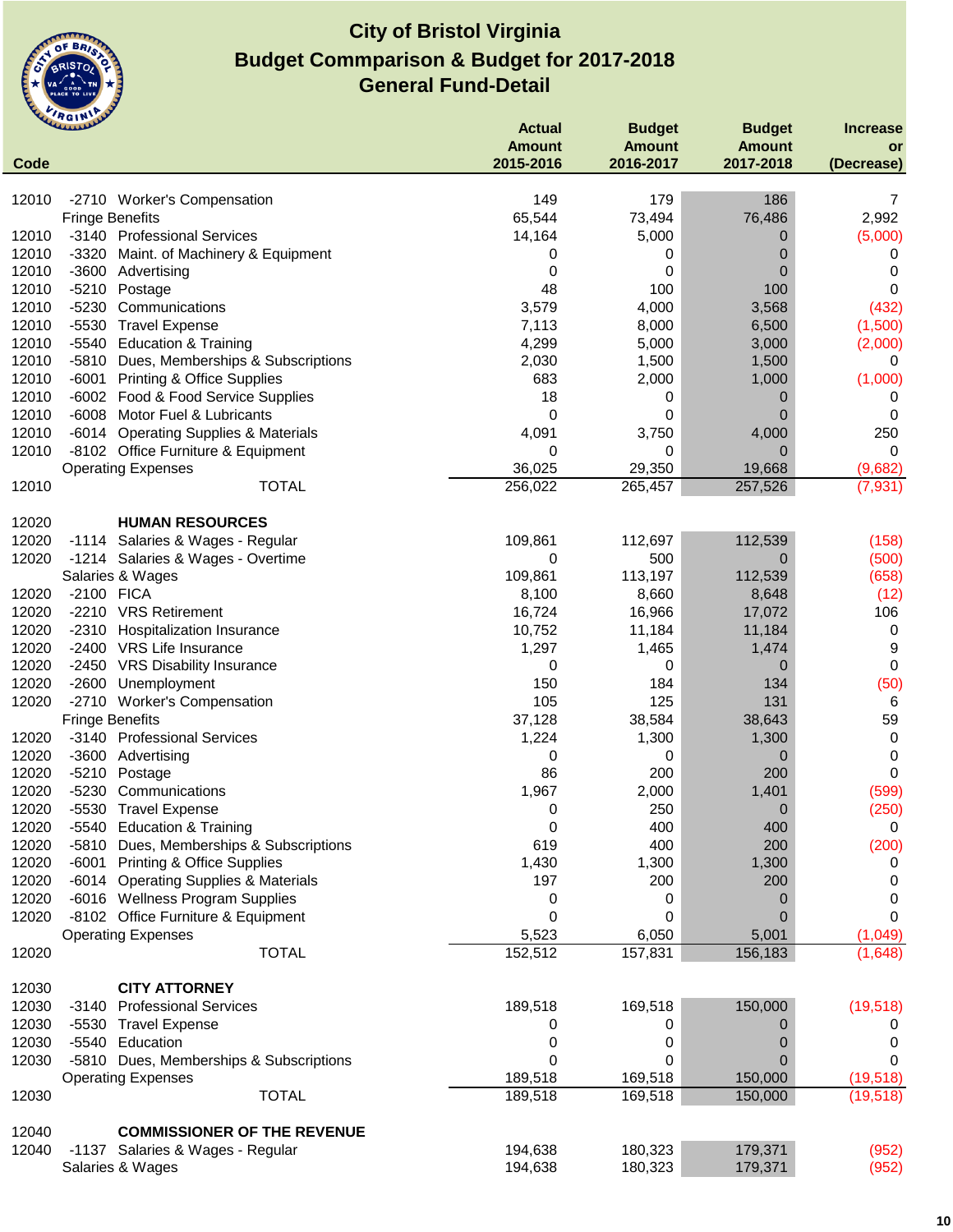

|       |                        |                                                                     | <b>Actual</b> | <b>Budget</b> | <b>Budget</b> | <b>Increase</b> |
|-------|------------------------|---------------------------------------------------------------------|---------------|---------------|---------------|-----------------|
|       |                        |                                                                     | <b>Amount</b> | <b>Amount</b> | <b>Amount</b> | or              |
| Code  |                        |                                                                     | 2015-2016     | 2016-2017     | 2017-2018     | (Decrease)      |
| 12040 | -2100 FICA             |                                                                     | 13,754        | 13,795        | 13,722        |                 |
| 12040 |                        | -2210 VRS Retirement                                                | 29,196        | 27,234        | 27,228        | (73)<br>(6)     |
| 12040 |                        | -2310 Hospitalization Insurance                                     | 43,368        | 41,436        | 45,659        | 4,223           |
| 12040 |                        | -2400 VRS Life Insurance                                            | 2,285         | 2,352         | 2,327         |                 |
| 12040 |                        | -2450 VRS Disability Insurance                                      | 0             | 0             | 0             | (25)<br>0       |
| 12040 | $-2600$                | Unemployement                                                       | 301           | 276           | 269           | (7)             |
| 12040 |                        | -2710 Worker's Compensation                                         | 186           | 198           | 203           | $\sqrt{5}$      |
|       | <b>Fringe Benefits</b> |                                                                     | 89,090        | 85,291        | 89,408        | 4,117           |
| 12040 |                        | -3135 Contract Labor                                                | 2,783         | 22,000        | 22,000        | 0               |
| 12040 | -3140                  | <b>Professional Services</b>                                        | 6,980         | 8,000         | 6,000         | (2,000)         |
| 12040 | $-3320$                | Maintenance Of Machinery & Equip.                                   | 0             | 650           | 300           | (350)           |
| 12040 | $-3600$                | Advertising                                                         | 81            | 300           | 300           | 0               |
| 12040 | $-5210$                | Postage                                                             | 1,354         | 3,000         | 1,500         | (1,500)         |
| 12040 | $-5230$                | Communications                                                      | 3,048         | 2,600         | 2,600         | 0               |
| 12040 | $-5410$                | Lease/Rent of Equipment                                             | 236           | 300           | 300           | 0               |
| 12040 | $-5530$                | <b>Travel Expense</b>                                               | 2,421         | 3,700         | 2,900         | (800)           |
| 12040 | -5540                  | <b>Education &amp; Training</b>                                     | 900           | 900           | 1,000         | 100             |
| 12040 | $-5810$                | Dues, Memberships & Subscriptions                                   | 1,280         | 600           | 600           | 0               |
| 12040 | $-6001$                | <b>Printing &amp; Office Supplies</b>                               | 1,864         | 1,500         | 1,500         | 0               |
| 12040 | $-6007$                | Materials-Building                                                  | 2,981         | 0             | $\mathbf 0$   | $\mathbf 0$     |
| 12040 |                        | -6099 Cigarette Stamps                                              | 16,427        | 15,038        | 17,000        | 1,962           |
| 12040 | $-8101$                | <b>Other Equipment</b>                                              | 0             | 33,000        | 1,500         | (31,500)        |
| 12040 |                        | -8102 Office Furniture & Equipment                                  | 4,000         | 0             | $\mathbf 0$   | 0               |
|       |                        | <b>Operating Expenses</b>                                           | 44,355        | 91,588        | 57,500        | (34,088)        |
| 12040 |                        | <b>TOTAL</b>                                                        | 328,083       | 357,202       | 326,279       | (30, 923)       |
| 12050 |                        | <b>BOARD OF REAL ESTATE</b><br><b>ASSESSMENT &amp; EQUALIZATION</b> |               |               |               |                 |
| 12050 |                        | -3140 Professional Services                                         | 45,765        | 145,000       | 15,000        | (130,000)       |
|       |                        | <b>Operating Expenses</b>                                           | 45,765        | 145,000       | 15,000        | (130,000)       |
| 12050 |                        | <b>TOTAL</b>                                                        | 45,765        | 145,000       | 15,000        | (130,000)       |
| 12070 |                        | <b>CITY TREASURER</b>                                               |               |               |               |                 |
| 12070 |                        | -1137 Salaries & Wages - Regular                                    | 143,672       | 196,310       | 198,216       | 1,906           |
| 12070 |                        | -1237 Salaries & Wages - Overtime                                   | 671           | 0             | $\mathbf 0$   | 0               |
|       |                        | Salaries & Wages                                                    | 144,343       | 196,310       | 198,216       | 1,906           |
| 12070 | -2100 FICA             |                                                                     | 10,741        | 15,018        | 15,167        | 149             |
| 12070 |                        | -2210 VRS Retirement                                                | 15,663        | 26,850        | 27,694        | 844             |
| 12070 |                        | -2310 Hospitalization Insurance                                     | 13,105        | 28,248        | 31,073        | 2,825           |
| 12070 |                        | -2400 VRS Life Insurance                                            | 1,232         | 2,318         | 2,382         | 64              |
| 12070 |                        | -2450 VRS Disability Insurance                                      | 128           | 579           | 593           | 14              |
| 12070 | $-2600$                | Unemployment                                                        | 371           | 368           | 336           | (32)            |
| 12070 |                        | -2710 Worker's Compensation                                         | 136           | 216           | 226           | 10              |
|       | <b>Fringe Benefits</b> |                                                                     | 41,376        | 73,597        | 77,471        | 3,874           |
| 12070 |                        | -3135 Contract Labor                                                | 30,931        | 7,000         | 7,000         | 0               |
| 12070 |                        | -3140 Professional Services                                         | 333           | 500           | 500           | 0               |
| 12070 |                        | -3145 Unclaimed Property                                            | 323           | 2,122         | 2,122         | 0               |
| 12070 | -3320                  | Maintenance of Machinery & Equip.                                   | 0             | 0             | 0             | 0               |
| 12070 | $-3600$                | Advertising                                                         | 2,649         | 3,000         | 1,620         | (1, 380)        |
| 12070 | $-5210$                | Postage                                                             | 12,248        | 16,000        | 18,300        | 2,300           |
| 12070 | $-5230$                | Communications                                                      | 3,269         | 3,500         | 3,700         | 200             |
| 12070 | -5410                  | Lease/Rent of Equipment                                             | 1,484         | 1,000         | 1,200         | 200             |
| 12070 | $-5530$                | <b>Travel Expense</b>                                               | 482           | 2,000         | 2,000         | 0               |
| 12070 | -5540                  | <b>Education &amp; Training</b>                                     | 1,270         | 1,000         | 1,000         | 0               |
| 12070 | -5810                  | Dues, Memberships & Subscriptions                                   | 740           | 755           | 1,075         | 320             |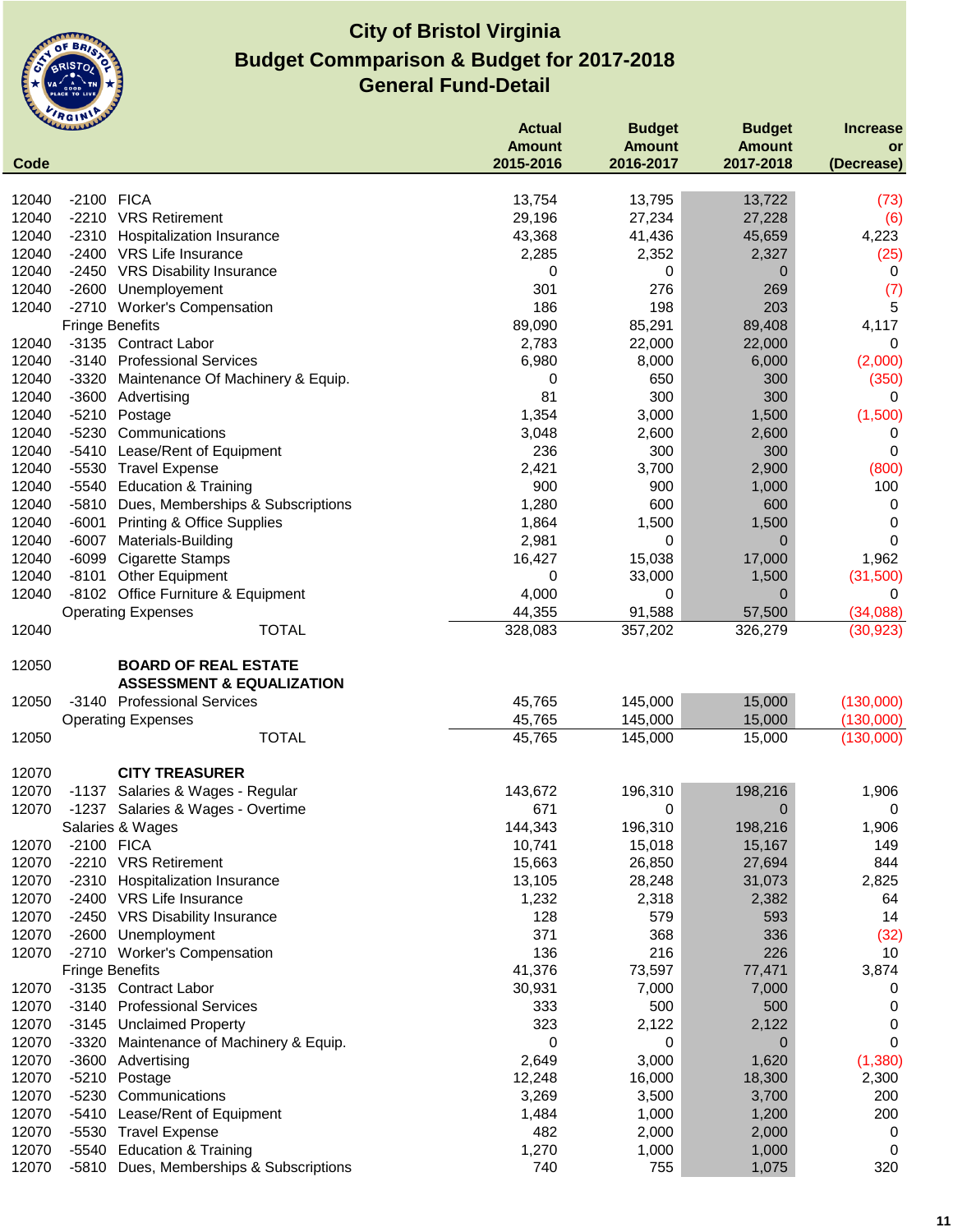

|       | <b>GALLIAN</b>         |                                           | <b>Actual</b> | <b>Budget</b> | <b>Budget</b>         | <b>Increase</b> |
|-------|------------------------|-------------------------------------------|---------------|---------------|-----------------------|-----------------|
|       |                        |                                           | <b>Amount</b> | <b>Amount</b> | <b>Amount</b>         | or              |
| Code  |                        |                                           | 2015-2016     | 2016-2017     | 2017-2018             | (Decrease)      |
| 12070 |                        | <b>Printing &amp; Office Supplies</b>     | 15,501        | 13,000        |                       | (3,000)         |
| 12070 | -6001<br>$-6014$       | <b>Operating Supplies &amp; Materials</b> | 55            | 0             | 10,000<br>$\mathbf 0$ | 0               |
| 12070 |                        | -6096 Tax Sale Fees                       | 33,429        | 20,000        | 25,000                | 5,000           |
| 12070 | $-6097$                | DMV Stop Fees                             | 2,135         | 8,000         | 10,000                | 2,000           |
| 12070 | $-6098$                | <b>Bank Service Charges</b>               | 17,674        | 19,000        | 8,000                 | (11,000)        |
| 12070 | -6099                  | <b>Cigarette Stamps</b>                   | 0             | 0             | 0                     | 0               |
| 12070 |                        | -8102 Office Furniture & Equipment        | 2,119         | 0             | $\mathbf 0$           | 0               |
|       |                        | <b>Operating Expenses</b>                 | 124,642       | 96,877        | 91,517                | (5,360)         |
| 12070 |                        | <b>TOTAL</b>                              | 310,361       | 366,784       | 367,204               | 420             |
|       |                        |                                           |               |               |                       |                 |
| 12090 |                        | <b>FINANCE</b>                            |               |               |                       |                 |
| 12090 |                        | -1137 Salaries & Wages - Regular          | 266,124       | 268,832       | 263,520               | (5, 312)        |
| 12090 |                        | -1237 Salaries & Wages - Overtime         | 664           | 500           | 500                   | 0               |
|       |                        | Salaries & Wages                          | 266,788       | 269,332       | 264,020               | (5, 312)        |
| 12090 | -2100 FICA             |                                           | 19,184        | 20,604        | 20,657                | 53              |
| 12090 |                        | -2210 VRS Retirement                      | 40,138        | 40,145        | 41,400                | 1,255           |
| 12090 | -2310                  | <b>Hospitalization Insurance</b>          | 36,707        | 38,507        | 42,516                | 4,009           |
| 12090 |                        | -2400 VRS Life Insurance                  | 3,113         | 3,467         | 3,466                 | (1)             |
| 12090 | -2450                  | <b>VRS Disability Insurance</b>           | 0             | 0             | $\mathbf 0$           | $\mathbf 0$     |
| 12090 | $-2600$                | Unemployment                              | 397           | 485           | 377                   | (108)           |
| 12090 |                        | -2710 Worker's Compensation               | 254           | 296           | 312                   | 16              |
|       | <b>Fringe Benefits</b> |                                           | 99,793        | 103,504       | 108,728               | 5,224           |
| 12090 |                        | -3140 Professional Services               | 0             | 200           | 0                     | (200)           |
| 12090 | $-3320$                | Maintenance of Machinery & Equip.         | 0             | 0             | 0                     | 0               |
| 12090 |                        | -3600 Advertising                         | 2,681         | 1,500         | 1,500                 | 0               |
| 12090 | $-5210$                | Postage                                   | 1,118         | 1,000         | 1,000                 | 0               |
| 12090 | $-5230$                | Communications                            | 2,420         | 2,500         | 3,000                 | 500             |
| 12090 | $-5530$                | <b>Travel Expense</b>                     | 414           | 1,200         | 1,200                 | 0               |
| 12090 | -5540                  | <b>Education &amp; Training</b>           | 924           | 1,500         | 1,200                 | (300)           |
| 12090 | $-5810$                | Dues, Memberships & Subscriptions         | 543           | 400           | 400                   | 0               |
| 12090 | $-6001$                | <b>Printing &amp; Office Supplies</b>     | 5,305         | 5,900         | 5,300                 | (600)           |
| 12090 | -6014                  | <b>Operating Supplies &amp; Materials</b> | 2,326         | 1,750         | 2,250                 | 500             |
| 12090 |                        | -8102 Office Furniture & Equipment        | 0             | 0             | $\mathbf 0$           | $\mathbf 0$     |
|       |                        | <b>Operating Expenses</b>                 | 15,731        | 15,950        | 15,850                | (100)           |
| 12090 |                        | <b>TOTAL</b>                              | 382,312       | 388,786       | 388,598               | (188)           |
|       |                        |                                           |               |               |                       |                 |
| 12095 |                        | <b>INFORMATION TECHNOLOGY</b>             |               |               |                       |                 |
| 12095 |                        | -1135 Salaries & Wages - Regular          | 76,424        | 76,533        | 92,029                | 15,496          |
| 12095 |                        | -1235 Salaries & Wages - Overtime         | 0             | 0             | $\mathbf 0$           | 0               |
|       |                        | Salaries & Wages                          | 76,424        | 76,533        | 92,029                | 15,496          |
| 12095 | -2100 FICA             | -2210 VRS Retirement                      | 5,578         | 5,855         | 7,040                 | 1,185           |
| 12095 |                        |                                           | 9,810         | 11,521        | 13,961                | 2,440           |
| 12095 | $-2310$                | Hospitalization                           | 12,680        | 14,160        | 15,576                | 1,416           |
| 12095 | $-2400$                | <b>VRS Life Insurance</b>                 | 814           | 995           | 1,206                 | 211             |
| 12095 | -2450                  | <b>VRS Disability Insurance</b>           | 410           | 456           | 552                   | 96              |
| 12095 | $-2600$                | Unemployment                              | 204           | 184           | 134                   | (50)            |
| 12095 | -2710                  | <b>Worker's Compensation</b>              | 73            | 84            | 106                   | 22              |
|       | <b>Fringe Benefits</b> |                                           | 29,569        | 33,255        | 38,575                | 5,320           |
| 12095 |                        | -3140 Professional Services               | 14,400        | 3,000         | 2,000                 | (1,000)         |
| 12095 | $-3320$                | Maint of Machinery & Equipment            | 8,739         | 0             | 5,000                 | 5,000           |
| 12095 | $-3321$                | Maint of Computers & Software             | 28,961        | 90,092        | 98,000                | 7,908           |
| 12095 | -5230                  | Communications                            | 3,248         | 5,100         | 4,284                 | (816)           |
| 12095 | $-5410$                | Lease/Rent of Equipment                   | 0             | 0             | $\mathbf 0$           | 0               |
| 12095 | $-5530$                | <b>Travel Expense</b>                     | 0             | 1,000         | 500                   | (500)           |
| 12095 | -5540                  | <b>Education &amp; Training</b>           | 0             | 1,000         | 500                   | (500)           |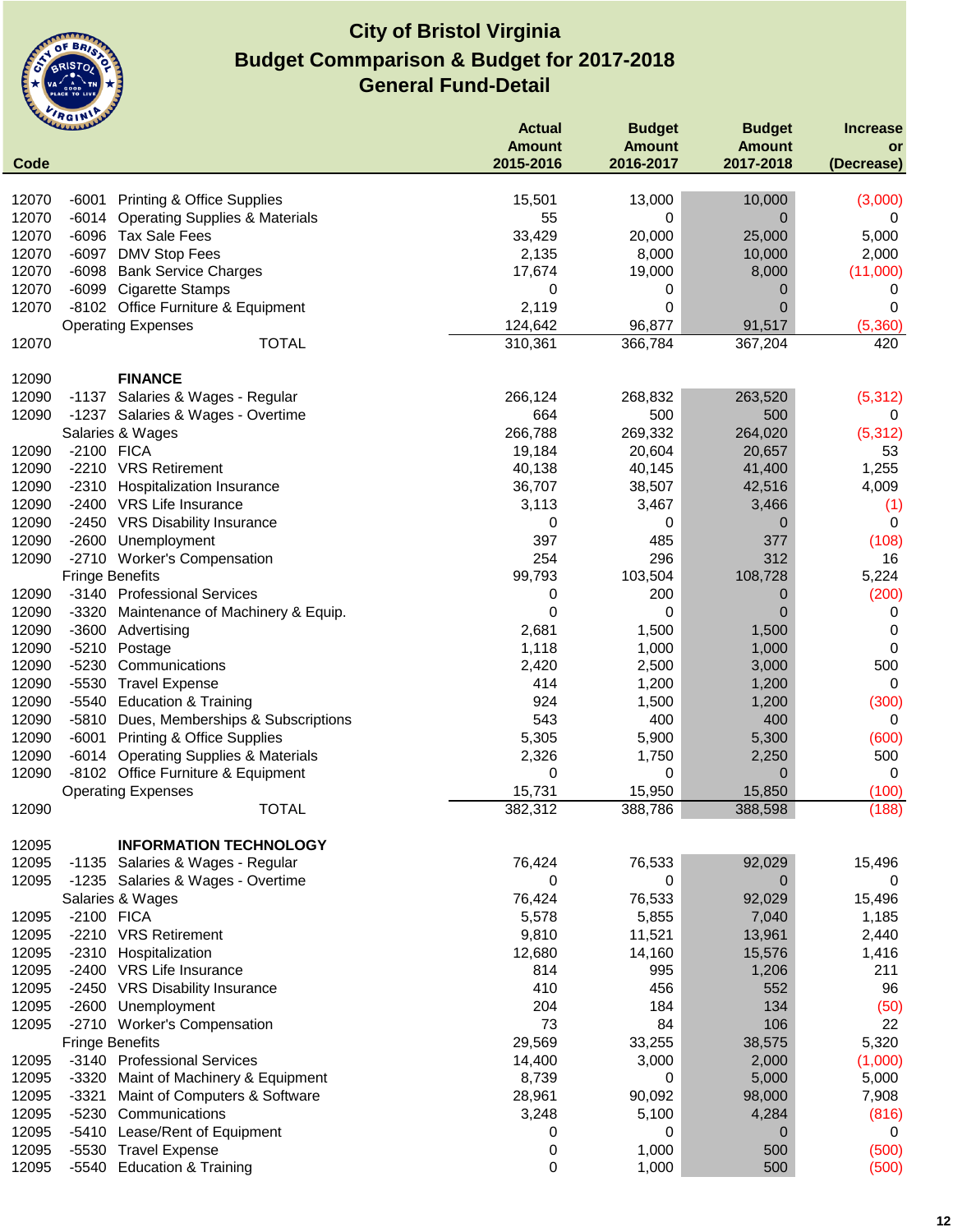

|       | <b>CLARANCE</b>                                  |                                           | <b>Actual</b> | <b>Budget</b>    | <b>Budget</b>  | <b>Increase</b> |
|-------|--------------------------------------------------|-------------------------------------------|---------------|------------------|----------------|-----------------|
|       |                                                  |                                           | <b>Amount</b> | <b>Amount</b>    | <b>Amount</b>  | or              |
| Code  |                                                  |                                           | 2015-2016     | 2016-2017        | 2017-2018      | (Decrease)      |
|       |                                                  |                                           |               |                  |                |                 |
| 12095 | $-5810$<br>Dues, Membership, & Subscriptions     |                                           | 0             | 0                | 0              | 0               |
| 12095 | $-6001$<br><b>Printing &amp; Office Supplies</b> |                                           | 169           | 300              | 300            | 0               |
| 12095 | $-6008$<br>Motor Fuel & Lubricants               |                                           | 0             | 0                | 0              | 0               |
| 12095 | $-6009$<br>Repair Parts & Equipment              |                                           | 0             | 0                | 0              | 0               |
| 12095 | -6014 Operating Supplies & Materials             |                                           | 21,464        | 5,000            | 15,000         | 10,000          |
| 12095 | -6015 Operating Supplies-XP Updates              |                                           | 0             | 0                | 0              | 0               |
| 12095 | -8101 Other Equipment                            |                                           | 20,623        | 49,500           | 0              | (49, 500)       |
| 12095 | -8102 Office Furniture & Equipment               |                                           | 0             | 0                | 0              | 0               |
|       | <b>Operating Expenses</b>                        |                                           | 97,604        | 154,992          | 125,584        | (29, 408)       |
| 12095 |                                                  | <b>TOTAL</b>                              | 203,597       | 264,780          | 256,188        | (8,592)         |
|       |                                                  |                                           |               |                  |                |                 |
| 12100 | <b>PURCHASING</b>                                |                                           |               |                  |                |                 |
| 12100 | -1114 Salaries & Wages-Regular                   |                                           | 57,627        | 58,203           | 58,259         | 56              |
| 12100 | -1214 Salaries & Wages - Overtime                |                                           | 0             | 0                | $\overline{0}$ | 0               |
|       | Salaries & Wages                                 |                                           | 57,627        | 58,203           | 58,259         | 56              |
| 12100 | -2100 FICA                                       |                                           | 4,001         | 4,453            | 4,457          | 4               |
| 12100 | -2210 VRS Retirement                             |                                           | 8,772         | 8,762            | 8,838          | 76              |
| 12100 | -2310 Hospitalization Insurance                  |                                           | 12,996        | 13,572           | 14,929         | 1,357           |
| 12100 | -2400 VRS Life Insurance                         |                                           | 681           | 757              | 763            | 6               |
| 12100 | -2450 VRS Disability Insurance                   |                                           | 0             | 0                | 0              | 0               |
| 12100 | $-2600$<br>Unemployment                          |                                           | 75            | 92               | 67             | (25)            |
| 12100 | -2710 Worker's Compensation                      |                                           | 55            | 64               | 68             | 4               |
|       | <b>Fringe Benefits</b>                           |                                           | 26,580        | 27,700           | 29,122         | 1,422           |
| 12100 | -3310 Maintenance of Building & Property         |                                           | 0             | 0                | $\overline{0}$ | 0               |
| 12100 | -5210 Postage                                    |                                           | 41            | 100              | 100            | 0               |
| 12100 | $-5230$<br>Communications                        |                                           | 3,050         | 1,500            | 476            | (1,024)         |
| 12100 | $-5410$<br>Lease of Equipment                    |                                           | 7,416         | 7,200            | 7,200          | 0               |
| 12100 | $-5530$<br><b>Travel Expense</b>                 |                                           | 0             | 200              | 200            | 0               |
| 12100 | <b>Education &amp; Training</b><br>-5540         |                                           | 0             | 250              | 250            | 0               |
| 12100 | -5810 Dues, Memberships & Subscriptions          |                                           | 35            | 35               | 38             | 3               |
| 12100 | $-6001$<br><b>Printing &amp; Office Supplies</b> |                                           | 437           | 250              | 250            | 0               |
| 12100 | -6014 Operating Supplies & Materials             |                                           | 72            | 150              | 100            | (50)            |
| 12100 | -8102 Office Furniture & Equipment               |                                           | 0             | 0                | 0              | $\mathbf 0$     |
|       | <b>Operating Expenses</b>                        |                                           | 11,051        | 9,685            | 8,614          | (1,071)         |
| 12100 |                                                  | <b>TOTAL</b>                              | 95,258        | 95,588           | 95,995         | 407             |
|       |                                                  |                                           |               |                  |                |                 |
| 12110 | <b>INDEPENDENT AUDITORS</b>                      |                                           |               |                  |                |                 |
| 12110 | -3140 Professional Services                      |                                           | 53,862        | 58,800           | 65,000         | 6,200           |
|       | <b>Operating Expenses</b>                        |                                           | 53,862        | 58,800           | 65,000         | 6,200           |
| 12110 |                                                  | <b>TOTAL</b>                              | 53,862        | 58,800           | 65,000         | 6,200           |
|       |                                                  |                                           |               |                  |                |                 |
| 12140 |                                                  | <b>BRISTOL VIRGINIA HEALTH DEPARTMENT</b> |               |                  |                |                 |
| 12140 | -5420 Lease of Building                          |                                           | 57,555        | 58,000           | 58,000         | 0               |
|       | <b>Operating Expenses</b>                        |                                           | 57,555        | 58,000           | 58,000         | 0               |
| 12140 |                                                  | <b>TOTAL</b>                              | 57,555        | 58,000           | 58,000         | $\overline{0}$  |
|       |                                                  |                                           |               |                  |                |                 |
| 12150 | <b>RETIREE HEALTH INSURANCE</b>                  |                                           |               |                  |                |                 |
| 12150 | -2310 City Retiree Reimbursement                 |                                           | 60,023        | 60,000           | 70,000         | 10,000          |
| 12150 | -2311 Line of Duty Reimbursement                 |                                           | 12,924        | 13,000           | 13,000         | 0               |
| 12150 | -2312 School Retiree Reimbursement               |                                           | 78,766        | 87,000           | 72,000         | (15,000)        |
|       | <b>Operating Expenses</b>                        |                                           | 151,713       | 160,000          | 155,000        | (5,000)         |
| 12150 |                                                  | <b>TOTAL</b>                              | 151,713       | 160,000          | 155,000        | (5,000)         |
|       |                                                  |                                           |               |                  |                |                 |
| 12160 |                                                  | PUBLIC RELATIONS/GRANT COORDINATION       |               |                  |                |                 |
| 12160 | -1135 Salaries & Wages - Regular                 |                                           | 37,849        | $\boldsymbol{0}$ | $\mathbf 0$    | $\mathbf 0$     |
|       |                                                  |                                           |               |                  |                |                 |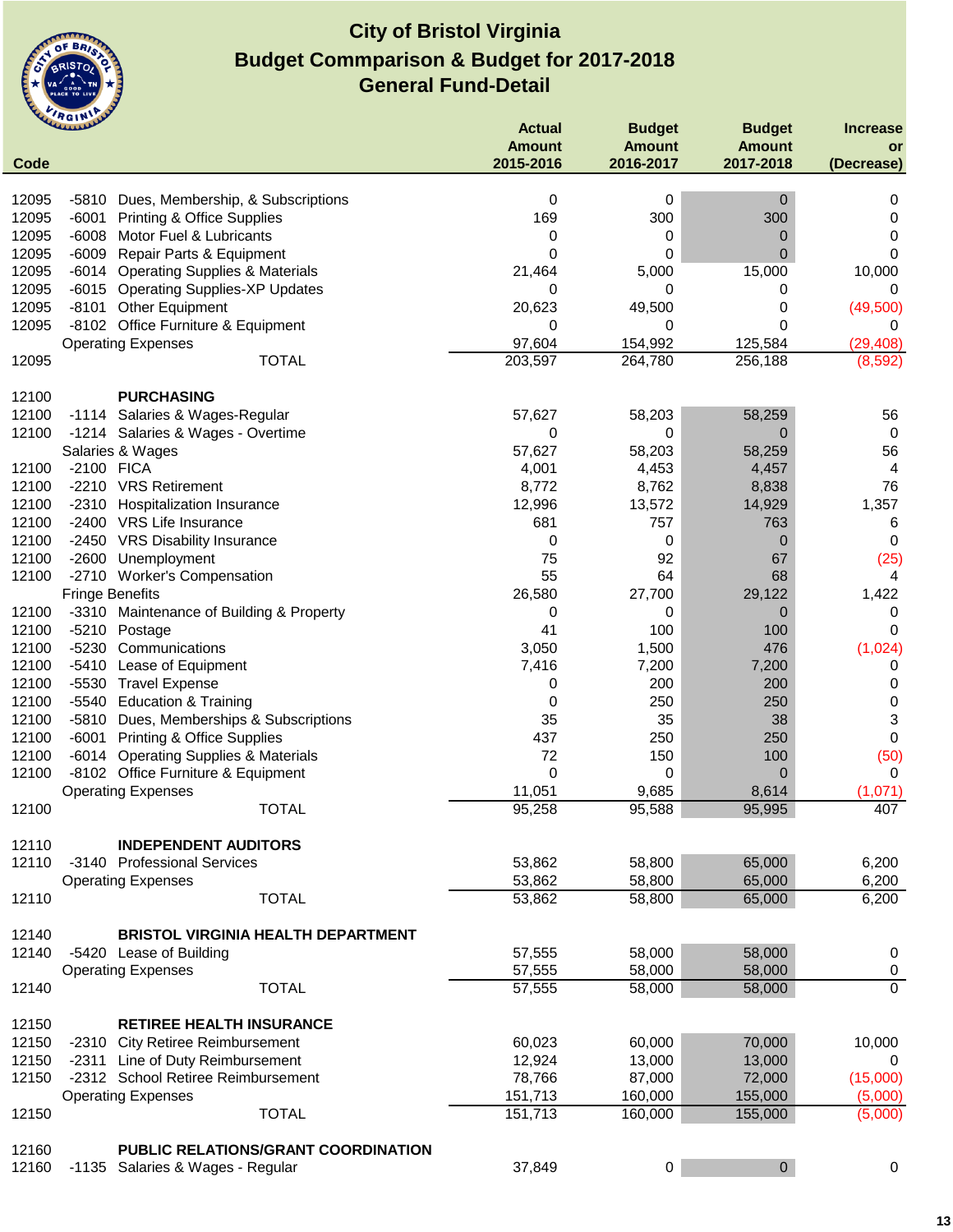

|       | <b>CLAMAN AND</b>      |                                         | <b>Actual</b>              | <b>Budget</b>              | <b>Budget</b>              | <b>Increase</b> |
|-------|------------------------|-----------------------------------------|----------------------------|----------------------------|----------------------------|-----------------|
| Code  |                        |                                         | <b>Amount</b><br>2015-2016 | <b>Amount</b><br>2016-2017 | <b>Amount</b><br>2017-2018 | <b>or</b>       |
|       |                        |                                         |                            |                            |                            | (Decrease)      |
|       |                        | Salaries & Wages                        | 37,849                     | 0                          | 0                          | 0               |
| 12160 | -2100 FICA             |                                         | 2,596                      | 0                          | 0                          | 0               |
| 12160 |                        | -2210 VRS Retirement                    | 5,449                      | 0                          | 0                          | 0               |
| 12160 | $-2310$                | <b>Hospitalization Insurance</b>        | 5,976                      | 0                          | 0                          | 0               |
| 12160 |                        | -2400 VRS Life Insurance                | 452                        | 0                          | 0                          | 0               |
| 12160 |                        | -2450 VRS Disability Insurance          | 0                          | 0                          | 0                          | 0               |
| 12160 |                        | -2600 Unemployment                      | 75                         | 0                          | 0                          | 0               |
| 12160 |                        | -2710 Worker's Compensation             | 38                         | 0                          | 0                          | 0               |
|       | <b>Fringe Benefits</b> |                                         | 14,586                     | 0                          | 0                          | 0               |
| 12160 |                        | -3140 Professional Services             | 0                          | 0                          | 0                          | 0               |
| 12160 |                        | -5210 Postage                           | 25                         | 0                          | 0                          | 0               |
| 12160 |                        | -5230 Communications                    | 217                        | 0                          | 0                          | 0               |
| 12160 |                        | -5530 Travel Expense                    | 0                          | 0                          | 0                          | 0               |
| 12160 |                        | -5540 Education & Training              | 0                          | 0                          | 0                          | 0               |
| 12160 |                        | -5810 Dues, Memberships & Subscriptions | 149                        | 0                          | 0                          | 0               |
| 12160 |                        | -6001 Printing & Office Supplies        | 754                        | 0                          | 0                          | 0               |
| 12160 |                        | -6014 Operating Supplies & Materials    | 1,605                      | 0                          | 0                          | 0               |
| 12160 |                        | -8102 Office Furniture & Equipment      | 0                          | 0                          | 0                          | 0               |
|       |                        | <b>Operating Expenses</b>               | 2,750                      | 0                          | $\mathbf 0$                | 0               |
| 12160 |                        | <b>TOTAL</b>                            | 55,185                     | 0                          | $\pmb{0}$                  | 0               |
| 13010 |                        | <b>BOARD OF ELECTIONS</b>               |                            |                            |                            |                 |
| 13010 |                        | <b>ELECTORAL BOARD</b>                  |                            |                            |                            |                 |
| 13010 |                        | -1114 Salaries & Wages - Regular        | 86,524                     | 88,157                     | 87,403                     | (754)           |
| 13010 |                        | -1214 Salaries & Wages - Overtime       | 1,507                      | 2,000                      | 2,000                      | 0               |
|       |                        | Salaries & Wages                        | 88,031                     | 90,157                     | 89,403                     | (754)           |
| 13010 | -2100 FICA             |                                         | 6,157                      | 6,897                      | 6,839                      | (58)            |
| 13010 |                        | -2210 VRS Retirement                    | 12,205                     | 12,366                     | 12,291                     | (75)            |
| 13010 | $-2310$                | <b>Hospitalization Insurance</b>        | 12,996                     | 13,572                     | 13,572                     | 0               |
| 13010 |                        | -2400 VRS Life Insurance                | 947                        | 1,068                      | 1,055                      | (13)            |
| 13010 |                        | -2450 VRS Disability Insurance          | 0                          | 0                          | 0                          | 0               |
| 13010 |                        | -2600 Unemployment                      | 214                        | 258                        | 188                        | (70)            |
| 13010 |                        | -2710 Worker's Compensation             | 84                         | 99                         | 103                        | 4               |
|       | <b>Fringe Benefits</b> |                                         | 32,603                     | 34,260                     | 34,048                     | (212)           |
| 13010 |                        | -3135 Contract Labor                    | 130                        | 1,800                      | 300                        | (1,500)         |
| 13010 |                        | -3140 Professional Services             | 17,206                     | 11,860                     | 13,780                     | 1,920           |
| 13010 | $-3320$                | Maintenance of Machinery & Equip.       | 3,177                      | 4,500                      | 4,350                      | (150)           |
| 13010 |                        | -3600 Advertising                       | 842                        | 1,200                      | 700                        | (500)           |
| 13010 |                        | -5210 Postage                           | 1,413                      | 2,000                      | 1,700                      | (300)           |
| 13010 | $-5230$                | Communications                          | 1,626                      | 2,100                      | 1,076                      | (1,024)         |
| 13010 | $-5410$                | Lease/Rent of Equipment                 | 13,313                     | 13,313                     | 13,313                     | 0               |
| 13010 | $-5530$                | <b>Travel Expense</b>                   | 2,232                      | 2,000                      | 1,000                      | (1,000)         |
| 13010 |                        | -5540 Education & Training              | 931                        | 1,000                      | 300                        | (700)           |
| 13010 |                        | -5810 Dues, Memberships & Subscriptions | 330                        | 500                        | 550                        | 50              |
| 13010 |                        | -6001 Printing & Office Supplies        | 4,341                      | 5,000                      | 4,750                      | (250)           |
| 13010 |                        | -6014 Operating Supplies & Materials    | 4,080                      | 2,000                      | 1,650                      | (350)           |
| 13010 |                        | -8102 Office Furniture & Equipment      | 0                          | 0                          | 0                          | 0               |
|       |                        | <b>Operating Expenses</b>               | 49,621                     | 47,273                     | 43,469                     | (3,804)         |
| 13010 |                        | <b>TOTAL</b>                            | 170,255                    | 171,690                    | 166,920                    | (4,770)         |
|       |                        | TOTAL GOVERNMENT ADMINISTRATION         | 2,517,357                  | 2,723,237                  | 2,517,468                  | (205, 769)      |
| 20000 |                        | <b>JUDICIAL ADMINISTRATION</b>          |                            |                            |                            |                 |
| 21000 |                        | <b>COURTS</b>                           |                            |                            |                            |                 |

**28TH JUDICIAL CIRCUIT COURT**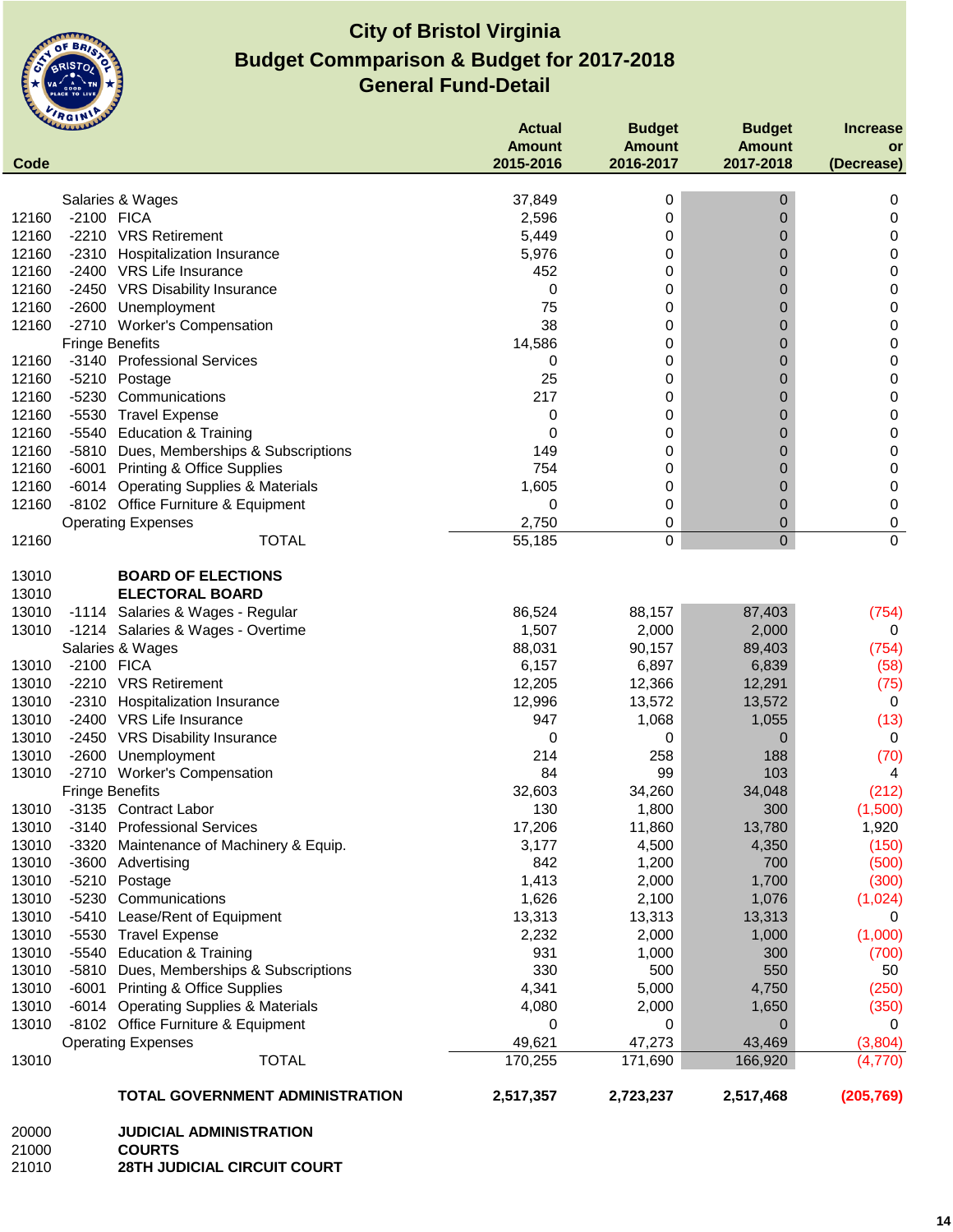

|       | <b>UMMAN</b>                                                | <b>Actual</b>    | <b>Budget</b>    | <b>Budget</b>           | <b>Increase</b>        |
|-------|-------------------------------------------------------------|------------------|------------------|-------------------------|------------------------|
|       |                                                             | <b>Amount</b>    | <b>Amount</b>    | <b>Amount</b>           | or                     |
| Code  |                                                             | 2015-2016        | 2016-2017        | 2017-2018               | (Decrease)             |
|       |                                                             |                  |                  |                         |                        |
| 21010 | -1141 Salaries & Wages - Regular                            | 45,282<br>45,282 | 45,735<br>45,735 | 45,386                  | (349)                  |
| 21010 | Salaries & Wages<br>-2100 FICA                              | 3,437            | 3,499            | 45,386                  | (349)                  |
| 21010 | -2210 VRS Retirement                                        |                  | 6,885            | 3,472                   | (27)<br>0              |
| 21010 |                                                             | 6,893            |                  | 6,885                   |                        |
| 21010 | -2310 Hospitalization Insurance<br>-2400 VRS Life Insurance | 0<br>535         | 0<br>595         | 15,154<br>595           | 15,154<br>0            |
| 21010 | -2450 VRS Disability Insurance                              | 0                | 0                | $\overline{0}$          | 0                      |
| 21010 | -2600 Unemployment                                          | 75               | 92               | 67                      | (25)                   |
| 21010 | -2710 Worker's Compensation                                 | 43               | 50               | 52                      |                        |
|       | <b>Fringe Benefits</b>                                      | 10,983           | 11,121           | 26,225                  | 2<br>15,104            |
| 21010 | -3135 Contract Labor                                        | 0                | 0                | 0                       | 0                      |
| 21010 | -3140 Professional Services                                 | 1,250            | 2,500            | 2,500                   | 0                      |
| 21010 |                                                             | 0                | 250              | 250                     | 0                      |
| 21010 | -3320<br>Maintenance of Machinery Equip.<br>-5210 Postage   | 471              | 500              | 500                     | 0                      |
| 21010 | $-5230$<br>Communications                                   |                  | 2,700            |                         |                        |
| 21010 | -5530 Travel Expense                                        | 2,311<br>0       | 0                | 2,700<br>$\overline{0}$ | 0<br>$\pmb{0}$         |
| 21010 |                                                             | 706              | 750              | 750                     | $\pmb{0}$              |
| 21010 | -5810 Dues, Memberships & Subscriptions                     | 671              | 850              | 850                     |                        |
| 21010 | -6001 Printing & Office Supplies                            |                  | 50               | 50                      | $\pmb{0}$<br>$\pmb{0}$ |
| 21010 | -6014 Operating Supplies & Materials                        | 0<br>0           | 0                | $\Omega$                | 0                      |
|       | -8102 Office Furniture & Equipment                          |                  | 7,600            |                         | 0                      |
| 21010 | <b>Operating Expenses</b><br><b>TOTAL</b>                   | 5,409<br>61,674  | 64,456           | 7,600<br>79,211         | 14,755                 |
|       |                                                             |                  |                  |                         |                        |
| 21015 | <b>DRUG COURT</b>                                           |                  |                  |                         |                        |
| 21015 | -1141 Salaries & Wages - Regular                            | 71,956           | 78,096           | 17,885                  | (60, 211)              |
|       | Salaries & Wages                                            | 71,956           | 78,096           | 17,885                  | (60, 211)              |
| 21015 | -2100 FICA                                                  | 5,514            | 5,974            | 1,368                   | (4,606)                |
| 21015 | -2210 VRS Retirement                                        | 8,783            | 11,758           | 2,713                   | (9,045)                |
| 21015 | -2310<br>Hospitalization Insurance                          | 0                | 0                | 0                       | 0                      |
| 21015 | -2400 VRS Life Insurance                                    | 729              | 1,015            | 234                     | (781)                  |
| 21015 | -2450 VRS Disability Insurance                              | 368              | 465              | 107                     | (358)                  |
| 21015 | -2600 Unemployment                                          | 238              | 184              | 130                     | (54)                   |
| 21015 | -2710 Worker's Compensation                                 | 68               | 86               | 21                      | (65)                   |
|       | <b>Fringe Benefits</b>                                      | 15,700           | 19,482           | 4,573                   | (14,909)               |
| 21015 | -3135 Contract Labor                                        | 5,008            | 0                | 0                       | 0                      |
| 21015 | -3140 Professional Services                                 | 72,853           | 108,000          | 27,000                  | (81,000)               |
| 21015 | $-3320$<br>Maintenance of Machinery & Equip                 | 0                | 2,200            | 550                     | (1,650)                |
| 21015 | -3600 Advertising                                           | 0                | 938              | 0                       | (938)                  |
| 21015 | -5230<br>Communications                                     | 818              | 1,100            | 275                     | (825)                  |
| 21015 | -5410 Equipment Rental                                      | 421              | 300              | 75                      | (225)                  |
| 21015 | -5530 Travel Expense                                        | 15,529           | 11,573           | 11,573                  | 0                      |
| 21015 | -5540 Education & Training                                  | 3,495            | 3,880            | 3,880                   | 0                      |
| 21015 | -5810<br>Dues, Memberships & Subscriptions                  | 0                | 300              | 300                     | 0                      |
| 21015 | -5850 SAGE Grant                                            | 0                | 0                | 0                       | 0                      |
| 21015 | -5852 BJA Implentation Grant                                | 0                | 0                | 0                       | 0                      |
| 21015 | $-6001$<br><b>Office Supplies</b>                           | 1,323            | 900              | 225                     | (675)                  |
| 21015 | $-6008$<br>Motor Fuel & Lubricants                          | 1,023            | 1,601            | 400                     | (1,201)                |
| 21015 | -6009 Repair Parts                                          | 516              | 2,200            | 550                     | (1,650)                |
| 21015 | -6014 Operating Supplies                                    | 6,142            | 4,106            | 1,026                   | (3,080)                |
| 21015 | -6015 Drug Court-Non Grant Expenses                         | 207              | 0                | 0                       | 0                      |
| 21015 | -8101 Other Equipment                                       | 20,689           | 0                | 0                       | 0                      |
| 21015 | -8102 Office Furniture & Equipment                          | 0                | 0                | 0                       | $\Omega$               |
|       | <b>Operating Expenses</b>                                   | 128,024          | 137,098          | 45,854                  | (91, 244)              |
| 21015 | <b>TOTAL</b>                                                | 215,680          | 234,676          | 68,312                  | (166, 364)             |
|       |                                                             |                  |                  |                         |                        |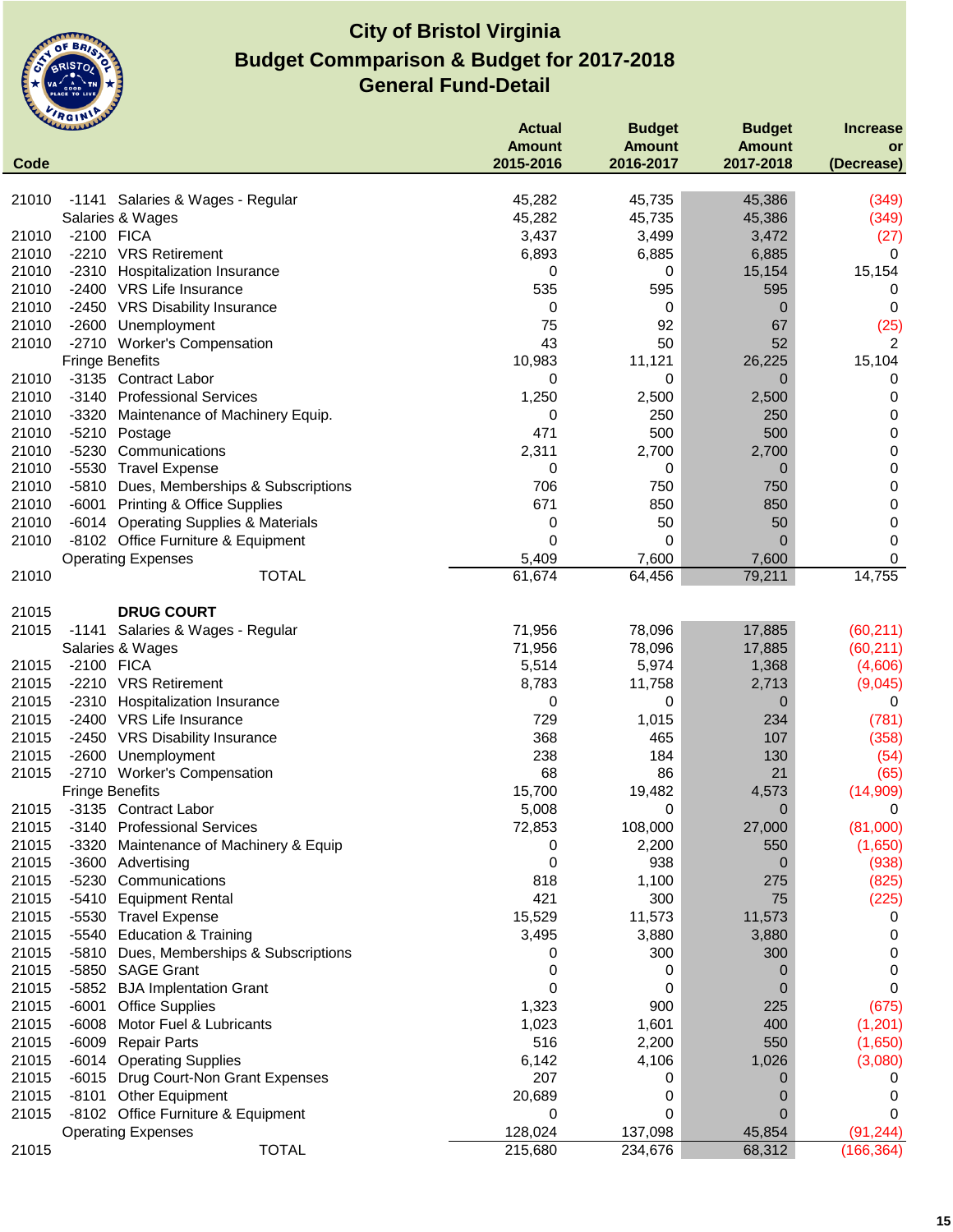

| Code  | <b>CLARANDE</b>                                             | <b>Actual</b><br><b>Amount</b><br>2015-2016 | <b>Budget</b><br><b>Amount</b><br>2016-2017 | <b>Budget</b><br><b>Amount</b><br>2017-2018 | <b>Increase</b><br><b>or</b><br>(Decrease) |
|-------|-------------------------------------------------------------|---------------------------------------------|---------------------------------------------|---------------------------------------------|--------------------------------------------|
|       |                                                             |                                             |                                             |                                             |                                            |
| 21020 | <b>GENERAL DISTRICT COURT</b>                               |                                             |                                             |                                             |                                            |
| 21020 | -3140 Professional Services                                 | 8,706                                       | 9,000                                       | 9,000                                       | 0                                          |
| 21020 | -3320 Maintenance of Machinery & Equip.                     | 793                                         | 1,000                                       | 1,000                                       | 0                                          |
| 21020 | $-5210$<br>Postage                                          | 3,413                                       | 3,600                                       | 3,600                                       | 0                                          |
| 21020 | Communications<br>$-5230$                                   | 5,473                                       | 4,200                                       | 4,200                                       | 0                                          |
| 21020 | $-5530$<br><b>Travel Expense</b>                            | 0                                           | 1,200                                       | 700                                         | (500)                                      |
| 21020 | -5810 Dues, Memberships & Subscriptions                     | 80                                          | 150                                         | 150                                         | 0                                          |
| 21020 | <b>Printing &amp; Office Supplies</b><br>$-6001$            | 125                                         | 200                                         | 200                                         | 0                                          |
| 21020 | -6014 Operating Supplies & Materials                        | 61                                          | 0                                           | 0                                           | 0                                          |
| 21020 | -8102 Office Furniture & Equipment                          | $\mathbf 0$                                 | 0                                           | $\Omega$                                    | 0                                          |
|       | <b>Operating Expenses</b>                                   | 18,651                                      | 19,350                                      | 18,850                                      | (500)                                      |
| 21020 | <b>TOTAL</b>                                                | 18,651                                      | 19,350                                      | 18,850                                      | (500)                                      |
| 21030 | 28TH DISTRICT JUVENILE COURT -<br><b>COURT SERVICE UNIT</b> |                                             |                                             |                                             |                                            |
| 21030 | <b>Professional Services</b><br>-3140                       | 228                                         | 500                                         | 500                                         | 0                                          |
| 21030 | -5230 Communications                                        | 3,359                                       | 2,000                                       | 2,000                                       | 0                                          |
| 21030 | -6014 Operating Supplies & Materials                        | 0                                           | 0                                           | 300                                         | 300                                        |
| 21030 | -8102 Office Furniture & Equipment                          | $\mathbf 0$                                 | 300                                         | $\Omega$                                    | (300)                                      |
|       | <b>Operating Expenses</b>                                   | 3,587                                       | 2,800                                       | 2,800                                       | 0                                          |
| 21030 | <b>TOTAL</b>                                                | 3,587                                       | 2,800                                       | 2,800                                       | $\mathbf 0$                                |
| 21040 | <b>MAGISTRATE'S OFFICE</b>                                  |                                             |                                             |                                             |                                            |
| 21040 | -5230 Communications                                        | 1,192                                       | 1,000                                       | 1,000                                       | 0                                          |
| 21040 | -6001 Printing & Office Supplies                            | 0                                           | 0                                           | 0                                           | 0                                          |
| 21040 | -8102 Office Furniture & Equipment                          | $\mathbf 0$                                 | 250                                         | 0                                           | (250)                                      |
|       | <b>Operating Expenses</b>                                   | 1,192                                       | 1,250                                       | 1,000                                       | (250)                                      |
| 21040 | <b>TOTAL</b>                                                | 1,192                                       | 1,250                                       | 1,000                                       | (250)                                      |
| 21050 | <b>LAW LIBRARY</b>                                          |                                             |                                             |                                             |                                            |
| 21050 | -6014 Operating Supplies & Equipment                        | 534                                         | 1,800                                       | 1,800                                       | $\mathbf 0$                                |
|       | <b>Operating Expenses</b>                                   | 534                                         | 1,800                                       | 1,800                                       | $\pmb{0}$                                  |
| 21050 | <b>TOTAL</b>                                                | 534                                         | 1,800                                       | 1,800                                       | $\overline{0}$                             |
| 21060 | <b>VICTIM WITNESS PROGRAM</b>                               |                                             |                                             |                                             |                                            |
| 21060 | -1139 Salaries & Wages - Regular                            | 46,343                                      | 71,375                                      | 83,603                                      | 12,228                                     |
|       | Salaries & Wages                                            | 46,343                                      | 71,375                                      | 83,603                                      | 12,228                                     |
| 21060 | -2100 FICA                                                  | 3,547                                       | 5,460                                       | 6,396                                       | 936                                        |
| 21060 | -2210 VRS Retirement                                        | 7,123                                       | 10,695                                      | 12,683                                      | 1,988                                      |
| 21060 | -2310 Hospitalization Insurance                             | 0                                           | 13,776                                      | 0                                           | (13, 776)                                  |
| 21060 | -2400 VRS Life Insurance                                    | 553                                         | 849                                         | 1,095                                       | 246                                        |
| 21060 | <b>VRS Disability Insurance</b><br>-2450                    | 0                                           | 152                                         | 218                                         | 66                                         |
| 21060 | $-2600$<br>Unemployment                                     | 75                                          | 778                                         | 134                                         | (644)                                      |
| 21060 | -2710 Worker's Compensation                                 | 44                                          | 79                                          | 97                                          | 18                                         |
|       | <b>Fringe Benefits</b>                                      | 11,342                                      | 31,789                                      | 20,623                                      | (11, 166)                                  |
| 21060 | -5210 Postage                                               | 70                                          | 250                                         | 250                                         | 0                                          |
| 21060 | $-5230$<br>Communication                                    | 885                                         | 1,080                                       | 1,200                                       | 120                                        |
| 21060 | $-5530$<br><b>Travel Expense</b>                            | 2,407                                       | 1,372                                       | 1,500                                       | 128                                        |
| 21060 | $-6001$<br>Printing & Office Supplies                       | 1,623                                       | 1,110                                       | 1,552                                       | 442                                        |
| 21060 | <b>Operating Supplies &amp; Materials</b><br>-6014          | 2,472                                       | 1,794                                       | 2,217                                       | 423                                        |
| 21060 | -8102 Office Furniture & Equipment                          | 0                                           | 0                                           | 0                                           | 0                                          |
|       | <b>Operating Expenses</b>                                   | 7,457                                       | 5,606                                       | 6,719                                       | 1,113                                      |
| 21060 | <b>TOTAL</b>                                                | 65,142                                      | 108,770                                     | 110,945                                     | 2,175                                      |
|       |                                                             |                                             |                                             |                                             |                                            |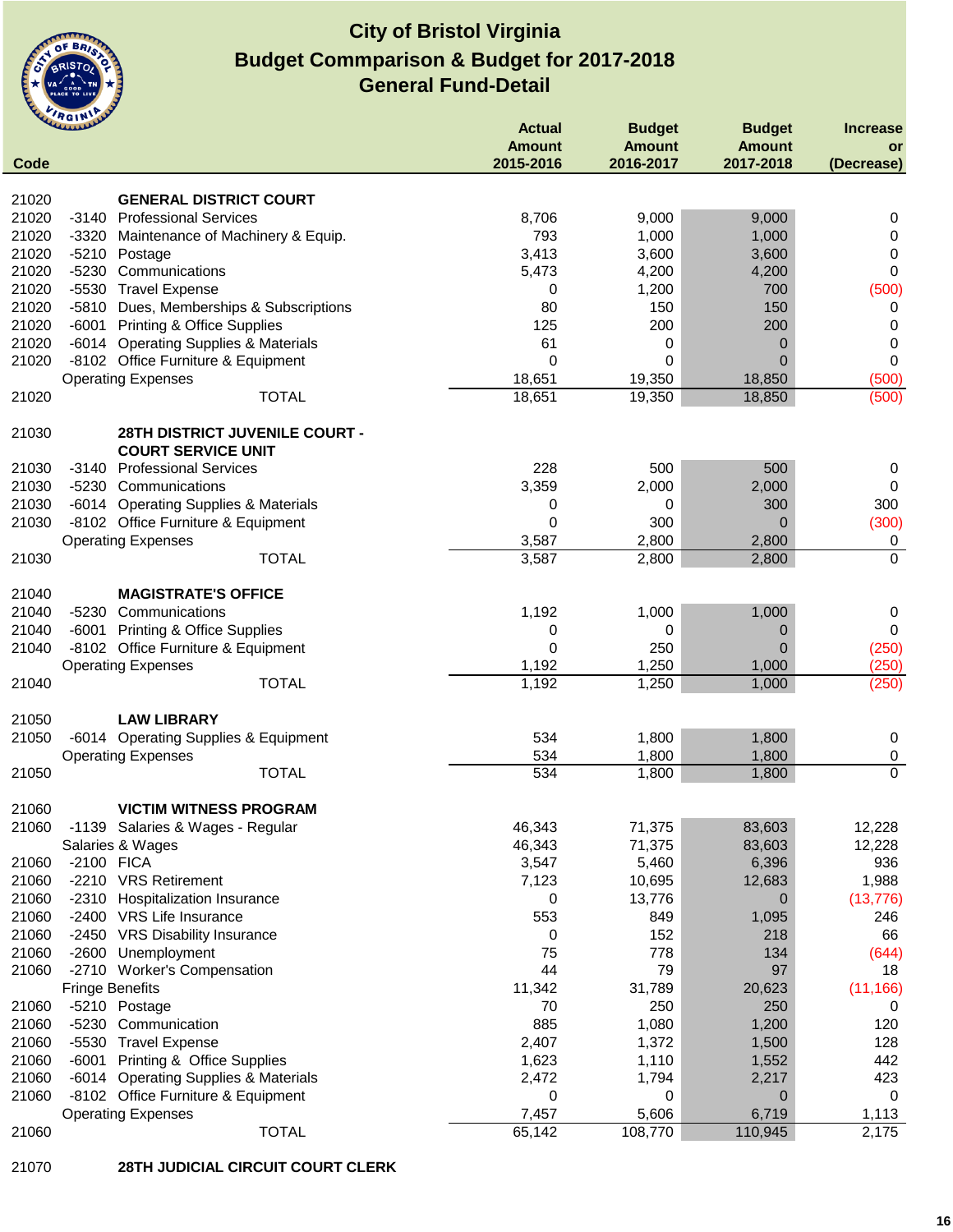

|       | <b>UMMANY</b>          |                                                     | <b>Actual</b>     | <b>Budget</b> | <b>Budget</b>    | <b>Increase</b> |
|-------|------------------------|-----------------------------------------------------|-------------------|---------------|------------------|-----------------|
|       |                        |                                                     | <b>Amount</b>     | <b>Amount</b> | <b>Amount</b>    | or              |
| Code  |                        |                                                     | 2015-2016         | 2016-2017     | 2017-2018        | (Decrease)      |
|       |                        |                                                     |                   |               |                  |                 |
| 21070 |                        | -1141 Salaries & Wages - Regular                    | 237,226           | 242,552       | 248,322          | 5,770           |
|       | Salaries & Wages       |                                                     | 237,226           | 242,552       | 248,322          | 5,770           |
| 21070 | -2100 FICA             |                                                     | 17,415            | 18,555        | 18,998           | 443             |
| 21070 |                        | -2210 VRS Retirement                                | 34,286            | 36,823        | 37,698           | 875             |
| 21070 |                        | -2310 Hospitalization Insurance                     | 29,124            | 30,420        | 33,462           | 3,042           |
| 21070 |                        | -2400 VRS Life Insurance                            | 2,818             | 3,180         | 3,221            | 41              |
| 21070 |                        | -2450 VRS Disability Insurance                      | 1,053             | 1,077         | 1,073            | (4)             |
| 21070 |                        | -2600 Unemployment                                  | 376               | 552           | 403              | (149)           |
| 21070 |                        | -2710 Worker's Compensation                         | 227               | 267           | 281              | 14              |
|       | <b>Fringe Benefits</b> |                                                     | 85,299            | 90,874        | 95,136           | 4,262           |
| 21070 |                        | -3135 Contract Labor                                | 12,892            | 13,500        | 13,500           | 0               |
| 21070 |                        | -3140 Professional Services                         | 2,356             | 4,500         | 3,000            | (1,500)         |
| 21070 | -3141                  | Fees for Jury Duty                                  | 12,660            | 15,000        | 13,000           | (2,000)         |
| 21070 | -3320                  | Maintenance of Machinery & Equip.                   | 0                 | 250           | 250              | 0               |
| 21070 | -5210 Postage          |                                                     | 2,865             | 3,000         | 3,000            | 0               |
| 21070 | -5230                  | Communications                                      | 6,110             | 5,300         | 5,300            | 0               |
| 21070 | -5410                  | Lease/Rent of Equipment                             | 3,179             | 3,100         | 3,100            | 0               |
| 21070 | $-5530$                | <b>Travel Expense</b>                               | 0                 | 1,000         | 1,000            | 0               |
| 21070 |                        | -5540 Education & Training                          | 600               | 1,000         | 1,000            | 0               |
| 21070 |                        | -5810 Dues, Memberships & Subscriptions             | 0                 | 600           | 600              | $\mathbf 0$     |
| 21070 | -6001                  | <b>Printing &amp; Office Supplies</b>               | 5,013             | 4,000         | 3,000            | (1,000)         |
| 21070 |                        | -6007 Materials-Building & Property                 | 909               | 0             | $\mathbf 0$      | 0               |
| 21070 |                        | -6014 Operating Supplies & Materials                | 1,671             | 1,500         | 1,500            | 0               |
| 21070 | $-7001$                | <b>Joint Operating Expenses</b>                     | 12,700            | 9,000         | 21,230           | 12,230          |
| 21070 |                        | -7002 Record Preservation Grant                     | 7,950             | 0             | 5,000            | 5,000           |
| 21070 |                        | -8102 Office Furniture & Equipment                  | 1,681             | 1,500         | $\overline{0}$   | (1,500)         |
|       |                        |                                                     |                   | 63,250        | 74,480           |                 |
| 21070 |                        | <b>Operating Expenses</b><br><b>TOTAL</b>           | 70,586<br>393,111 | 396,676       | 417,938          | 11,230          |
|       |                        |                                                     |                   |               |                  | 21,262          |
| 21080 |                        | <b>28TH DISTRICT JUVENILE &amp;</b>                 |                   |               |                  |                 |
|       |                        | DOMESTIC RELATIONS COURT CLERK                      |                   |               |                  |                 |
| 21080 |                        | -3140 Professional Services                         | 0                 | 0             | $\boldsymbol{0}$ | 0               |
| 21080 | -3320                  |                                                     | 544               | 800           | 800              | 0               |
| 21080 |                        | Maintenance of Machinery & Equip.<br>Communications | 6,880             |               |                  |                 |
|       | -5230                  |                                                     |                   | 7,300         | 6,800            | (500)           |
| 21080 | $-5410$                | Lease/Rent of Equipment                             | 1,947             | 2,000         | 2,000            | 0               |
| 21080 |                        | -5530 Travel Expense                                | 803               | 750           | 750              | 0               |
| 21080 |                        | -5540 Education & Training                          | 0                 | 0             | 105              | 105             |
| 21080 |                        | -5810 Dues, Memberships & Subscriptions             | 440               | 700           | 595              | (105)           |
| 21080 |                        | -6001 Printing & Office Supplies                    | 104               | 250           | 250              | 0               |
| 21080 |                        | -8102 Office Furniture & Equipment                  | 1,929             | 1,000         | 1,150            | 150             |
|       |                        | <b>Operating Expenses</b>                           | 12,647            | 12,800        | 12,450           | (350)           |
| 21080 |                        | <b>TOTAL</b>                                        | 12,647            | 12,800        | 12,450           | (350)           |
|       |                        |                                                     |                   |               |                  |                 |
| 22000 |                        | <b>COMMONWEALTH'S ATTORNEY</b>                      |                   |               |                  |                 |
| 22010 |                        | <b>COMMONWEALTH ATTORNEY &amp; STAFF</b>            |                   |               |                  |                 |
| 22010 |                        | -1136 Salaries & Wages - Regular                    | 432,887           | 454,152       | 458,209          | 4,057           |
|       | Salaries & Wages       |                                                     | 432,887           | 454,152       | 458,209          | 4,057           |
| 22010 | -2100 FICA             |                                                     | 31,963            | 34,743        | 35,053           | 310             |
| 22010 |                        | -2210 VRS Retirement                                | 64,425            | 68,947        | 69,556           | 609             |
| 22010 |                        | -2310 Hospitalization Insurance                     | 32,064            | 33,696        | 46,292           | 12,596          |
| 22010 |                        | -2400 VRS Life Insurance                            | 5,026             | 5,954         | 5,945            | (9)             |
| 22010 |                        | -2450 VRS Disability Insurance                      | 216               | 331           | 325              | (6)             |
| 22010 | -2600                  | Unemployment                                        | 478               | 644           | 470              | (174)           |
| 22010 |                        | -2710 Worker's Compensation                         | 376               | 500           | 520              | 20              |
|       | <b>Fringe Benefits</b> |                                                     | 134,548           | 144,815       | 158,161          | 13,346          |
|       |                        |                                                     |                   |               |                  |                 |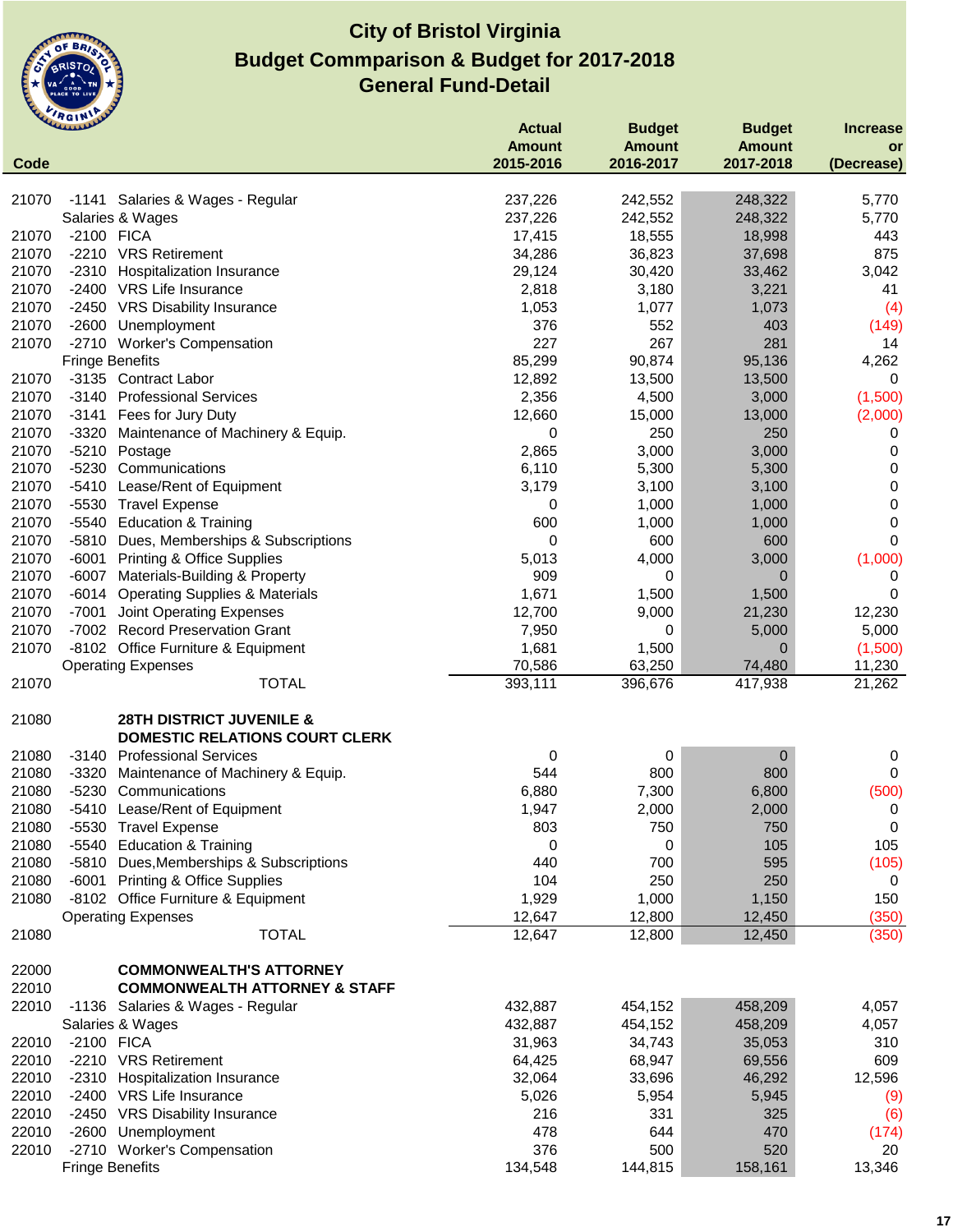

|                | umm                    |                                                                         | <b>Actual</b>    | <b>Budget</b>    | <b>Budget</b>    | <b>Increase</b> |
|----------------|------------------------|-------------------------------------------------------------------------|------------------|------------------|------------------|-----------------|
|                |                        |                                                                         | <b>Amount</b>    | <b>Amount</b>    | <b>Amount</b>    | or              |
| Code           |                        |                                                                         | 2015-2016        | 2016-2017        | 2017-2018        | (Decrease)      |
| 22010          | -3140                  | <b>Professional Services</b>                                            | 0                | 500              | 500              | 0               |
| 22010          |                        | -3310 Maintenance of Building & Property                                | 3,600            | 3,600            | 3,600            | 0               |
| 22010          | $-3320$                | Maintenance of Machinery & Equip.                                       | 776              | 1,200            | 1,200            | 0               |
| 22010          | $-5100$                | <b>Utilities</b>                                                        | 5,659            | 7,000            | 7,000            | 0               |
| 22010          | $-5210$                | Postage                                                                 | 1,928            | 2,000            | 2,000            | 0               |
| 22010          | -5230                  | Communications                                                          | 5,769            | 5,000            | 5,000            | 0               |
| 22010          | $-5410$                | Lease/Rent of Equipment                                                 | 168              | 1,000            | 1,000            | 0               |
| 22010          | $-5420$                | Lease/Rent of Building or Land                                          | 27,816           | 27,600           | 27,600           | 0               |
| 22010          | -5530                  | <b>Travel Expense</b>                                                   | 2,574            | 5,000            | 5,000            | 0               |
| 22010          | -5540                  | <b>Education &amp; Training</b>                                         | 100              | 500              | 500              | 0               |
| 22010          |                        | -5810 Dues, Memberships & Subscriptions                                 | 1,579            | 3,000            | 3,000            | 0               |
| 22010          | -6001                  | <b>Printing &amp; Office Supplies</b>                                   | 7,722            | 2,000            | 2,000            | 0               |
| 22010          |                        | -6014 Operating Supplies & Materials                                    | 614              | 700              | 700              | 0               |
| 22010          |                        | -8102 Office Furniture and Equipment                                    | 0                | 0                | $\mathbf 0$      | $\mathbf 0$     |
|                |                        | <b>Operating Expenses</b>                                               | 58,305           | 59,100           | 59,100           | 0               |
| 22010          |                        | <b>TOTAL</b>                                                            | 625,740          | 658,067          | 675,470          | 17,403          |
|                |                        | <b>TOTAL JUDICIAL ADMINISTRATION</b>                                    | 1,397,958        | 1,500,645        | 1,388,776        | (111, 869)      |
|                |                        |                                                                         |                  |                  |                  |                 |
| 30000          |                        | <b>PUBLIC SAFETY</b>                                                    |                  |                  |                  |                 |
| 31000          |                        | <b>LAW ENFORCEMENT</b>                                                  |                  |                  |                  |                 |
| 31010          |                        | <b>POLICE DEPARTMENT</b>                                                |                  |                  |                  |                 |
| 31010          |                        | -1139 Salaries & Wages - Regular                                        | 3,196,765        | 3,193,260        | 3,145,373        | (47, 887)       |
| 31010          |                        | -1239 Salaries & Wages - Overtime                                       | 116,528          | 160,000          | 76,000           | (84,000)        |
| 31010          |                        | -1240 Salaries & Wages - Overtime-Special                               | 41,799           | 0                | 42,000           | 42,000          |
| 31010          | -1241                  | Salaries & Wages - Overtime-Grant                                       | 41,255           | 0                | 42,000           | 42,000          |
| 31010          |                        | -1242 Salaries & Wages-Overtime-Traffic                                 | 0                | 0                | 37,800           | 37,800          |
|                |                        | Salaries & Wages                                                        | 3,396,347        | 3,353,260        | 3,343,173        | (10,087)        |
| 31010          | -2100                  | <b>FICA</b>                                                             | 243,376          | 256,524          | 252,861          | (3,663)         |
| 31010          |                        | -2210 VRS Retirement                                                    | 459,188          | 479,817          | 476,243          | (3,574)         |
| 31010          |                        | -2310 Hospitalization Insurance                                         | 540,681          | 598,776          | 679,879          | 81,103          |
| 31010          |                        | -2400 VRS Life Insurance                                                | 36,120           | 41,434           | 41,126           | (308)           |
| 31010          | $-2450$                | <b>VRS Disability Insurance</b>                                         | 229              | 214              | 874              | 660             |
| 31010          | $-2600$                | Unemployment                                                            | 5,856            | 6,234            | 4,906            | (1, 328)        |
| 31010          | $-2710$                | <b>Worker's Compensation</b>                                            | 70,802           | 84,620           | 62,674           | (21, 946)       |
|                | <b>Fringe Benefits</b> |                                                                         | 1,356,252        | 1,467,619        | 1,518,563        | 50,944          |
| 31010          |                        | -3135 Contract Labor                                                    | 15,212           | 15,500           | 15,600           | 100             |
| 31010<br>31010 |                        | -3140 Professional Services                                             | 9,559            | 8,000            | 8,000            | 0               |
| 31010          | -3310<br>$-3320$       | Maintenance of Building & Property<br>Maintenance of Machinery & Equip. | 15,578<br>43,720 | 12,000<br>33,000 | 19,950<br>41,100 | 7,950<br>8,100  |
| 31010          | $-3321$                | Maint of Machinery & Equip-Technolo                                     | 35,220           | 47,000           | 35,000           | (12,000)        |
| 31010          | $-3600$                | Advertising                                                             | 227              | 1,000            | 500              | (500)           |
| 31010          | $-5100$                | <b>Utilities</b>                                                        | 53,644           | 40,015           | 60,000           | 19,985          |
| 31010          | $-5210$                | Postage                                                                 | 1,473            | 3,000            | 2,000            | (1,000)         |
| 31010          | $-5230$                | Communications                                                          | 84,380           | 88,000           | 80,704           | (7, 296)        |
| 31010          | $-5231$                | <b>Communications E911</b>                                              | 91,114           | 96,000           | 40,000           | (56,000)        |
| 31010          | $-5410$                | Lease/Rent of Equipment                                                 | 139,324          | 190,900          | 220,500          | 29,600          |
| 31010          | -5530                  | <b>Travel Expense</b>                                                   | 22,548           | 20,000           | 17,500           | (2,500)         |
| 31010          | $-5540$                | <b>Education &amp; Training</b>                                         | 9,748            | 11,200           | 11,200           | 0               |
| 31010          | -5541                  | Education & Training-Training Acade                                     | 21,080           | 21,080           | 20,988           | (92)            |
| 31010          | $-5810$                | Dues, Memberships & Subscriptions                                       | 2,940            | 2,800            | 2,800            | 0               |
| 31010          | -5840                  | Investigations, Studies & Rewards                                       | 7,324            | 15,000           | 15,000           | 0               |
| 31010          | $-5841$                | Special Investigations                                                  | 7,324            | 15,000           | 15,000           | 0               |
| 31010          | -5842                  | <b>Asset Forfeiture</b>                                                 | 79,390           | 30,000           | 32,000           | 2,000           |
| 31010          | $-6001$                | <b>Printing &amp; Office Supplies</b>                                   | 13,495           | 14,750           | 14,750           | 0               |
|                |                        |                                                                         |                  |                  |                  |                 |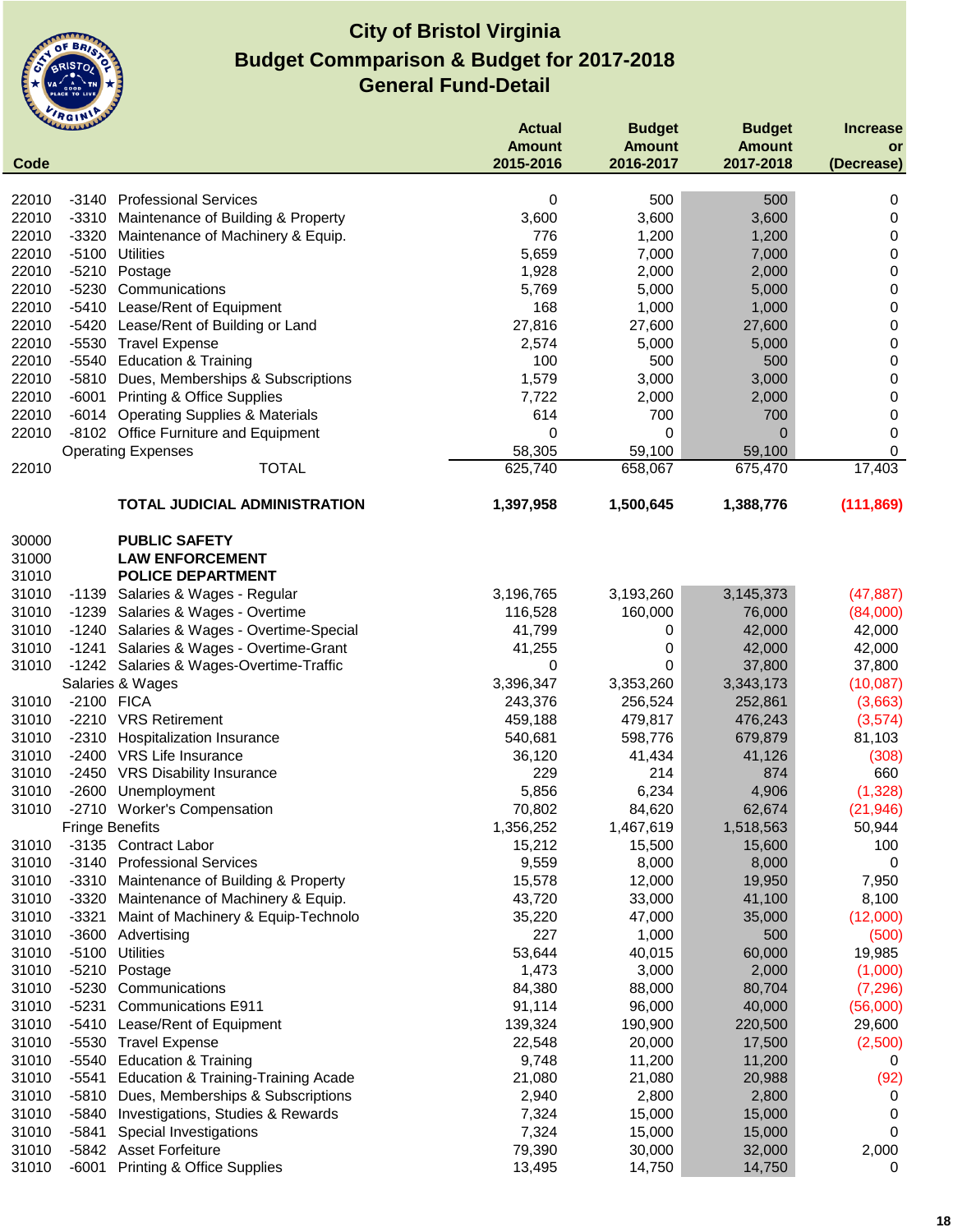

|                | <b>HAAAAAAAAAAA</b>    |                                                        | <b>Actual</b>  | <b>Budget</b>   | <b>Budget</b>   | <b>Increase</b> |
|----------------|------------------------|--------------------------------------------------------|----------------|-----------------|-----------------|-----------------|
|                |                        |                                                        | <b>Amount</b>  | <b>Amount</b>   | <b>Amount</b>   | or              |
| Code           |                        |                                                        | 2015-2016      | 2016-2017       | 2017-2018       | (Decrease)      |
| 31010          |                        | -6002 Food & Food Service Supplies                     | 2,966          | 3,000           | 3,000           | 0               |
| 31010          |                        | -6005 Housekeeping Supplies                            | 3,076          | 3,000           | 3,000           | 0               |
| 31010          | $-6007$                | Materials - Building & Property                        | 1,138          | 0               | $\mathbf 0$     | $\Omega$        |
| 31010          | $-6008$                | Motor Fuel & Lubricants                                | 85,952         | 150,000         | 116,000         | (34,000)        |
| 31010          |                        | -6009 Repair Parts - Equipment                         | 21,207         | 30,000          | 28,000          | (2,000)         |
| 31010          | -6011                  | <b>Clothing &amp; Personal Supplies</b>                | 22,572         | 25,000          | 25,000          | 0               |
| 31010          |                        | -6014 Operating Supplies & Materials                   | 28,825         | 35,000          | 35,000          | 0               |
| 31010          |                        | -8101 Other Equipment                                  | 28,076         | 25,000          | 0               | (25,000)        |
| 31010          |                        | -8102 Office Furniture & Equipment                     | 744            | 1,000           | 0               | (1,000)         |
| 31010          |                        | -8105 Vehicular Equipment                              | 0              | 0               | 0               | 0               |
| 31010          |                        | -8109 PD Computer System                               | 138            | 0               | 0               | 0               |
| 31010          |                        | -8112 Other Improvement or Const                       | 0              | 0               | $\overline{0}$  | 0               |
|                |                        | <b>Operating Expenses</b>                              | 847,994        | 936,245         | 862,592         | (73, 653)       |
| 31010          |                        | <b>TOTAL</b>                                           | 5,600,593      | 5,757,124       | 5,724,328       | (32, 796)       |
|                |                        |                                                        |                |                 |                 |                 |
| 31020          |                        | <b>POLICE DEPT-GRANTS</b>                              |                |                 |                 |                 |
| 31020          |                        | -5868 Selective Enforcement Grt (DMV)                  | 16,777         | 2,500           | $\mathbf 0$     | (2,500)         |
| 31020          | $-5871$                | <b>Police Calendars</b>                                | 3,014          | 3,000           | 3,000           | 0               |
| 31020          |                        | -5873 LE Block Grant/Communications (JAG)              | 5,698          | 0               | 0               | 0               |
| 31020          |                        | -5876 PSAP Grant 151 PD GIS Project                    | 39,630         | 0               | 0               | 0               |
| 31020          |                        | -5880 Computer Aided Dispatch (CAD)                    | 0              | 30,000          | $\mathbf 0$     | (30,000)        |
| 31020          |                        | -5883 PSAP Grant 18-159 GIS Training/Educ              | 0              | 0               | 2,000           | 2,000           |
|                |                        | <b>Operating Expenses</b>                              | 65,119         | 35,500          | 5,000           | (30, 500)       |
| 31020          |                        | <b>TOTAL</b>                                           | 65,119         | 35,500          | 5,000           | (30, 500)       |
|                |                        |                                                        |                |                 |                 |                 |
| 32000          |                        | <b>FIRE &amp; RESCUE SERVICE</b>                       |                |                 |                 |                 |
| 32010          |                        | <b>FIRE DEPARTMENT</b>                                 |                |                 |                 |                 |
| 32010          |                        | -1138 Salaries & Wages - Regular                       | 2,083,285      | 2,004,697       | 1,965,563       | (39, 134)       |
| 32010          |                        | -1238 Salaries & Wages - Overtime                      | 66,604         | 80,000          | 70,000          | (10,000)        |
| 32010          |                        | -1240 Salaries & Wages - Overtime-Special              | 2,780          | 0               | 3,000           | 3,000           |
|                |                        | Salaries & Wages                                       | 2,152,669      | 2,084,697       | 2,038,563       | (46, 134)       |
| 32010          | $-2100$                | <b>FICA</b>                                            | 152,628        | 159,406         | 156,486         | (2,920)         |
| 32010          |                        | -2210 VRS Retirement                                   | 291,050        | 303,308         | 298,176         | (5, 132)        |
| 32010          | -2310                  | Hospitalization Insurance                              | 376,674        | 404,876         | 461,113         | 56,237          |
| 32010          |                        | -2400 VRS Life Insurance                               | 22,942         | 26,255          | 25,749          | (506)           |
| 32010          |                        | -2450 VRS Disability Insurance                         | 0              | 0               | $\mathbf 0$     | 0               |
| 32010          | -2600                  | Unemployment                                           | 3,979          | 4,232           | 3,091           | (1, 141)        |
| 32010          |                        | -2710 Worker's Compensation                            | 102,882        | 118,395         | 92,005          | (26, 390)       |
|                | <b>Fringe Benefits</b> |                                                        | 950,155        | 1,016,472       | 1,036,620       | 20,148          |
| 32010<br>32010 |                        | -3135 Contract Labor<br>-3140 Professional Services    | 25,460         | 10,000<br>6,000 | 10,000<br>3,000 | 0<br>(3,000)    |
| 32010          |                        | -3310 Maintenance of Building & Property               | 3,770<br>6,449 | 22,000          | 12,000          | (10,000)        |
| 32010          | $-3320$                |                                                        | 52,482         | 60,000          | 60,000          |                 |
| 32010          |                        | Maintenance of Machinery & Equip.<br>-3600 Advertising | 118            | 500             | 250             | 0<br>(250)      |
| 32010          | $-5100$                | <b>Utilities</b>                                       | 36,741         | 41,454          | 38,000          | (3, 454)        |
| 32010          | $-5210$                | Postage                                                | 218            | 500             | 250             | (250)           |
| 32010          | $-5230$                | Communications                                         | 15,504         | 18,000          | 17,233          | (767)           |
| 32010          | $-5410$                | Lease/Rent of Equipment                                | 237,928        | 240,000         | 240,000         | 0               |
| 32010          | $-5530$                | <b>Travel Expense</b>                                  | 7,415          | 4,700           | 2,350           | (2,350)         |
| 32010          | $-5540$                | <b>Education &amp; Training</b>                        | 7,015          | 9,500           | 7,000           | (2,500)         |
| 32010          | -5810                  | Dues, Memberships & Subscriptions                      | 836            | 1,500           | 700             | (800)           |
| 32010          | -6001                  | <b>Printing &amp; Office Supplies</b>                  | 3,584          | 3,000           | 2,700           | (300)           |
| 32010          | -6002                  | Food & Food Service Supplies                           | 1,655          | 2,000           | 2,000           | 0               |
| 32010          | $-6004$                | <b>Medical Supplies</b>                                | 2,204          | 2,000           | 2,000           | 0               |
| 32010          | $-6005$                | <b>Housekeeping Supplies</b>                           | 5,515          | 5,500           | 5,500           | 0               |
|                |                        |                                                        |                |                 |                 |                 |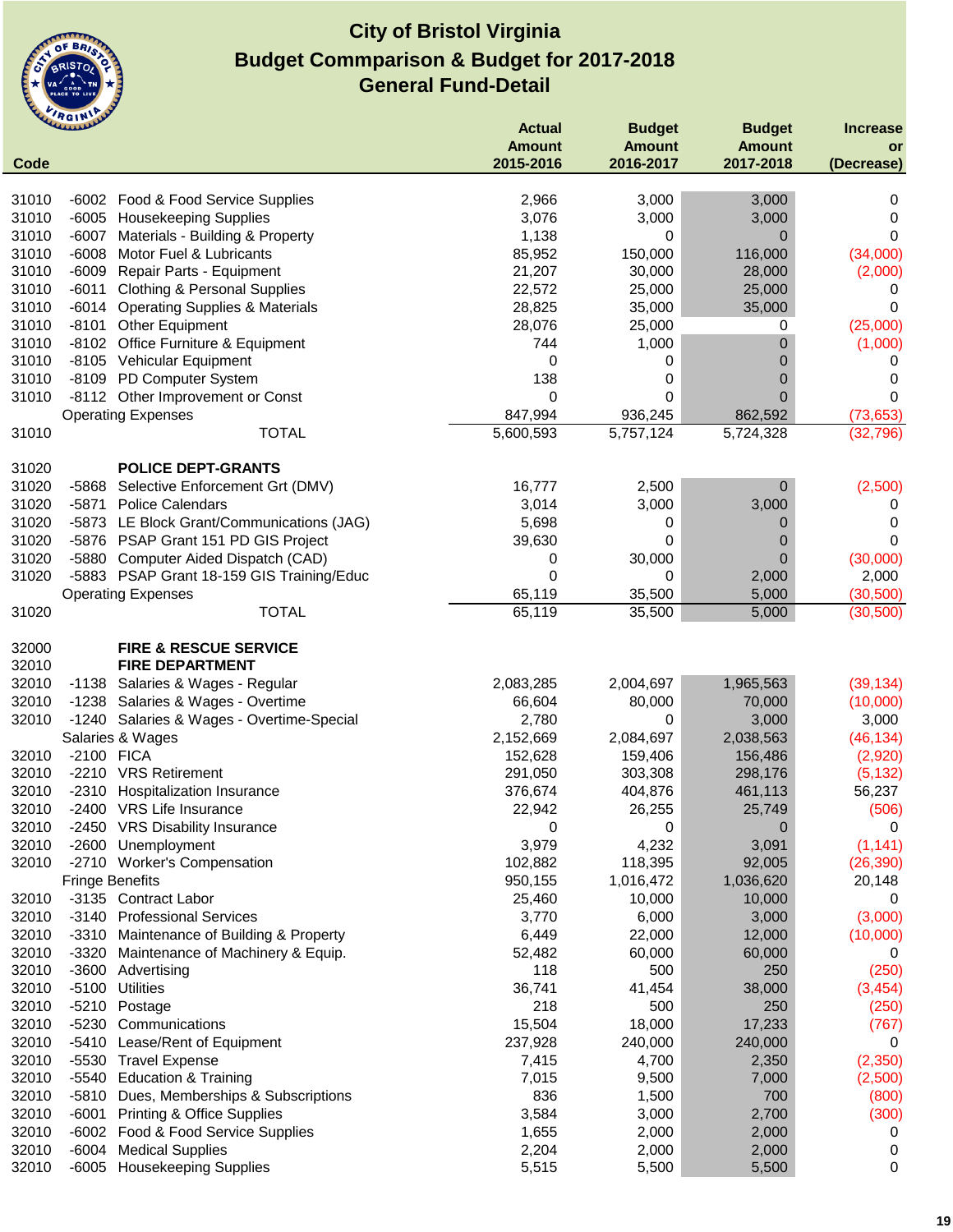

|       | <b><i><u>ALLILLED</u></i></b> |                                           | <b>Actual</b> | <b>Budget</b> | <b>Budget</b>  | <b>Increase</b> |
|-------|-------------------------------|-------------------------------------------|---------------|---------------|----------------|-----------------|
|       |                               |                                           | <b>Amount</b> | <b>Amount</b> | <b>Amount</b>  | or              |
| Code  |                               |                                           | 2015-2016     | 2016-2017     | 2017-2018      | (Decrease)      |
|       |                               |                                           |               |               |                |                 |
| 32010 | -6007                         | Materials - Building & Property           | 421           | 14,000        | 12,000         | (2,000)         |
| 32010 | $-6008$                       | Motor Fuel & Lubricants                   | 16,466        | 33,000        | 30,000         | (3,000)         |
| 32010 |                               | -6009 Repair Parts - Equipment            | 18,058        | 20,000        | 20,000         | 0               |
| 32010 |                               | -6011 Clothing & Personal Supplies        | 15,921        | 15,000        | 15,000         | 0               |
| 32010 |                               | -6014 Operating Supplies & Materials      | 8,647         | 12,500        | 12,500         | 0               |
| 32010 |                               | -8101 Other Equipment                     | 9,018         | 6,000         | 6,000          | 0               |
| 32010 |                               | -8102 Office Furniture & Equipment        | 920           | 500           | 500            | 0               |
| 32010 |                               | -8112 Other Improvements or Construction  | 0             | 0             | $\overline{0}$ | $\Omega$        |
|       |                               | <b>Operating Expenses</b>                 | 476,345       | 527,654       | 498,983        | (28, 671)       |
| 32010 |                               | <b>TOTAL</b>                              | 3,579,169     | 3,628,823     | 3,574,166      | (54, 657)       |
|       |                               |                                           |               |               |                |                 |
| 32030 |                               | <b>FIRE DEPARTMENT-GRANTS</b>             |               |               |                |                 |
| 32030 |                               | -1238 Salaries & Wages-4 for Life-Overtim | 1,071         | 0             | 0              | 0               |
|       |                               | Salaries & Wages                          | 1,071         | 0             | $\overline{0}$ | 0               |
| 32030 |                               | -5850 Fire Programs Fund                  | 50,563        | 51,000        | 51,000         | 0               |
| 32030 |                               | -5852 VDEM-Rescue Training Grant          | 0             | 0             | 0              | 0               |
| 32030 |                               | -5854 Four For Life Funds                 | 11,056        | 14,000        | 14,000         | 0               |
| 32030 |                               | -5855 VDEM-Heavy Tactical Rescue Team     | 0             | 0             | 0              | 0               |
| 32030 |                               | -5870 SHSP FY2015 FD HazMat Team          | 13,117        | 0             | 0              | 0               |
| 32030 |                               | -5871 SHSP FY2015 FD Heavy Tactical Rescu | 5,778         | 0             | 0              | 0               |
| 32030 |                               | -5880 SHSP AFG Grant-Fire Engine          | 0             | 0             | $\Omega$       | 0               |
|       |                               | <b>Operating Expenses</b>                 | 80,514        | 65,000        | 65,000         | 0               |
| 32030 |                               | <b>TOTAL</b>                              | 81,585        | 65,000        | 65,000         | 0               |
|       |                               |                                           |               |               |                |                 |
| 32040 |                               | <b>EMERGENCY MEDICAL SERVICES</b>         |               |               |                |                 |
| 32040 |                               | -1138 Salaries & Wages - Regular          | 0             | 0             | 0              | 0               |
|       |                               | Salaries & Wages                          | 0             | 0             | 0              | 0               |
| 32040 | -2100 FICA                    |                                           | 0             | 0             | 0              | 0               |
| 32040 |                               | -2210 VRS Retirement                      | 0             | 0             | 0              | 0               |
| 32040 |                               | -2310 Hospitalization Insurance           | 0             | 0             | 0              | 0               |
| 32040 |                               | -2400 VRS Life Insurance                  | 0             | 0             | 0              | 0               |
| 32040 |                               | -2450 VRS Disability Insurance            | 0             | 0             | 0              | 0               |
| 32040 |                               | -2600 Unemployment                        | 0             | 0             | 0              | 0               |
| 32040 | -2710                         | <b>Worker's Compensation</b>              | 0             | 0             | 0              | 0               |
|       | <b>Fringe Benefits</b>        |                                           | 0             | 0             | $\mathbf 0$    | 0               |
| 32040 |                               | -3140 Professional Services               | 0             | 0             | 0              | 0               |
| 32040 |                               | -6014 Operating Supplies & Materials      | 0             | 0             | 0              | 0               |
|       |                               | <b>Operating Expenses</b>                 | 0             | 0             | 0              | 0               |
| 32040 |                               | <b>TOTAL</b>                              | $\mathbf 0$   | $\mathsf 0$   | $\overline{0}$ | $\overline{0}$  |
|       |                               |                                           |               |               |                |                 |
| 33000 |                               | <b>CORRECTION &amp; DETENTION</b>         |               |               |                |                 |
| 33010 |                               | <b>CITY SHERIFF &amp; JAIL</b>            |               |               |                |                 |
| 33010 |                               | -1139 Salaries & Wages - Regular          | 1,914,375     | 2,190,620     | 2,157,570      | (33,050)        |
| 33010 |                               | -1239 Salaries & Wages - Overtime         | 18,753        | 20,000        | 17,000         | (3,000)         |
| 33010 |                               | -1240 Salaries & Wages - Overtime-Special | 3,266         | 0             | 3,000          | 3,000           |
|       |                               | Salaries & Wages                          | 1,936,394     | 2,210,620     | 2,177,570      | (33,050)        |
| 33010 | -2100 FICA                    |                                           | 137,450       | 169,112       | 169,576        | 464             |
| 33010 |                               | -2210 VRS Retirement                      | 275,674       | 328,198       | 323,032        | (5, 166)        |
| 33010 |                               | -2310 Hospitalization Insurance           | 354,482       | 431,196       | 507,112        | 75,916          |
| 33010 |                               | -2400 VRS Life Insurance                  | 21,744        | 28,082        |                |                 |
|       |                               |                                           |               |               | 27,874         | (208)           |
| 33010 |                               | -2450 VRS Disability Insurance            | 106           | 168           | 165            | (3)             |
| 33010 | -2600                         | Unemployment                              | 4,139         | 5,331         | 3,898          | (1, 433)        |
| 33010 |                               | -2710 Worker's Compensation               | 48,888        | 65,621        | 51,365         | (14, 256)       |
|       | <b>Fringe Benefits</b>        |                                           | 842,483       | 1,027,708     | 1,083,022      | 55,314          |
| 33010 |                               | -3135 Contract Labor                      | 32,504        | 30,000        | 30,000         | 0               |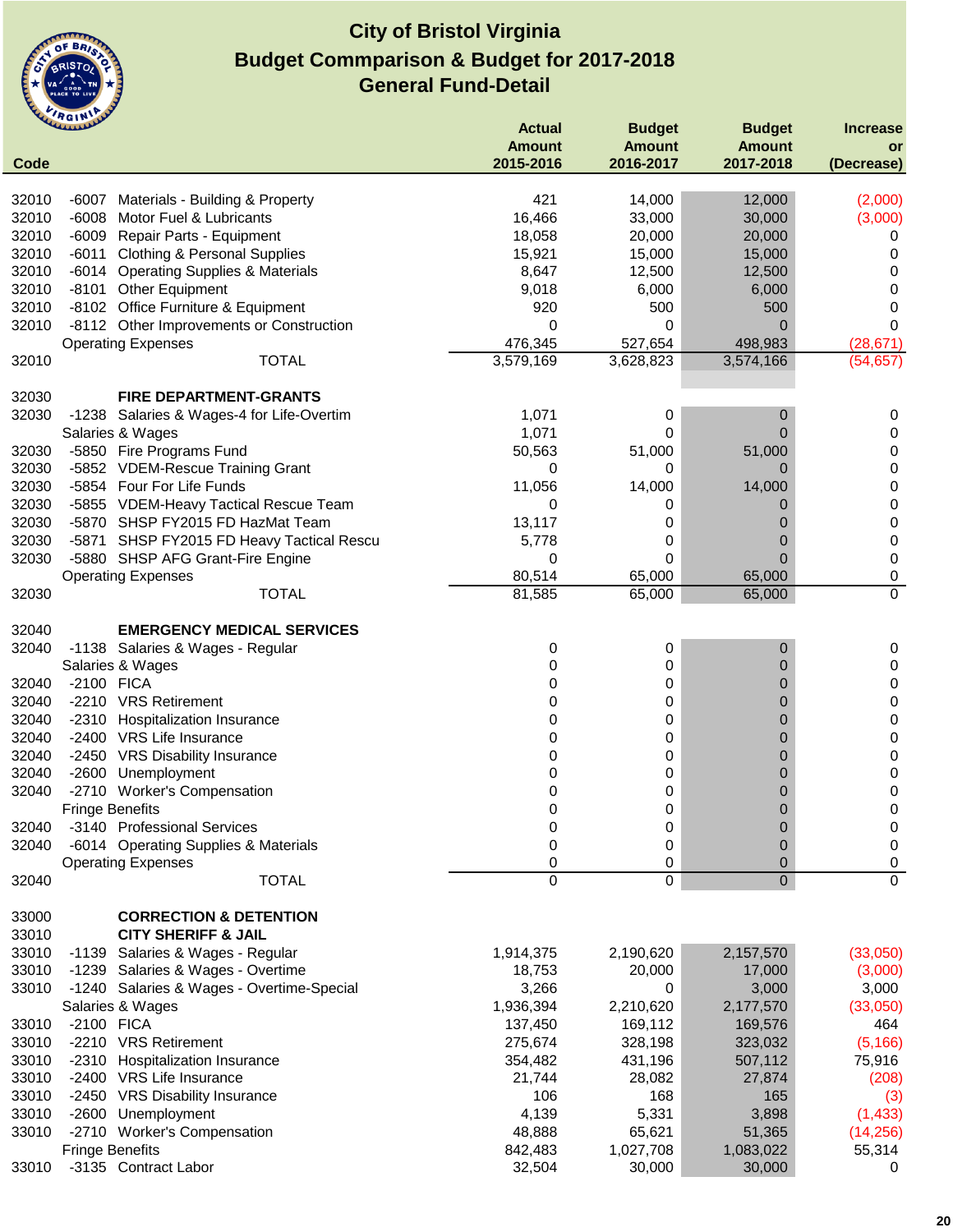

|       | <b>CLAANAN</b> |                                           | <b>Actual</b><br><b>Amount</b> | <b>Budget</b><br><b>Amount</b> | <b>Budget</b><br><b>Amount</b> | <b>Increase</b><br>or |
|-------|----------------|-------------------------------------------|--------------------------------|--------------------------------|--------------------------------|-----------------------|
| Code  |                |                                           | 2015-2016                      | 2016-2017                      | 2017-2018                      | (Decrease)            |
| 33010 | -3140          | <b>Professional Services</b>              | 781,695                        | 400,000                        | 7,500                          | (392, 500)            |
| 33010 | -3141          | <b>Professional Svcs-Pretrial Svcs</b>    | 0                              | 0                              | 55,200                         | 55,200                |
| 33010 |                | -3142 Professional Svcs-Inmate Housing    | 0                              | 0                              | 600,000                        | 600,000               |
| 33010 |                | -3143 Professional Svcs-Inmate Medical    | 0                              | 0                              | 65,000                         | 65,000                |
| 33010 | $-3310$        | Maintenance of Building & Property        | 18,131                         | 20,000                         | 10,000                         | (10,000)              |
| 33010 | $-3320$        | Maintenance of Machinery & Equip.         | 38,947                         | 30,000                         | 25,000                         | (5,000)               |
| 33010 | $-3600$        | Advertising                               | 279                            | 500                            | 500                            | 0                     |
| 33010 | $-5100$        | <b>Utilities</b>                          | 175,143                        | 138,804                        | 168,000                        | 29,196                |
| 33010 | $-5210$        | Postage                                   | 1,741                          | 1,800                          | 1,500                          | (300)                 |
| 33010 | $-5230$        | Communications                            | 15,369                         | 21,000                         | 21,000                         | 0                     |
| 33010 | $-5410$        | Lease/Rent of Equipment                   | 26,689                         | 25,000                         | 25,000                         | 0                     |
| 33010 | $-5530$        | <b>Travel Expense</b>                     | 14,523                         | 17,000                         | 17,000                         | 0                     |
| 33010 | -5540          | <b>Education &amp; Training</b>           | 2,050                          | 3,000                          | 3,000                          | $\Omega$              |
| 33010 | $-5541$        | Education & Training-Training Acade       | 17,050                         | 16,500                         | 17,500                         | 1,000                 |
| 33010 | $-5810$        | Dues, Memberships & Subscriptions         | 2,189                          | 3,000                          | 3,000                          | 0                     |
| 33010 |                | -5842 Asset Seizure-Sheriff               | 0                              | 10,000                         | 10,000                         | $\Omega$              |
| 33010 | $-5860$        | <b>DARE Program</b>                       | 0                              | 0                              | $\overline{0}$                 | 0                     |
| 33010 | $-6001$        | <b>Printing &amp; Office Supplies</b>     | 7,558                          | 10,500                         | 8,000                          | (2,500)               |
| 33010 |                | -6002 Food & Food Service Supplies        | 239,680                        | 240,000                        | 240,000                        | 0                     |
| 33010 | $-6003$        | <b>Farm Supplies</b>                      | 4,753                          | 13,000                         | 8,000                          | (5,000)               |
| 33010 |                | -6004 Medical Supplies                    | 38,824                         | 45,000                         | 8,000                          | (37,000)              |
| 33010 | $-6005$        | <b>Housekeeping Supplies</b>              | 30,771                         | 30,000                         | 30,000                         | 0                     |
| 33010 | $-6007$        | Materials - Building & Property           | 11,974                         | 5,000                          | 5,000                          | 0                     |
| 33010 | $-6008$        | Motor Fuel & Lubricants                   | 12,001                         | 23,000                         | 20,000                         | (3,000)               |
| 33010 | $-6009$        | Repair Parts - Equipment                  | 4,087                          | 6,000                          | 6,000                          | 0                     |
| 33010 | $-6011$        | <b>Clothing &amp; Personal Supplies</b>   | 17,915                         | 17,000                         | 17,000                         | 0                     |
| 33010 | -6014          | <b>Operating Supplies &amp; Materials</b> | 13,064                         | 13,000                         | 18,000                         | 5,000                 |
| 33010 | $-6015$        | <b>Deferred Expenses</b>                  | 0                              | 0                              | 0                              | 0                     |
| 33010 | $-8101$        | <b>Other Equipment</b>                    | 11,228                         | 0                              | 0                              | 0                     |
| 33010 |                | -8102 Office Furniture & Equipment        | 105                            | 0                              | 0                              | 0                     |
| 33010 |                | -8105 Vehicular Equipment                 | 0                              | 0                              | 0                              | 0                     |
| 33010 |                | -8112 Other Improvements or Construction  | 4,063                          | 0                              | 0                              | 0                     |
|       |                | <b>Operating Expenses</b>                 | 1,522,333                      | 1,119,104                      | 1,419,200                      | 300,096               |
| 33010 |                | <b>TOTAL</b>                              | 4,301,210                      | 4,357,432                      | 4,679,792                      | 322,360               |
| 33020 |                | <b>APPALACHIAN JUVENILE COMMISSION</b>    |                                |                                |                                |                       |
| 33020 | -7001          | Joint Operating Expense                   | 222,140                        | 202,972                        | 195,192                        | (7,780)               |
|       |                | <b>Operating Expenses</b>                 | 222,140                        | 202,972                        | 195,192                        | (7,780)               |
| 33020 |                | <b>TOTAL</b>                              | 222,140                        | 202,972                        | 195,192                        | (7,780)               |
|       |                |                                           |                                |                                |                                |                       |
| 33030 |                | <b>SHERIFF GRANTS</b>                     |                                |                                |                                |                       |
| 33030 |                | -5860 DARE Program                        | 8,119                          | 9,000                          | 9,000                          | 0                     |
| 33030 | -5861          | <b>DCJS Grants</b>                        | 0                              | 1,000                          | 1,000                          | $\pmb{0}$             |
|       |                | <b>Operating Expenses</b>                 | 8,119                          | 10,000                         | 10,000                         | $\pmb{0}$             |
| 33010 |                | <b>TOTAL</b>                              | 8,119                          | 10,000                         | 10,000                         | $\overline{0}$        |
| 34000 |                | <b>INSPECTIONS</b>                        |                                |                                |                                |                       |
| 34010 |                | <b>BUILDING INSPECTOR</b>                 |                                |                                |                                |                       |
| 34010 |                | <b>INSPECTIONS</b>                        |                                |                                |                                |                       |
| 34010 |                | -1145 Salaries & Wages - Regular          | 113,710                        | 114,847                        | 116,241                        | 1,394                 |
|       |                | Salaries & Wages                          | 113,710                        | 114,847                        | 116,241                        | 1,394                 |
| 34010 | -2100 FICA     |                                           | 8,227                          | 8,786                          | 8,892                          | 106                   |
| 34010 |                | -2210 VRS Retirement                      | 17,310                         | 17,289                         | 17,646                         | 357                   |
| 34010 | -2310          | <b>Hospitalization Insurance</b>          | 18,372                         | 19,164                         | 21,080                         | 1,916                 |
| 34010 |                | -2400 VRS Life Insurance                  | 1,343                          | 1,493                          | 1,523                          | 30                    |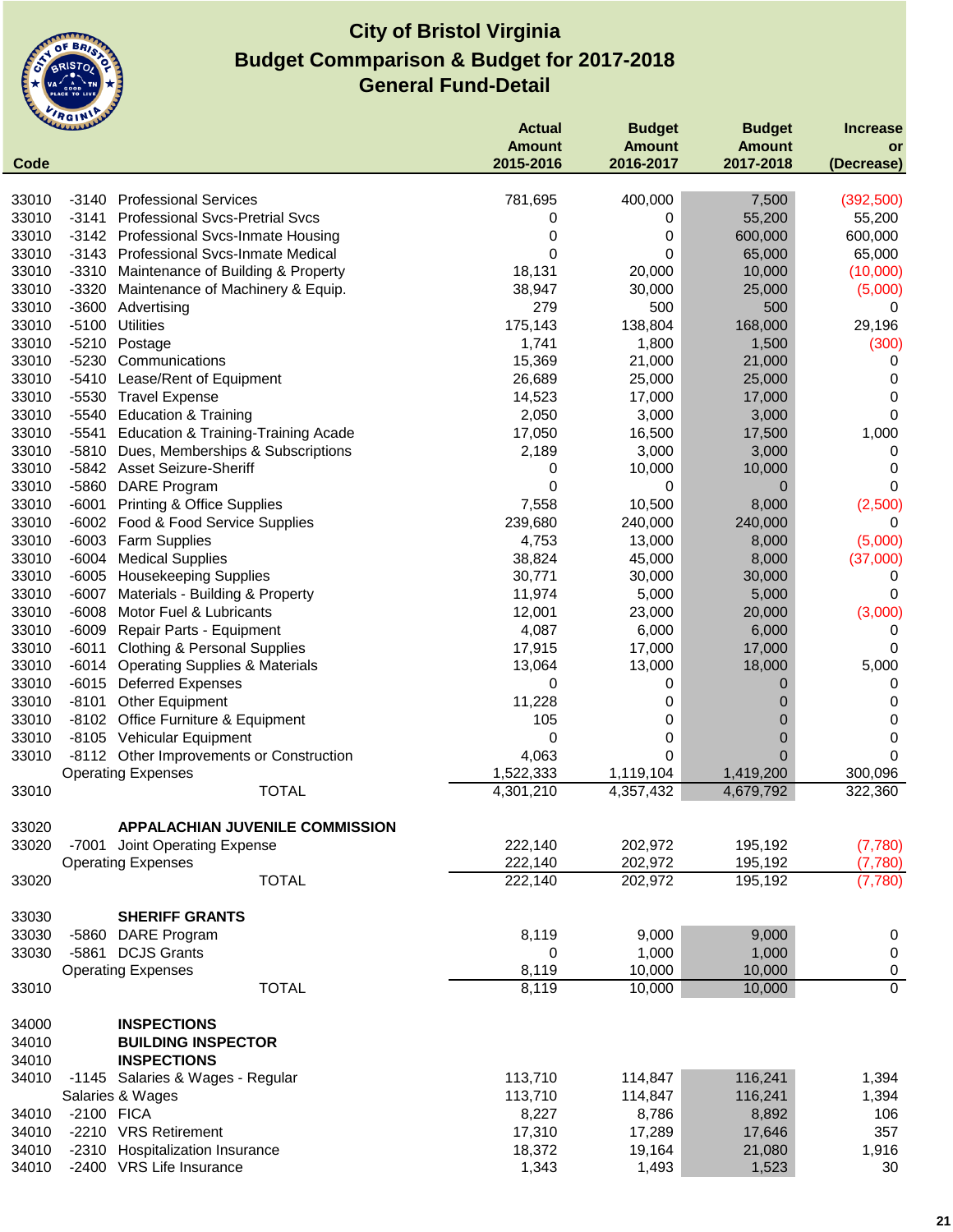

|                | <b>CLAMAN DE</b>                                        | <b>Actual</b><br><b>Amount</b> | <b>Budget</b><br><b>Amount</b> | <b>Budget</b><br><b>Amount</b> | <b>Increase</b><br>or |
|----------------|---------------------------------------------------------|--------------------------------|--------------------------------|--------------------------------|-----------------------|
| Code           |                                                         | 2015-2016                      | 2016-2017                      | 2017-2018                      | (Decrease)            |
|                |                                                         |                                |                                |                                |                       |
| 34010          | -2450 VRS Disability Insurance                          | 0                              | 0                              | 0                              | 0                     |
| 34010          | $-2600$<br>Unemployment                                 | 150                            | 184                            | 134                            | (50)                  |
| 34010          | -2710 Worker's Compensation                             | 1,208                          | 1,229                          | 1,280                          | 51                    |
|                | <b>Fringe Benefits</b>                                  | 46,610                         | 48,145                         | 50,555                         | 2,410                 |
| 34010          | -3140 Professional Services                             | 0                              | 0                              | 0                              | 0                     |
| 34010          | -3320<br>Maintenance of Machinery & Equip.              | 0                              | 0                              | 0                              | 0                     |
| 34010          | $-5210$<br>Postage                                      | 55                             | 100                            | 100                            | 0                     |
| 34010          | $-5230$<br>Communications                               | 2,848                          | 3,000                          | 2,784                          | (216)                 |
| 34010          | $-5530$<br><b>Travel Expense</b>                        | 17                             | 75                             | 150                            | 75                    |
| 34010          | -5540 Education & Training                              | 320                            | 75                             | $\mathbf 0$                    | (75)                  |
| 34010          | -5810 Dues, Memberships & Subscriptions                 | 80                             | 100                            | 100                            | 0                     |
| 34010          | $-6001$<br><b>Printing &amp; Office Supplies</b>        | 7                              | 100                            | 100                            | 0                     |
| 34010          | $-6008$<br>Motor Fuel & Lubricants                      | 0                              | 0                              | 0                              | 0                     |
| 34010          | $-6009$<br>Repair Parts - Equipment                     | 0                              | 0                              | $\overline{0}$                 | $\mathbf 0$           |
| 34010          | <b>Operating Supplies &amp; Materials</b><br>-6014      | 491                            | 300                            | 400                            | 100                   |
| 34010          | -8102 Office Furniture & Equipment                      | 0<br>3,818                     | 0                              | $\mathbf 0$                    | 0                     |
|                | <b>Operating Expenses</b><br><b>TOTAL</b>               |                                | 3,750                          | 3,634<br>170,430               | (116)                 |
| 34010          |                                                         | 164,138                        | 166,742                        |                                | 3,688                 |
| 35000          | <b>OTHER PROTECTION</b>                                 |                                |                                |                                |                       |
| 35010          | <b>ANIMAL CONTROL</b>                                   |                                |                                |                                |                       |
| 35010          | -1139 Salaries & Wages - Regular                        | 28,698                         | 28,985                         | 28,764                         | (221)                 |
| 35010          | -1239 Salaries & Wages - Overtime                       | 96                             | 500                            | 300                            | (200)                 |
|                | Salaries & Wages                                        | 28,794                         | 29,485                         | 29,064                         | (421)                 |
| 35010          | -2100 FICA                                              | 2,171                          | 2,256                          | 2,239                          | (17)                  |
| 35010          | -2210 VRS Retirement                                    | 4,369                          | 4,363                          | 4,364                          | -1                    |
| 35010          | $-2310$<br><b>Hospitalization Insurance</b>             | 0                              | 0                              | $\overline{0}$                 | 0                     |
| 35010          | -2400 VRS Life Insurance                                | 339                            | 377                            | 377                            | 0                     |
| 35010          | <b>VRS Disability Insurance</b><br>$-2450$              | 0                              | 0                              | 0                              | 0                     |
| 35010          | $-2600$<br>Unemployment                                 | 75                             | 92                             | 67                             | (25)                  |
| 35010          | -2710 Worker's Compensation                             | 435                            | 478                            | 498                            | 20                    |
|                | <b>Fringe Benefits</b>                                  | 7,389                          | 7,566                          | 7,545                          | (21)                  |
| 35010          | -3140 Professional Services                             | 20,116                         | 25,000                         | 25,000                         | 0                     |
| 35010          | $-3320$<br>Maintenance of Machinery & Equip.            | 146                            | 500                            | 500                            | 0                     |
| 35010          | -5230 Communications                                    | 569                            | 700                            | 600                            | (100)                 |
| 35010          | -5540 Education & Training                              | 24                             | 500                            | 500                            | 0                     |
| 35010          | -6008 Motor Fuel & Lubricants                           | 861                            | 1,700                          | 1,500                          | (200)                 |
| 35010          | -6009 Repair Parts - Equipment                          | 0                              | 0                              | 0                              | 0                     |
| 35010          | -6011 Clothing & Personal Supplies                      | 0                              | 200                            | 200                            | 0                     |
| 35010          | -6014 Operating Supplies & Materials                    | 521                            | 250                            | 250                            | 0                     |
| 35010          | -8101 Other Equipment                                   | 0                              | 0                              | 0                              | 0                     |
|                | <b>Operating Expenses</b>                               | 22,237                         | 28,850                         | 28,550                         | (300)                 |
| 35010          | <b>TOTAL</b>                                            | 58,420                         | 65,901                         | 65,159                         | (742)                 |
|                |                                                         |                                |                                |                                |                       |
| 35020<br>35020 | <b>MEDICAL EXAMINERS</b><br>-3140 Professional Services | 280                            | 500                            | 500                            | 0                     |
|                | <b>Operating Expenses</b>                               | 280                            | 500                            | 500                            | $\pmb{0}$             |
| 35020          | <b>TOTAL</b>                                            | 280                            | 500                            | 500                            | $\mathbf 0$           |
|                |                                                         |                                |                                |                                |                       |
| 35030          | <b>EMERGENCY MANAGEMENT</b>                             |                                |                                |                                |                       |
| 35030          | -1139 Salaries & Wages - Regular                        | 9,387                          | 21,141                         | 22,817                         | 1,676                 |
|                | Salaries & Wages                                        | 9,387                          | 21,141                         | 22,817                         | 1,676                 |
| 35030          | -2100 FICA                                              | 678                            | 1,691                          | 1,746                          | 55                    |
| 35030          | -2210 VRS Retirement                                    | 1,442                          | 3,171                          | 3,461                          | 290                   |
| 35030          | -2310 Hospitalization Insurance                         | 1,123                          | 4,228                          | 2,273                          | (1, 955)              |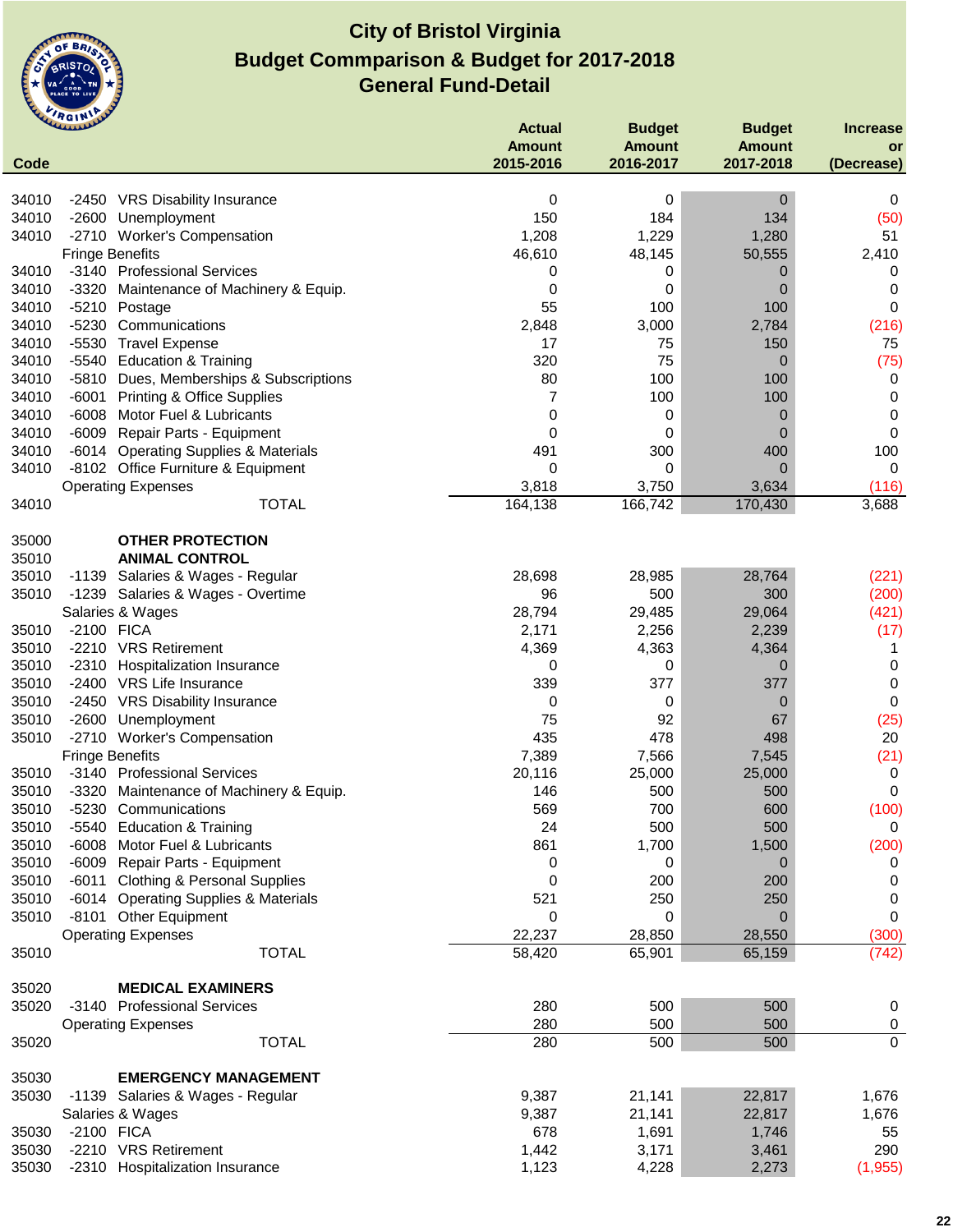

| Code                    | <b>UMMANY</b>                                                                                                       | <b>Actual</b><br><b>Amount</b><br>2015-2016 | <b>Budget</b><br><b>Amount</b><br>2016-2017 | <b>Budget</b><br><b>Amount</b><br>2017-2018 | <b>Increase</b><br>or<br>(Decrease) |
|-------------------------|---------------------------------------------------------------------------------------------------------------------|---------------------------------------------|---------------------------------------------|---------------------------------------------|-------------------------------------|
| 35030                   | -2400 VRS Life Insurance                                                                                            | 112                                         | 211                                         | 299                                         | 88                                  |
| 35030                   | -2450 VRS Disability Insurance                                                                                      | 0                                           | 0                                           | 0                                           | 0                                   |
| 35030                   | -2600 Unemployment                                                                                                  | 0                                           | 0                                           | 129                                         | 129                                 |
| 35030                   | -2710 Worker's Compensation                                                                                         | 151                                         | 1,268                                       | 1,385                                       | 117                                 |
|                         | <b>Fringe Benefits</b>                                                                                              | 3,506                                       | 10,569                                      | 9,293                                       | (1, 276)                            |
| 35030                   | -3600 Advertising                                                                                                   | 505                                         | 0                                           | 0                                           | 0                                   |
| 35030                   | $-5230$<br>Communications                                                                                           | 0                                           | 0                                           | 3,000                                       | 3,000                               |
| 35030                   | <b>Travel Expense</b><br>$-5530$                                                                                    | 0                                           | 0                                           | 0                                           | 0                                   |
| 35030                   | <b>Education &amp; Training</b><br>$-5540$                                                                          | 0                                           | 0                                           | 0                                           | 0                                   |
| 35030                   | <b>Printing &amp; Office Supplies</b><br>$-6001$                                                                    | 0                                           | 0                                           | 0                                           | 0                                   |
| 35030                   | -6014 Operating Supplies & Materials                                                                                | 0                                           | 0                                           | 500                                         | 500                                 |
|                         | <b>Operating Expenses</b>                                                                                           | 505                                         | 0                                           | 3,500                                       | 3,500                               |
| 35030                   | <b>TOTAL</b>                                                                                                        | 13,398                                      | 31,710                                      | 35,610                                      | 3,900                               |
| 35040                   | SW VA. EMERGENCY MEDICAL SERVICE                                                                                    |                                             |                                             |                                             |                                     |
| 35040                   | -5699 Contributions Civic/Community Org.                                                                            | 2,450                                       | 2,450                                       | 0                                           | (2,450)                             |
|                         | <b>Operating Expenses</b>                                                                                           | 2,450                                       | 2,450                                       | 0                                           | (2, 450)                            |
| 35040                   | <b>TOTAL</b>                                                                                                        | 2,450                                       | 2,450                                       | $\mathbf 0$                                 | (2,450)                             |
| 35050                   | <b>HAZARDOUS MATERIALS EMERGENCY</b><br><b>RESPONSE SERVICES</b>                                                    |                                             |                                             |                                             |                                     |
| 35050                   | -6014 Operating Supplies & Materials                                                                                | 21,210                                      | 15,000                                      | 15,000                                      | 0                                   |
|                         | <b>Operating Expenses</b>                                                                                           | 21,210                                      | 15,000                                      | 15,000                                      | $\pmb{0}$                           |
| 35050                   | <b>TOTAL</b>                                                                                                        | 21,210                                      | 15,000                                      | 15,000                                      | $\overline{0}$                      |
| 35060                   | <b>LODA</b>                                                                                                         |                                             |                                             |                                             |                                     |
| 35060                   | -7001 Joint Operating Expense                                                                                       | 89,370                                      | 98,000                                      | 98,000                                      | 0                                   |
|                         | <b>Operating Expenses</b>                                                                                           | 89,370                                      | 98,000                                      | 98,000                                      | 0                                   |
| 35060                   | <b>TOTAL</b>                                                                                                        | 89,370                                      | 98,000                                      | 98,000                                      | $\mathbf 0$                         |
|                         | <b>TOTAL PUBLIC SAFETY</b>                                                                                          | 14,207,201                                  | 14,437,154                                  | 14,638,177                                  | 201,023                             |
| 40000<br>41000<br>41010 | <b>PUBLIC WORKS</b><br><b>MAINTENANCE OF HIGHWAYS, STREETS, BRIDGES</b><br><b>STREET &amp; ENGINEERING DIVISION</b> |                                             |                                             |                                             |                                     |
| 41010                   | -1170 Salaries & Wages - Regular                                                                                    | 510,142                                     | 476,077                                     | 358,972                                     | (117, 105)                          |
| 41010                   | -1270 Salaries & Wages - Overtime                                                                                   | 16,478                                      | 20,000                                      | 8,000                                       | (12,000)                            |
| 41010                   | -1271 Salaries & Wages - Overtime-Special                                                                           | 10,333                                      | 0                                           | 12,000                                      | 12,000                              |
|                         | Salaries & Wages                                                                                                    | 536,953                                     | 496,077                                     | 378,972                                     | (117, 105)                          |
| 41010                   | -2100 FICA                                                                                                          | 36,963                                      | 38,156                                      | 30,543                                      | (7,613)                             |
| 41010                   | -2210 VRS Retirement                                                                                                | 75,004                                      | 74,779                                      | 60,948                                      | (13, 831)                           |
| 41010                   | $-2310$<br>Hospitalization Insurance                                                                                | 77,632                                      | 76,160                                      | 101,142                                     | 24,982                              |
| 41010                   | -2400 VRS Life Insurance                                                                                            | 5,931                                       | 6,897                                       | 5,210                                       | (1,687)                             |
| 41010                   | $-2450$<br><b>VRS Disability Insurance</b>                                                                          | 267                                         | 1,255                                       | 1,148                                       | (107)                               |
| 41010                   | $-2600$<br>Unemployment                                                                                             | 591                                         | 15                                          | (1,526)                                     | (1, 541)                            |
| 41010                   | $-2710$<br><b>Worker's Compensation</b><br><b>Fringe Benefits</b>                                                   | 9,085<br>205,473                            | 18,370<br>215,632                           | 8,090<br>205,555                            | (10, 280)<br>(10, 077)              |
| 41010                   | -3135 Contract Labor                                                                                                | 3,043                                       | 12,466                                      | 17,000                                      | 4,534                               |
| 41010                   | $-3140$<br><b>Professional Services</b>                                                                             | 519                                         | 1,000                                       | 1,000                                       | 0                                   |
| 41010                   | $-3310$<br>Maintenance of Building & Property                                                                       | 3,275                                       | 10,000                                      | 10,000                                      | 0                                   |
| 41010                   | $-3320$<br>Maintenance of Machinery & Equip.                                                                        | 0                                           | 0                                           | 0                                           | 0                                   |
| 41010                   | $-3600$<br>Advertising                                                                                              | 1,280                                       | 800                                         | 500                                         | (300)                               |
| 41010                   | <b>Utilities</b><br>$-5100$                                                                                         | 30,084                                      | 30,168                                      | 30,000                                      | (168)                               |
| 41010                   | -5210<br>Postage                                                                                                    | 101                                         | 300                                         | 200                                         | (100)                               |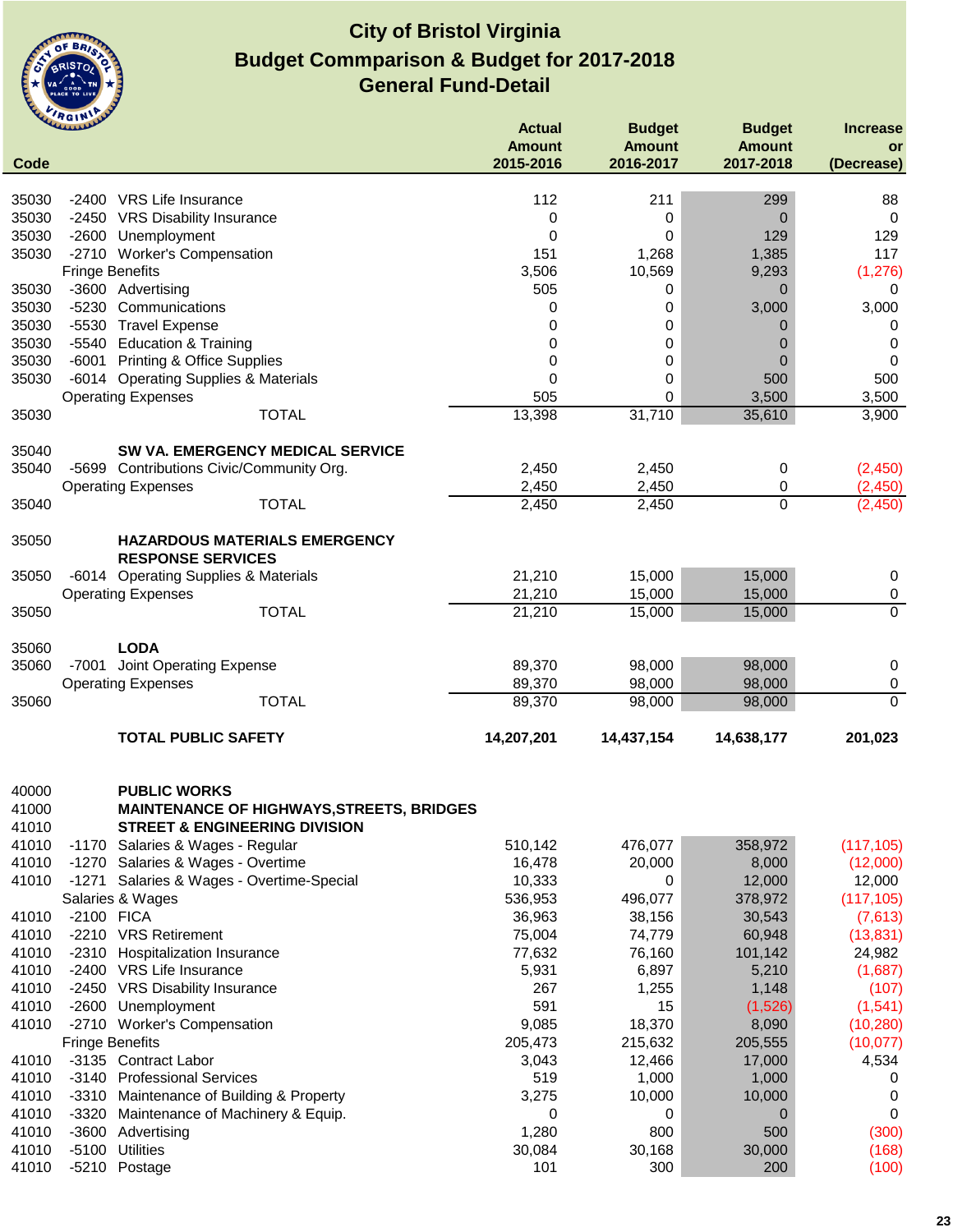

|       | ummer                  |                                          | <b>Actual</b> | <b>Budget</b> | <b>Budget</b> | <b>Increase</b> |
|-------|------------------------|------------------------------------------|---------------|---------------|---------------|-----------------|
|       |                        |                                          | <b>Amount</b> | <b>Amount</b> | <b>Amount</b> | <b>or</b>       |
| Code  |                        |                                          | 2015-2016     | 2016-2017     | 2017-2018     | (Decrease)      |
| 41010 | -5230                  | Communications                           | 13,682        | 15,000        | 14,281        | (719)           |
| 41010 | $-5410$                | Lease/Rent of Equipment                  | 5,712         | 5,000         | 5,000         | 0               |
| 41010 |                        | -5530 Travel Expense                     | 1,096         | 3,000         | 3,000         | 0               |
| 41010 |                        | -5540 Education & Training               | 1,176         | 3,500         | 3,500         | 0               |
| 41010 | $-5810$                | Dues, Memberships & Subscriptions        | 919           | 1,000         | 1,000         | 0               |
| 41010 | $-5891$                | Metro Planning Organization              | 13,451        | 0             | 0             | 0               |
| 41010 | $-6001$                | <b>Printing &amp; Office Supplies</b>    | 2,313         | 3,000         | 2,500         | (500)           |
| 41010 | $-6005$                | <b>Housekeeping Supplies</b>             | 995           | 1,000         | 1,000         | 0               |
| 41010 | $-6007$                | Materials - Building & Property          | 13,414        | 14,500        | 14,500        | 0               |
| 41010 | $-6008$                | Motor Fuel & Lubricants                  | 44,060        | 73,000        | 63,200        | (9,800)         |
| 41010 | $-6009$                | Repair Parts-Equipment                   | 39            | 0             | 0             | 0               |
| 41010 | $-6011$                | <b>Clothing &amp; Personal Supplies</b>  | 9,814         | 12,000        | 11,000        | (1,000)         |
| 41010 |                        | -6014 Operating Supplies & Materials     | 26,727        | 14,000        | 14,500        | 500             |
| 41010 | $-7001$                | Joint Operating Expense                  | 30,059        | 30,000        | 30,000        | 0               |
| 41010 |                        | -7002 Stormwater Management              | 2,626         | 640           | 2,240         | 1,600           |
| 41010 |                        | -8101 Other Equipment                    | 10,489        | 0             | 0             | 0               |
| 41010 |                        | -8105 Vehicular Equipment                | 0             | 0             | 0             | 0               |
| 41010 |                        | -8106 Operational & Construction Equip   | 0             | 0             | 0             | 0               |
| 41010 |                        | -8112 Other Improvements/Construction    | 0             | 0             | 0             | 0               |
|       |                        | <b>Operating Expenses</b>                | 214,874       | 230,374       | 224,421       | (5,953)         |
| 41010 |                        | <b>TOTAL</b>                             | 957,300       | 942,083       | 808,948       | (133, 135)      |
|       |                        |                                          |               |               |               |                 |
| 41020 |                        | <b>VDOT REIMBURSED MAINTENANCE</b>       |               |               |               |                 |
| 41020 |                        | 1170 Salaries & Wages - Regular          | 596,734       | 566,104       | 648,129       | 82,025          |
|       |                        | Salaries & Wages                         | 596,734       | 566,104       | 648,129       | 82,025          |
| 41020 | -2100 FICA             |                                          | 44,234        | 41,253        | 47,663        | 6,410           |
| 41020 |                        | -2210 VRS Retirement                     | 80,696        | 79,017        | 91,094        | 12,077          |
| 41020 | $-2310$                | <b>Hospitalization Insurance</b>         | 117,409       | 131,817       | 130,788       | (1,029)         |
| 41020 |                        | -2400 VRS Life Insurance                 | 6,402         | 6,249         | 7,920         | 1,671           |
| 41020 |                        | -2450 VRS Disability Insurance           | 695           | 218           | 723           | 505             |
| 41020 | $-2600$                | Unemployment                             | 2,466         | 3,178         | 3,822         | 644             |
| 41020 |                        | -2710 Worker's Compensation              | 28,619        | 24,699        | 22,713        | (1,986)         |
|       | <b>Fringe Benefits</b> |                                          | 280,521       | 286,431       | 304,723       | 18,292          |
| 41020 |                        | -3140 Professional Services              | 22,500        | 20,000        | 20,000        | 0               |
| 41020 |                        | -3310 Maintenance of Building & Property | 633,437       | 447,617       | 392,617       | (55,000)        |
| 41020 | -3311                  | Maint of Property-Rt 11/Euclid Ave       | 273,329       | 0             | 0             | 0               |
| 41020 | $-3312$                | Maint of Property-Commonwealth Pavi      | 332,277       | 0             | 0             | 0               |
| 41020 | $-3320$                | Maintenance of Machinery & Equip.        | 49,075        | 20,000        | 20,000        | 0               |
| 41020 | $-5100$                | <b>Utilities</b>                         | 246,914       | 263,000       | 260,000       | (3,000)         |
| 41020 | $-5101$                | Utilities-Investment Charges             | 386,197       | 396,000       | 402,000       | 6,000           |
| 41020 |                        | -5210 Postage                            | 0             | 0             | 0             | 0               |
| 41020 | $-5410$                | Lease/Rent of Equipment                  | 109,889       | 115,000       | 106,995       | (8,005)         |
| 41020 | $-6007$                | Materials - Building & Property          | 410,357       | 335,000       | 285,000       | (50,000)        |
| 41020 | $-6008$                | Oil and Lubricants                       | 0             | 0             | 0             | 0               |
| 41020 | $-6009$                | Repair Parts - Equipment                 | 54,568        | 50,000        | 50,000        | 0               |
| 41020 |                        | -6014 Operating Supplies & Materials     | 91,180        | 117,000       | 92,000        | (25,000)        |
| 41020 | -8101                  | Other Equipment                          | 10,088        | 28,000        | 28,000        | 0               |
| 41020 |                        | -8105 Vehicular Equipment                | 36,635        | 0             | 0             | 0               |
| 41020 |                        | -8106 Operational & Construction Equip.  | 65,450        | 0             | 0             | 0               |
|       |                        | <b>Operating Expenses</b>                | 2,721,896     | 1,791,617     | 1,656,612     | (135,005)       |
| 41020 |                        | <b>TOTAL</b>                             | 3,599,151     | 2,644,152     | 2,609,464     | (34, 688)       |
| 41030 |                        | <b>STREET LIGHTS</b>                     |               |               |               |                 |
| 41030 | $-5100$                | <b>Utilities</b>                         | 16,967        | 18,000        | 18,000        | 0               |
| 41030 | -5101                  | Utilties-Investment Charges              | 10,351        | 11,460        | 11,400        | (60)            |
|       |                        |                                          |               |               |               |                 |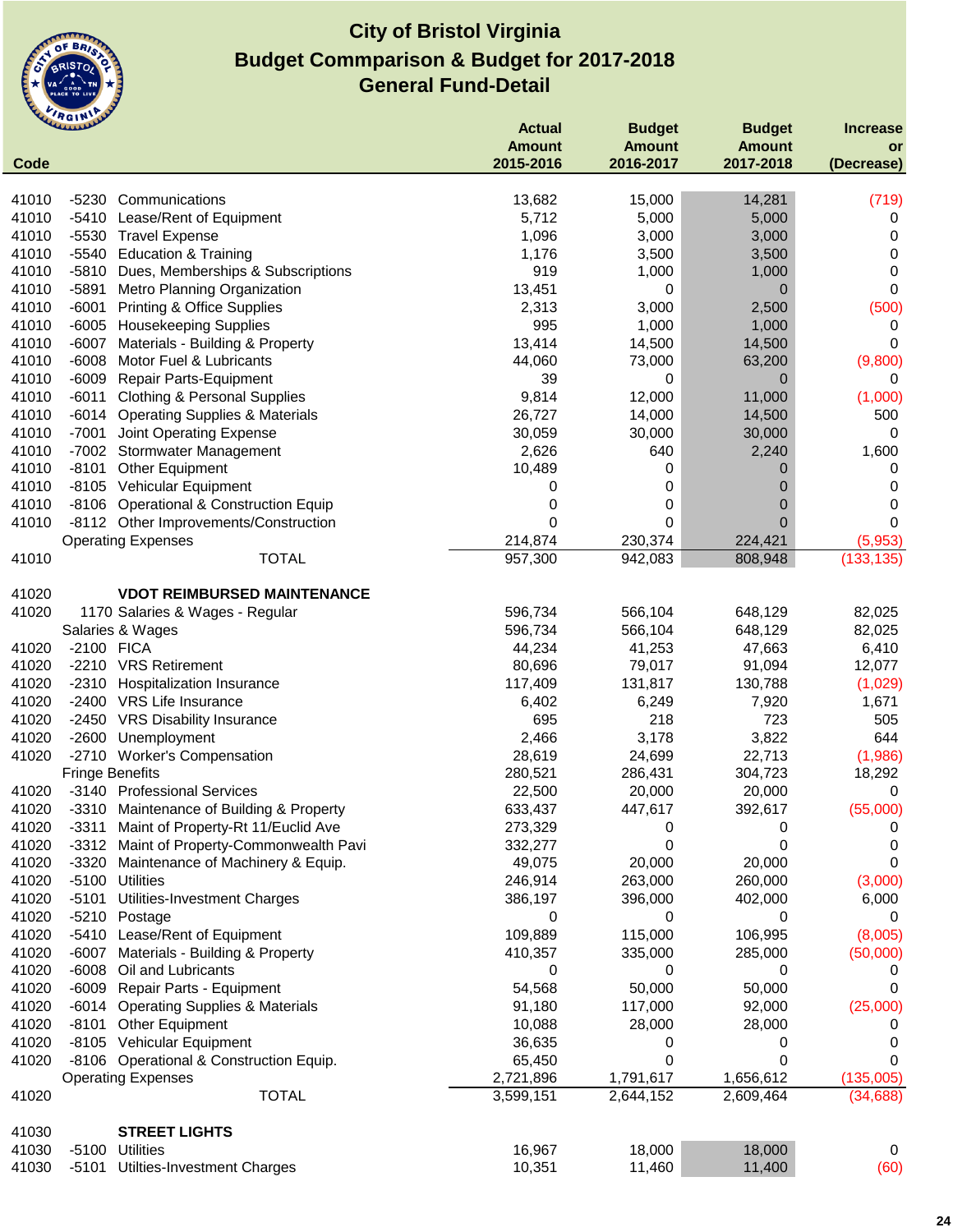

| Code  | <b>LAMANALLE</b>                                   | <b>Actual</b><br><b>Amount</b><br>2015-2016 | <b>Budget</b><br><b>Amount</b><br>2016-2017 | <b>Budget</b><br><b>Amount</b><br>2017-2018 | <b>Increase</b><br><b>or</b><br>(Decrease) |
|-------|----------------------------------------------------|---------------------------------------------|---------------------------------------------|---------------------------------------------|--------------------------------------------|
|       |                                                    |                                             |                                             |                                             |                                            |
|       | <b>Operating Expenses</b><br><b>TOTAL</b>          | 27,318                                      | 29,460                                      | 29,400                                      | (60)                                       |
| 41030 |                                                    | 27,318                                      | 29,460                                      | 29,400                                      | (60)                                       |
| 41050 | <b>FLEET MAINTENANCE</b>                           |                                             |                                             |                                             |                                            |
| 41050 | -1170 Salaries & Wages - Regular                   | 123,475                                     | 153,453                                     | 178,809                                     | 25,356                                     |
| 41050 | -1270 Salaries & Wages - Overtime                  | 11,221                                      | 3,000                                       | 3,000                                       | 0                                          |
|       | Salaries & Wages                                   | 134,696                                     | 156,453                                     | 181,809                                     | 25,356                                     |
| 41050 | -2100 FICA                                         | 9,065                                       | 11,969                                      | 13,908                                      | 1,939                                      |
| 41050 | -2210 VRS Retirement                               | 17,484                                      | 23,101                                      | 27,125                                      | 4,024                                      |
| 41050 | $-2310$<br><b>Hospitalization Insurance</b>        | 29,576                                      | 41,712                                      | 51,691                                      | 9,979                                      |
| 41050 | -2400 VRS Life Insurance                           | 1,356                                       | 1,994                                       | 2,343                                       | 349                                        |
| 41050 | -2450 VRS Disability Insurance                     | 0                                           | 147                                         | 306                                         | 159                                        |
| 41050 | Unemployment<br>-2600                              | 168                                         | 551                                         | 519                                         | (32)                                       |
| 41050 | -2710 Worker's Compensation                        | 2,893                                       | 3,838                                       | 4,576                                       | 738                                        |
|       | <b>Fringe Benefits</b>                             | 60,542                                      | 83,312                                      | 100,468                                     | 17,156                                     |
| 41050 | -3135 Contract Labor                               | 20,285                                      | 23,000                                      | 0                                           | (23,000)                                   |
| 41050 | -3140 Professional Services                        | 257                                         | 0                                           | 324                                         | 324                                        |
| 41050 | -3310 Maintenance of Building & Property           | 557                                         | 2,500                                       | 0                                           | (2,500)                                    |
| 41050 | -3320<br>Maintenance of Machinery & Equip.         | 768                                         | 3,000                                       | 3,000                                       | 0                                          |
| 41050 | $-5230$<br>Communications                          | 1,685                                       | 3,500                                       | 3,000                                       | (500)                                      |
| 41050 | $-5410$<br>Lease/Rent of Equipment                 | 15,988                                      | 15,720                                      | 15,720                                      | 0                                          |
| 41050 | $-5530$<br><b>Travel Expense</b>                   | 0                                           | 500                                         | 500                                         | 0                                          |
| 41050 | <b>Education and Training</b><br>$-5540$           | $\mathbf 0$                                 | 500                                         | 500                                         | $\mathbf 0$                                |
| 41050 | -5810 Dues, Memberships & Subscriptions            | 2,980                                       | 2,500                                       | 4,500                                       | 2,000                                      |
| 41050 | <b>Printing &amp; Office Supplies</b><br>$-6001$   | 264                                         | 500                                         | 500                                         | 0                                          |
| 41050 | -6005 Housekeeping Supplies                        | 727                                         | 500                                         | 0                                           | (500)                                      |
| 41050 | Materials - Building & Property<br>$-6007$         | 637                                         | 500                                         | $\Omega$                                    | (500)                                      |
| 41050 | Motor Fuel & Lubricants<br>$-6008$                 | 3,953                                       | 8,000                                       | 8,000                                       | 0                                          |
| 41050 | -6009 Repair Parts - Equipment                     | 3,275                                       | 8,500                                       | 6,500                                       | (2,000)                                    |
| 41050 | -6011<br><b>Clothing &amp; Personal Supplies</b>   | 2,500                                       | 3,500                                       | 3,000                                       | (500)                                      |
| 41050 | <b>Operating Supplies &amp; Materials</b><br>-6014 | 5,671                                       | 6,500                                       | 4,000                                       | (2,500)                                    |
| 41050 | <b>Other Equipment</b><br>-8101                    | 5,381                                       | 0                                           | 0                                           | 0                                          |
|       | <b>Operating Expenses</b>                          | 64,928                                      | 79,220                                      | 49,544                                      | (29, 676)                                  |
| 41050 | <b>TOTAL</b>                                       | 260,166                                     | 318,985                                     | 331,821                                     | 12,836                                     |
| 42040 | <b>SOLID WASTE DISPOSAL</b>                        |                                             |                                             |                                             |                                            |
| 42040 | -5140 Tipping Fees                                 | 353,067                                     | 400,000                                     | 400,000                                     |                                            |
|       |                                                    |                                             | 400,000                                     | 400,000                                     | 0                                          |
|       | <b>Operating Expenses</b><br><b>TOTAL</b>          | 353,067                                     | 400,000                                     |                                             | $\pmb{0}$<br>$\mathbf 0$                   |
|       |                                                    | 353,067                                     |                                             | 400,000                                     |                                            |
| 43000 | <b>MAINTENANCE OF GENERAL BUILDINGS &amp;</b>      |                                             |                                             |                                             |                                            |
| 43010 | <b>MAINTENANCE OF MUNICIPAL BUILDINGS</b>          |                                             |                                             |                                             |                                            |
|       | (NON-REVENUE) MUNICIPAL BUILDING                   |                                             |                                             |                                             |                                            |
| 43010 | Salaries & Wages - Regular<br>-1191                | 76,501                                      | 66,032                                      | 66,048                                      | 16                                         |
| 43010 | Salaries & Wages - Overtime<br>-1291               | 175                                         | 1,000                                       | 1,300                                       | 300                                        |
| 43010 | -1292 Salaries & Wages - Overtime-Special          | 107                                         | 0                                           | 200                                         | 200                                        |
|       | Salaries & Wages                                   | 76,783                                      | 67,032                                      | 67,548                                      | 516                                        |
| 43010 | -2100 FICA                                         | 5,403                                       | 5,128                                       | 5,167                                       | 39                                         |
| 43010 | -2210 VRS Retirement                               | 10,106                                      | 9,941                                       | 10,020                                      | 79                                         |
| 43010 | -2310 Hospitalization Insurance                    | 11,200                                      | 11,184                                      | 15,338                                      | 4,154                                      |
| 43010 | -2400 VRS Life Insurance                           | 805                                         | 858                                         | 858                                         | 0                                          |
| 43010 | -2450 VRS Disability Insurance                     | 168                                         | 168                                         | 168                                         | 0                                          |
| 43010 | -2600<br>Unemployment                              | 156                                         | 184                                         | 134                                         | (50)                                       |
| 43010 | -2710 Worker's Compensation                        | 1,679                                       | 1,662                                       | 1,759                                       | 97                                         |
|       | <b>Fringe Benefits</b>                             | 29,517                                      | 29,125                                      | 33,444                                      | 4,319                                      |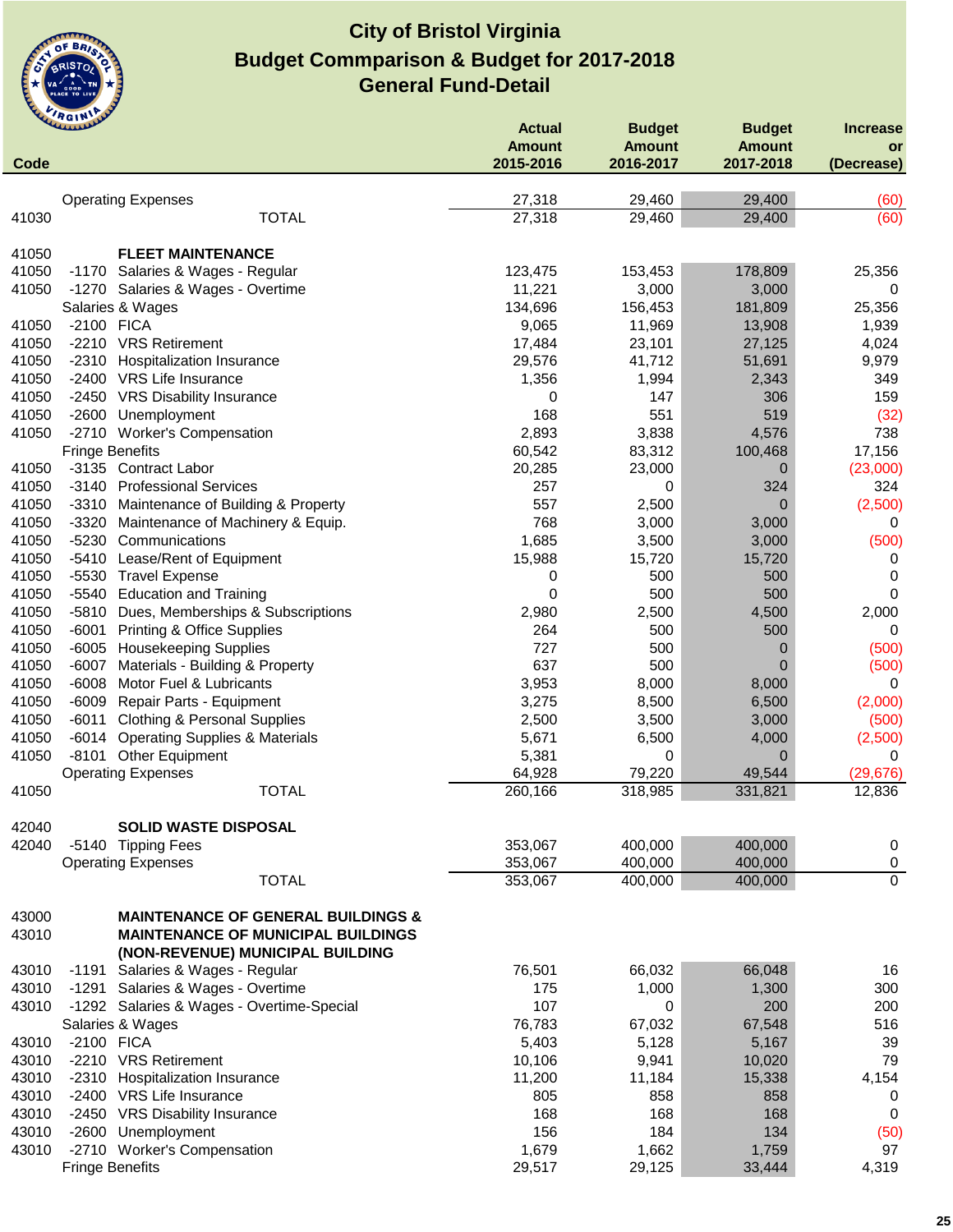

| Code  | <b>CLARANDE</b> |                                                 | <b>Actual</b><br><b>Amount</b><br>2015-2016 | <b>Budget</b><br><b>Amount</b><br>2016-2017 | <b>Budget</b><br><b>Amount</b><br>2017-2018 | <b>Increase</b><br>or<br>(Decrease) |
|-------|-----------------|-------------------------------------------------|---------------------------------------------|---------------------------------------------|---------------------------------------------|-------------------------------------|
|       |                 |                                                 |                                             |                                             |                                             |                                     |
| 43010 | -3135           | <b>Contract Labor</b>                           | 19,395                                      | 28,600                                      | 28,600                                      | 0                                   |
| 43010 |                 | -3140 Professional Services                     | 67                                          | 10,000                                      | 17,000                                      | 7,000                               |
| 43010 |                 | -3310 Maintenance of Building & Property        | 23,701                                      | 25,000                                      | 25,000                                      | 0                                   |
| 43010 | -3311           | Maintenance of Building-Restoration             | 58,062                                      | 0                                           | 0                                           | 0                                   |
| 43010 | $-3320$         | Maintenance of Machinery & Equip.               | 1,817                                       | 6,000                                       | 6,000                                       | $\Omega$                            |
| 43010 |                 | -3600 Advertising                               | 935                                         | 0                                           | 1,000                                       | 1,000                               |
| 43010 | -5100           | <b>Utilities</b>                                | 95,577                                      | 62,500                                      | 75,000                                      | 12,500                              |
| 43010 | $-5230$         | Communications                                  | 13,512                                      | 15,000                                      | 13,000                                      | (2,000)                             |
| 43010 | $-5410$         | Lease/Rent of Equipment                         | 2,777                                       | 234,717                                     | 234,717                                     | 0                                   |
| 43010 | -5540           | <b>Education &amp; Training</b>                 | 0                                           | 0                                           | 100                                         | 100                                 |
| 43010 | -6001           | <b>Printing &amp; Office Supplies</b>           | 0                                           | 400                                         | $\overline{0}$                              | (400)                               |
| 43010 |                 | -6002 Food & Food Service Supplies              | 5,059                                       | 15,000                                      | 15,000                                      | 0                                   |
| 43010 |                 | -6005 Housekeeping Supplies                     | 4,819                                       | 5,000                                       | 5,000                                       | 0                                   |
| 43010 |                 | -6007 Materials - Building & Property           | 5,098                                       | 6,000                                       | 6,000                                       | 0                                   |
| 43010 | $-6008$         | <b>Motor Fuel and Lubricants</b>                | 0                                           | 0                                           | 0                                           | 0                                   |
| 43010 | $-6009$         | <b>Repair Parts</b>                             | 313                                         | 0                                           | 0                                           | 0                                   |
| 43010 | $-6011$         | <b>Clothing and Personal Supplies</b>           | 336                                         | 500                                         | 500                                         | 0                                   |
| 43010 |                 | -6014 Operating Supplies & Materials            | 4,946                                       | 4,000                                       | 4,000                                       | 0                                   |
| 43010 | -8101           | Other Equipment                                 | 2,853                                       | 0                                           | 0                                           | 0                                   |
| 43010 |                 | -8112 Other Improvements or Constructions       | 0                                           | 0                                           | $\overline{0}$                              | $\Omega$                            |
|       |                 | <b>Operating Expenses</b>                       | 239,267                                     | 412,717                                     | 430,917                                     | 18,200                              |
| 43010 |                 | <b>TOTAL</b>                                    | 345,567                                     | 508,874                                     | 531,909                                     | 23,035                              |
| 43020 |                 | OTHER CITY PROPERTY MAINTENANCE                 |                                             |                                             |                                             |                                     |
| 43020 |                 | (REVENUE PRODUCING)                             |                                             |                                             |                                             |                                     |
| 43020 |                 | -3140 Professional Services                     | 0                                           | 2,000                                       | $\mathbf 0$                                 | (2,000)                             |
| 43020 |                 | -3310 Maintenance of Building & Property        | 0                                           | 3,000                                       | 3,000                                       | 0                                   |
| 43020 | $-3311$         | Maint/Exp-Exit 5 Properties                     | 3,185                                       | 0                                           | 0                                           | 0                                   |
| 43020 | $-3600$         | Advertising                                     | 0                                           | 0                                           | 0                                           | 0                                   |
| 43020 | $-5100$         | <b>Utilities</b>                                | 6,908                                       | 8,000                                       | 8,000                                       | 0                                   |
| 43020 |                 | -5102 Utilities-Downtown                        | 6,264                                       | 6,000                                       | 6,000                                       | 0                                   |
| 43020 |                 | -5103 Utilities-DRI                             | 519                                         | 0                                           | 7,000                                       | 7,000                               |
| 43020 |                 | -6007 Materials - Building & Property           | 0<br>16,876                                 | 0<br>19,000                                 | $\mathbf 0$                                 | $\mathbf 0$                         |
| 43020 |                 | <b>Operating Expenses</b><br><b>TOTAL</b>       | 16,876                                      | 19,000                                      | 24,000<br>24,000                            | 5,000<br>5,000                      |
|       |                 |                                                 |                                             |                                             |                                             |                                     |
| 43040 |                 | <b>MUNICIPAL PARKING</b><br>(REVENUE PRODUCING) |                                             |                                             |                                             |                                     |
| 43040 |                 | -3310 Maintenance of Building & Property        | 0                                           | 2,500                                       | 2,500                                       | 0                                   |
| 43040 |                 | -6007 Materials - Building & Property           | 735                                         | 2,500                                       | 2,500                                       | $\pmb{0}$                           |
| 43040 |                 | -6014 Operating Supplies & Materials            | 0                                           | 500                                         | 500                                         | $\pmb{0}$                           |
| 43040 |                 | -9200 Transfers to Library                      | 1,514                                       | 1,700                                       | 1,700                                       | 0                                   |
|       |                 | <b>Operating Expenses</b>                       | 2,249                                       | 7,200                                       | 7,200                                       | 0                                   |
| 43040 |                 | <b>TOTAL</b>                                    | 2,249                                       | 7,200                                       | 7,200                                       | $\overline{0}$                      |
|       |                 | <b>TOTAL PUBLIC WORKS</b>                       | 5,561,694                                   | 4,869,754                                   | 4,742,742                                   | (127, 012)                          |
| 50000 |                 | HEALTH, WELFARE & SOCIAL SERVICES               |                                             |                                             |                                             |                                     |
| 51000 |                 | <b>HEALTH</b>                                   |                                             |                                             |                                             |                                     |
| 51010 |                 | <b>LOCAL HEALTH DEPARTMENT</b>                  |                                             |                                             |                                             |                                     |
| 51010 |                 | -5610 Payments to State Health Department       | 377,808                                     | 389,142                                     | 396,920                                     | 7,778                               |
|       |                 | <b>Operating Expenses</b>                       | 377,808                                     | 389,142                                     | 396,920                                     | 7,778                               |
| 51010 |                 | <b>TOTAL</b>                                    | 377,808                                     | 389,142                                     | 396,920                                     | 7,778                               |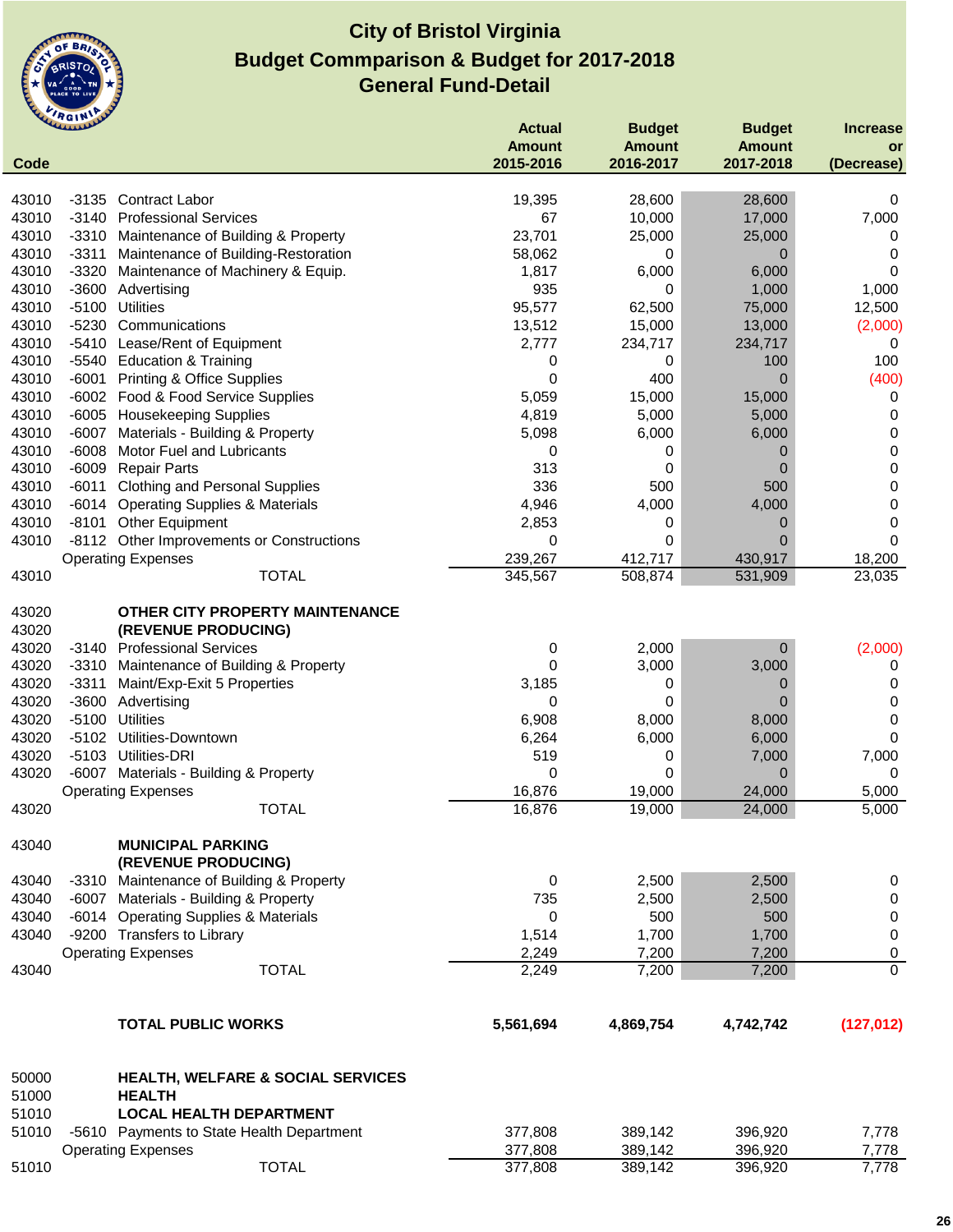

|                | <b>RGIN</b>                                                                        | <b>Actual</b>              | <b>Budget</b>              | <b>Budget</b>              | <b>Increase</b>            |
|----------------|------------------------------------------------------------------------------------|----------------------------|----------------------------|----------------------------|----------------------------|
| Code           |                                                                                    | <b>Amount</b><br>2015-2016 | <b>Amount</b><br>2016-2017 | <b>Amount</b><br>2017-2018 | or<br>(Decrease)           |
|                |                                                                                    |                            |                            |                            |                            |
| 52000          | <b>MENTAL HEALTH &amp; MENTAL RETARDATION</b>                                      |                            |                            |                            |                            |
| 52010          | <b>HIGHLANDS COMMUNITY SERVICES BOARD</b>                                          |                            |                            |                            |                            |
| 52010          | -7001 Joint Operating Expenses                                                     | 161,339                    | 161,339                    | 163,997                    | 2,658                      |
| 52010          | <b>Operating Expenses</b><br><b>TOTAL</b>                                          | 161,339<br>161,339         | 161,339<br>161,339         | 163,997<br>163,997         | 2,658<br>2,658             |
|                |                                                                                    |                            |                            |                            |                            |
| 53010          | <b>WELFARE/SOCIAL SERVICES</b>                                                     |                            |                            |                            |                            |
| 53010          | DEPARTMENT OF SOCIAL SERVICES                                                      |                            |                            |                            |                            |
| 53010          | -7001 Joint Operating Expenses<br><b>Operating Expenses</b>                        | 4,730,303<br>4,730,303     | 5,303,948<br>5,303,948     | 5,417,023<br>5,417,023     | 113,075<br>113,075         |
| 53010          | <b>TOTAL</b>                                                                       | 4,730,303                  | 5,303,948                  | 5,417,023                  | 113,075                    |
|                |                                                                                    |                            |                            |                            |                            |
| 53040          | <b>TAX REBATES TO ELDERLY</b>                                                      |                            |                            |                            |                            |
| 53040          | $-5699$<br><b>Contributions Civic/Community Org</b><br><b>TOTAL</b>                | 0<br>$\overline{0}$        | 0<br>$\Omega$              | 0<br>$\Omega$              | 0<br>$\overline{0}$        |
|                |                                                                                    |                            |                            |                            |                            |
| 53050          | HIGHLANDS COMM. POLICY & MGT. TEAM                                                 |                            |                            |                            |                            |
| 53050          | -7001 Joint Operating Expense                                                      | 2,131,452                  | 2,108,543                  | 2,108,543                  | $\mathbf 0$                |
|                | <b>Operating Expenses</b><br><b>TOTAL</b>                                          | 2,131,452<br>2,131,452     | 2,108,543<br>2,108,543     | 2,108,543<br>2,108,543     | $\mathbf 0$<br>$\mathbf 0$ |
|                |                                                                                    |                            |                            |                            |                            |
|                | TOTAL HEALTH, WELFARE & SOCIAL SERVICE                                             | 7,400,902                  | 7,962,972                  | 8,086,483                  | 123,511                    |
|                |                                                                                    |                            |                            |                            |                            |
| 60000          | <b>EDUCATION</b>                                                                   |                            |                            |                            |                            |
| 61000          | <b>CITY SCHOOLS</b>                                                                |                            |                            |                            |                            |
| 61010<br>61010 | <b>GENERAL FUND APPROPRIATIONS</b><br>-9200 School Transfers                       | 9,637,476                  | 9,735,444                  | 6,911,010                  | (2,824,434)                |
| 61010          | -9201 Sales Tax Transfer                                                           | 0                          | 0                          | 0                          | 0                          |
|                | <b>Operating Expenses</b>                                                          | 9,637,476                  | 9,735,444                  | 6,911,010                  | (2,824,434)                |
| 61010          | <b>TOTAL</b>                                                                       | 9,637,476                  | 9,735,444                  | 6,911,010                  | (2,824,434)                |
| 61020          | <b>SCHOOLS CAPITAL OUTLAY</b>                                                      |                            |                            |                            |                            |
| 61020          | -8112 Other Improvements or Construction                                           | 0                          | 0                          | 0                          | 0                          |
|                | <b>Operating Expenses</b>                                                          | 0                          | 0                          | 0                          | $\pmb{0}$                  |
| 61020          | <b>TOTAL</b>                                                                       | 0                          | 0                          | $\Omega$                   | $\Omega$                   |
| 62000          | <b>COMMUNITY COLLEGES</b>                                                          |                            |                            |                            |                            |
| 62010          | <b>VIRGINIA HIGHLANDS COMMUNITY COLLEGE</b>                                        |                            |                            |                            |                            |
| 62010          | -7001 Virginia Highlands Community Colleg                                          | 33,760                     | 33,760                     | 33,760                     | 0                          |
| 62010          | -7002 Virginia Intermont College                                                   | 0<br>33,760                | 0<br>33,760                | 0<br>33,760                | $\mathbf 0$                |
| 62010          | <b>Operating Expenses</b><br><b>TOTAL</b>                                          | 33,760                     | 33,760                     | 33,760                     | 0<br>$\Omega$              |
|                |                                                                                    |                            |                            |                            |                            |
|                | <b>TOTAL EDUCATION</b>                                                             | 9,671,236                  | 9,769,204                  | 6,944,770                  | (2,824,434)                |
|                |                                                                                    |                            |                            |                            |                            |
| 70000<br>71010 | <b>PARKS, RECREATION &amp; CULTURE</b><br><b>PARKS &amp; RECREATION OPERATIONS</b> |                            |                            |                            |                            |
| 71010          | -1180 Salaries & Wages - Regular                                                   | 408,811                    | 430,043                    | 432,515                    | 2,472                      |
| 71010          | -1280 Salaries & Wages - Overtime                                                  | 15,421                     | 20,000                     | 16,000                     | (4,000)                    |
| 71010          | -1281 Salaries & Wages - Overtime-Special                                          | 1,546                      | 0                          | 4,000                      | 4,000                      |
| 71010          | Salaries & Wages<br>-2100 FICA                                                     | 425,778<br>30,175          | 450,043<br>35,651          | 452,515<br>34,985          | 2,472<br>(666)             |
|                |                                                                                    |                            |                            |                            |                            |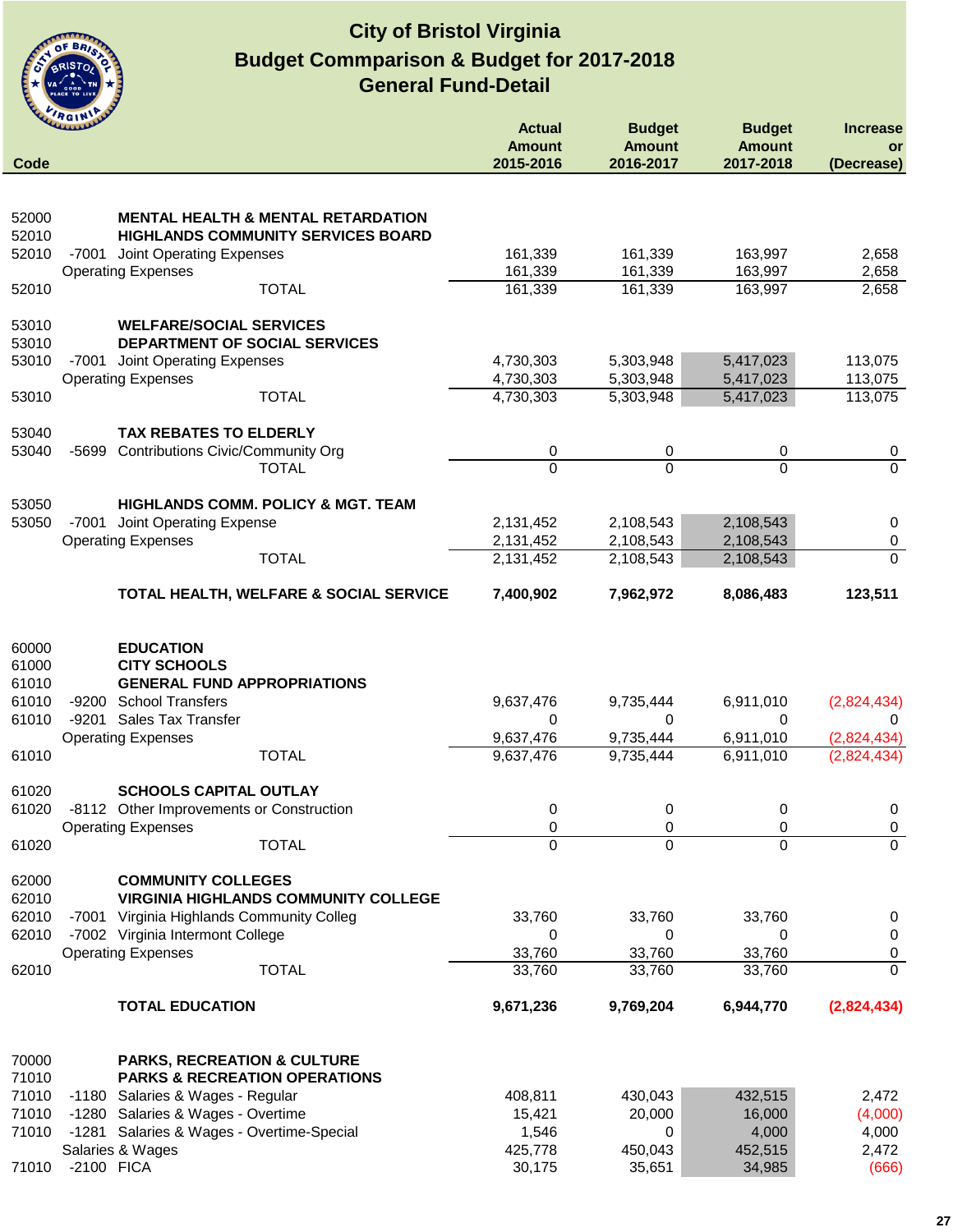

|                | <b>CALLAGEN</b>        |                                                     | <b>Actual</b>      | <b>Budget</b>        | <b>Budget</b>      | <b>Increase</b>       |
|----------------|------------------------|-----------------------------------------------------|--------------------|----------------------|--------------------|-----------------------|
|                |                        |                                                     | <b>Amount</b>      | <b>Amount</b>        | <b>Amount</b>      | or                    |
| Code           |                        |                                                     | 2015-2016          | 2016-2017            | 2017-2018          | (Decrease)            |
| 71010          |                        | -2210 VRS Retirement                                | 63,680             | 66,741               | 66,348             | (393)                 |
| 71010          | -2310                  | Hospitalization Insurance                           | 99,110             | 113,999              | 121,244            | 7,245                 |
| 71010          |                        | -2400 VRS Life Insurance                            | 4,988              | 5,869                | 5,729              | (140)                 |
| 71010          |                        | -2450 VRS Disability Insurance                      | 199                | 303                  | 759                | 456                   |
| 71010          |                        | -2600 Unemployment                                  | 840                | 979                  | 448                | (531)                 |
| 71010          |                        | -2710 Worker's Compensation                         | 10,482             | 13,847               | 12,193             | (1,654)               |
|                | <b>Fringe Benefits</b> |                                                     | 209,474            | 237,389              | 241,706            | 4,317                 |
| 71010          |                        | -3135 Contract Labor                                | 144,990            | 118,000              | 80,000             | (38,000)              |
| 71010          |                        | -3140 Professional Services                         | 405                | 500                  | 500                | 0                     |
| 71010          |                        | -3310 Maintenance of Building & Property            | 2,034              | 10,000               | 10,000             | 0                     |
| 71010          |                        | -3320 Maintenance of Machinery & Equip.             | 6,709              | 10,000               | 9,000              | (1,000)               |
| 71010          |                        | -3600 Advertising                                   | 0                  | 500                  | $\overline{0}$     | (500)                 |
| 71010          | $-5100$                | <b>Utilities</b>                                    | 4,478              | 7,000                | 5,000              | (2,000)               |
| 71010<br>71010 | $-5101$                | Utilities-Investment Charges                        | 0                  | 0                    | 0                  | 0                     |
| 71010          |                        | -5210 Postage<br>-5230 Communications               | 0<br>7,394         | 0                    | 0                  | 0<br>(3, 516)         |
| 71010          |                        | -5410 Lease/Rent of Equipment                       | 15,938             | 8,100<br>27,900      | 4,584<br>27,900    | 0                     |
| 71010          |                        | -5530 Travel Expense                                | 0                  | 0                    | 0                  | 0                     |
| 71010          |                        | -5540 Education & Training                          | 68                 | 0                    | 0                  | 0                     |
| 71010          |                        | -5810 Dues, Memberships & Subscriptions             | 0                  | 0                    | 0                  | 0                     |
| 71010          | $-6001$                | <b>Printing &amp; Office Supplies</b>               | 125                | 250                  | 250                | 0                     |
| 71010          |                        | -6002 Food & Food Service Supplies                  | 31                 | 0                    | $\Omega$           | 0                     |
| 71010          |                        | -6005 Housekeeping Supplies                         | 2,532              | 5,000                | 4,000              | (1,000)               |
| 71010          | -6007                  | Materials - Building & Property                     | 45,619             | 54,000               | 40,000             | (14,000)              |
| 71010          | -6008                  | Motor Fuel & Lubricants                             | 28,204             | 54,000               | 42,000             | (12,000)              |
| 71010          |                        | -6009 Repair Parts-Equipment                        | 19,876             | 26,000               | 23,000             | (3,000)               |
| 71010          | -6011                  | <b>Clothing &amp; Personal Supplies</b>             | 4,386              | 5,200                | 4,500              | (700)                 |
| 71010          |                        | -6014 Operating Supplies & Materials                | 9,557              | 12,000               | 12,000             | 0                     |
| 71010          |                        | -8101 Other Equipment                               | 0                  | 2,500                | 0                  | (2,500)               |
| 71010          |                        | -8102 Office Furniture & Equipment                  | 0                  | 0                    | 0                  | 0                     |
| 71010          |                        | -8105 Vehicular Equipment                           | 0                  | 0                    | O                  | 0                     |
| 71010          |                        | -8106 Operational & Construction Equip.             | 21,255             | 0                    | 0                  | 0                     |
| 71010          |                        | -8112 Other Improvements or Construction            | 0                  | 0                    | 0                  | 0                     |
| 71010          |                        | <b>Operating Expenses</b><br><b>TOTAL</b>           | 313,601<br>948,853 | 340,950<br>1,028,382 | 262,734<br>956,955 | (78, 216)<br>(71.427) |
|                |                        |                                                     |                    |                      |                    |                       |
| 71020          |                        | <b>EAST HILL CEMETERY</b>                           |                    |                      |                    |                       |
| 71020          |                        | -5699 Contributions Civic/Community Org.            | 0                  | 0                    | 0                  | 0                     |
|                |                        | <b>Operating Expenses</b>                           | 0                  | 0                    | 0                  | $\pmb{0}$             |
| 71020          |                        | <b>TOTAL</b>                                        | $\Omega$           | $\Omega$             | $\Omega$           | $\overline{0}$        |
|                |                        |                                                     |                    |                      |                    |                       |
| 71030          |                        | <b>PARKS &amp; RECREATION-PROGRAMMING</b>           |                    |                      |                    |                       |
| 71030          |                        | -1180 Salaries & Wages - Regular                    | 181,267            | 177,523              | 180,159            | 2,636                 |
|                |                        | Salaries & Wages                                    | 181,267            | 177,523              | 180,159            | 2,636                 |
| 71030          | -2100 FICA             |                                                     | 13,370             | 13,581               | 13,782             | 201                   |
| 71030          |                        | -2210 VRS Retirement                                | 25,666             | 25,961               | 26,411             | 450                   |
| 71030          |                        | -2310 Hospitalization Insurance                     | 24,096             | 25,200               | 27,720             | 2,520                 |
| 71030          |                        | -2400 VRS Life Insurance                            | 2,021              | 2,242                | 2,242              | 0                     |
| 71030          |                        | -2450 VRS Disability Insurance                      | 230                | 230                  | 230                | 0                     |
| 71030          | -2600                  | Unemployment                                        | 372                | 426                  | 320                | (106)                 |
| 71030          |                        | -2710 Worker's Compensation                         | 3,444              | 4,194                | 2,464              | (1,730)               |
|                | <b>Fringe Benefits</b> |                                                     | 69,199             | 71,834               | 73,169             | 1,335                 |
| 71030<br>71030 |                        | -3135 Contract Labor<br>-3140 Professional Services | 130,457            | 132,000              | 130,000<br>800     | (2,000)               |
| 71030          |                        | -3310 Maintenance of Building & Property            | 3,203              | 1,000<br>0           | 10,000             | (200)<br>10,000       |
|                |                        |                                                     | 0                  |                      |                    |                       |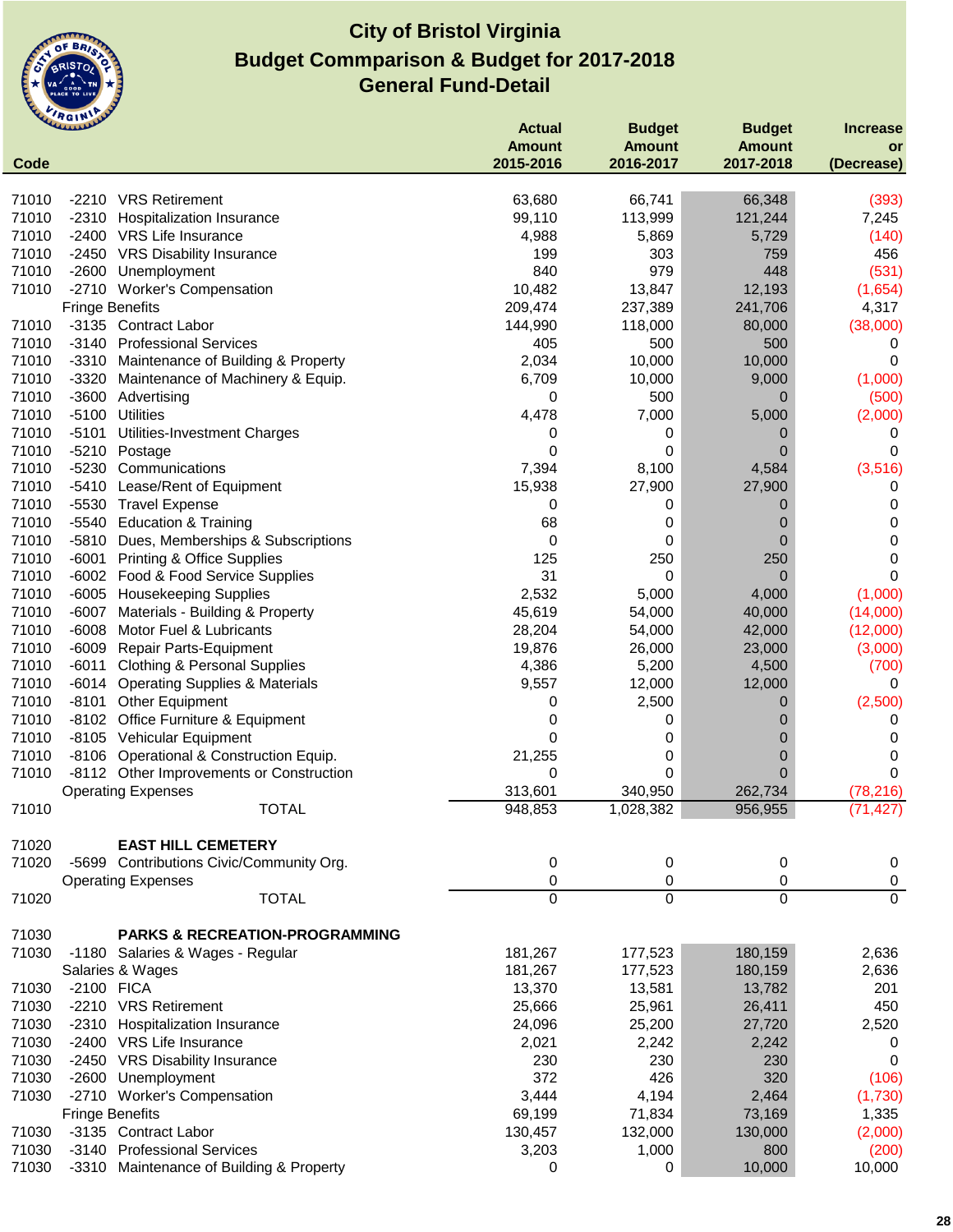

|                | <b>CLAMAN DE</b>       |                                           | <b>Actual</b> | <b>Budget</b> | <b>Budget</b>  | <b>Increase</b> |
|----------------|------------------------|-------------------------------------------|---------------|---------------|----------------|-----------------|
|                |                        |                                           | <b>Amount</b> | <b>Amount</b> | <b>Amount</b>  | or              |
| Code           |                        |                                           | 2015-2016     | 2016-2017     | 2017-2018      | (Decrease)      |
| 71030          | -3320                  | Maintenance of Machinery & Equip.         | 902           | 1,000         | 900            | (100)           |
| 71030          |                        | -3600 Advertising                         | 2,294         | 2,600         | 2,400          | (200)           |
| 71030          | $-5100$                | <b>Utilities</b>                          | 124,474       | 105,309       | 125,000        | 19,691          |
| 71030          | $-5101$                | <b>Investment Charges</b>                 | 118,872       | 118,872       | 118,872        | 0               |
| 71030          | $-5210$                | Postage                                   | 621           | 500           | 400            | (100)           |
| 71030          | $-5230$                | Communications                            | 8,808         | 11,000        | 9,268          | (1,732)         |
| 71030          | $-5410$                | Lease/Rent of Equipment                   | 1,288         | 9,200         | 7,900          | (1,300)         |
| 71030          | -5530                  | Travel                                    | 379           | 1,200         | 700            | (500)           |
| 71030          | -5540                  | <b>Education &amp; Training</b>           | 370           | 800           | 600            | (200)           |
| 71030          | -5810                  | Dues, Memberships & Subscriptions         | 300           | 300           | 300            | 0               |
| 71030          | -6001                  | <b>Printing &amp; Office Supplies</b>     | 4,315         | 4,500         | 3,700          | (800)           |
| 71030          |                        | -6002 Food & Food Service Supplies        | 2,730         | 3,000         | 2,700          | (300)           |
| 71030          |                        | -6005 Housekeeping Supplies               | 3,526         | 2,200         | 2,200          | 0               |
| 71030          | $-6007$                | Material - Building & Property            | 0             | 0             | $\overline{0}$ | 0               |
| 71030          | $-6008$                | Motor Fuel & Lubricants                   | 19            | 2,000         | 3,000          | 1,000           |
| 71030          | -6009                  | Repair Parts - Equipment                  | 1,644         | 2,500         | 2,000          | (500)           |
| 71030          | $-6011$                | <b>Clothing and Personal Supplies</b>     | 1,582         | 1,500         | 900            | (600)           |
| 71030          | -6014                  | <b>Operating Supplies &amp; Materials</b> | 14,660        | 16,250        | 15,900         | (350)           |
| 71030          | -8101                  | <b>Other Equipment</b>                    | 2,795         | 3,000         | 1,500          | (1,500)         |
| 71030          |                        | -8105 Vehicular Equipment                 | 4,800         | 0             | 0              | 0               |
| 71030          | -8106                  | Operational & Construction Equip.         | 0             | 3,000         | 0              | (3,000)         |
| 71030<br>71030 | -8116 Land             | -8112 Other Improvements & Construction   | 0<br>$\Omega$ | 2,300<br>0    | 2,000<br>0     | (300)<br>0      |
|                |                        | <b>Operating Expenses</b>                 | 428,039       | 424,031       | 441,040        | 17,009          |
| 71030          |                        | <b>TOTAL</b>                              | 678,505       | 673,388       | 694,368        | 20,980          |
|                |                        |                                           |               |               |                |                 |
| 71040          |                        | <b>CLEAR CREEK GOLF COURSE</b>            |               |               |                |                 |
| 71040          |                        | -1180 Salaries & Wages - Regular          | 226,485       | 191,709       | 190,246        | (1,463)         |
| 71040          |                        | -1280 Salaries & Wages - Overtime         | 241           | 3,000         | 1,500          | (1,500)         |
| 71040          | -1281                  | Salaries & Wages - Overtime-Special       | 245           | 0             | $\overline{0}$ | 0               |
|                |                        | Salaries & Wages                          | 226,971       | 194,709       | 191,746        | (2,963)         |
| 71040          | -2100 FICA             |                                           | 16,457        | 14,895        | 14,669         | (226)           |
| 71040          |                        | -2210 VRS Retirement                      | 34,677        | 28,861        | 28,860         | (1)             |
| 71040          | -2310                  | Hospitalization Insurance                 | 37,092        | 33,396        | 36,735         | 3,339           |
| 71040          |                        | -2400 VRS Life Insurance                  | 2,690         | 2,492         | 2,492          | 0               |
| 71040          |                        | -2450 VRS Disability Insurance            | 0             | 0             | 0              | 0               |
| 71040          |                        | -2600 Unemployment                        | 376           | 368           | 269            | (99)            |
| 71040          |                        | -2710 Worker's Compensation               | 3,697         | 3,485         | 1,604          | (1,881)         |
|                | <b>Fringe Benefits</b> |                                           | 94,989        | 83,497        | 84,629         | 1,132           |
| 71040          |                        | -3135 Contract Labor                      | 138,736       | 138,000       | 127,500        | (10, 500)       |
| 71040          |                        | -3140 Professional Services               | 1,574         | 2,000         | 1,500          | (500)           |
| 71040          |                        | -3310 Maint of Building & Property        | 160           | 3,500         | 1,000          | (2,500)         |
| 71040          | $-3320$                | Maint of Machinery & Equipment            | 1,310         | 2,000         | 1,000          | (1,000)         |
| 71040          | $-3330$                | <b>Homowner's Association Maintenance</b> | 0             | 0             | 0              | 0               |
| 71040          |                        | -3600 Advertising                         | 5,778         | 8,000         | 7,000          | (1,000)         |
| 71040          | $-5100$                | <b>Utilties</b>                           | 36,524        | 40,000        | 40,000         | 0               |
| 71040          | $-5210$                | Postage                                   | 154           | 200           | 200            | 0               |
| 71040          | -5230                  | Communications                            | 4,407         | 5,000         | 5,000          | 0               |
| 71040          | -5410                  | Lease/Rent of Equipment                   | 84,032        | 62,000        | 58,000         | (4,000)         |
| 71040          | $-5530$                | <b>Travel Expense</b>                     | 0             | 500           | 500            | 0               |
| 71040          | -5540                  | <b>Education &amp; Training</b>           | 534           | 2,000         | 1,000          | (1,000)         |
| 71040          | -5810                  | Dues, Memberships, Subscriptions          | 2,173         | 3,000         | 2,800          | (200)           |
| 71040          | $-5841$                | Sales Tax                                 | 19,442        | 22,000        | 21,000         | (1,000)         |
| 71040          | $-5843$                | <b>Meal Tax</b>                           | 970           | 1,800         | 1,500          | (300)           |
| 71040          | $-5845$                | <b>Credit Card Fees</b>                   | 9,241         | 10,000        | 9,500          | (500)           |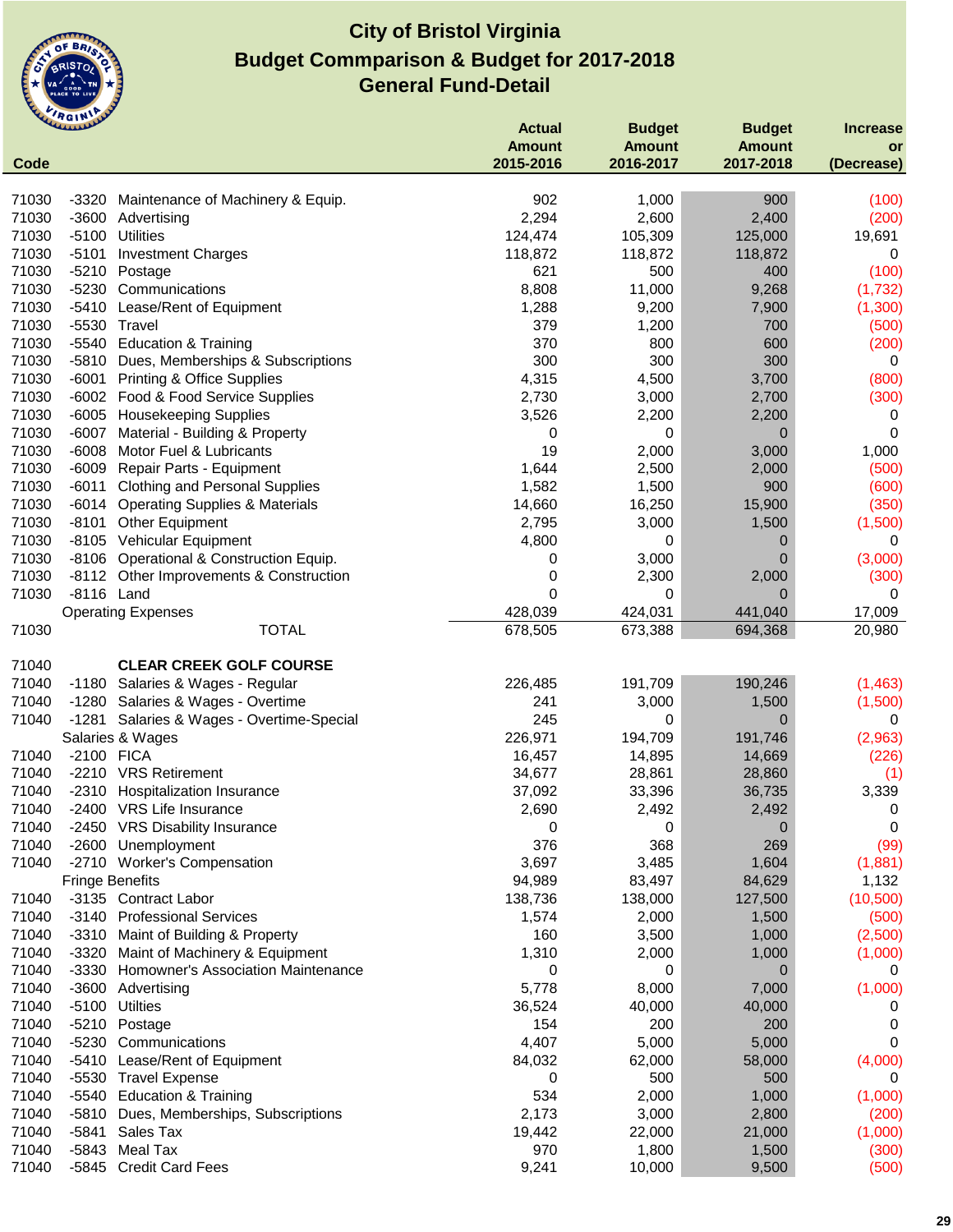

|       | <b>UMMANY</b>          |                                                      | <b>Actual</b> | <b>Budget</b> | <b>Budget</b>  | <b>Increase</b> |
|-------|------------------------|------------------------------------------------------|---------------|---------------|----------------|-----------------|
|       |                        |                                                      | <b>Amount</b> | <b>Amount</b> | <b>Amount</b>  | or              |
| Code  |                        |                                                      | 2015-2016     | 2016-2017     | 2017-2018      | (Decrease)      |
|       |                        |                                                      |               |               |                |                 |
| 71040 |                        | -6001 Printing & Office Supplies                     | 512           | 1,000         | 1,000          | 0               |
| 71040 |                        | -6002 Food & Beverage                                | 23,996        | 30,000        | 26,000         | (4,000)         |
| 71040 |                        | -6005 Housekeeping Supplies                          | 596           | 2,000         | 2,000          | 0               |
| 71040 |                        | -6007 Materials - Building and Property              | 51,885        | 50,000        | 47,000         | (3,000)         |
| 71040 | $-6008$                | Motor Fuel & Lubricants                              | 9,782         | 15,000        | 11,000         | (4,000)         |
| 71040 | -6009                  | <b>Repair Parts</b>                                  | 22,470        | 25,000        | 22,000         | (3,000)         |
| 71040 | -6014                  | <b>Operating Supplies and Materials</b>              | 7,690         | 7,750         | 7,125          | (625)           |
| 71040 |                        | -6015 Merchandise for Resale                         | 85,297        | 74,000        | 71,000         | (3,000)         |
| 71040 | $-8101$                | Other Equipment                                      | 34,527        | 0             | 0              | 0               |
| 71040 |                        | -8102 Operating Office Furniture                     | 0             | 0             | $\mathbf 0$    | $\Omega$        |
|       |                        | <b>Operating Expenses</b>                            | 541,790       | 504,750       | 464,625        | (40, 125)       |
| 71040 |                        | <b>TOTAL</b>                                         | 863,750       | 782,956       | 741,000        | (41, 956)       |
| 73000 |                        | <b>LIBRARY</b>                                       |               |               |                |                 |
| 73010 |                        | <b>PUBLIC LIBRARY SERVICE</b>                        |               |               |                |                 |
| 73010 |                        | -7001 Joint Operating Expense                        | 722,472       | 722,342       | 722,342        | 0               |
| 73010 |                        | -8112 Other Improvements or Construction             | 0             | 0             | 0              | 0               |
|       |                        | <b>Operating Expenses</b>                            | 722,472       | 722,342       | 722,342        | 0               |
| 73010 |                        | <b>TOTAL</b>                                         | 722,472       | 722,342       | 722,342        | 0               |
|       |                        |                                                      |               |               |                |                 |
| 74010 |                        | <b>TRANSDOMINION EXPRESS</b>                         |               |               |                |                 |
| 74010 |                        | -7002 Membership Dues                                | 0             | 0             | 0              | 0               |
|       |                        | <b>Operating Expenses</b>                            | 0             | 0             | 0              | $\pmb{0}$       |
| 74010 |                        | <b>TOTAL</b>                                         | $\Omega$      | $\Omega$      | $\Omega$       | $\Omega$        |
|       |                        |                                                      |               |               |                |                 |
|       |                        | <b>TOTAL PARKS, RECREATION &amp; CULTURAL</b>        | 3,213,580     | 3,207,068     | 3,114,665      | (92, 403)       |
| 80000 |                        | <b>COMMUNITY DEVELOPMENT</b>                         |               |               |                |                 |
| 81000 |                        | <b>PLANNING &amp; COMMUNITY DEVELOPMENT</b>          |               |               |                |                 |
| 81010 |                        | <b>COMMUNITY &amp; ECONOMIC DEVELOPMENT</b>          |               |               |                |                 |
| 81010 |                        | 1155 Salaries & Wages - Regular                      | 212,105       | 275,757       | 256,956        | (18, 801)       |
| 81010 |                        |                                                      |               | 500           | $\mathbf 0$    |                 |
|       |                        | 1255 Salaries & Wages - Overtime<br>Salaries & Wages | 0             |               |                | (500)           |
|       |                        |                                                      | 212,105       | 276,257       | 256,956        | (19, 301)       |
| 81010 | -2100 FICA             |                                                      | 15,584        | 21,134        | 19,696         | (1,438)         |
| 81010 |                        | -2210 VRS Retirement                                 | 30,146        | 41,513        | 38,980         | (2,533)         |
| 81010 |                        | -2310 Hospitalization Insurance                      | 22,582        | 31,222        | 30,941         | (281)           |
| 81010 |                        | -2400 VRS Life Insurance                             | 2,436         | 3,585         | 3,366          | (219)           |
| 81010 |                        | -2450 VRS Disability Insurance                       | 0             | 0             | 425            | 425             |
| 81010 | $-2600$                | Unemployment                                         | 306           | 460           | 336            | (124)           |
| 81010 |                        | -2710 Worker's Compensation                          | 200           | 866           | 868            | 2               |
|       | <b>Fringe Benefits</b> |                                                      | 71,254        | 98,780        | 94,612         | (4, 168)        |
| 81010 |                        | -3140 Professional Services                          | 60,868        | 35,000        | 10,000         | (25,000)        |
| 81010 |                        | -3600 Advertising                                    | 2,729         | 3,000         | 3,000          | 0               |
| 81010 | $-5210$                | Postage                                              | 860           | 1,000         | 700            | (300)           |
| 81010 | $-5230$                | Communications                                       | 4,558         | 6,200         | 4,969          | (1, 231)        |
| 81010 | $-5410$                | Lease of Equipment                                   | 1,785         | 0             | 1,600          | 1,600           |
| 81010 | $-5530$                | <b>Travel Expense</b>                                | 1,486         | 3,000         | 2,000          | (1,000)         |
| 81010 | -5540                  | <b>Education &amp; Training</b>                      | 1,687         | 3,000         | 3,000          | 0               |
| 81010 | -5810                  | Dues, Memberships & Subscriptions                    | 1,306         | 4,000         | 3,000          | (1,000)         |
| 81010 | $-6001$                | <b>Printing &amp; Office Supplies</b>                | 1,487         | 1,000         | 1,000          | 0               |
| 81010 |                        | -6002 Food & Food Service Supplies                   | 801           | 750           | 0              | (750)           |
| 81010 |                        | -6014 Operating Supplies & Materials                 | 727           | 1,000         | 1,000          | 0               |
| 81010 |                        | -8102 Office Furniture & Equipment                   | 0             | 0             | $\overline{0}$ | 0               |
|       |                        | <b>Operating Expenses</b>                            | 78,294        | 57,950        | 30,269         | (27, 681)       |
| 81010 |                        | <b>TOTAL</b>                                         | 361,653       | 432,987       | 381,837        | (51, 150)       |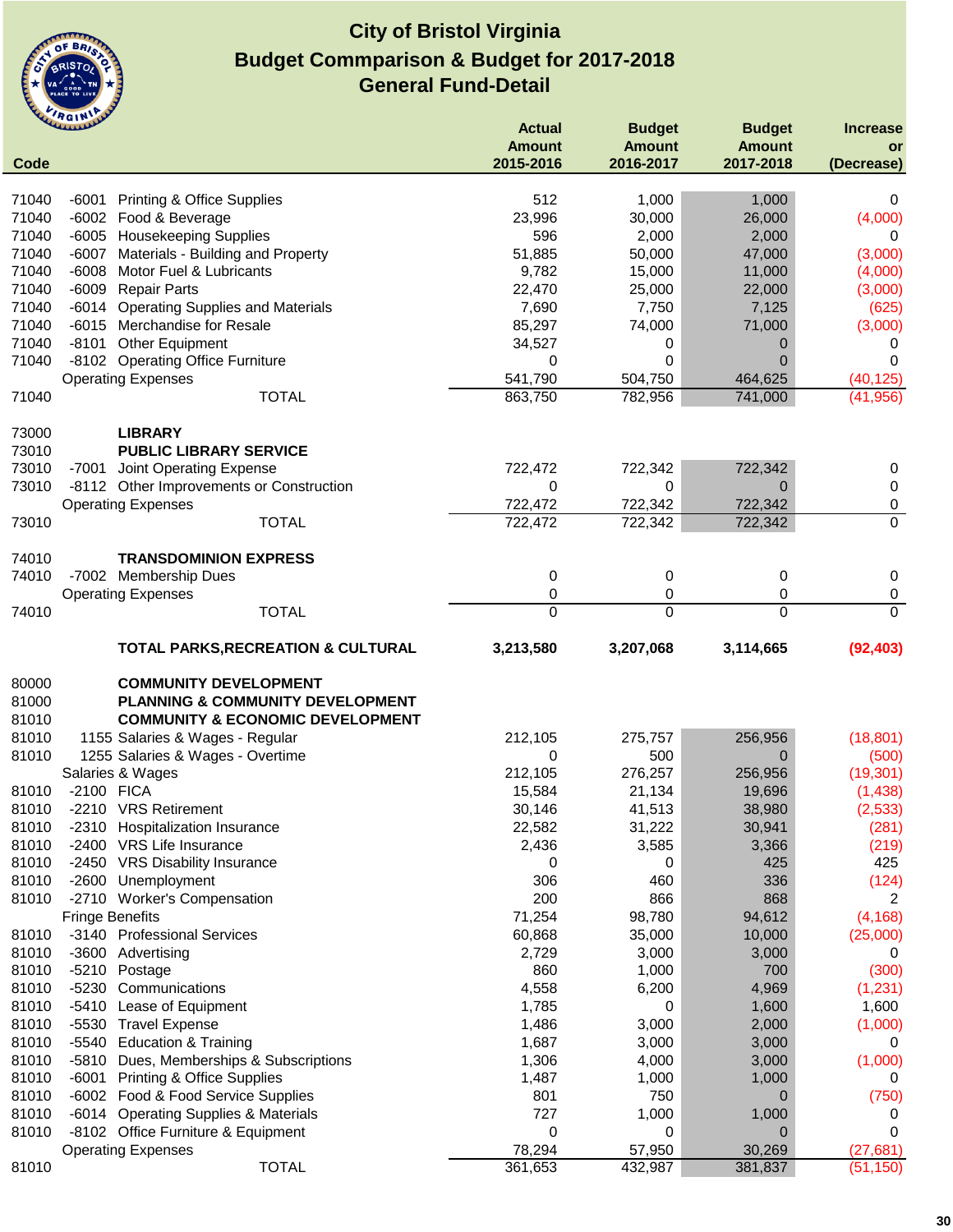

| Code           | umm                |                                                           | <b>Actual</b><br><b>Amount</b><br>2015-2016 | <b>Budget</b><br><b>Amount</b><br>2016-2017 | <b>Budget</b><br><b>Amount</b><br>2017-2018 | <b>Increase</b><br>or<br>(Decrease) |
|----------------|--------------------|-----------------------------------------------------------|---------------------------------------------|---------------------------------------------|---------------------------------------------|-------------------------------------|
|                |                    |                                                           |                                             |                                             |                                             |                                     |
|                |                    |                                                           |                                             |                                             |                                             |                                     |
| 81020<br>81020 |                    | <b>ECONOMIC DEVELOPMENT COMMITTEE</b><br><b>TOTAL</b>     | $\mathbf 0$                                 | 0                                           | $\Omega$                                    | 0                                   |
|                |                    |                                                           |                                             |                                             |                                             |                                     |
| 81025          |                    | <b>ECONOMIC DEVELOPMENT</b>                               |                                             |                                             |                                             |                                     |
| 81025          |                    | -5700 Home Depot                                          | 122,186                                     | 115,000                                     | 8,000                                       | (107,000)                           |
| 81025          |                    | -5701 Alpha Natural Resources                             | 0                                           | 116,644                                     | 0                                           | (116, 644)                          |
| 81025          |                    | -5703 American Centry LLC                                 | 0                                           | 0                                           | 0                                           |                                     |
| 81025          | $-5705$            | <b>Istobal USA</b>                                        | 21,759                                      | 21,759                                      | 21,759                                      | 0                                   |
| 81025          | $-5706$            | Olive Garden                                              | (28, 729)                                   | 0                                           | 0                                           | 0                                   |
| 81025          | $-5707$            | <b>Mellow Mushroom</b>                                    | 0                                           | 0                                           |                                             | 0                                   |
| 81025<br>81025 | $-5708$            | Virginia Intermont College                                | 0<br>0                                      | 0                                           |                                             | $\pmb{0}$                           |
| 81025          | $-5709$<br>$-5710$ | Shearer's Food<br>Hilton Garden Inn                       | 103,845                                     | 0<br>100,000                                | 100,000                                     | 0                                   |
| 81025          | $-5711$            | <b>Studio Brew</b>                                        | 0                                           | 0                                           | 0                                           | 0<br>0                              |
| 81025          | -5714              | CBH Bristol, LLC                                          | 0                                           | 0                                           |                                             | 0                                   |
| 81025          | $-5715$            | The Southern Churn                                        | 4,462                                       | 5,000                                       | 5,000                                       | 0                                   |
| 81025          |                    | -5716 Ollies                                              | 0                                           | 19,000                                      | $\mathbf{0}$                                | (19,000)                            |
| 81025          | $-5717$            | Indian Motorcycles                                        | 0                                           | 10,700                                      | 6,000                                       | (4,700)                             |
| 81025          |                    | -5719 Nulife                                              | 0                                           | 0                                           |                                             |                                     |
| 81025          | $-5720$            | <b>Piedmont Station-Burger Bar</b>                        | 0                                           | 8,500                                       | 3,000                                       | (5,500)                             |
| 81025          |                    | -5721 Hilton Tru Hotel                                    | 0                                           | 0                                           | 0                                           |                                     |
|                |                    | <b>Operating Expenses</b>                                 | 223,523                                     | 396,603                                     | 143,759                                     | (252, 844)                          |
| 81025          |                    | <b>TOTAL</b>                                              | 223,523                                     | 396,603                                     | 143,759                                     | (252, 844)                          |
|                |                    |                                                           |                                             |                                             |                                             |                                     |
| 81030          |                    | <b>TOURISM PROMOTION PROGRAM</b>                          |                                             |                                             |                                             |                                     |
| 81030          |                    | -5699 Chamber of Commerce-Conv & Visitor                  | 175,000                                     | 175,000                                     | 100,000                                     | (75,000)                            |
| 81030          |                    | -5700 Bristol Rhythm & Roots                              | 25,000                                      | 20,000                                      | 0                                           | (20,000)                            |
| 81030          | $-5701$            | Believe in Bristol                                        | 10,000                                      | 27,000                                      | 0                                           | (27,000)                            |
| 81030<br>81030 | -5704<br>$-5705$   | Bristol Country Music Assoc (Com Ar<br>Round The Mountain | 5,000<br>0                                  | 5,000                                       | 0<br>0                                      | (5,000)                             |
| 81030          | $-5707$            | Cham of Comm-Bristol Youth Leadersh                       | 2,500                                       | 0<br>0                                      | 0                                           | 0                                   |
| 81030          | $-5708$            | Friends of SW VA                                          | 0                                           | 0                                           | 0                                           | 0                                   |
| 81030          | -5709              | <b>Bristol Country Music Association</b>                  | 100,000                                     | 100,000                                     | 0                                           | (100,000)                           |
| 81030          | $-5711$            | Gentlemen of the Road-Concert                             | 0                                           | 0                                           | 0                                           | 0                                   |
| 81030          |                    | -5712 Friends of Mendota Trail                            | 0                                           | 0                                           | 0                                           | 0                                   |
| 81030          |                    | -5713 Celebrate Bristol-4th of July                       | 2,500                                       | 2,500                                       | 0                                           | (2,500)                             |
| 81030          |                    | -5715 The Cumberplunge                                    | 4,084                                       | 5,000                                       | 0                                           | (5,000)                             |
|                |                    | <b>Operating Expenses</b>                                 | 324,084                                     | 334,500                                     | 100,000                                     | (234, 500)                          |
| 81030          |                    | <b>TOTAL</b>                                              | 324,084                                     | 334,500                                     | 100,000                                     | (234, 500)                          |
|                |                    |                                                           |                                             |                                             |                                             |                                     |
| 81040          |                    | <b>UNITED WAY</b>                                         |                                             |                                             |                                             |                                     |
| 81040          |                    | -5699 Contributions Civic/Community Org.                  | 31,000                                      | 0                                           | 0                                           | $\mathbf 0$                         |
| 81040          |                    | <b>Operating Expenses</b><br><b>TOTAL</b>                 | 31,000<br>31,000                            | 0<br>0                                      | 0<br>$\mathbf 0$                            | $\pmb{0}$<br>$\overline{0}$         |
|                |                    |                                                           |                                             |                                             |                                             |                                     |
| 81050          |                    | <b>MT. ROGERS PLANNING DIST. COMMISSION</b>               |                                             |                                             |                                             |                                     |
| 81050          | $-7001$            | Joint Operating Expense                                   | 15,171                                      | 15,187                                      | 15,228                                      | 41                                  |
|                |                    | <b>Operating Expenses</b>                                 | 15,171                                      | 15,187                                      | 15,228                                      | 41                                  |
| 81050          |                    | <b>TOTAL</b>                                              | 15,171                                      | 15,187                                      | 15,228                                      | 41                                  |
|                |                    |                                                           |                                             |                                             |                                             |                                     |
| 81055          |                    | VA. HERITAGE MUSIC TRAIL (Crooked Road)                   |                                             |                                             |                                             |                                     |
| 81055          |                    | -5699 Contributions Civic/Community Org                   | 0<br>$\overline{0}$                         | 0<br>$\overline{0}$                         | 0<br>$\overline{0}$                         | 0                                   |
| 81055          |                    | <b>TOTAL</b>                                              |                                             |                                             |                                             | $\overline{0}$                      |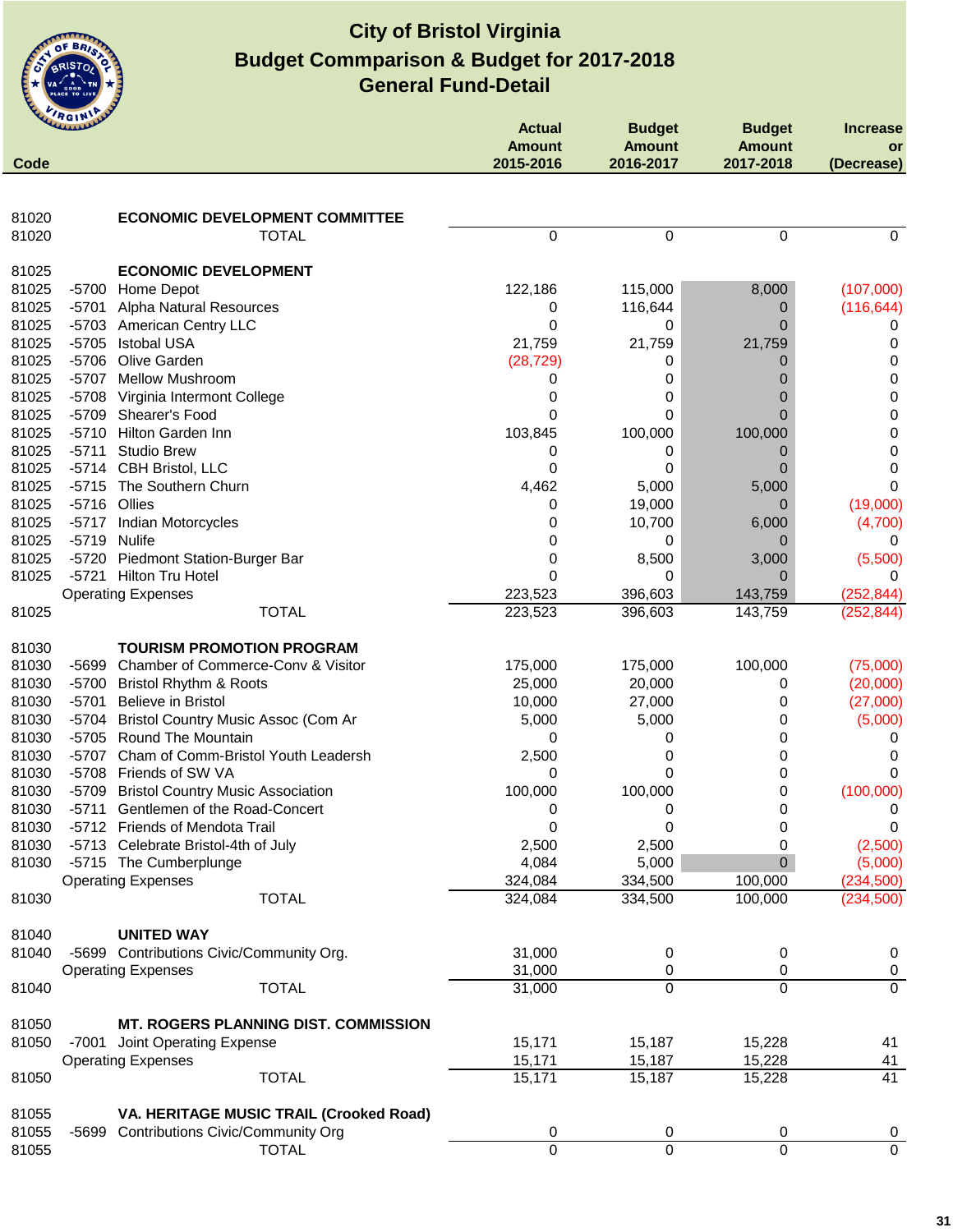

|                | <b>WALLAND</b>                                                | <b>Actual</b>              | <b>Budget</b>              | <b>Budget</b>              | <b>Increase</b>        |
|----------------|---------------------------------------------------------------|----------------------------|----------------------------|----------------------------|------------------------|
| Code           |                                                               | <b>Amount</b><br>2015-2016 | <b>Amount</b><br>2016-2017 | <b>Amount</b><br>2017-2018 | or<br>(Decrease)       |
| 81060          | <b>CHAMBER OF COMMERCE</b>                                    |                            |                            |                            |                        |
| 81060          | -5699 Chamber of Commerce                                     | 1,000                      | 12,235                     | 0                          | (12, 235)              |
| 81060          | -5810 Membership Dues                                         | 9,828                      | 0                          | 4,457                      | 4,457                  |
|                | <b>Operating Expenses</b>                                     | 10,828                     | 12,235                     | 4,457                      | (7, 778)               |
| 81060          | <b>TOTAL</b>                                                  | 10,828                     | 12,235                     | 4,457                      | (7, 778)               |
| 81080          | <b>KEEP BRISTOL BEAUTIFUL COMMITTEE</b>                       |                            |                            |                            |                        |
| 81080          | -5699 Contributions Civic/Community Org.                      | 10,000                     | 0                          | 6,500                      | 6,500                  |
|                | <b>Operating Expenses</b>                                     | 10,000                     | 0                          | 6,500                      | 6,500                  |
| 81080          | <b>TOTAL</b>                                                  | 10,000                     | $\mathbf 0$                | 6,500                      | 6,500                  |
| 81110          | <b>REGIONAL ECONOMIC DEVELOPMENT</b>                          |                            |                            |                            |                        |
| 81110          | -1155 Salaries & Wages - Regular                              | 44,164                     | 75,627                     | 79,500                     | 3,873                  |
|                | Salaries & Wages                                              | 44,164                     | 75,627                     | 79,500                     | 3,873                  |
| 81110          | -2100 FICA                                                    | 3,274                      | 5,785                      | 6,082                      | 297                    |
| 81110          | -2210 VRS Retirement                                          | 3,587                      | 11,385                     | 12,060                     | 675                    |
| 81110          | -2310 Hospitalization Insurance                               | 3,320                      | 8,496                      | 9,346                      | 850                    |
| 81110          | -2400 VRS Life Insurance                                      | 298                        | 983                        | 1,041                      | 58                     |
| 81110          | -2450 VRS Disability Insurance                                | 150                        | 450                        | 477                        | 27                     |
| 81110          | -2600 Unemployment                                            | 119                        | 92                         | 67                         | (25)                   |
| 81110          | -2710 Worker's Compensation                                   | 46                         | 83                         | 92                         | 9                      |
|                | <b>Fringe Benefits</b>                                        | 10,794                     | 27,274                     | 29,165                     | 1,891                  |
| 81110          | -5699 Virginia's @ Corridor                                   | 16,250                     | 16,408                     | 0                          | (16, 408)              |
| 81110          | <b>Operating Expenses</b><br><b>TOTAL</b>                     | 16,250<br>71,208           | 16,408<br>119,309          | $\mathbf 0$<br>108,665     | (16, 408)<br>(10, 644) |
|                |                                                               |                            |                            |                            |                        |
| 81130          | <b>TRAINSTATION</b>                                           |                            |                            |                            |                        |
| 81130          | <b>Contributions Civic/Community Org</b><br>-5699             | 0                          | 0                          | 0                          | $\boldsymbol{0}$       |
| 81130          | <b>TOTAL</b>                                                  | $\Omega$                   | $\Omega$                   | $\Omega$                   | $\Omega$               |
| 81140          | <b>DISTRICT 3 GOVERNMENTAL CO-OP</b>                          |                            |                            |                            |                        |
| 81140          | Joint Operating Expense<br>-7001                              | 10,166                     | 10,166                     | 10,523                     | 357                    |
|                | <b>Operating Expenses</b>                                     | 10,166                     | 10,166                     | 10,523                     | 357                    |
| 81140          | <b>TOTAL</b>                                                  | 10,166                     | 10,166                     | 10,523                     | 357                    |
| 81150          | <b>OFFICE ON YOUTH</b>                                        |                            |                            |                            |                        |
| 81150          | -1114 Salaries & Wages - Regular                              | 55,990                     | 56,550                     | 22,647                     | (33,903)               |
|                | Salaries & Wages                                              | 55,990                     | 56,550                     | 22,647                     | (33,903)               |
| 81150          | -2100 FICA                                                    | 4,258                      | 4,326                      | 1,733                      | (2,593)                |
| 81150          | -2210 VRS Retirement                                          | 8,523                      | 8,513                      | 0                          | (8, 513)               |
| 81150          | -2310 Hospitalization Insurance                               | 0                          | 0                          | 0                          | 0                      |
| 81150          | -2400 VRS Life Insurance                                      | 661                        | 735                        | 0                          | (735)                  |
| 81150          | <b>VRS Disability Insurance</b><br>-2450                      | 0                          | 0                          | 0                          | 0                      |
| 81150          | $-2600$<br>Unemployment                                       | 75                         | 92                         | 67                         | (25)                   |
| 81150          | -2710 Worker's Compensation                                   | 53                         | 62                         | 26                         | (36)                   |
|                | <b>Fringe Benefits</b>                                        | 13,570                     | 13,728                     | 1,826                      | (11, 902)              |
| 81150          | -3140 Professional Services                                   | 0                          | 0                          | 0                          | 0                      |
| 81150          | -3310 Maintenance of bldg.and Property                        | 394                        | 1,500                      | 400                        | (1, 100)               |
| 81150          | $-3320$<br>Maintenance of Machinery & Equip.                  | 36                         | 0                          | 0                          | 0                      |
| 81150          | $-5100$<br><b>Utilities</b>                                   | 0                          | 0                          | 0                          | 0                      |
| 81150<br>81150 | $-5210$<br>Postage                                            | 0<br>1,667                 | 100                        | 100                        | 0                      |
| 81150          | $-5230$<br>Communications<br>$-5530$<br><b>Travel Expense</b> | 4                          | 1,500<br>500               | 1,100                      | (400)                  |
| 81150          | $-5540$<br><b>Education &amp; Training</b>                    | 0                          | 0                          | 0<br>0                     | (500)<br>0             |
| 81150          | -5842 Tobacco Grant                                           | 0                          | 0                          | $\mathbf 0$                | 0                      |
|                |                                                               |                            |                            |                            |                        |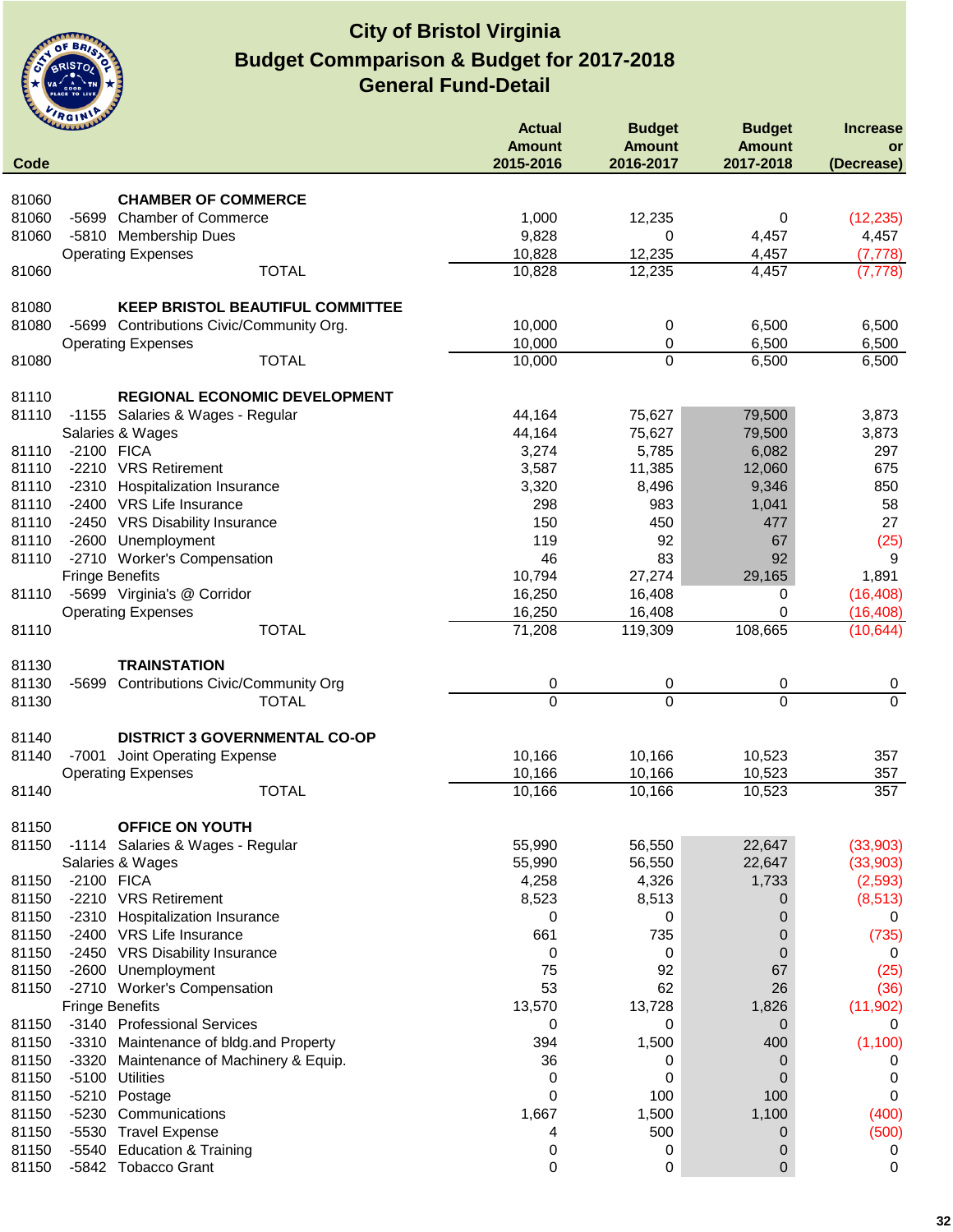

|                | <b>CLARALAND</b>       |                                           | <b>Actual</b> | <b>Budget</b> | <b>Budget</b> | <b>Increase</b>      |
|----------------|------------------------|-------------------------------------------|---------------|---------------|---------------|----------------------|
|                |                        |                                           | <b>Amount</b> | <b>Amount</b> | <b>Amount</b> | <b>or</b>            |
| Code           |                        |                                           | 2015-2016     | 2016-2017     | 2017-2018     | (Decrease)           |
| 81150          |                        | -5843 GOSAP Grant                         | 0             | 0             | 0             | 0                    |
| 81150          |                        | -5844 VA Foundation for Health Youth      | 14,560        | 24,353        | 18,444        | (5,909)              |
| 81150          | $-6001$                |                                           | 201           | 500           | 200           |                      |
|                |                        | <b>Printing &amp; Office Supplies</b>     |               |               |               | (300)                |
| 81150<br>81150 |                        | -6005 Food, Medical & Housekeep. Supplies | 405<br>31     | 500           | 400           | (100)                |
|                |                        | -6014 Operating Supplies & Materials      |               | 0<br>0        | 0             | 0<br>0               |
| 81150          |                        | -8102 Office Furniture & Equipment        | 0             |               | 0             |                      |
| 81150          |                        | <b>Operating Expenses</b><br><b>TOTAL</b> | 17,298        | 28,953        | 20,644        | (8,309)<br>(54, 114) |
|                |                        |                                           | 86,858        | 99,231        | 45,117        |                      |
| 81180          |                        | <b>FOREIGN TRADE ZONE</b>                 |               |               |               |                      |
| 81180          |                        | -7001 Joint Operating Expense             | 16,336        | 16,957        | 0             | (16, 957)            |
|                |                        | <b>Operating Expenses</b>                 | 16,336        | 16,957        | 0             | (16, 957)            |
| 81180          |                        | <b>TOTAL</b>                              | 16,336        | 16,957        | $\mathbf 0$   | (16, 957)            |
|                |                        |                                           |               |               |               |                      |
| 81190          |                        | <b>ECONOMIC DEVELOPMENT ACTIVITIES</b>    |               |               |               |                      |
| 81190          |                        | -1155 Salaries & Wages - Regular          | 82,017        | 80,443        | 52,552        | (27, 891)            |
|                |                        | Salaries & Wages                          | 82,017        | 80,443        | 52,552        | (27, 891)            |
| 81190          | -2100 FICA             |                                           | 5,777         | 6,154         | 4,020         | (2, 134)             |
| 81190          |                        | -2210 VRS Retirement                      | 12,523        | 12,110        | 7,972         | (4, 138)             |
| 81190          |                        | -2310 Hospitalization                     | 14,553        | 15,554        | 14,929        | (625)                |
| 81190          |                        | -2400 VRS Life Insurance                  | 971           | 1,046         | 688           | (358)                |
| 81190          |                        | -2450 VRS Disability Insurance            | 0             | 0             | 0             | 0                    |
| 81190          | $-2600$                | Unemployment                              | 75            | 184           | 67            | (117)                |
| 81190          |                        | -2710 Worker's Compensation               | 78            | 88            | 61            | (27)                 |
|                | <b>Fringe Benefits</b> |                                           | 33,977        | 35,136        | 27,737        | (7, 399)             |
| 81190          |                        | -3140 Professional Services               | 0             | 3,000         | 3,000         | 0                    |
| 81190          | -3141                  | Professional Services-Legal               | 106,626       | 120,000       | 0             | (120,000)            |
| 81190          |                        | -3600 Advertising                         | 1,989         | 3,000         | 3,000         | 0                    |
| 81190          | $-5210$                | Postage                                   | 901           | 1,500         | 1,500         | 0                    |
| 81190          | $-5230$                | Communications                            | 1,126         | 1,200         | 924           | (276)                |
| 81190          | $-5410$                | Lease of Equipment                        | 8,426         | 8,450         | 8,430         | (20)                 |
| 81190          | $-5530$                | <b>Travel Expense</b>                     | 12,080        | 12,000        | 5,000         | (7,000)              |
| 81190          | $-5540$                | <b>Education &amp; Training</b>           | 3,925         | 3,000         | 3,000         | 0                    |
| 81190          | $-5810$                | Dues, Memberships & Subscriptions         | 1,988         | 3,500         | 2,000         | (1,500)              |
| 81190          | $-6002$                | Food & Food Service Supplies              | 6,158         | 2,500         | 0             | (2,500)              |
| 81190          |                        | -6009 Repair Parts                        | 0             | 0             | 0             | 0                    |
| 81190          |                        | -6014 Operating Supplies                  | 14,430        | 13,500        | 12,000        | (1,500)              |
| 81190          |                        | -8102 Office Furniture & Equipment        | 0             | 0             | 0             | 0                    |
| 81190          |                        | -8105 Vehicular Equipment                 | 0             | 0             | 0             | 0                    |
| 81190          | -8116 Land             |                                           | 0             | 0             | 0             | 0                    |
|                |                        | <b>Operating Expenses</b>                 | 157,649       | 171,650       | 38,854        | (132, 796)           |
| 81190          |                        | <b>TOTAL</b>                              | 273,643       | 287,229       | 119,143       | (168,086)            |
|                |                        |                                           |               |               |               |                      |
| 81210          |                        | <b>DOWNTOWN FARMERS MARKET</b>            |               |               |               |                      |
| 81210          |                        | -5699 Contributions Civic/Community Org.  | 0             | 0             | 0             | 0                    |
|                |                        | <b>Operating Expenses</b>                 | 0             | 0             | 0             | 0                    |
| 81210          |                        | <b>TOTAL</b>                              | 0             | $\Omega$      | 0             | $\overline{0}$       |
|                |                        |                                           |               |               |               |                      |
| 81310          |                        | <b>FAMILY PRESERVATION</b>                |               |               |               |                      |
| 81310          |                        | -1114 Salaries & Wages                    | 20,810        | 20,814        | 20,654        | (160)                |
|                |                        | Salaries & Wages                          | 20,810        | 20,814        | 20,654        | (160)                |
| 81310          | -2100 FICA             |                                           | 1,592         | 1,592         | 1,580         | (12)                 |
| 81310          |                        | -2210 VRS Retirement                      | 0             | 0             | 0             | 0                    |
| 81310          |                        | -2310 Hospitalization                     | 0             | 0             | 0             | 0                    |
| 81310          |                        | -2400 VRS Life                            | 0             | 0             | 0             | 0                    |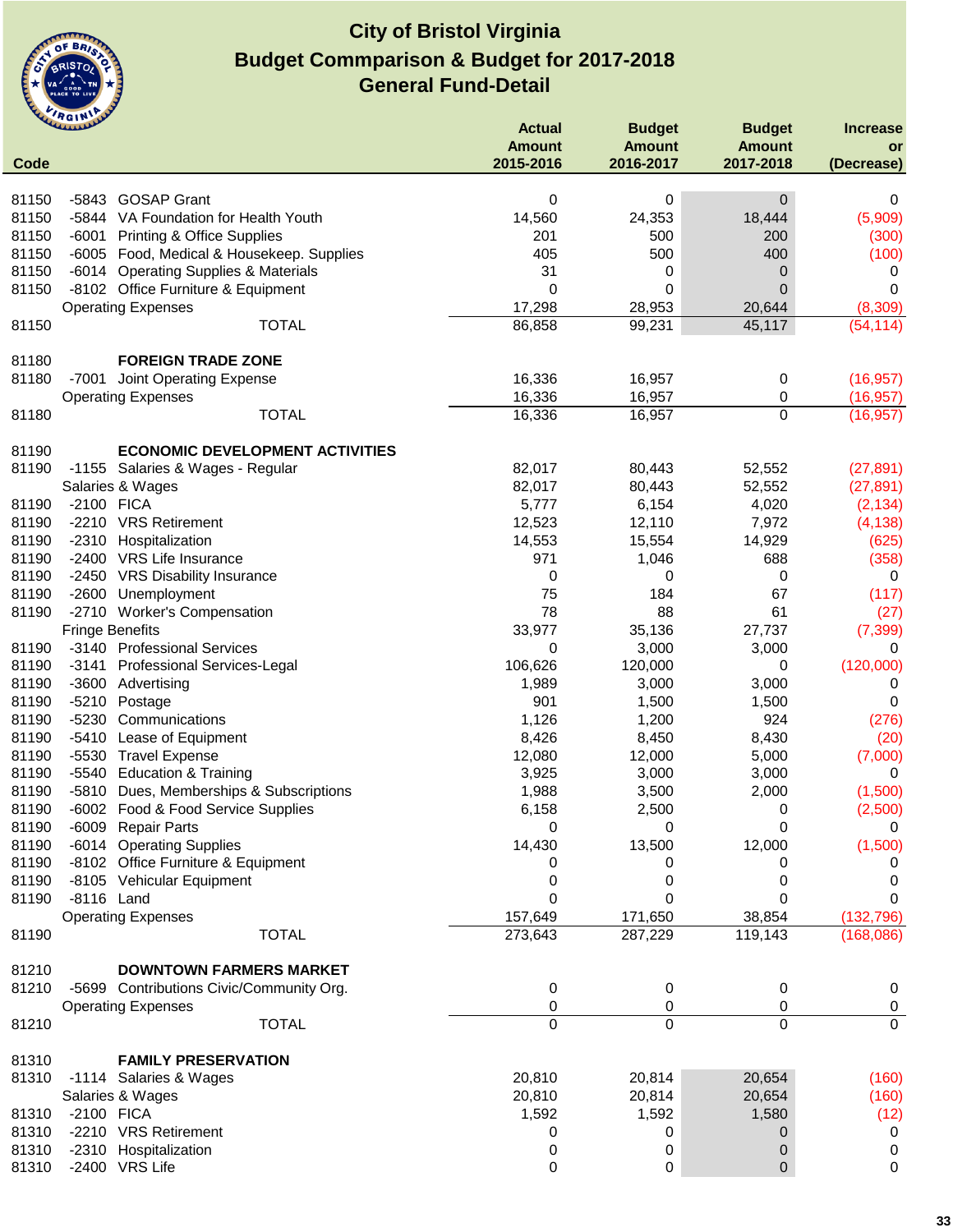

|                | <b>UMMAN</b>                                                | <b>Actual</b>  | <b>Budget</b> | <b>Budget</b> | <b>Increase</b> |
|----------------|-------------------------------------------------------------|----------------|---------------|---------------|-----------------|
|                |                                                             | <b>Amount</b>  | <b>Amount</b> | <b>Amount</b> | or              |
| Code           |                                                             | 2015-2016      | 2016-2017     | 2017-2018     | (Decrease)      |
| 81310          | -2450 VRS Disability Insurance                              | 0              | 0             | $\mathbf 0$   | 0               |
| 81310          | -2600 Unemployment                                          | 75             | 92            | 67            | (25)            |
| 81310          | -2710 Workers Compensation                                  | 20             | 23            | 24            | 1               |
|                | <b>Fringe Benefits</b>                                      | 1,687          | 1,707         | 1,671         | (36)            |
| 81310          | -5210 Postage                                               | 200            | 200           | 200           | 0               |
| 81310          | -5230<br>Communications                                     | 551            | 500           | 240           | (260)           |
| 81310          | -5530<br><b>Travel Expense</b>                              | 0              | 50            | 50            | 0               |
| 81310          | -5540 Education & Training                                  | 0              | 0             | 0             | 0               |
| 81310          | -6001<br><b>Printing &amp; Office Supplies</b>              | 496            | 500           | 500           | 0               |
| 81310          | -6005 Food, Medical & Housekeeping Supply                   | 403            | 400           | 400           | 0               |
| 81310          | -6014 Operating Supplies & Materials                        | 997            | 1,000         | 1,000         | 0               |
|                | <b>Operating Expenses</b>                                   | 2,647          | 2,650         | 2,390         | (260)           |
| 81310          | <b>TOTAL</b>                                                | 25,144         | 25,171        | 24,715        | (456)           |
|                |                                                             |                |               |               |                 |
| 82010          | <b>CODE COMPLIANCE</b>                                      |                |               |               |                 |
| 82010          | -1145 Salaries & Wages - Regular                            | 41,006         | 41,417        | 18,825        | (22, 592)       |
|                | Salaries & Wages                                            | 41,006         | 41,417        | 18,825        | (22, 592)       |
| 82010          | -2100 FICA<br>-2210 VRS Retirement                          | 2,777<br>6,242 | 3,168         | 904           | (2, 264)        |
| 82010          |                                                             |                | 6,235         | 1,392         | (4, 843)        |
| 82010<br>82010 | -2310 Hospitalization Insurance<br>-2400 VRS Life Insurance | 7,968<br>484   | 8,352<br>538  | 2,923<br>134  | (5, 429)        |
| 82010          | -2450 VRS Disability Insurance                              |                | 0             | 0             | (404)<br>0      |
| 82010          | -2600 Unemployment                                          | 0<br>75        | 92            | 67            | (25)            |
| 82010          | -2710 Worker's Compensation                                 | 436            | 443           | 462           | 19              |
|                | <b>Fringe Benefits</b>                                      | 17,982         | 18,828        | 5,882         | (12, 946)       |
| 82010          | -3140 Professional Services                                 | 0              | 0             | 0             | 0               |
| 82010          | -3320 Maintenance of Machinery & Equip.                     | 0              | 0             | 0             | 0               |
| 82010          | $-5210$<br>Postage                                          | 1,992          | 1,500         | 2,000         | 500             |
| 82010          | $-5230$<br>Communications                                   | 1,318          | 1,400         | 920           | (480)           |
| 82010          | $-5530$<br><b>Travel Expense</b>                            | 12             | 1,000         | 700           | (300)           |
| 82010          | -5540 Education & Training                                  | 320            | 700           | 700           | 0               |
| 82010          | $-6001$<br><b>Printing &amp; Office Supplies</b>            | 211            | 200           | 200           | 0               |
| 82010          | $-6008$<br>Motor Fuel & Lubricants                          | 0              | 0             | 0             | 0               |
| 82010          | Repair Parts - Equipment<br>$-6009$                         | 0              | 0             | 0             | 0               |
| 82010          | $-6014$<br><b>Operating Supplies &amp; Materials</b>        | 113            | 0             | 0             | 0               |
|                | <b>Operating Expenses</b>                                   | 3,966          | 4,800         | 4,520         | (280)           |
| 82010          | <b>TOTAL</b>                                                | 62,954         | 65,045        | 29,227        | (35, 818)       |
|                |                                                             |                |               |               |                 |
| 82020          | <b>NON-CITY PROPERTY MAINTENANCE</b>                        |                |               |               |                 |
| 82020          | -1183 Salaries & Wages - Regular                            | 16,769         | 17,960        | 17,960        | 0               |
|                | Salaries & Wages                                            | 16,769         | 17,960        | 17,960        | 0               |
| 82020          | -2100 FICA                                                  | 1,283          | 1,374         | 1,374         | 0               |
| 82020          | -2310 Hospitalization Insurance                             | 0              | 0             | 0             | 0               |
| 82020<br>82020 | -2450 VRS Disability Insurance                              | 0<br>118       | 0<br>92       | 0<br>67       | 0               |
| 82020          | -2600 Unemployment<br>-2710 Worker's Compensation           | 329            | 551           | 579           | (25)<br>28      |
|                | <b>Fringe Benefits</b>                                      | 1,730          | 2,017         | 2,020         | 3               |
| 82020          | -1283 Salaries & Wages - Overtime                           | 0              | 0             | 0             | 0               |
| 82020          | -3320 Maintenance Machinery & Equipment                     | 138            | 800           | 800           | 0               |
| 82020          | -6009 Repair Parts - Equipment                              | 305            | 600           | 600           | 0               |
| 82020          | <b>Clothing &amp; Personal Supplies</b><br>-6011            | 67             | 100           | 100           | 0               |
| 82020          | -6014 Operating Supplies & Materials                        | 728            | 500           | 500           | 0               |
| 82020          | -8112 Other Equipment                                       | 0              | 0             | 0             | 0               |
|                | <b>Operating Expenses</b>                                   | 1,238          | 2,000         | 2,000         | 0               |
| 82020          | <b>TOTAL</b>                                                | 19,737         | 21,977        | 21,980        | $\overline{3}$  |
|                |                                                             |                |               |               |                 |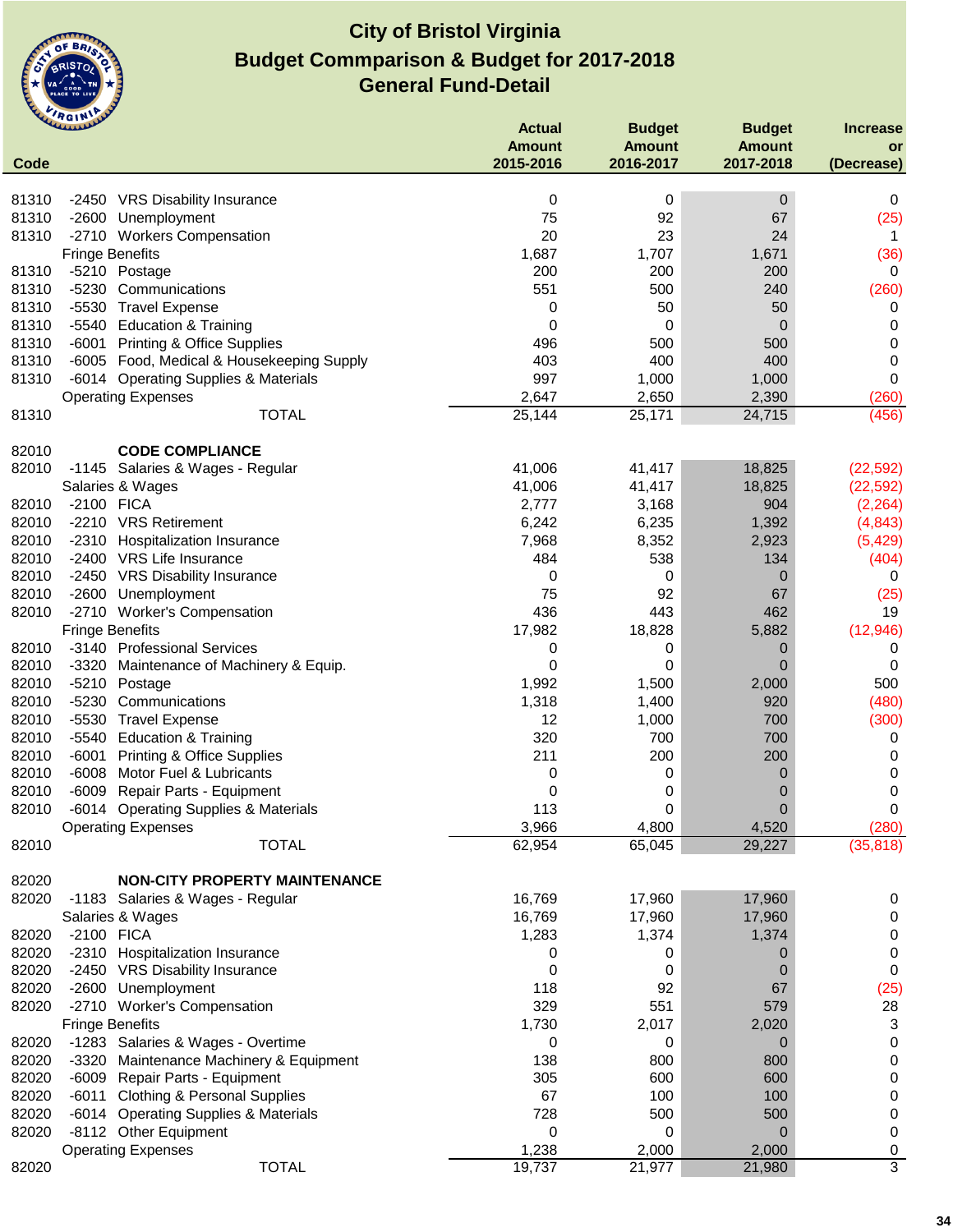

| Code           | ummer                                              | <b>Actual</b><br><b>Amount</b><br>2015-2016 | <b>Budget</b><br><b>Amount</b><br>2016-2017 | <b>Budget</b><br><b>Amount</b><br>2017-2018 | <b>Increase</b><br>or<br>(Decrease) |
|----------------|----------------------------------------------------|---------------------------------------------|---------------------------------------------|---------------------------------------------|-------------------------------------|
|                |                                                    |                                             |                                             |                                             |                                     |
|                | <b>TOTAL COMMUNITY DEVELOPMENT</b>                 | 1,542,305                                   | 1,836,597                                   | 1,011,151                                   | (825, 446)                          |
| 91000          | NON-DEPARTMENTAL                                   |                                             |                                             |                                             |                                     |
| 91010          | <b>TRANSIT</b>                                     |                                             |                                             |                                             |                                     |
| 91010          | -1181 Salaries & Wages - Regular                   | 209,939                                     | 245,280                                     | 241,882                                     | (3,398)                             |
| 91010          | -1281 Salaries & Wages - Overtime                  | 4,300                                       | 11,000                                      | 5,500                                       | (5,500)                             |
| 91010          | -1282 Salaries & Wages - Overtime-Special          | 4,802                                       | 0                                           | 5,500                                       | 5,500                               |
| 91010          | Salaries & Wages                                   | 219,041                                     | 256,280                                     | 252,882                                     | (3, 398)                            |
| 91010          | -2100 FICA                                         | 15,517                                      | 19,605                                      | 19,345                                      | (260)                               |
| 91010          | -2210 VRS Retirement                               | 28,557                                      | 36,925                                      | 36,694                                      | (231)                               |
| 91010          | -2310 Hospitalization Insurance                    | 33,456                                      | 44,880                                      | 54,952                                      | 10,072                              |
| 91010          | -2400 VRS Life Insurance                           | 2,236                                       | 3,189                                       | 3,169                                       | (20)                                |
| 91010          | -2450 VRS Disability Insurance                     | 159<br>494                                  | 317                                         | 308<br>470                                  | (9)                                 |
| 91010<br>91010 | -2600 Unemployment<br>-2710 Worker's Compensation  | 6,138                                       | 644<br>8,765                                |                                             | (174)                               |
|                |                                                    |                                             | 114,325                                     | 5,067                                       | (3,698)                             |
|                | <b>Fringe Benefits</b><br>-3135 Contract Labor     | 86,557                                      |                                             | 120,005                                     | 5,680                               |
| 91010<br>91010 | -3140 Professional Services                        | 24,585<br>351                               | 15,000<br>500                               | 4,500<br>500                                | (10, 500)                           |
| 91010          | -3310 Maintenance of Building & Property           | 0                                           | 0                                           | 0                                           | 0<br>0                              |
| 91010          | -3320 Maintenance - Machinery & Equipment          | 10,870                                      | 9,500                                       |                                             | $\Omega$                            |
| 91010          | -3600 Advertising                                  | 502                                         | 500                                         | 9,500<br>500                                | $\Omega$                            |
| 91010          | <b>Utilities</b><br>$-5100$                        | 600                                         | 800                                         | 600                                         | (200)                               |
| 91010          | $-5210$<br>Postage                                 | 27                                          | 50                                          | 50                                          | 0                                   |
| 91010          | -5230<br>Communications                            | 1,975                                       | 3,600                                       | 3,600                                       | 0                                   |
| 91010          | -5530 Travel Expense                               | 0                                           | 0                                           | 0                                           | $\Omega$                            |
| 91010          | Metro Planning Organization<br>-5891               | 0                                           | 20,000                                      | 12,000                                      | (8,000)                             |
| 91010          | $-6001$<br><b>Printing &amp; Office Supplies</b>   | 559                                         | 5,500                                       | 750                                         | (4,750)                             |
| 91010          | -6005 Housekeeping Supplies                        | 0                                           | 0                                           | 0                                           | 0                                   |
| 91010          | $-6007$<br>Materials - Building & Property         | 0                                           | 0                                           | 0                                           | 0                                   |
| 91010          | $-6008$<br>Motor Fuel & Lubricants                 | 22,194                                      | 42,000                                      | 37,000                                      | (5,000)                             |
| 91010          | -6009<br>Repair & Parts - Equipment                | 6,452                                       | 7,000                                       | 7,000                                       | 0                                   |
| 91010          | $-6011$<br><b>Clothing &amp; Personal Supplies</b> | 348                                         | 500                                         | 500                                         | 0                                   |
| 91010          | <b>Operating Supplies &amp; Materials</b><br>-6014 | 325                                         | 750                                         | 500                                         | (250)                               |
| 91010          | $-8101$<br><b>Other Equipment</b>                  | 0                                           | 0                                           | 0                                           | 0                                   |
| 91010          | -8105 Vehicular Equipment                          | 0                                           | 0                                           | 0                                           | 0                                   |
|                | <b>Operating Expenses</b>                          | 68,788                                      | 105,700                                     | 77,000                                      | (28, 700)                           |
| 91010          | <b>TOTAL</b>                                       | 374,386                                     | 476,305                                     | 449,887                                     | (26, 418)                           |
| 91020          | <b>CONTINGENCY FUND</b>                            |                                             |                                             |                                             |                                     |
| 91020          | -5890 Contingency Fund                             | 43,923                                      | 78,377                                      | 130,377                                     | 52,000                              |
|                | <b>Operating Expenses</b>                          | 43,923                                      | 78,377                                      | 130,377                                     | 52,000                              |
| 91020          | <b>TOTAL</b>                                       | 43,923                                      | 78,377                                      | 130,377                                     | 52,000                              |
| 91030          | <b>INSURANCE</b>                                   |                                             |                                             |                                             |                                     |
| 91030          | -5304 Insurance on Equipment                       | 134,566                                     | 139,000                                     | 135,607                                     | (3, 393)                            |
| 91030          | -5307 Professional Liability Insurance             | 244,598                                     | 254,000                                     | 90,368                                      | (163, 632)                          |
| 91030          | -5308 Property & Contents Insurance                | 50,013                                      | 58,000                                      | 80,044                                      | 22,044                              |
|                | <b>Operating Expenses</b>                          | 429,177                                     | 451,000                                     | 306,019                                     | (144, 981)                          |
| 91030          | <b>TOTAL</b>                                       | 429,177                                     | 451,000                                     | 306,019                                     | (144, 981)                          |
| 91040          | <b>DUES</b>                                        |                                             |                                             |                                             |                                     |
| 91040          | -5810 Dues (Virginia Municipal League)             | 8,527                                       | 8,681                                       | 8,681                                       | 0                                   |
|                | <b>Operating Expenses</b>                          | 8,527                                       | 8,681                                       | 8,681                                       | 0                                   |
| 91040          | <b>TOTAL</b>                                       | 8,527                                       | 8,681                                       | 8,681                                       | $\mathbf 0$                         |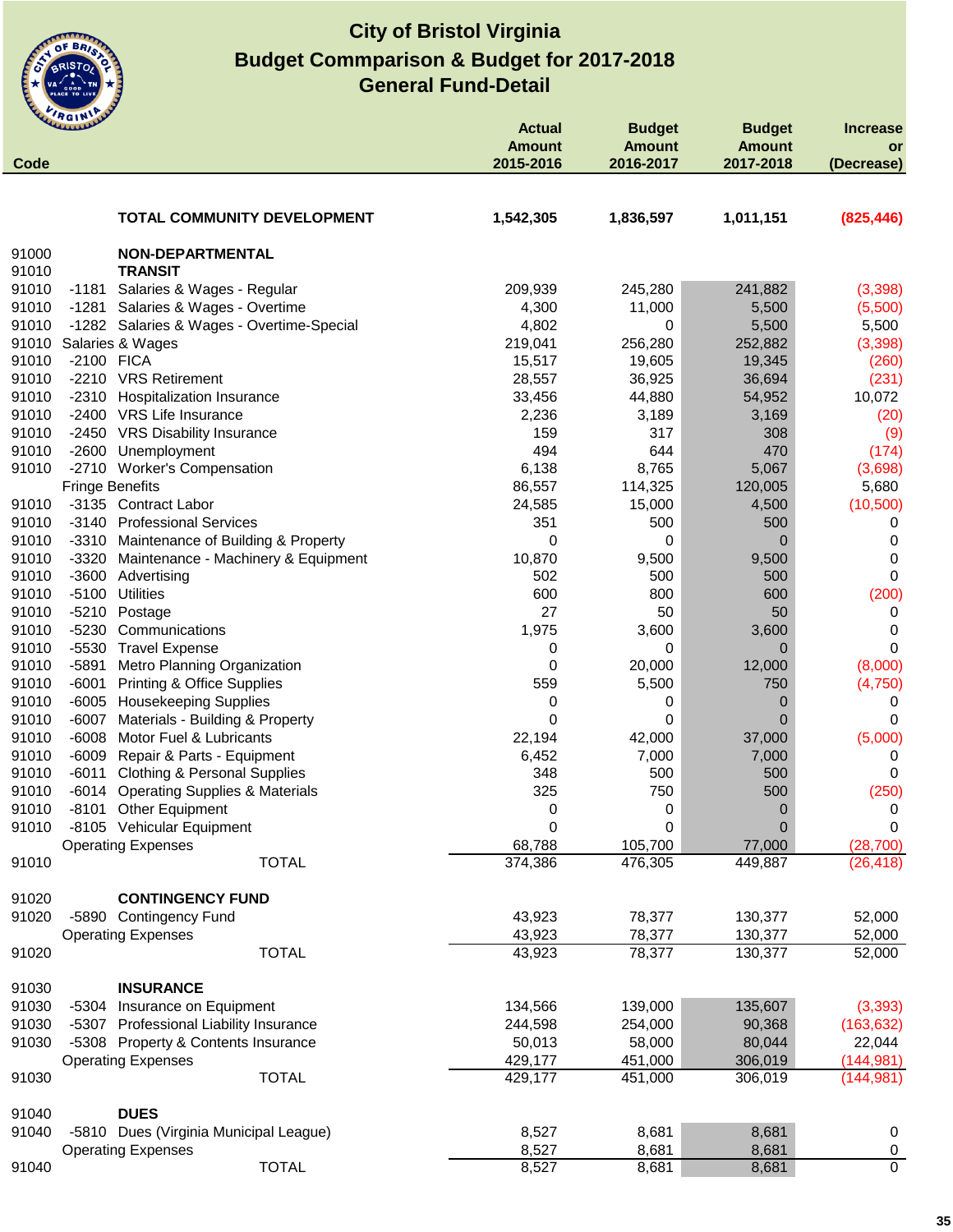

| Code  | WWWWW |                                                    | <b>Actual</b><br><b>Amount</b><br>2015-2016 | <b>Budget</b><br><b>Amount</b><br>2016-2017 | <b>Budget</b><br><b>Amount</b><br>2017-2018 | <b>Increase</b><br><b>or</b><br>(Decrease) |
|-------|-------|----------------------------------------------------|---------------------------------------------|---------------------------------------------|---------------------------------------------|--------------------------------------------|
|       |       |                                                    |                                             |                                             |                                             |                                            |
| 91050 |       | <b>WASHINGTON COUNTY REVENUE</b><br><b>SHARING</b> |                                             |                                             |                                             |                                            |
| 91050 |       | -5880 Revenue Sharing Expense                      | 107,217                                     | 152,000                                     | 130,000                                     | (22,000)                                   |
| 91050 |       | -5881 Commission on Local Gov't Agreement          | 0                                           | 350,000                                     | 350,000                                     | 0                                          |
|       |       | <b>Operating Expenses</b>                          | 107,217                                     | 502,000                                     | 480,000                                     | (22,000)                                   |
| 91050 |       | <b>TOTAL</b>                                       | 107,217                                     | 502,000                                     | 480,000                                     | (22,000)                                   |
|       |       | NON-DEPARTMENTAL                                   | 963,230                                     | 1,516,363                                   | 1,374,964                                   | (141, 399)                                 |
| 94000 |       | <b>DEBT SERVICE</b>                                |                                             |                                             |                                             |                                            |
| 94010 |       | <b>EDUCATION</b>                                   |                                             |                                             |                                             |                                            |
| 94010 |       | -9111 Other Long Term Debt Redemption              | 427,500                                     | 427,500                                     | 240,000                                     | (187,500)                                  |
| 94010 |       | -9120 Interest on Long Term Debts                  | 21,600                                      | 15,441                                      | 7,200                                       | (8, 241)                                   |
| 94010 |       | -9130 Other Debt Service Costs                     | 0                                           | 1,500                                       | 1,500                                       | 0                                          |
|       |       | <b>Operating Expenses</b>                          | 449,100                                     | 444,441                                     | 248,700                                     | (195, 741)                                 |
| 94010 |       | <b>TOTAL</b>                                       | 449,100                                     | 444,441                                     | 248,700                                     | (195, 741)                                 |
| 94030 |       | <b>GENERAL FUND</b>                                |                                             |                                             |                                             |                                            |
| 94030 |       | -9110 Serial Bond Redemption                       | 0                                           | 0                                           | 214,320                                     | 214,320                                    |
| 94030 | -9111 | <b>Bond Redemption-Refunding</b>                   | 0                                           | 0                                           | 0                                           | 0                                          |
| 94030 |       | -9112 Temporary Notes                              | 2,400,000                                   | 0                                           | 0                                           | 0                                          |
| 94030 |       | -9114 Bond Redemption-Refunding BANs               | 47,050,000                                  | 0                                           | 0                                           | 0                                          |
| 94030 |       | -9115 Bond Redemption-Refunding BANs               | 1,000,000                                   | 0                                           | 0                                           | 0                                          |
| 94030 |       | -9120 Interest on Long Term Debts                  | 2,404,715                                   | 2,572,172                                   | 2,575,137                                   | 2,965                                      |
| 94030 | -9121 | <b>Interest on Temporary Notes</b>                 | 14,161                                      | 50,000                                      | 20,000                                      | (30,000)                                   |
| 94030 |       | -9130 Other Debt Service Costs                     | 20,267                                      | 58,180                                      | 5,000                                       | (53, 180)                                  |
| 94030 | -9131 | <b>Other Refunding Costs</b>                       | 0                                           | 0                                           | 0                                           | 0                                          |
| 94030 |       | -9132 Other Debt Svc Costs-Restructure             | $\Omega$                                    | 0                                           | O                                           | 0                                          |
| 94030 |       | -9133 Other Debt Svc Costs-Refunding BANs          | 476,144                                     | 0                                           | 0                                           | 0                                          |
| 94030 |       | -9150 Capital Lease                                | 0                                           | 0                                           | 0                                           | 0                                          |
| 94030 |       | -9160 QSCB Principal Payment                       | 0                                           | 0                                           | 0                                           | $\Omega$                                   |
|       |       | <b>Operating Expenses</b>                          | 53,365,287                                  | 2,680,352                                   | 2,814,457                                   | 134,105                                    |
| 94030 |       | <b>TOTAL</b>                                       | 53,365,287                                  | 2,680,352                                   | 2,814,457                                   | 134, 105                                   |
| 94035 |       | <b>DEBT SERVICE RESERVE</b>                        |                                             |                                             |                                             |                                            |
| 94035 |       | -9141 Debt Service Budget Reserve                  | 0                                           | 1,450,984                                   | 1,116,616                                   | (334, 368)                                 |
|       |       | <b>Operating Expenses</b>                          | 0                                           | 1,450,984                                   | 1,116,616                                   | (334, 368)                                 |
| 94035 |       | <b>TOTAL</b>                                       | $\Omega$                                    | 1,450,984                                   | 1,116,616                                   | (334, 368)                                 |
| 94600 |       | LOCAL AID TO COMMOMWEALTH-CONTRA REVENUE           |                                             |                                             |                                             |                                            |
| 94600 |       | -7003 State Reduction Payment                      | 0                                           | 0                                           | 0                                           | 0                                          |
| 94600 |       | <b>TOTAL</b>                                       | 0                                           | 0                                           | 0                                           | 0                                          |
|       |       | <b>DEBT</b>                                        | 53,814,387                                  | 4,575,777                                   | 4,179,773                                   | (396,004)                                  |
| 95040 |       | <b>BRISTOL FLOOD DAMAGE REDUCTION PROGRAM</b>      |                                             |                                             |                                             |                                            |
| 95040 |       | -3140 Professional Services                        | 179,282                                     | 0                                           | 0                                           | 0                                          |
| 95040 |       | -8112 Other Improvements or Construction           | 696                                         | 0                                           | 0                                           | 0                                          |
|       |       | <b>Operating Expenses</b>                          | 179,978                                     | 0                                           | 0                                           | 0                                          |
| 95040 |       | <b>TOTAL</b>                                       | 179,978                                     | 0                                           | $\Omega$                                    | 0                                          |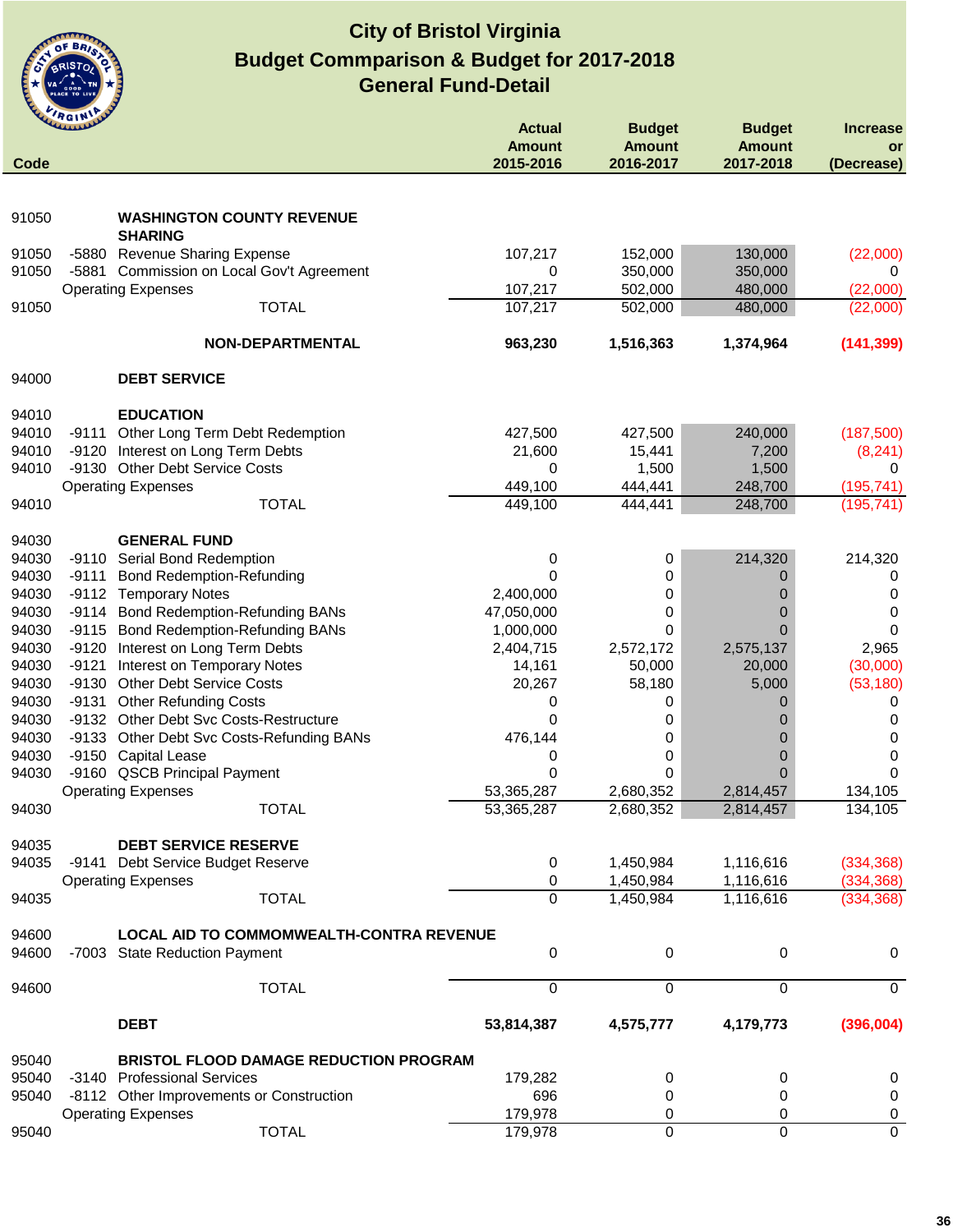

| Code  | <b>CLARANDE</b> |                                             | <b>Actual</b><br><b>Amount</b><br>2015-2016 | <b>Budget</b><br><b>Amount</b><br>2016-2017 | <b>Budget</b><br><b>Amount</b><br>2017-2018 | <b>Increase</b><br>or<br>(Decrease) |
|-------|-----------------|---------------------------------------------|---------------------------------------------|---------------------------------------------|---------------------------------------------|-------------------------------------|
|       |                 |                                             |                                             |                                             |                                             |                                     |
| 95690 |                 | <b>LEE HIGHWAY WIDENING EXIT 7-98% VDOT</b> |                                             |                                             |                                             |                                     |
| 95690 |                 | -3140 Professional Services                 | 668                                         | 0                                           | 0                                           | 0                                   |
| 95690 |                 | -8112 Other Improvements & Construction     | 4,910,339                                   | 0                                           | 0                                           | 0                                   |
| 95690 | -8116 Land      |                                             | 0                                           | 0                                           | 0                                           | 0                                   |
|       |                 | <b>Operating Expenses</b><br><b>TOTAL</b>   | 4,911,007                                   | 0                                           | 0                                           | 0<br>$\overline{0}$                 |
| 95690 |                 |                                             | 4,911,007                                   | 0                                           | 0                                           |                                     |
| 95720 |                 | <b>EXIT 5 PROJECT</b>                       |                                             |                                             |                                             |                                     |
| 95720 |                 | -3140 Professional Services                 | 0                                           | 0                                           | 0                                           | 0                                   |
| 95720 |                 | -8112 Other Improvements & Construction     | 0                                           | 0                                           | 0                                           | 0                                   |
| 95720 | -8116 Land      |                                             | 0                                           | 0                                           | 0                                           | 0                                   |
| 95720 |                 | -9900 Transfer to IDA                       | 0                                           | 0                                           | 0                                           | 0                                   |
|       |                 | <b>Operating Expenses</b>                   | 0                                           | 0                                           | 0                                           | 0                                   |
| 95720 |                 | <b>TOTAL</b>                                | 0                                           | 0                                           | $\mathbf 0$                                 | $\overline{0}$                      |
| 95725 |                 | LEE HIGHWAY ROAD PROJECT-EXIT 5             |                                             |                                             |                                             |                                     |
| 95725 |                 | -3140 Professional Services                 | 10,400                                      | 0                                           | 0                                           | 0                                   |
| 95725 |                 | -8112 Other Improvements & Construction     | 2,591,241                                   | 0                                           | 0                                           | $\pmb{0}$                           |
| 95725 | -8116 Land      |                                             | 16,652                                      | 0                                           | 0                                           | 0                                   |
|       |                 | <b>Operating Expenses</b>                   | 2,618,293                                   | 0                                           | 0                                           | $\pmb{0}$                           |
| 95725 |                 | <b>TOTAL</b>                                | 2,618,293                                   | $\Omega$                                    | 0                                           | $\mathbf 0$                         |
| 95735 |                 | LEE HIGHWAY PROJECT PHASE 1B                |                                             |                                             |                                             |                                     |
| 95735 |                 | -3140 Professional Services                 | 0                                           | 0                                           | 0                                           | 0                                   |
| 95735 |                 | -8112 Other Improvements & Construction     | 0                                           | 0                                           | 0                                           | 0                                   |
| 95735 | -8116 Land      |                                             | 0                                           | 0                                           | 0                                           | 0                                   |
|       |                 | <b>Operating Expenses</b>                   | 0                                           | 0                                           | 0                                           | 0                                   |
| 95735 |                 | <b>TOTAL</b>                                | 0                                           | 0                                           | 0                                           | $\overline{0}$                      |
|       |                 | <b>CAPITAL/SPECIAL PROJECTS</b>             | 7,709,278                                   | 0                                           | 0                                           | 0                                   |
| 99000 |                 | <b>TRANSFER</b>                             |                                             |                                             |                                             |                                     |
| 99000 |                 | -9200 Transfer to CCGC                      | 0                                           | 0                                           | 0                                           | 0                                   |
| 99000 | -9201           | Transfer To Solid Waste Disposal            | 22,605,369                                  | 656,680                                     | 886,680                                     | 230,000                             |
| 99000 | $-9203$         | <b>Transfer from Dental Trust Fund</b>      | 0                                           | 0                                           | 0                                           |                                     |
| 99000 | $-9204$         | Transfer to IDA                             | 65,000                                      | 80,500                                      | 9,130                                       | (71, 370)                           |
| 99000 | $-9205$         | Transfer to IDA-DRI                         | 1,057,189                                   | 3,305,000                                   | 2,304,820                                   | (1,000,180)                         |
| 99000 | $-9206$         | <b>Transfer to SWDF-Reserve</b>             | 0                                           | 0                                           | 0                                           |                                     |
| 99000 |                 | -9207 Transfer from Tree & Shrub            | (35, 208)                                   | 0                                           | 0                                           |                                     |
| 99000 |                 | -9210 Transfer for Capital Projects         | 0                                           | 546,820                                     | 301,000                                     | (245, 820)                          |
|       |                 | <b>Operating Expenses</b>                   | 23,692,350                                  | 4,589,000                                   | 3,501,630                                   | (1,087,370)                         |
| 99000 |                 | <b>TOTAL</b>                                | 23,692,350                                  | 4,589,000                                   | 3,501,630                                   | (1,087,370)                         |
|       |                 | TOTAL NON-DEPARTMENTAL                      | 86,179,245                                  | 10,681,140                                  | 9,056,367                                   | (1,624,773)                         |
|       |                 | <b>EXPENDITURES TOTALS</b>                  | 131,691,478                                 | 56,987,771                                  | 51,500,599                                  | (5,487,172)                         |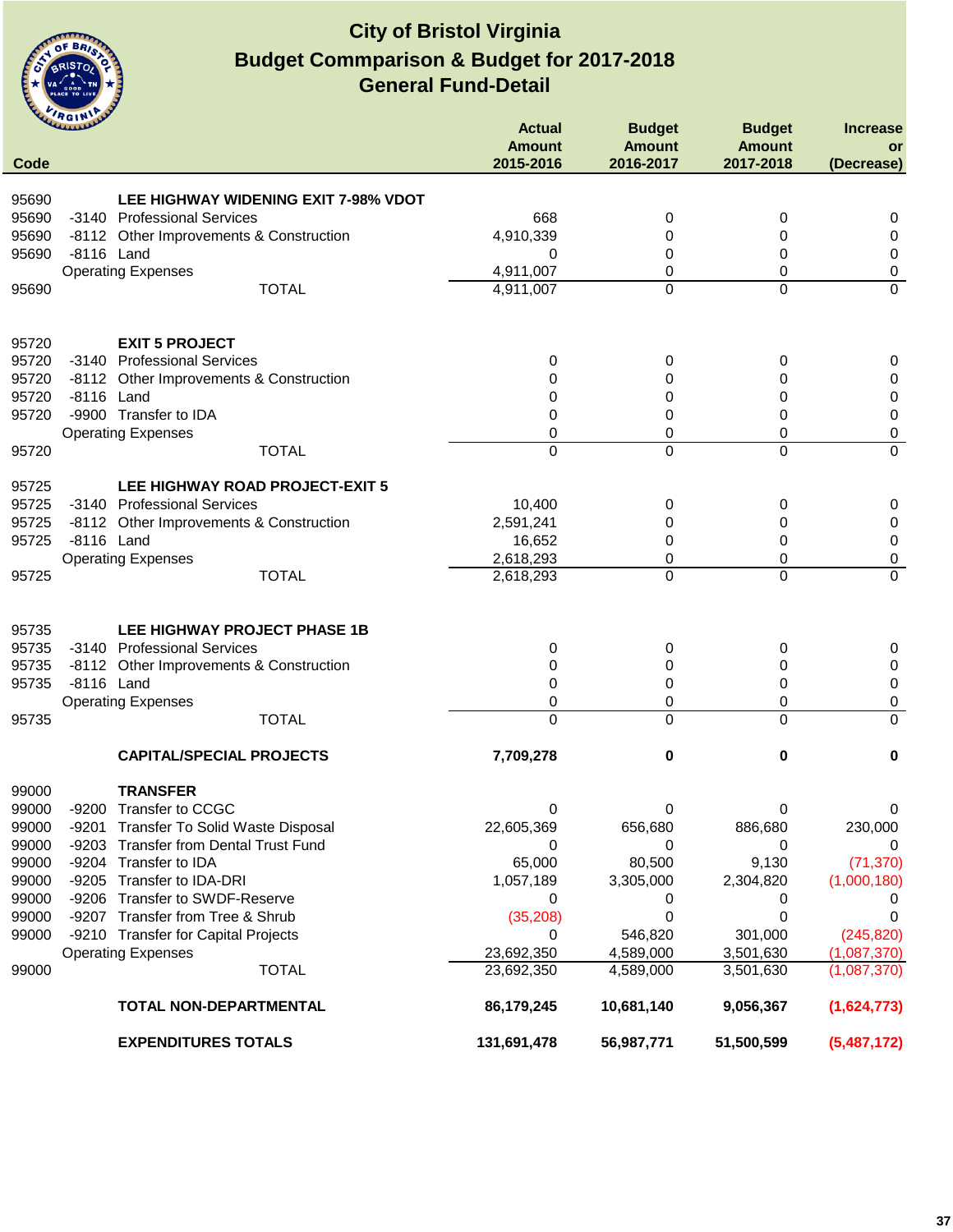

## **City of Bristol Virginia Solid Waste Disposal Fund-Detail Budget Commparison & Budget for 2017-2018**

| Code           |                 |                                           | <b>Actual</b><br><b>Amount</b><br>2015-2016 | <b>Budget</b><br><b>Amount</b><br>2016-2017 | <b>Budget</b><br><b>Amount</b><br>2017-2018 | <b>Increase</b><br>or<br>(Decrease) |
|----------------|-----------------|-------------------------------------------|---------------------------------------------|---------------------------------------------|---------------------------------------------|-------------------------------------|
|                | <b>REVENUE</b>  |                                           |                                             |                                             |                                             |                                     |
|                |                 |                                           |                                             |                                             |                                             |                                     |
| 10000          |                 | <b>DISPOSAL OPERATING REVENUE</b>         |                                             |                                             |                                             |                                     |
| 10000          | -0001           | Solid Waste-Disposal Fees                 | 2,963,454                                   | 3,152,000                                   | 3,223,915                                   | 71,915                              |
| 10000          |                 | -0002 Recycling Income                    | 35,719                                      | 20,000                                      | 40,000                                      | 20,000                              |
| 10000          |                 | -0003 Miscellaneous                       | 0                                           | 0                                           | 0                                           | $\mathbf 0$                         |
| 10000<br>10000 |                 | -0004 Mulch/Compost<br>-0005 Landfill Gas | 44,787<br>0                                 | 55,000<br>0                                 | 55,000                                      | 0<br>0                              |
| 10000          |                 | -0006 Disposal Transportation Fees        | 110,223                                     | 120,000                                     | 0<br>0                                      | (120,000)                           |
|                |                 |                                           |                                             |                                             |                                             |                                     |
|                |                 | <b>TOTAL</b>                              | 3,154,183                                   | 3,347,000                                   | 3,318,915                                   | (28,085)                            |
| 10010          |                 | <b>COLLECTION OPERATING REVENUE</b>       |                                             |                                             |                                             |                                     |
| 10010          |                 | -0001 Waste Collection Fees               | 1,295,755                                   | 1,461,231                                   | 1,464,000                                   | 2,769                               |
| 10010          |                 | -0002 Garbage Can Fee-2nd Can             | 2,000                                       | 2,000                                       | 2,000                                       | 0                                   |
| 10010          |                 | -0003 Dumpster Permit Fee                 | 54,454                                      | 65,000                                      | 50,000                                      | (15,000)                            |
|                |                 | <b>TOTAL</b>                              | 1,352,209                                   | 1,528,231                                   | 1,516,000                                   | (12, 231)                           |
| 20000          |                 | <b>NON-OPERATING REVENUE</b>              |                                             |                                             |                                             |                                     |
| 20000          | $-0001$         | Interest Income                           | 406                                         | 0                                           | 0                                           | 0                                   |
| 20000          |                 | -0004 Transfer from General Fund          | 22,605,369                                  | 656,680                                     | 886,680                                     | 230,000                             |
| 20000          |                 | -0006 Sale of Equipment                   | 0                                           | 0                                           | 0                                           | 0                                   |
| 20000          |                 | -0007 Other                               | 0                                           | 0                                           | $\pmb{0}$                                   | 0                                   |
| 20000          |                 | -0099 Insurance Recovery-Disposal         | 0                                           | 0                                           | 0                                           | 0                                   |
|                |                 | <b>TOTAL</b>                              | 22,605,775                                  | 656,680                                     | 886,680                                     | 230,000                             |
| 41010          |                 | PROCEEDS FROM INDEBTEDNESS                |                                             |                                             |                                             |                                     |
| 41010          | $-0001$         | <b>Local Bond Issues</b>                  | $\pmb{0}$                                   | 2,000,000                                   | 150,000                                     | (1,850,000)                         |
|                |                 | <b>TOTAL</b>                              | 0                                           | 2,000,000                                   | 150,000                                     | (1,850,000)                         |
|                |                 | <b>TOTAL REVENUES</b>                     | 27, 112, 167                                | 7,531,911                                   | 5,871,595                                   | (1,660,316)                         |
|                |                 |                                           |                                             |                                             |                                             |                                     |
|                | <b>EXPENSES</b> |                                           |                                             |                                             |                                             |                                     |
| 11010          |                 | <b>DISPOSAL PERSONNEL SERVICES</b>        |                                             |                                             |                                             |                                     |
| 11010          |                 | -1180 Salaries & Wages - Regular          | 574,735                                     | 576,933                                     | 559,624                                     | (17, 309)                           |
| 11010          |                 | -1280 Salaries & Wages - Overtime         | 26,460                                      | 40,000                                      | 35,000                                      | (5,000)                             |
| 11010          |                 | -1281 Salaries & Wages - Overtime-Special | 0                                           | 0                                           | 1,000                                       | 1,000                               |
|                |                 | Salaries & Wages                          | 601,195                                     | 616,933                                     | 595,624                                     | (21, 309)                           |
| 11010          | -2100 FICA      |                                           | 42,691                                      | 47,195                                      | 45,871                                      | (1, 324)                            |
| 11010          |                 | -2210 VRS Retirement                      | 49,325                                      | 83,029                                      | 76,924                                      | (6, 105)                            |
|                |                 | 11010 -2310 Hospitalization Insurance     | 102,156                                     | 111,768                                     | 111,772                                     | 4                                   |
| 11010          |                 | -2400 VRS Life Insurance                  | 6,252                                       | 7,170                                       | 7,001                                       | (169)                               |
| 11010          |                 | -2450 VRS Disability Insurance            | 703                                         | 703                                         | 889                                         | 186                                 |
| 11010          |                 | -2600 Unemployment                        | 1,203                                       | 1,472                                       | 1,075                                       | (397)                               |
| 11010          |                 | -2710 Worker's Compensation               | 22,274                                      | 29,277                                      | 24,327                                      | (4,950)                             |
|                |                 | <b>Fringe Benefits</b>                    | 224,604                                     | 280,614                                     | 267,859                                     | (12, 755)                           |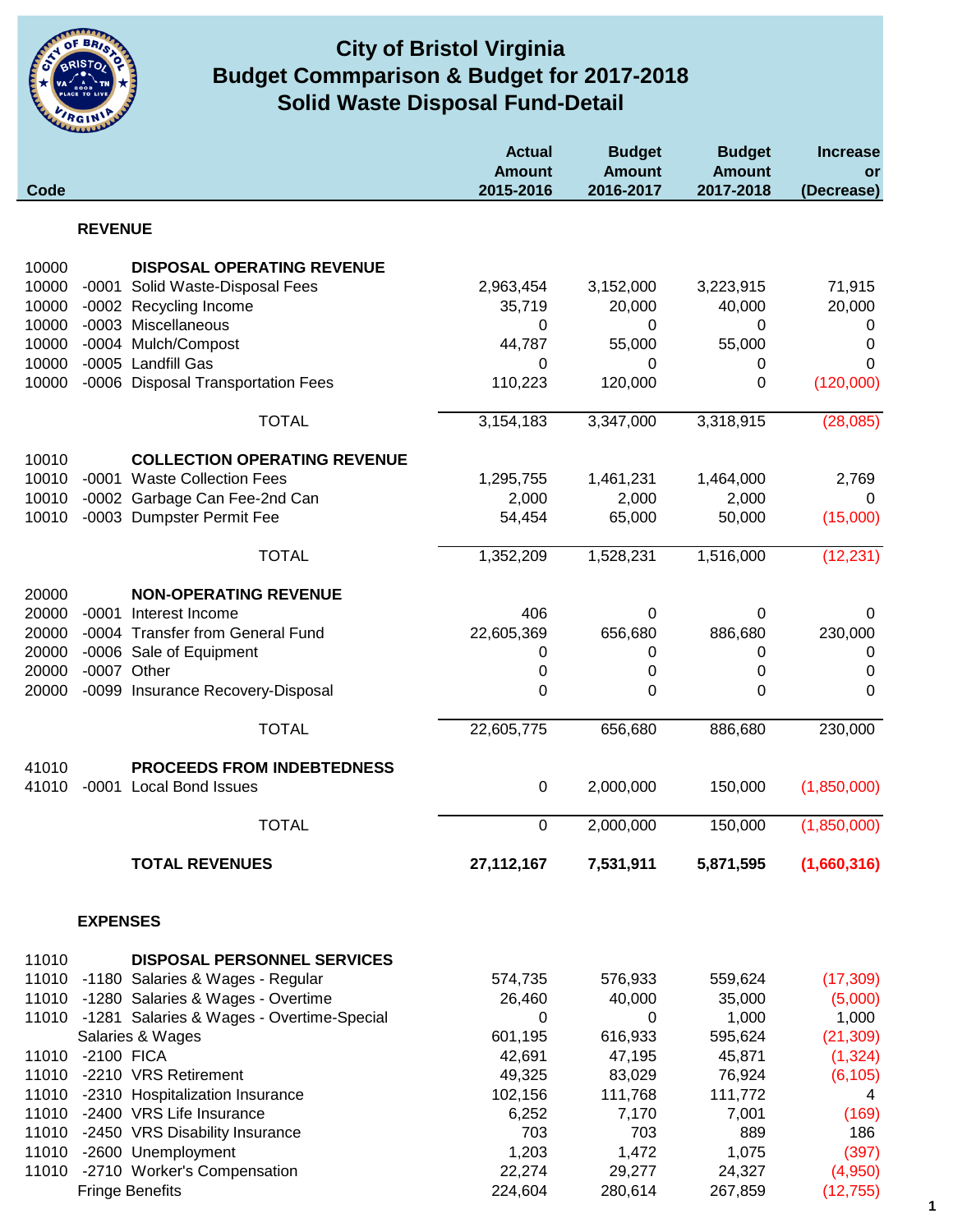

### **City of Bristol Virginia Solid Waste Disposal Fund-Detail Budget Commparison & Budget for 2017-2018**

| Code  |            |                                                 | <b>Actual</b><br><b>Amount</b><br>2015-2016 | <b>Budget</b><br><b>Amount</b><br>2016-2017 | <b>Budget</b><br><b>Amount</b><br>2017-2018 | <b>Increase</b><br>or |
|-------|------------|-------------------------------------------------|---------------------------------------------|---------------------------------------------|---------------------------------------------|-----------------------|
|       |            |                                                 |                                             |                                             |                                             | (Decrease)            |
| 12010 |            | -3135 Contract Labor                            | 41,999                                      | 62,000                                      | 40,000                                      | (22,000)              |
| 12010 |            | -3140 Professional Services                     | 291,680                                     | 290,000                                     | 190,000                                     | (100,000)             |
| 12010 |            | -3145 Recycle Expenses                          | 118,310                                     | 100,000                                     | 100,000                                     | 0                     |
| 12010 |            | -3146 Environmental Expenses                    | (1)                                         | 0                                           | 0                                           | $\mathbf 0$           |
| 12010 |            | -3310 Maintenance of Building & Property        | 1,683                                       | 35,000                                      | 35,000                                      | 0                     |
| 12010 |            | -3320 Maintenance of Machinery & Equip.         | 35,013                                      | 35,000                                      | 35,000                                      | 0                     |
| 12010 |            | -3600 Advertising                               | 3,033                                       | 3,000                                       | 3,000                                       | $\boldsymbol{0}$      |
| 12010 |            | -5100 Utilities                                 | 412,676                                     | 393,600                                     | 393,600                                     | $\mathbf 0$           |
| 12010 |            | -5210 Postage                                   | 1,922                                       | 2,000                                       | 2,000                                       | $\mathbf 0$           |
| 12010 |            | -5230 Communications                            | 8,493                                       | 8,000                                       | 8,200                                       | 200                   |
| 12010 |            | -5410 Lease/Rent of Equipment                   | 281,151                                     | 341,400                                     | 341,400                                     | $\mathbf 0$           |
| 12010 |            | -5530 Travel Expense                            | 917                                         | 2,000                                       | 2,000                                       | $\pmb{0}$             |
| 12010 |            | -5540 Education & Training                      | 1,645                                       | 3,000                                       | 3,000                                       | $\pmb{0}$             |
| 12010 |            | -5810 Dues, Memberships & Subscriptions         | 1,884                                       | 1,500                                       | 1,500                                       | $\pmb{0}$             |
| 12010 |            | -6001 Printing & Office Supplies                | 1,356                                       | 1,500                                       | 1,500                                       | $\mathbf 0$           |
| 12010 |            | -6005 Housekeeping Supplies                     | 1,036                                       | 1,500                                       | 1,500                                       | $\mathbf 0$           |
| 12010 |            | -6007 Material - Building & Property            | 97,321                                      | 110,000                                     | 140,000                                     | 30,000                |
| 12010 |            | -6008 Motor Fuel & Lubricants                   | 107,966                                     | 275,000                                     | 175,000                                     | (100,000)             |
| 12010 |            | -6009 Repair Parts - Equipment                  | 66,442                                      | 65,000                                      | 77,000                                      | 12,000                |
| 12010 |            | -6011 Clothing & Personal Supplies              | 3,507                                       | 6,000                                       | 3,000                                       | (3,000)               |
| 12010 |            | -6014 Operating Supplies & Materials            | 51,764                                      | 45,000                                      | 45,000                                      | 0                     |
| 12010 |            | -7001 Operation Expense                         | 46,661                                      | 40,000                                      | 40,000                                      | 0                     |
| 12010 |            | -8101 Other Equipment                           | 0                                           | 0                                           | 0                                           | $\overline{0}$        |
| 12010 |            | -8102 Office Furniture & Equipment              | 0                                           | 0                                           | 0                                           | $\mathbf 0$           |
|       |            | 12010 -8105 Vehicular Equipment                 | 0                                           | 0                                           | 0                                           | $\mathbf 0$           |
|       |            | 12010 -8106 Operational & Construction Equip.   | 0                                           | 0                                           | 0                                           | 0                     |
| 12010 |            | -8112 Other Improvements or Construction        | $\mathbf 0$                                 | 2,000,000                                   | 150,000                                     | (1,850,000)           |
|       |            | <b>Operating Expenses</b>                       | 1,576,458                                   | 3,820,500                                   | 1,787,700                                   | (2,032,800)           |
|       |            | <b>TOTAL</b>                                    | 2,402,257                                   | 4,718,047                                   | 2,651,183                                   | (2,066,864)           |
| 12020 |            | <b>REFUSE COLLECTION</b>                        |                                             |                                             |                                             |                       |
| 12020 |            | -1180 Salaries & Wages-Regular                  | 363,227                                     | 341,535                                     | 378,018                                     | 36,483                |
|       |            | 12020 -1280 Salaries & Wages-Overtime           | 8,592                                       | 12,000                                      | 9,000                                       | (3,000)               |
|       |            | 12020 -1281 Salaries & Wages - Overtime-Special | 2,773                                       | 0                                           | 3,000                                       | 3,000                 |
|       |            | Salaries & Wages                                | 374,592                                     | 353,535                                     | 390,018                                     | 3,000                 |
| 12020 | -2100 FICA |                                                 | 25,945                                      | 27,045                                      | 29,837                                      | 2,792                 |
| 12020 |            | -2210 VRS Retirement                            | 27,917                                      | 51,280                                      | 57,345                                      | 6,065                 |
| 12020 |            | -2310 Hospital Insurance                        | 70,012                                      | 65,133                                      | 82,729                                      | 17,596                |
| 12020 |            | -2400 VRS Life Insurance                        | 4,288                                       | 4,458                                       | 4,952                                       | 494                   |
|       |            | 12020 -2450 VRS Disability Insurance            | 170                                         | 0                                           | 170                                         | 170                   |
| 12020 |            | -2600 Unemployment                              | 658                                         | 592                                         | 683                                         | 91                    |
|       |            | 12020 -2710 Worker's Compensation               | 18,791                                      | 22,290                                      | 20,768                                      | (1,522)               |
|       |            | <b>Fringe Benefits</b>                          | 147,781                                     | 170,798                                     | 196,484                                     | 25,686                |
|       |            | 12020 -3135 Contract Labor                      | 9,616                                       | 10,000                                      | 10,000                                      | 0                     |
| 12020 |            | -3140 Professional Services                     | 23,875                                      | 27,000                                      | 27,000                                      | $\mathbf 0$           |
| 12020 |            | -3320 Maintance of Machinery & Equipment        | 24,644                                      | 30,000                                      | 30,000                                      | 0                     |
| 12020 |            | -5230 Communications                            | 1,906                                       | 2,500                                       | 2,000                                       | (500)                 |
| 12020 |            | -5410 Lease/Rent of Equipment                   | 7,091                                       | 91,503                                      | 127,505                                     | 36,002                |
| 12020 |            | -5530 Travel Expense                            | 187                                         | 1,500                                       | 1,500                                       | 0                     |
| 12020 |            | -5540 Education & Training                      | 40                                          | 1,500                                       | 1,500                                       | 0                     |
| 12020 |            | -6001 Printing & Office Supplies                | 969                                         | 1,500                                       | 1,500                                       | 0                     |
|       |            |                                                 |                                             |                                             |                                             |                       |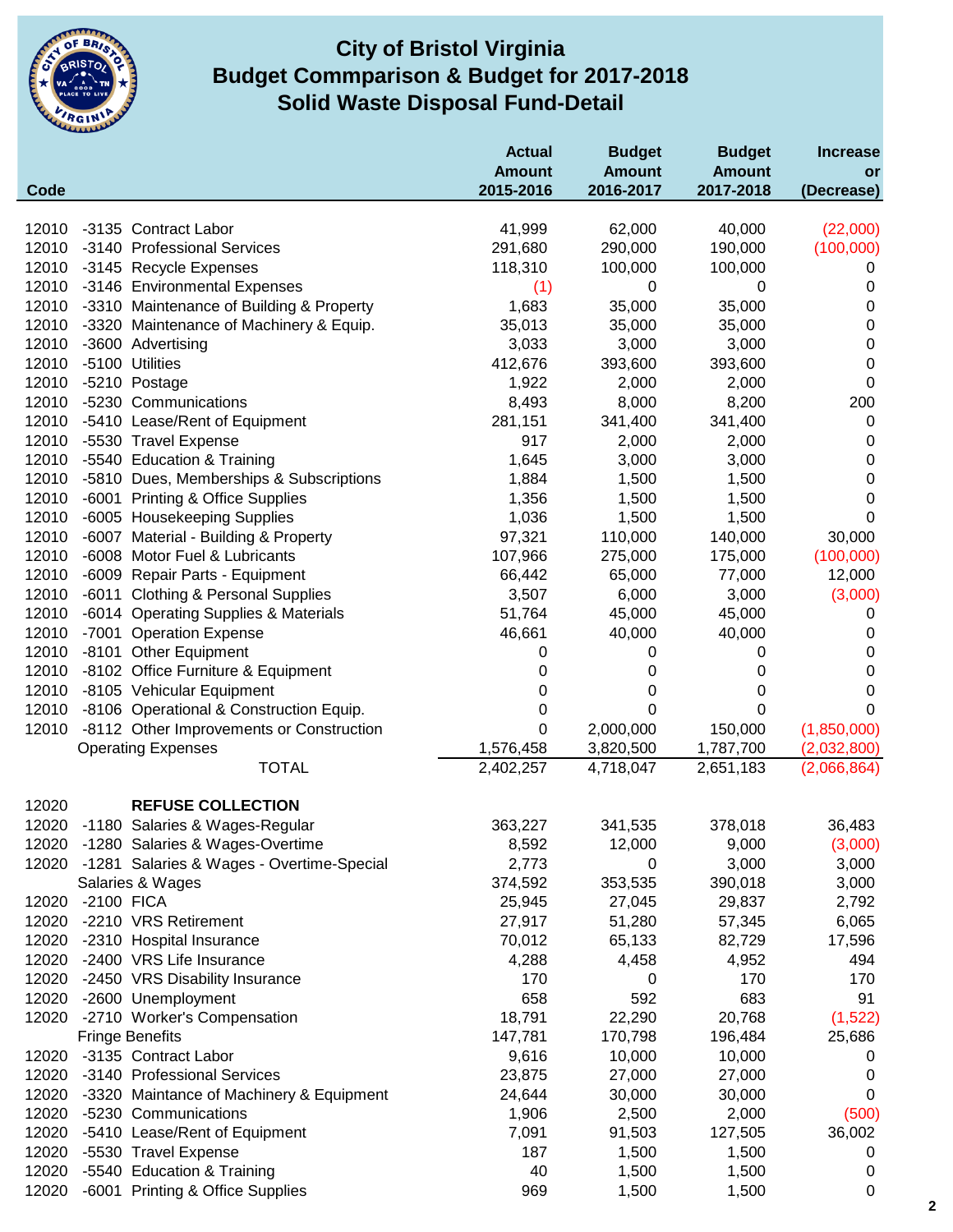

## **City of Bristol Virginia Solid Waste Disposal Fund-Detail Budget Commparison & Budget for 2017-2018**

|       |                                               | <b>Actual</b><br><b>Amount</b> | <b>Budget</b><br><b>Amount</b> | <b>Budget</b><br><b>Amount</b> | <b>Increase</b><br>or |
|-------|-----------------------------------------------|--------------------------------|--------------------------------|--------------------------------|-----------------------|
| Code  |                                               | 2015-2016                      | 2016-2017                      | 2017-2018                      | (Decrease)            |
| 12020 | -6008 Motor Fuel & Lubricants                 | 52,514                         | 100,000                        | 100,000                        | 0                     |
| 12020 | -6009 Repair Parts-Equipment                  | 45,113                         | 45,000                         | 45,000                         | 0                     |
| 12020 | -6011 Clothing & Personal Supplies            | 1,882                          | 3,600                          | 2,500                          | (1, 100)              |
| 12020 | -6014 Operating Supplies                      | 8,488                          | 10,000                         | 10,000                         | 0                     |
| 12020 | -8101 Other Equipment                         | 22,338                         | 1,000                          | 1,000                          | 0                     |
| 12020 | -8105 Vehicular Equipment                     | 0                              | 0                              | 0                              | 0                     |
| 12020 | -8112 Other Improvements or Construction      | 0                              | 0                              | 0                              | 0                     |
|       | <b>Operating Expenses</b>                     | 198,663                        | 325,103                        | 359,505                        | 34,402                |
|       | <b>TOTAL</b>                                  | 721,036                        | 849,436                        | 946,007                        | 79,830                |
| 20000 | <b>NON-OPERATING EXPENSES</b>                 |                                |                                |                                |                       |
| 21010 | <b>DEBT SERVICE EXPENSES</b>                  |                                |                                |                                |                       |
| 21010 | -9110 Bond Redemption                         | 0                              | 190,000                        | 461,680                        | 271,680               |
| 21010 | -9120 Long Term Interest                      | 1,544,623                      | 1,770,628                      | 1,568,925                      | (201, 703)            |
| 21010 | -9130 Other Debt Service Costs                | 0                              | 1,500                          | 1,500                          | 0                     |
| 21010 | -9132 Other Debt Service-Restructure          | 0                              | 0                              | 0                              | 0                     |
|       | <b>Operating Expenses</b>                     | 1,544,623                      | 1,962,128                      | 2,032,105                      | 69,977                |
| 21010 | <b>TOTAL</b>                                  | 1,544,623                      | 1,962,128                      | 2,032,105                      | 69,977                |
| 22010 | <b>OTHER</b>                                  |                                |                                |                                |                       |
| 22010 | -5000 Landfill Postclosure Care               | 64,694                         | 0                              | 0                              | 0                     |
| 22010 | -8111 Depreciation                            | 1,341,400                      | 0                              | 0                              | $\mathbf 0$           |
| 22010 | -8112 Amortization of Bond Issue Costs        | 0                              | 0                              | 0                              | 0                     |
| 22010 | -8114 Amort of Deferred Loss                  | 177,593                        | 0                              | 0                              | $\mathbf 0$           |
| 22010 | -8116 Amort of Bond Premium                   | (106, 952)                     | 0                              | 0                              | $\mathbf 0$           |
| 22010 | -8117 Loss on Dispsoal of Asset               | 0                              | 0                              | 0                              | 0                     |
| 22010 | -9120 Amortization of Deferred Loss           | 0                              | 0                              | 0                              | 0                     |
| 22010 | -9210 Transfer to Restrict. Cap. Improvements | 0                              | 0                              | 240,000                        | 240,000               |
| 22010 | -9140 Bank Service Expense                    | 2,394                          | 2,300                          | 2,300                          | 0                     |
|       | <b>Operating Expenses</b>                     | 1,479,129                      | 2,300                          | 242,300                        | 240,000               |
| 22010 | <b>TOTAL</b>                                  | 1,479,129                      | 2,300                          | 242,300                        | 240,000               |
|       | <b>EXPENDITURES TOTALS</b>                    | 6,147,045                      | 7,531,911                      | 5,871,595                      | (1,677,058)           |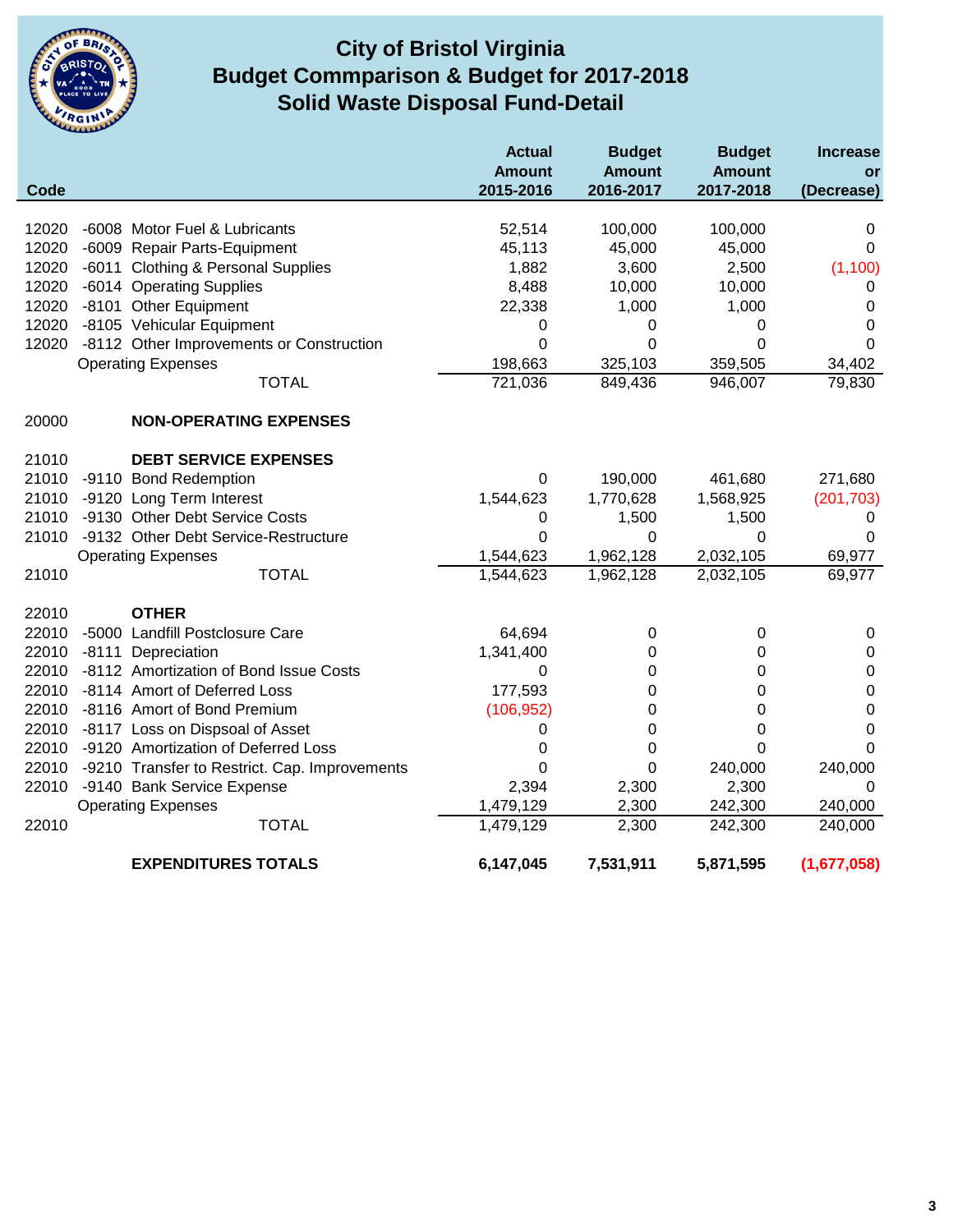

| Code                    | للمتنبئة |                                                                                | <b>Actual</b><br><b>Amount</b><br>2015-2016 | <b>Budget</b><br><b>Amount</b><br>2016-2017 | <b>Budget</b><br><b>Amount</b><br>2017-2018 | <b>Increase</b><br>or<br>(Decrease) |
|-------------------------|----------|--------------------------------------------------------------------------------|---------------------------------------------|---------------------------------------------|---------------------------------------------|-------------------------------------|
|                         |          |                                                                                |                                             |                                             |                                             |                                     |
|                         |          | <b>REVENUE</b>                                                                 |                                             |                                             |                                             |                                     |
| 10000<br>18020<br>18020 | $-0001$  | <b>REVENUE FROM LOCAL SOURCES</b><br><b>MISCELLANEOUS</b><br>Gifts & Donations | 0                                           | 19,000                                      | 33,000                                      | 14,000                              |
|                         |          |                                                                                |                                             |                                             |                                             |                                     |
| 18020                   |          | <b>TOTAL</b>                                                                   | 0                                           | 19,000                                      | 33,000                                      | 14,000                              |
|                         |          | <b>TOTAL REVENUE FROM LOCAL SOURCES</b>                                        | $\pmb{0}$                                   | 19,000                                      | 33,000                                      | 14,000                              |
| 20000<br>24010          |          | <b>REVENUE FROM THE COMMONWEALTH</b><br><b>STATE CATEGORICAL AID</b>           |                                             |                                             |                                             |                                     |
| 24010                   | -0006    | Street & Highway Maint-Bridge Rehab                                            | 0                                           | 305,000                                     | 282,900                                     | (22, 100)                           |
| 24010                   | $-0007$  | Street & Highway Maint-Signal Pole                                             | 0                                           | 0                                           | 80,000                                      | 80,000                              |
| 24010                   |          | -0008 Street & Highway Maint-Drainage                                          | 0                                           | 0                                           | 150,000                                     | 150,000                             |
| 24010                   |          | -0010 Mass Transit-Capital Expense                                             | 0                                           | 11,500                                      | 8,000                                       | (3,500)                             |
| 24010                   |          | <b>TOTAL</b>                                                                   | 0                                           | 316,500                                     | 520,900                                     | 204,400                             |
| 24020                   |          | <b>STATE CATEGORICAL-GRANTS</b>                                                |                                             |                                             |                                             |                                     |
| 24020                   |          | -0100 Computer Aided Dispatch Grant                                            | 0                                           | 120,000                                     | $\mathbf 0$                                 | (120,000)                           |
| 24020                   |          | <b>TOTAL</b>                                                                   | $\mathbf 0$                                 | 120,000                                     | $\mathbf 0$                                 | (120,000)                           |
| 24030                   |          | STATE CATEGORICAL-SPECIAL/CAPITAL PROJECTS                                     |                                             |                                             |                                             |                                     |
| 24030                   |          | -0076 VDOT Lee Hwy Road Project-Exit 5                                         | 0                                           | 300,000                                     | 350,000                                     | 50,000                              |
| 24030                   |          | -0100 VDOT Lee Hwy Project Phase 1B                                            | 0                                           | 150,000                                     | 0                                           | (150,000)                           |
| 24030                   |          | -0101 VDOT Lee Hwy Widening Phase 2                                            | 0                                           | 337,500                                     | 6,770,000                                   | 6,432,500                           |
| 24030                   |          | -0102 VDOT Lee Hwy Widening Phase 3                                            | 0                                           | 0                                           | 0                                           | 0                                   |
| 24030                   |          | -0103 VDOT Kings Mill Pike                                                     | 0                                           | 3,800                                       | 0                                           | (3,800)                             |
| 24030                   |          | -0104 Piedmont Ave & State Street                                              | 0                                           | 7,700                                       | 7,700                                       | 0                                   |
| 24030                   |          | -0105 Pauleena Dr & Bonham Rd                                                  | $\pmb{0}$                                   | 3,000                                       | 2,000                                       | (1,000)                             |
| 24030                   |          | -0106 Old Airport Rd & Lee Hwy Sidewalk                                        | 0                                           | 4,972                                       | 2,000                                       | (2,972)                             |
| 24030                   |          | <b>TOTAL</b>                                                                   | 0                                           | 806,972                                     | 7,131,700                                   | 6,324,728                           |
|                         |          | <b>TOTAL REVENUE FROM COMMONWEALTH</b>                                         | $\pmb{0}$                                   | 1,243,472                                   | 7,652,600                                   | 6,409,128                           |
| 30000<br>33010          |          | <b>REVENUE FROM FEDERAL GOVERNMENT</b><br>FEDERAL CATEGORICAL AID              |                                             |                                             |                                             |                                     |
| 33010                   |          | -0002 UMTA-Capital Funds                                                       | 0                                           | 92,000                                      | 64,000                                      | (28,000)                            |
| 33010                   |          | <b>TOTAL</b>                                                                   | 0                                           | 92,000                                      | 64,000                                      | (28,000)                            |
| 33020<br>33020          |          | FEDERAL CATEGORICAL AID-GRANTS<br>-0000 FEDERAL CATEGORICAL-GRANTS             | 0                                           | 0                                           | 0                                           | $\mathbf 0$                         |
| 33020                   |          | <b>TOTAL</b>                                                                   | $\mathbf 0$                                 | 0                                           | $\mathbf 0$                                 | $\mathbf 0$                         |
| 33030                   |          | FEDERAL CATEGORICAL AID-SPECIAL PROJECTS                                       |                                             |                                             |                                             |                                     |
| 33030                   |          | -0103 Kings Mill Pike                                                          | 0                                           | 34,200                                      | $\pmb{0}$                                   | (34, 200)                           |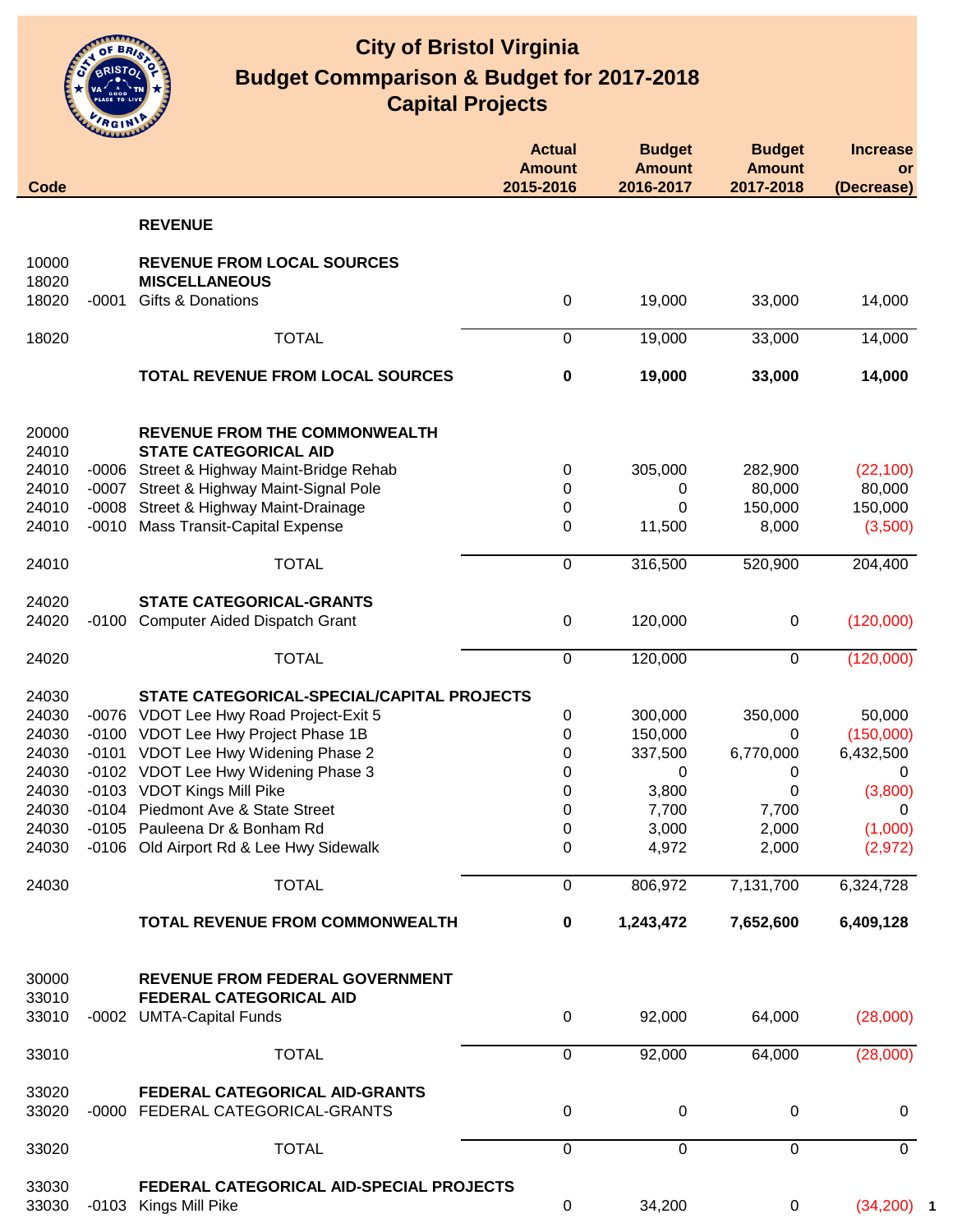

| <b>Code</b>                                                                                                                                                                                                                                                                                                                     |         |                                          | <b>Actual</b><br><b>Amount</b><br>2015-2016 | <b>Budget</b><br><b>Amount</b><br>2016-2017 | <b>Budget</b><br><b>Amount</b><br>2017-2018 | <b>Increase</b><br>or<br>(Decrease) |
|---------------------------------------------------------------------------------------------------------------------------------------------------------------------------------------------------------------------------------------------------------------------------------------------------------------------------------|---------|------------------------------------------|---------------------------------------------|---------------------------------------------|---------------------------------------------|-------------------------------------|
|                                                                                                                                                                                                                                                                                                                                 |         | -0104 Piedmont Ave & State St Ped Signal | 0                                           | 69,300                                      | 69,300                                      | 0                                   |
|                                                                                                                                                                                                                                                                                                                                 |         | -0105 Pauleena Dr & Bonham Rd Sidewalk   | 0                                           | 27,000                                      | 18,000                                      | (9,000)                             |
|                                                                                                                                                                                                                                                                                                                                 |         | -0106 Old Airport Rd & Lee Hwy Sidewalk  | 0                                           | 44,748                                      | 18,000                                      | (26, 748)                           |
|                                                                                                                                                                                                                                                                                                                                 |         |                                          |                                             |                                             |                                             |                                     |
|                                                                                                                                                                                                                                                                                                                                 |         | <b>TOTAL</b>                             | $\boldsymbol{0}$                            | 175,248                                     | 105,300                                     | (69, 948)                           |
|                                                                                                                                                                                                                                                                                                                                 |         | TOTAL REVENUE FROM FEDERAL GOV'T         | 0                                           | 267,248                                     | 169,300                                     | (97, 948)                           |
| 41010                                                                                                                                                                                                                                                                                                                           |         | <b>PROCEEDS FROM INDEBTNESS</b>          |                                             |                                             |                                             |                                     |
| 41010                                                                                                                                                                                                                                                                                                                           | $-0001$ | Local Bond Issue                         | $\boldsymbol{0}$                            | $\mathbf 0$                                 | 1,807,560                                   | 1,807,560                           |
| 41010                                                                                                                                                                                                                                                                                                                           |         | <b>TOTAL</b>                             | $\mathbf 0$                                 | $\mathbf 0$                                 | 1,807,560                                   | 1,807,560                           |
|                                                                                                                                                                                                                                                                                                                                 |         | <b>TRANSFERS</b>                         |                                             |                                             |                                             |                                     |
|                                                                                                                                                                                                                                                                                                                                 | $-0001$ | <b>Transfer from Gen Fund</b>            | $\pmb{0}$                                   | 546,820                                     | 301,000                                     | (245, 820)                          |
| 33030<br>33030<br>33030<br>33030<br>41020<br>41020<br>41020<br>41020<br>10000<br>12095<br>12095<br><b>Operating Expenses</b><br>12095<br>30000<br>31010<br>31010<br><b>Operating Expenses</b><br>31010<br>31020<br>31020<br><b>Operating Expenses</b><br>31020<br>32000<br>32010<br>32010<br><b>Operating Expenses</b><br>32010 | $-0004$ | <b>Transfer from CDBG</b>                | 0                                           | 40,000                                      | 0                                           | (40,000)                            |
|                                                                                                                                                                                                                                                                                                                                 |         | <b>TOTAL</b>                             | $\boldsymbol{0}$                            | 586,820                                     | 301,000                                     | (285, 820)                          |
|                                                                                                                                                                                                                                                                                                                                 |         | <b>TOTAL OTHER FINANCING SOURCES</b>     | $\pmb{0}$                                   | 586,820                                     | 2,108,560                                   | 1,521,740                           |
|                                                                                                                                                                                                                                                                                                                                 |         | <b>TOTAL REVENUES</b>                    | $\pmb{0}$                                   | 2,116,540                                   | 9,963,460                                   | 7,846,920                           |
|                                                                                                                                                                                                                                                                                                                                 |         | <b>EXPENSES</b>                          |                                             |                                             |                                             |                                     |
|                                                                                                                                                                                                                                                                                                                                 |         | <b>GENERAL GOVERNMENT ADMINISTRATION</b> |                                             |                                             |                                             |                                     |
|                                                                                                                                                                                                                                                                                                                                 |         | <b>INFORMATION TECHNOLOGY</b>            |                                             |                                             |                                             |                                     |
|                                                                                                                                                                                                                                                                                                                                 |         | -8101 Other Equipment                    | 0                                           | 19,000                                      | 0                                           | (19,000)                            |
|                                                                                                                                                                                                                                                                                                                                 |         |                                          | 0                                           | 19,000                                      | 0                                           | (19,000)                            |
|                                                                                                                                                                                                                                                                                                                                 |         | <b>TOTAL</b>                             | $\mathbf 0$                                 | 19,000                                      | 0                                           | (19,000)                            |
|                                                                                                                                                                                                                                                                                                                                 |         | <b>TOTAL GOVERNMENT ADMINISTRATION</b>   | $\bf{0}$                                    | 19,000                                      | $\pmb{0}$                                   | (19,000)                            |
|                                                                                                                                                                                                                                                                                                                                 |         | <b>PUBLIC SAFETY</b>                     |                                             |                                             |                                             |                                     |
|                                                                                                                                                                                                                                                                                                                                 |         | <b>POLICE DEPARTMENT</b>                 |                                             |                                             |                                             |                                     |
|                                                                                                                                                                                                                                                                                                                                 |         | -8101 Other Equipment                    | 0                                           | 16,320                                      | 85,560                                      | 69,240                              |
|                                                                                                                                                                                                                                                                                                                                 |         |                                          | 0                                           | 16,320                                      | 85,560                                      | 69,240                              |
|                                                                                                                                                                                                                                                                                                                                 |         | <b>TOTAL</b>                             | $\mathbf 0$                                 | 16,320                                      | 85,560                                      | 69,240                              |
|                                                                                                                                                                                                                                                                                                                                 |         | <b>POLICE DEPT-GRANTS</b>                |                                             |                                             |                                             |                                     |
|                                                                                                                                                                                                                                                                                                                                 |         | -5880 Computer Aided Dispatch Upgrade    | $\pmb{0}$                                   | 120,000                                     | 0                                           | (120,000)                           |
|                                                                                                                                                                                                                                                                                                                                 |         |                                          | 0                                           | 120,000                                     | 0                                           | (120,000)                           |
|                                                                                                                                                                                                                                                                                                                                 |         | <b>TOTAL</b>                             | 0                                           | 120,000                                     | 0                                           | (120,000)                           |
|                                                                                                                                                                                                                                                                                                                                 |         | <b>FIRE &amp; RESCUE SERVICE</b>         |                                             |                                             |                                             |                                     |
|                                                                                                                                                                                                                                                                                                                                 |         | <b>FIRE DEPARTMENT</b>                   |                                             |                                             |                                             |                                     |
|                                                                                                                                                                                                                                                                                                                                 |         | -8101 Other Equipment                    | 0                                           | 180,000                                     | 0                                           | (180,000)                           |
|                                                                                                                                                                                                                                                                                                                                 |         | <b>TOTAL</b>                             | 0<br>0                                      | 180,000<br>180,000                          | 0<br>0                                      | (180,000)<br>(180,000)              |
|                                                                                                                                                                                                                                                                                                                                 |         |                                          |                                             |                                             |                                             |                                     |

**CORRECTION & DETENTION 2**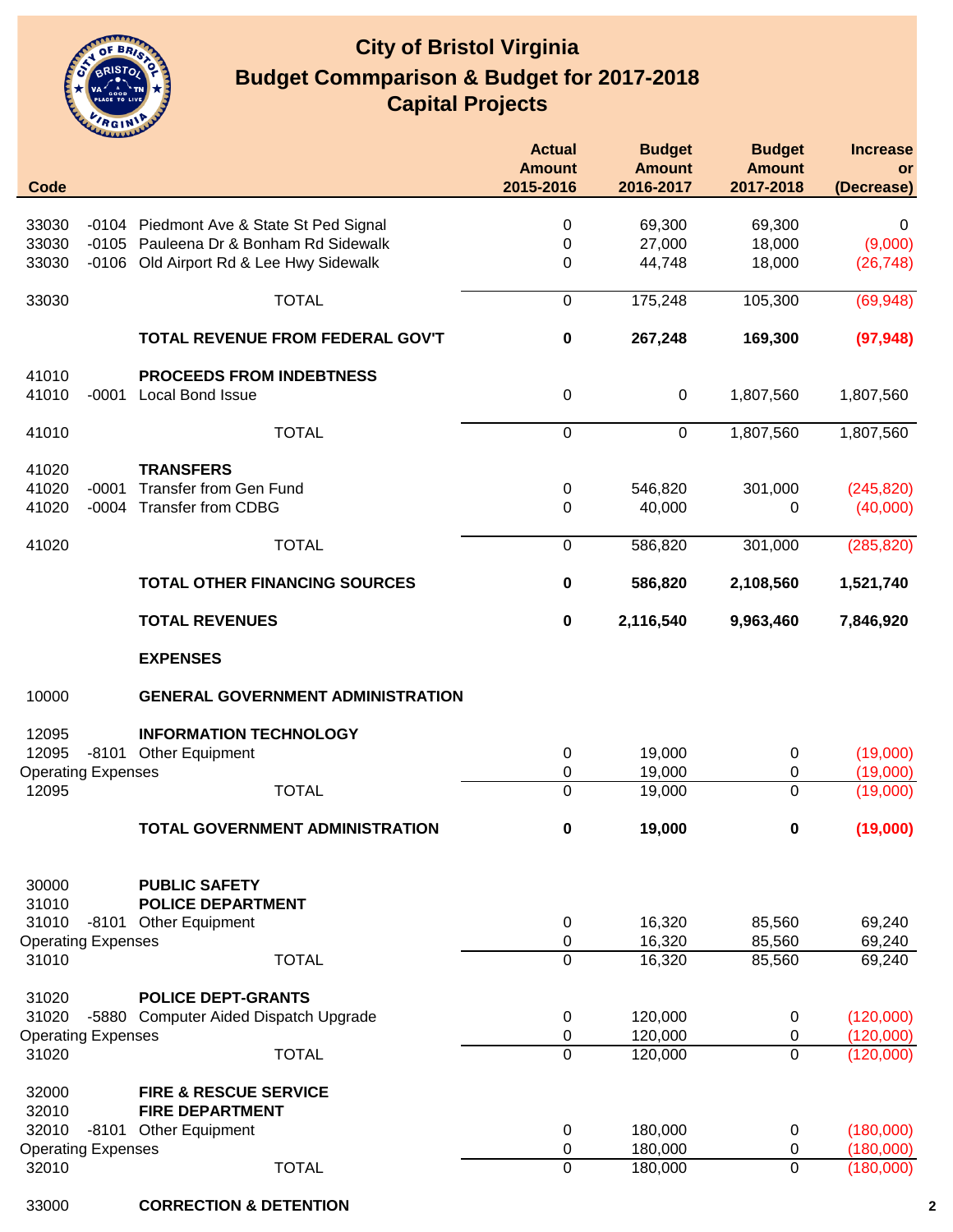

| Code                               |                                                                                     | <b>Actual</b><br><b>Amount</b><br>2015-2016 | <b>Budget</b><br><b>Amount</b><br>2016-2017 | <b>Budget</b><br><b>Amount</b><br>2017-2018 | <b>Increase</b><br><b>or</b><br>(Decrease) |
|------------------------------------|-------------------------------------------------------------------------------------|---------------------------------------------|---------------------------------------------|---------------------------------------------|--------------------------------------------|
|                                    |                                                                                     |                                             |                                             |                                             |                                            |
| 33010                              | <b>CITY SHERIFF &amp; JAIL</b>                                                      |                                             |                                             |                                             |                                            |
| 33010                              | -8101 Other Equipment                                                               | 0                                           | 0                                           | 15,000                                      | 15,000                                     |
| <b>Operating Expenses</b>          |                                                                                     | 0                                           | 0                                           | 15,000                                      | 15,000                                     |
| 33010                              | <b>TOTAL</b>                                                                        | $\mathbf 0$                                 | 0                                           | 15,000                                      | 15,000                                     |
|                                    | <b>TOTAL PUBLIC SAFETY</b>                                                          | $\pmb{0}$                                   | 316,320                                     | 100,560                                     | (215, 760)                                 |
| 70000<br>71030                     | <b>PARKS, RECREATION &amp; CULTURE</b><br><b>PARKS &amp; RECREATION-PROGRAMMING</b> |                                             |                                             |                                             |                                            |
| 71030                              | -8112 Other Equipment & Construction                                                | 0                                           | 19,000                                      | 33,000                                      | 14,000                                     |
| <b>Operating Expenses</b>          |                                                                                     | 0                                           | 19,000                                      | 33,000                                      | 14,000                                     |
| 71030                              | <b>TOTAL</b>                                                                        | $\mathbf 0$                                 | 19,000                                      | 33,000                                      | 14,000                                     |
| 71040                              | <b>CLEAR CREEK GOLF COURSE</b>                                                      |                                             |                                             |                                             |                                            |
| 71040                              | -8101 Other Equipment                                                               | 0                                           | 0                                           | 0                                           | 0                                          |
| <b>Operating Expenses</b>          |                                                                                     | 0                                           | 0                                           | 0                                           | $\pmb{0}$                                  |
| 71040                              | <b>TOTAL</b>                                                                        | 0                                           | 0                                           | $\mathbf 0$                                 | $\Omega$                                   |
|                                    | <b>TOTAL PARKS, RECREATION &amp; CULTURAL</b>                                       | 0                                           | 19,000                                      | 33,000                                      | 14,000                                     |
| 80000                              | <b>COMMUNITY DEVELOPMENT</b>                                                        |                                             |                                             |                                             |                                            |
| 81010                              | <b>COMMUNITY &amp; ECONOMIC DEVELOPMENT</b>                                         |                                             |                                             |                                             |                                            |
| 81010                              | -8101 Other Equipment                                                               | 0                                           | 0                                           | 0                                           | 0                                          |
| <b>Operating Expenses</b>          |                                                                                     | 0                                           | 0                                           | 0                                           | 0                                          |
| 81010                              | <b>TOTAL</b>                                                                        | $\mathbf 0$                                 | 0                                           | $\mathbf 0$                                 | $\mathbf{0}$                               |
|                                    | TOTAL COMMUNITY DEVELOPMENT                                                         | 0                                           | 0                                           | 0                                           | 0                                          |
| 91000                              | NON-DEPARTMENTAL                                                                    |                                             |                                             |                                             |                                            |
| 91010                              | <b>CITY TRANSIT SYSTEM</b>                                                          |                                             |                                             |                                             |                                            |
| 91010                              | -8101 Other Equipment                                                               | 0                                           | 40,000                                      | 0                                           | (40,000)                                   |
| 91010                              | -8105 Vehicular Equipment                                                           | 0<br>0                                      | 75,000<br>115,000                           | 80,000<br>80,000                            | 5,000                                      |
| <b>Operating Expenses</b><br>91010 | <b>TOTAL</b>                                                                        | 0                                           | 115,000                                     | 80,000                                      | (35,000)<br>(35,000)                       |
|                                    | NON-DEPARTMENTAL                                                                    | 0                                           | 115,000                                     | 80,000                                      | (35,000)                                   |
| 95720                              | <b>CAPITAL PROJECTS</b>                                                             |                                             |                                             |                                             |                                            |
| 95720                              | <b>EXIT 5 PROJECT</b>                                                               |                                             |                                             |                                             |                                            |
| 95720                              | -8112 Other Improvements and Construction                                           | 0                                           | 0                                           | 1,500,000                                   | 1,500,000                                  |
| <b>Operating Expenses</b>          |                                                                                     | 0                                           | 0                                           | 1,500,000                                   | 1,500,000                                  |
| 95040                              | <b>TOTAL</b>                                                                        | $\mathbf 0$                                 | $\Omega$                                    | 1,500,000                                   | 1,500,000                                  |
| 95725                              | LEE HIGHWAY ROAD PROJECT-EXIT 5                                                     |                                             |                                             |                                             |                                            |
| 95725                              | -3140 Professional Services                                                         | 0                                           | 0                                           | 0                                           | 0                                          |
| 95725                              | -8112 Other Improvements & Construction                                             | 0                                           | 600,000                                     | 0                                           | (600,000)                                  |
| 95725                              | -8116 Land                                                                          | 0                                           | 0                                           | 850,000                                     | 850,000                                    |
| <b>Operating Expenses</b>          |                                                                                     | 0                                           | 600,000                                     | 850,000                                     | 250,000                                    |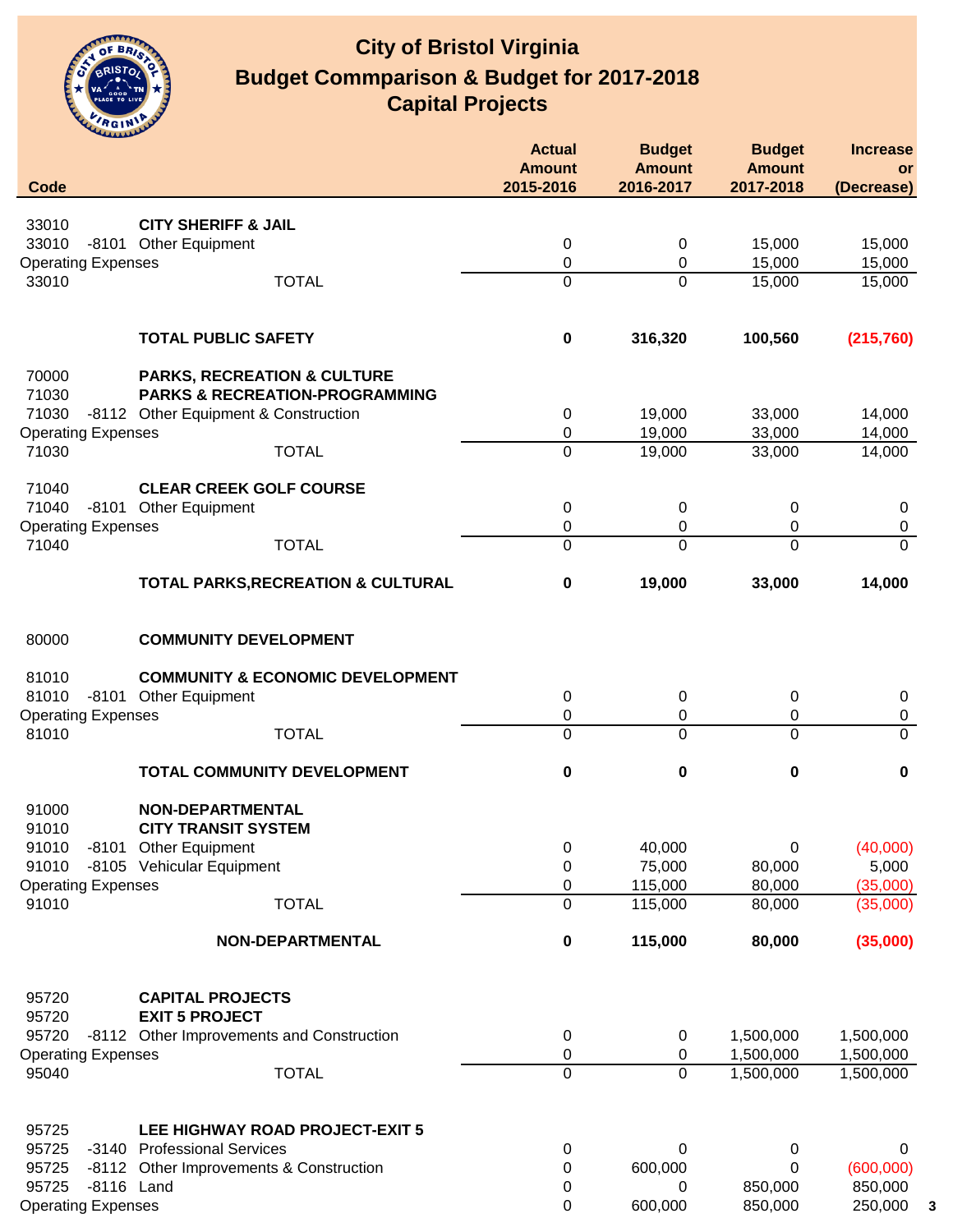

| Code  |                           |                                               | <b>Actual</b><br><b>Amount</b><br>2015-2016 | <b>Budget</b><br><b>Amount</b><br>2016-2017 | <b>Budget</b><br><b>Amount</b><br>2017-2018 | <b>Increase</b><br>or<br>(Decrease) |
|-------|---------------------------|-----------------------------------------------|---------------------------------------------|---------------------------------------------|---------------------------------------------|-------------------------------------|
|       |                           |                                               |                                             |                                             |                                             |                                     |
| 95725 |                           | <b>TOTAL</b>                                  | 0                                           | 600,000                                     | 850,000                                     | 250,000                             |
| 95735 |                           | LEE HIGHWAY PROJECT PHASE 1B                  |                                             |                                             |                                             |                                     |
| 95735 |                           | -3140 Professional Services                   | 0                                           | 0                                           | 0                                           | 0                                   |
| 95735 |                           | -8112 Other Improvements or Construction      | 0                                           | 150,000                                     | 0                                           | (150,000)                           |
| 95735 | -8116 Land                |                                               | 0                                           | 0                                           | 0                                           | 0                                   |
|       | <b>Operating Expenses</b> |                                               | 0                                           | 150,000                                     | 0                                           | (150,000)                           |
| 95735 |                           | <b>TOTAL</b>                                  | 0                                           | 150,000                                     | 0                                           | (150,000)                           |
| 95750 |                           | <b>MOORE STREET SIDEWALKS</b>                 |                                             |                                             |                                             |                                     |
| 95750 |                           | -3140 Professional Services                   | 0                                           | 0                                           | 0                                           | 0                                   |
| 95750 |                           | -8112 Other Improvements or Construction      | 0                                           | 40,000                                      | 0                                           | (40,000)                            |
| 95750 | -8116 Land                |                                               | 0                                           | 0                                           | 0                                           | 0                                   |
|       | <b>Operating Expenses</b> |                                               | 0                                           | 40,000                                      | 0                                           | (40,000)                            |
| 95750 |                           | <b>TOTAL</b>                                  | $\mathbf 0$                                 | 40,000                                      | $\mathbf 0$                                 | (40,000)                            |
| 95755 |                           | <b>LEE HIGHWAY WIDENING PHASE 2</b>           |                                             |                                             |                                             |                                     |
| 95755 |                           | -3140 Professional Services                   | 0                                           | 337,500                                     | 70,000                                      | (267, 500)                          |
| 95755 |                           | -8112 Other Improvements or Construction      | 0                                           | 0                                           | 5,800,000                                   | 5,800,000                           |
| 95755 | -8116 Land                |                                               | 0                                           | 0                                           | 900,000                                     | 900,000                             |
|       | <b>Operating Expenses</b> |                                               | 0                                           | 337,500                                     | 6,770,000                                   | 6,432,500                           |
| 95755 |                           | <b>TOTAL</b>                                  | 0                                           | 337,500                                     | 6,770,000                                   | 6,432,500                           |
| 95770 |                           | <b>BRIDGE REHABILITATION</b>                  |                                             |                                             |                                             |                                     |
| 95770 |                           | -3140 Professional Services                   | 0                                           | 0                                           | 20,000                                      | 20,000                              |
| 95770 |                           | -8112 Other Improvements or Construction      | 0                                           | 100,000                                     | 80,000                                      | (20,000)                            |
| 95770 | -8116 Land                |                                               | 0                                           | 0                                           | 0                                           | 0                                   |
|       | <b>Operating Expenses</b> |                                               | 0                                           | 100,000                                     | 100,000                                     | 0                                   |
| 95770 |                           | <b>TOTAL</b>                                  | 0                                           | 100,000                                     | 100,000                                     | $\overline{0}$                      |
| 95795 |                           | <b>SIGNAL POLE REPLACEMENT</b>                |                                             |                                             |                                             |                                     |
| 95795 |                           | -3140 Professional Services                   | 0                                           | 0                                           | 0                                           | 0                                   |
| 95795 |                           | -8112 Other Improvements or Construction      | 0                                           | 80,000                                      | 80,000                                      | 0                                   |
| 95795 | -8116 Land                |                                               | 0                                           | 0                                           | 0                                           | 0                                   |
|       | <b>Operating Expenses</b> |                                               | 0                                           | 80,000                                      | 80,000                                      | 0                                   |
| 95795 |                           | <b>TOTAL</b>                                  | 0                                           | 80,000                                      | 80,000                                      | $\mathbf{0}$                        |
| 95800 |                           | <b>DRAINAGE IMPROVEMENTS</b>                  |                                             |                                             |                                             |                                     |
| 95800 |                           | -3140 Professional Services                   | 0                                           | 0                                           | 0                                           | 0                                   |
| 95800 |                           | -8112 Other Improvements or Construction      | 0                                           | 125,000                                     | 0                                           | (125,000)                           |
| 95800 | -8116 Land                |                                               | 0                                           | 0                                           | 0                                           | 0                                   |
|       | <b>Operating Expenses</b> |                                               | 0                                           | 125,000                                     | 0                                           | (125,000)                           |
| 95800 |                           | <b>TOTAL</b>                                  | 0                                           | 125,000                                     | 0                                           | (125,000)                           |
| 95805 |                           | KINGS MILL PIKE-RADAR & FRICTION TRMT         |                                             |                                             |                                             |                                     |
| 95805 |                           | -3140 Professional Services                   | 0                                           | 0                                           | 0                                           | 0                                   |
| 95805 |                           | -8112 Other Improvements or Construction      | 0                                           | 38,000                                      | 150,000                                     | 112,000                             |
| 95805 | -8116 Land                |                                               | 0                                           | 0                                           | 0                                           | 0                                   |
|       | <b>Operating Expenses</b> |                                               | 0                                           | 38,000                                      | 150,000                                     | 112,000                             |
| 95805 |                           | <b>TOTAL</b>                                  | 0                                           | 38,000                                      | 150,000                                     | 112,000                             |
| 95810 |                           | PIEDMONT AVE & STATE STREET PEDESTRIAN SIGNAL |                                             |                                             |                                             |                                     |
| 95810 |                           | -3140 Professional Services                   | 0                                           | 0                                           | 10,000                                      | 10,000                              |